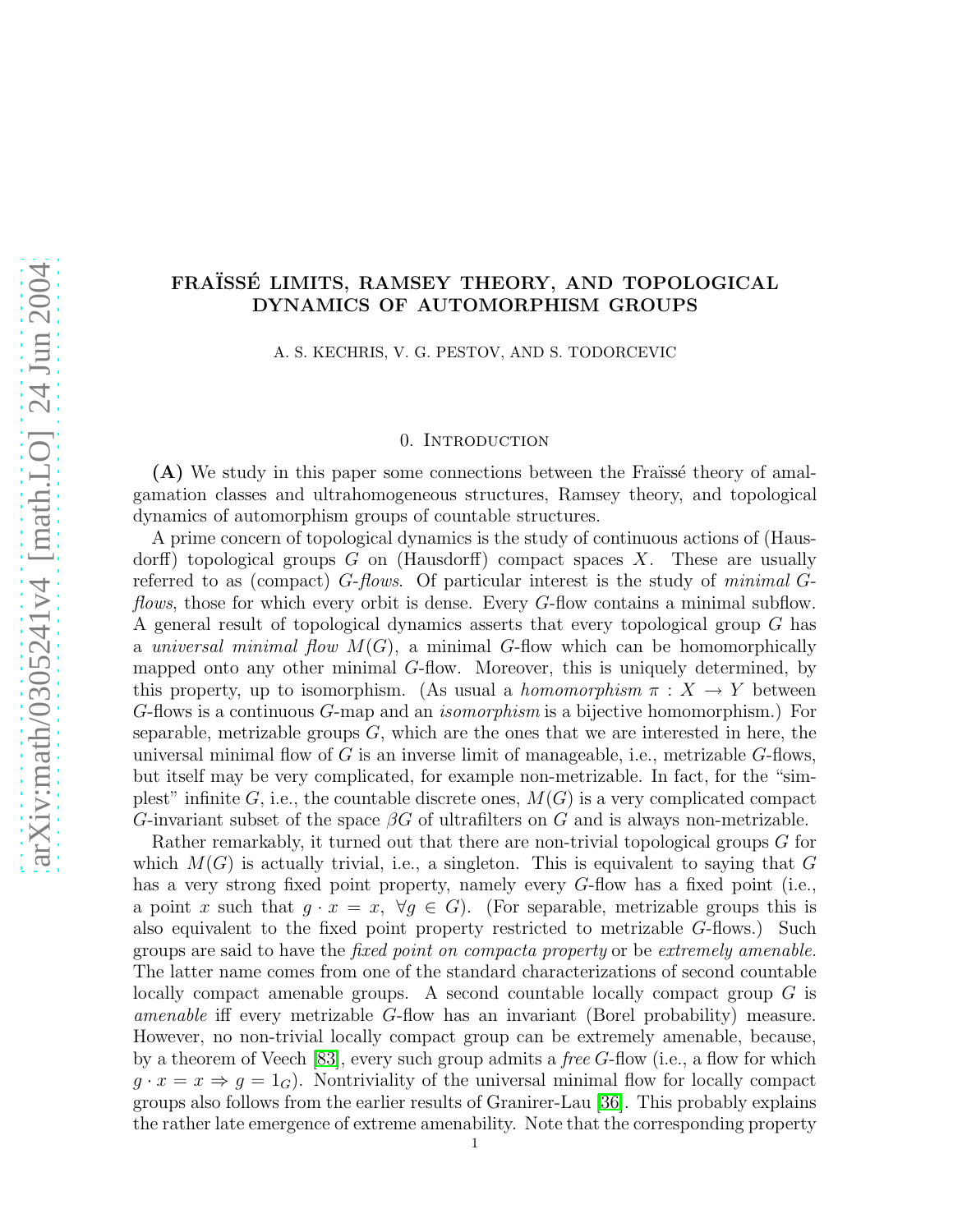for semigroups is much more common and easier to come by, and in fact the study of the fixed point on compacta property was initiated in the context of topological semigroups by Mitchell [\[49\]](#page-71-1), followed by Granirer [\[35\]](#page-71-2). In 1966, Mitchell [\[49\]](#page-71-1) asked the question of existence of non-trivial extremely amenable topological groups. The first examples of such groups were constructed by Herer-Christensen [\[39\]](#page-71-3). They found Polish abelian so-called *pathological groups*, i.e., topological groups with no non-trivial unitary representations. Then they showed (see Theorem 4 in their paper) that every amenable pathological group is extremely amenable. Remarkably though it turned out that a lot of important (non-locally compact) Polish groups are indeed extremely amenable. Gromov-Milman [\[38\]](#page-71-4) showed that the unitary group of infinite dimensional separable Hilbert space is extremely amenable, Furstenberg-Weiss (unpublished) and independently Glasner [\[28\]](#page-70-0) showed that the group of measurable maps from  $I = [0, 1]$ to the unit circle  $\mathbb T$  is extremely amenable, Pestov [\[64\]](#page-72-1) (see also [\[63\]](#page-72-2)) showed that the groups  $H_+(I)$ ,  $H_+(\mathbb{R})$  of increasing homeomorphisms of I,  $\mathbb{R}$ , resp., are extremely amenable, and Pestov [\[64\]](#page-72-1) showed that the group  $Aut(\mathbb{Q}, \langle \rangle)$  of automorphisms of the rationals is extremely amenable. More recently, Pestov [\[66\]](#page-72-3) proved that the universal Polish group  $\text{Iso}(U)$ , of all isometries of the Urysohn space U, is extremely amenable, and Giordano-Pestov [\[26,](#page-70-1) [27\]](#page-70-2) showed that the group  $Aut(I, \lambda)$  (resp.,  $Aut^*(I, \lambda))$  of measure preserving automorphisms of I with Lebesgue measure  $\lambda$  (resp., measure-class preserving automorphisms of  $I, \lambda$  is extremely amenable.

In most known examples of extremely amenable groups, beginning with the result by Gromov and Milman [\[38\]](#page-71-4) on the unitary group, extreme amenability was established by using the phenomenon of concentration of measure on high-dimensional structures, see, e.g., Milman and Schechtman [\[48\]](#page-71-5) or Ledoux [\[44\]](#page-71-6). However, we will not touch upon this subject here, referring the reader instead to the introductory article [\[68\]](#page-72-4) or the most recent work in this direction [\[27\]](#page-70-2) and references therein.

Beyond the extremely amenable groups there were very few cases of metrizable universal minimal flows that had been computed. The first such example is in Pestov [\[64\]](#page-72-1), where the author shows that the universal minimal flow of  $H_+(\mathbb{T})$ , the group of orientation preserving homeomorphisms of the circle, has as a universal minimal flow its natural (evaluation) action on T. Then Glasner-Weiss [\[30\]](#page-70-3) showed that the universal minimal flow of  $S_{\infty}$ , the infinite symmetric group of all permutations of N, is its canonical action on the space of all linear orderings on N. Finally, Glasner-Weiss [\[31\]](#page-71-7) showed that the universal minimal flow of  $H(2^{\mathbb{N}})$ , the group of homeomorphisms of the Cantor space, is its canonical action on the space of maximal chains of compact subsets of  $2^{\mathbb{N}}$ , a space introduced in [\[81\]](#page-72-5).

(B) Motivated by Pestov's result that  $Aut(\langle \mathbb{Q}, \langle \rangle)$  is extremely amenable and the Glasner-Weiss computation of the universal minimal flow of  $S_{\infty}$ , we develop in this paper a general framework, in which such results can be viewed as special instances. In particular, this gives many new examples of automorphism groups that are extremely amenable and calculations of universal minimal flows. There are two main ingredients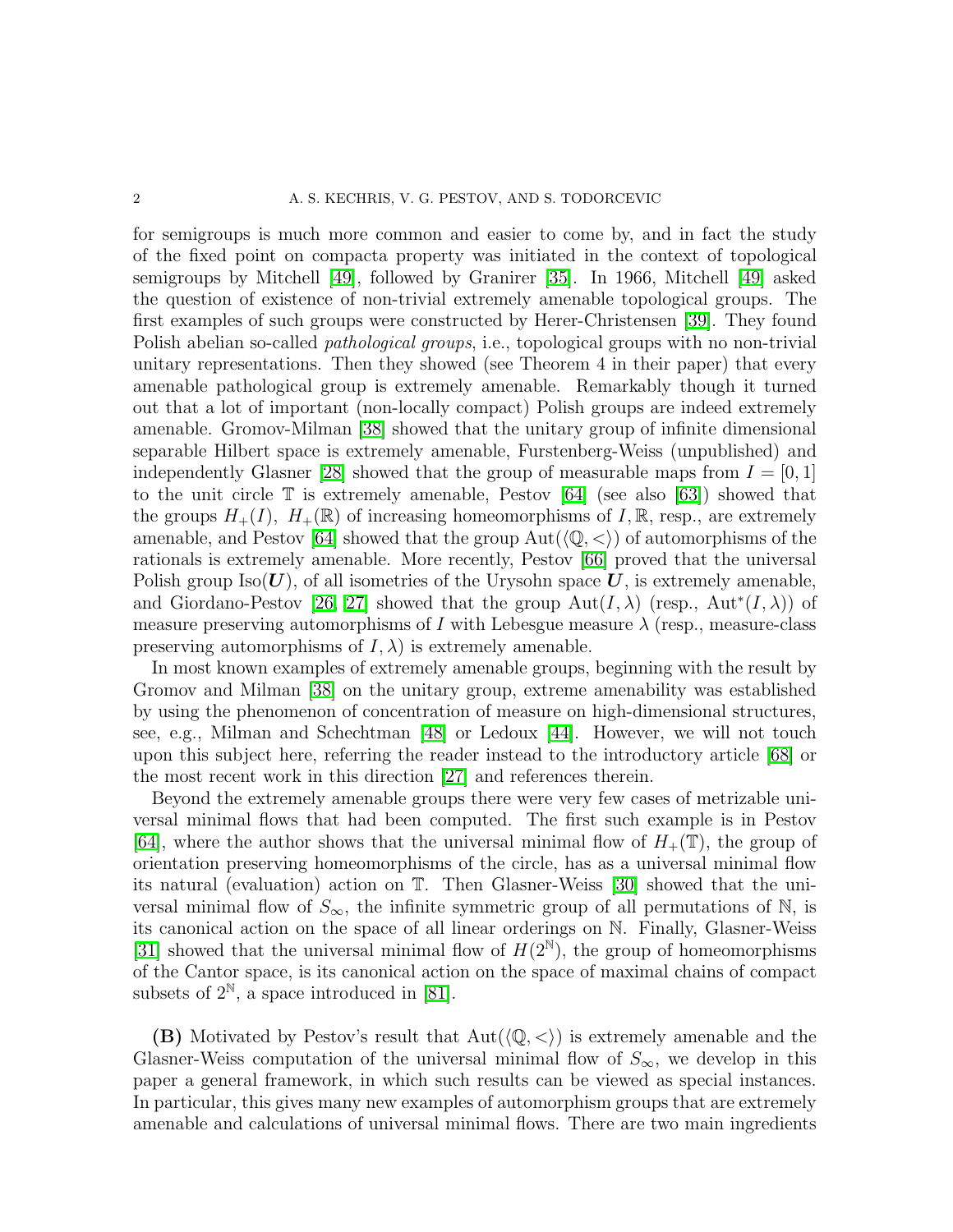that come into play here. The first is the Fraüsse theory of amalgamation classes and ultrahomogeneous structures, and the second is the structural Ramsey theory that arises in the works of Graham, Leeb, Rothschild, Ne $\check{\rm set}$ iil and Rödl. As repeatedly stressed by one of the present authors (see, e.g., Pestov [\[68\]](#page-72-4)), extreme amenability is related to Ramsey-type phenomena. For instance, Pestov's proof that  $Aut(\mathbb{Q}, \langle \rangle)$  is extremely amenable depends on the classical finite Ramsey theorem and in fact it is equivalent to it. Generalizing this, we will see that, once things are put in the proper context, extreme amenability of automorphism groups and calculation of universal minimal flows turn out to have equivalent formulations in terms of concepts that have arisen in structural Ramsey theory.

(C) Let us first review some basic facts of the Fra¨ıss´e theory. A (countable) *signature* consists of a set of symbols  $L = \{R_i\}_{i \in I} \cup \{f_j\}_{j \in J}$  (*I*, *J* countable), to each of which there is an associated *arity*  $n(i) \in \{1, 2, \dots\}$   $(i \in I)$  and  $m(j) \in \mathbb{N}$   $(j \in J)$ . We call  $R_i$  the *relation symbols* and  $f_j$  the *function symbols* of L. A *structure* for L is of the form  $\mathbf{A} = \langle A, \{R_i^{\mathbf{A}}\}_{i \in I}, \{f_j^{\mathbf{A}}\}$  $\{A_j\}_{j\in J}$ , where  $A \neq \emptyset$ ,  $R_i^{\mathbf{A}} \subseteq A^{n(i)}$ ,  $f_j^{\mathbf{A}}: A^{m(j)} \to A$ . The set A is called the *universe* of the structure. An *embedding* between structures A, B for L is an injection  $\pi : A \to B$  such that  $R_i^{\mathbf{A}}(a_1, \ldots, a_{n(i)}) \Leftrightarrow R_i^{\mathbf{B}}(\pi(a_1), \ldots, \pi(a_{n(i)}))$  and  $\pi(f_i^{\mathbf{A}})$  $f_j^{\mathbf{A}}(a_1,\ldots,a_{m(j)})) = f_j^{\mathbf{B}}$  $j^B(\pi(a_1),\ldots,\pi(a_{m(j)}))$ . If  $\pi$  is the identity, we say that **A** is a *substructure* of **B**. An *isomorphism* is an onto embedding. We write  $A \leq B$  if A can be embedded in **B** and  $A \cong B$  if **A** is isomorphic to **B**.

A class K of finite structures for L is *hereditary* if  $A \leq B \in \mathcal{K}$  implies  $A \in \mathcal{K}$ . It satisfies the *joint embedding property* if for any  $A, B \in \mathcal{K}$  there is  $C \in \mathcal{K}$  with  $A \leq C$ ,  $B \leq C$ . Finally, it satisfies the *amalgamation property* if for any embeddings  $f : A \to B$ ,  $q : A \to C$ , with  $A, B, C \in \mathcal{K}$ , there is  $D \in \mathcal{K}$  and embeddings  $r : \mathbf{B} \to \mathbf{D}$  and  $s : \mathbf{C} \to \mathbf{D}$ , such that  $r \circ f = s \circ g$ . We call K a *Fraüssé class* if it is hereditary, satisfies joint embedding and amalgamation, contains only countably many structures, up to isomorphism, and contains structures of arbitrarily large (finite) cardinality.

If now  $\boldsymbol{A}$  is a countable structure, which is locally finite (i.e., finitely generated substructures are finite), its  $age$ ,  $Age(A)$ , is the class of all finite structures which can be embedded in A. We call A *ultrahomogeneous* if every isomorphism between finite substructures of  $\boldsymbol{A}$  can be extended to an automorphism of  $\boldsymbol{A}$ . We call a locally finite, countably infinite, ultrahomogeneous structure a *Fraïssé structure*.

There is a canonical 1-1 correspondence between Fraïssé classes and structures, discovered by Fraüssé. If A is a Fraüssé structure, then  $Age(A)$  is a Fraüssé class. Conversely, if K is a Fraïssé class, then there is a unique Fraïssé structure, the *Fraïssé limit of* K, denoted by  $\text{Elim}(\mathcal{K})$ , whose age is exactly K. Here are a couple of examples: the Fraüssé limit of the class of finite linear orderings is  $\langle \mathbb{Q}, \langle \rangle$ , and the Fraüssé limit of the class of finite graphs is the *random graph*.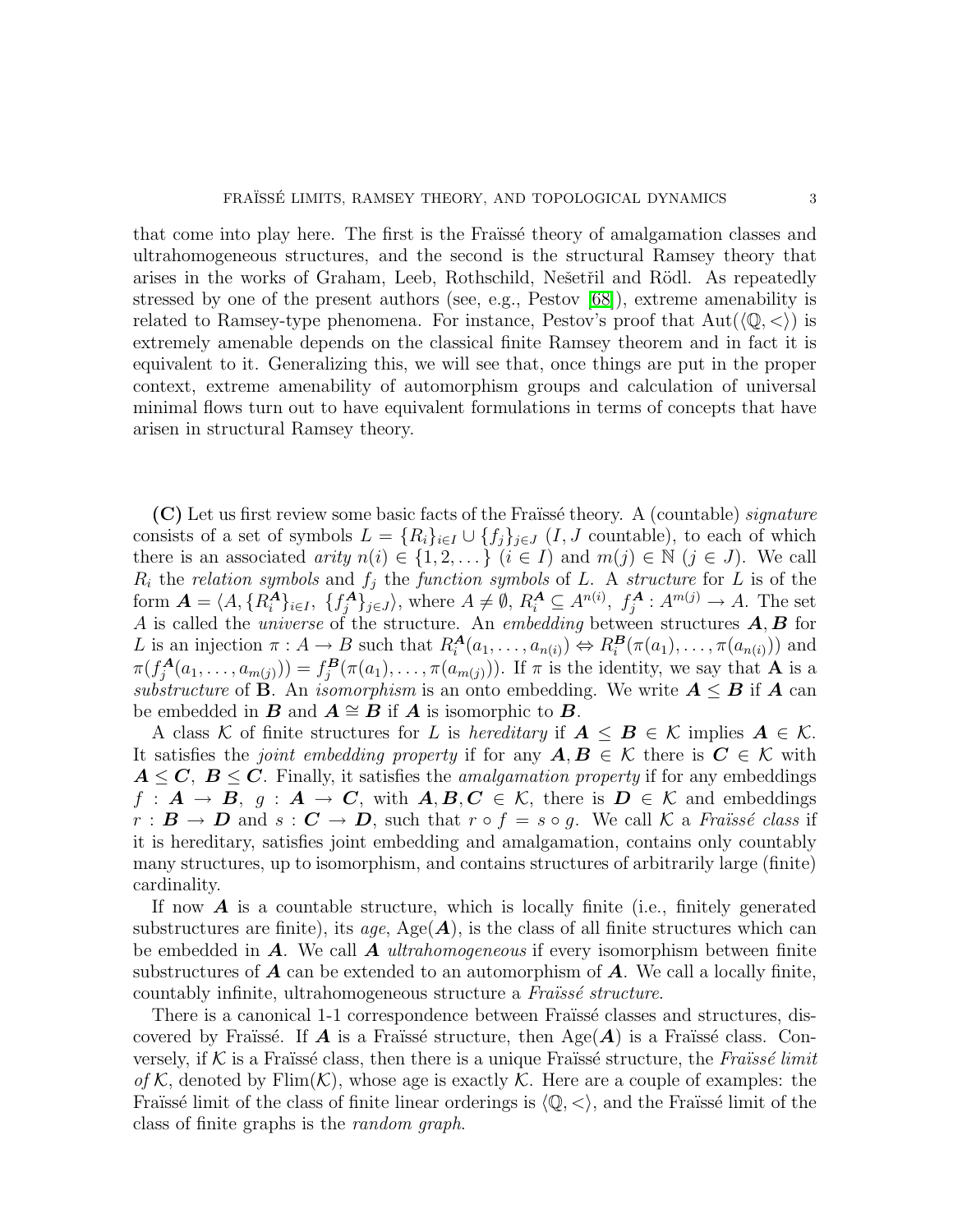(D) We now come to structural Ramsey theory. Let  $K$  be a hereditary class of finite structures in a signature L. For  $A \in \mathcal{K}$ ,  $B \in \mathcal{K}$  with  $A \leq B$ , we denote by  $\begin{pmatrix} B \\ A \end{pmatrix}$ A  $\overline{ }$ the set of all substructures of **B** isomorphic to **A**. If  $A \leq B \leq C$  are in K and  $k = 2, 3, \ldots$ , we write

$$
\boldsymbol{C}\rightarrow (\boldsymbol{B})_{k}^{\boldsymbol{A}},
$$

if for every coloring  $c$ :  $\overline{C}$ A  $\overline{ }$  $\rightarrow$  {1, ..., k}, there is **B'**  $\in$  $\overline{C}$ B  $\setminus$ which is homogeneous,  $\overline{ }$ 

i.e.,  $\left(\frac{B'}{A}\right)$ A is monochromatic. We say that  $K$  satisfies the *Ramsey property* if for every  $A \leq B$  in K and  $k \geq 2$ , there is  $C \in \mathcal{K}$  with  $B \leq C$  such that  $C \to (B)^{A}_{k}$  $\mathbf{A}_{k}$ . For example, the classical finite Ramsey theorem is equivalent to the statement that the class of finite linear orderings has the Ramsey property. Also Nešetřil and Rödl showed that the class of finite ordered graphs has the Ramsey property, and Graham-Leeb-Rothschild showed that the class of finite-dimensional vector spaces over a finite field has the Ramsey property.

**(E)** Consider now automorphism groups  $Aut(A)$  of countably infinite structures  $A$ , for which we may as well assume that  $A = N$ . Thus, with the pointwise convergence topology, Aut( $\bm{A}$ ) is a closed subgroup of  $S_{\infty}$ , the infinite symmetric group. Conversely, given a closed subgroup  $G \leq S_{\infty}$ , G is the automorphism group of some structure on  $A = N$  (in some signature).

Assume now  $L$  is a signature containing a distinguished binary relation symbol  $\lt$ . An *order structure* **A** for L is a structure **A** for which  $\leq^{\mathbf{A}}$  is a linear ordering. An *order class* K for L is one for which all  $A \in \mathcal{K}$  are order structures.

We obtain the following result (Theorem [4.7\)](#page-24-0):

 *The extremely amenable closed subgroups of* S<sup>∞</sup> *are exactly the groups of the form* Aut $(A)$ , where  $A$  is the Fraïssé limit of a Fraïssé order class with the Ramsey property.

Another way to formulate this result is by saying that *the group* Aut(A) *of automorphisms of the Fraïssé limit of a Fraïssé order class*  $K$  *is extremely amenable if and only if* K *has the Ramsey property.*

(F) We can now use this, and known results of structural Ramsey theory, to find many new examples of extremely amenable automorphism groups (see Section 6). Notice that, by the preceding result, the extreme amenability of these groups is in fact equivalent to the corresponding Ramsey theorem.

Consider the class of finite ordered graphs. Its Fraïssé limit is the random graph with an appropriate linear ordering. We call it the *random ordered graph*. Let  $K_n$  be the complete graph with n elements,  $n = 3, 4, \ldots$ . Consider the class of  $K_n$ -free finite ordered graphs, whose Fraïssé limit we call the *random*  $K_n$ -free ordered graph. Finally consider the class of finite linear orderings. Its Fraüssé limit is  $\langle \mathbb{Q}, \langle \rangle$ .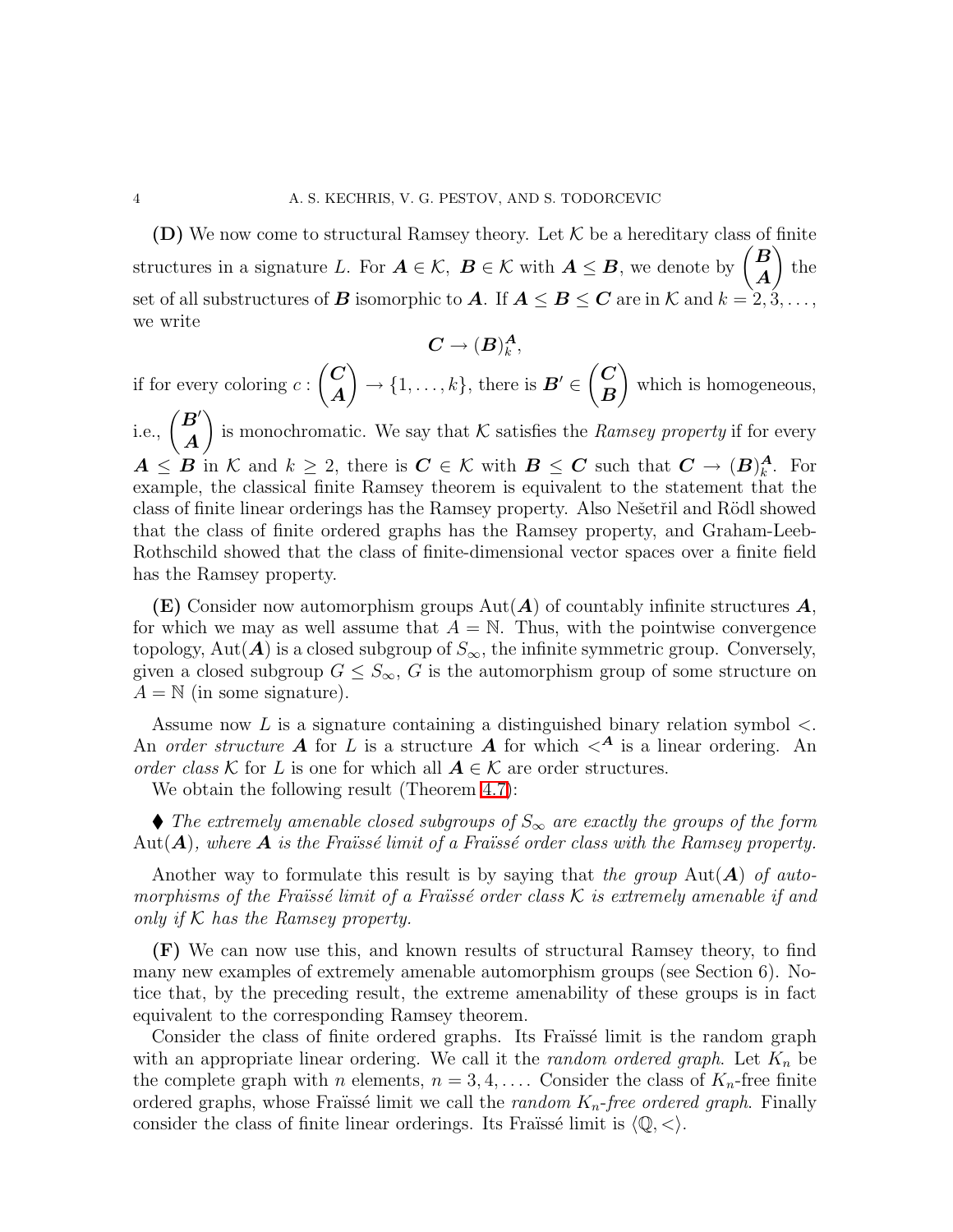All of the above classes satisfy the Ramsey property. This is due to Nešetřil-Rödl  $[56]$ , [\[58\]](#page-72-6) (see also Nešetřil [\[50\]](#page-71-9) and [\[51\]](#page-71-10)) for the graph cases, and it is of course the classical Finite Ramsey Theorem for the last case. So all the corresponding automorphism groups of their Fraïssé limits are extremely amenable.

This can be generalized to hypergraphs. Let  $L_0 = \{R_i\}_{i\in I}$  be a finite relational signature with the arity of each  $R_i$  at least 2. A *hypergraph of type*  $L_0$  is a structure  $\mathbf{A}_0 = \langle A_0, \{R_i^{\mathbf{A}_0}\}$  $\{A_0\}_{i\in I}$  in which  $(a_1, \ldots a_{n(i)}) \in R_i^{\mathbf{A}} \Rightarrow a_1, \ldots, a_{n(i)}$  are distinct, and  $R_i^{\mathbf{A}_0}$ i is closed under permutations. Thus, essentially,  $R_i^{\mathcal{A}_0} \subseteq [A_0]^{n(i)}$  = the set of subsets of  $A_0$  of cardinality  $n(i)$ . Consider the class of all finite ordered hypergraphs of type  $L_0$ , whose Fraïssé limit we call the *random ordered hypergraph of type*  $L_0$ . More generally, for every class A of finite irreducible hypergraphs of type  $L_0$  (where  $A_0$  is *irreducible* if it has at least two elements and for every  $x \neq y$  in  $A_0$  there is  $i \in I$  with  $\{x, y\} \subseteq R_i^{A_0}$  $\binom{\boldsymbol{A}_0}{i},$ let  $\mathcal{O}Forb(\mathcal{A})$  be the class of all finite ordered hypergraphs of type  $L_0$  which omit  $\mathcal A$ (i.e., no element of A can be embedded in them). We call the Fraüssé limit of  $\mathcal{O}Forb(\mathcal{A})$ the *random* A-free ordered hypergraph of type  $L_0$ . Again Nešetřil-Rödl [\[56\]](#page-71-8), [\[58\]](#page-72-6), and independently Abramson–Harrington [\[1\]](#page-69-0) for  $\mathcal{A} = \emptyset$ , showed that these classes have the Ramsey property, so the corresponding automorphism groups are extremely amenable.

There are similar results for metric spaces. Consider the class of finite ordered metric spaces with rational distances. Its Fraïssé limit is the so-called rational Urysohn space with an appropriate ordering. We call it the *ordered rational Urysohn space*. In response to an inquiry by the authors, Nešetřil [\[52\]](#page-71-11) verified that the class of finite ordered metric spaces has the Ramsey property. Thus the automorphism group of the ordered rational Urysohn space is extremely amenable. We also show how this result can be used to give a new proof of the result of Pestov [\[66\]](#page-72-3) that the isometry group of the Urysohn space is extremely amenable.

We next consider some other kinds of examples. We first look at the class of all finite *convexly ordered equivalence relations*, where convexly ordered means that each equivalence class is convex (whenever two elements are in it every element between them is also in it). Their Fraïssé limit is the rationals with the usual ordering and an equivalence relation whose classes are convex, order isomorphic to the rationals, and moreover the set of classes itself is ordered like the rationals. We show that the automorphism group of this structure is extremely amenable. This implies that the corresponding class has the Ramsey property, a fact that can also be proved directly.

Further we consider finite-dimensional vector spaces over a fixed finite field F. A *natural ordering* on such a vector space is one induced antilexicographically by an ordering of a basis. These were considered in Thomas [\[76\]](#page-72-7), who showed that the class of naturally ordered finite-dimensional spaces over  $F$  is a Fraüssé class. We call its limit the  $\aleph_0$ -dimensional vector space over F with the canonical ordering. The Ramsey property for the class of naturally ordered finite-dimensional vector spaces over  $F$  is easily seen to be equivalent to the Ramsey property for the class of finite-dimensional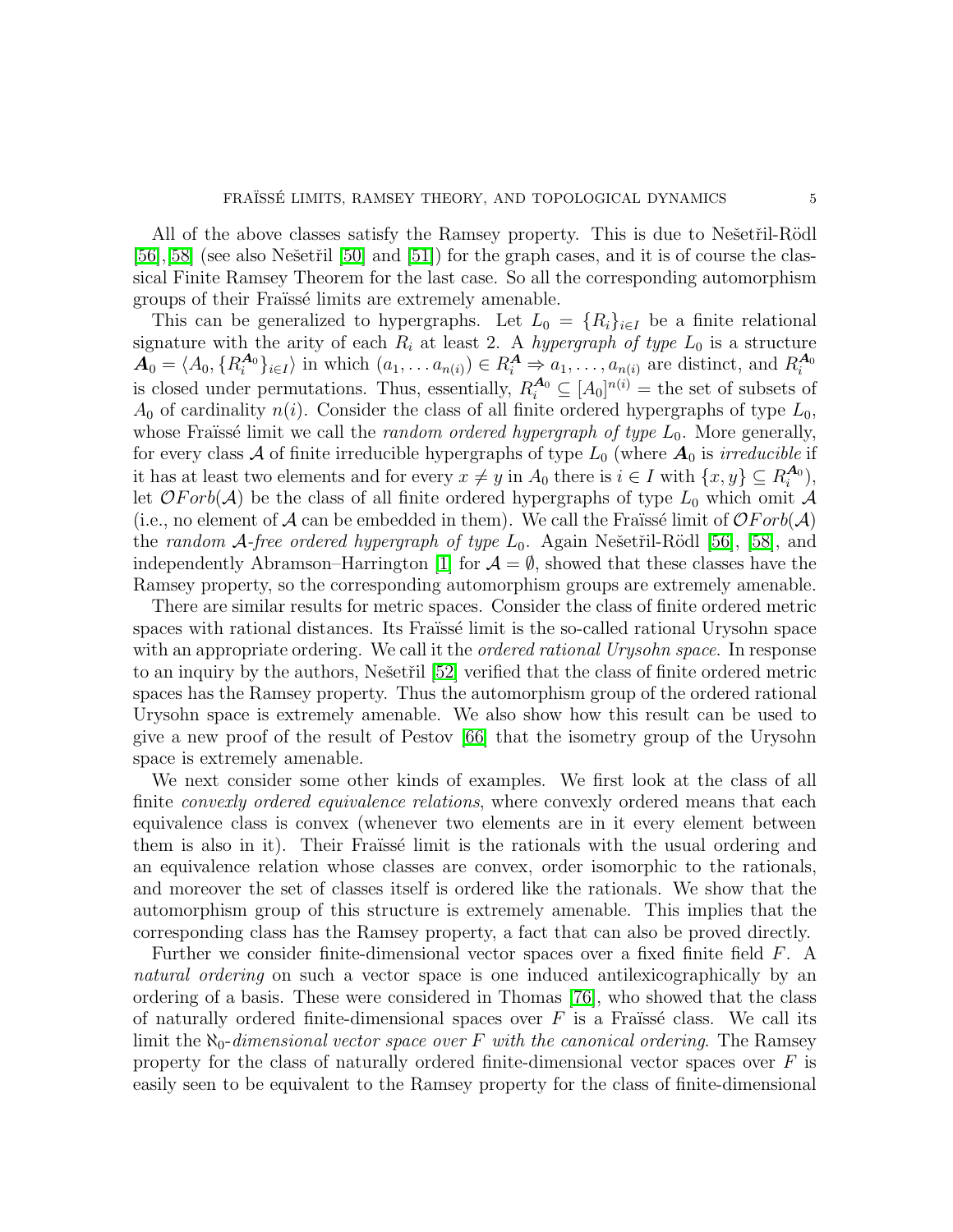vector spaces over  $F$ , which was established in [\[32\]](#page-71-12). So the corresponding automorphism group of the Fraüssé limit is extremely amenable.

Finally, we consider the class of naturally ordered finite Boolean algebras, where a *natural ordering* on a finite Boolean algebra is one antilexicographically induced by an ordering of its atoms. By analogy with Thomas' result, we show that this is also a Fra¨ıss´e class, and we call its limit the *countable atomless Boolean algebra with the canonical ordering*. The Ramsey property for the class of naturally ordered finite Boolean algebras is again easily seen to be equivalent to the Ramsey property for the class of finite Boolean algebras and this is trivially equivalent to the Dual Ramsey Theorem of Graham-Rothschild [\[33\]](#page-71-13). Thus the corresponding automorphism group is extremely amenable.

(G) Finally we use the results in (E), and some additional considerations, to compute universal minimal flows. In  $(E)$  we have seen a host of examples of Fraüssé order classes K in a signature  $L \supseteq \{<\}$ . Let  $L_0 = L \setminus \{<\}$ , the signature without the distinguished symbol for the ordering. For any structure **A** for L, we denote by  $A_0 = A|L_0$ its *reduct* to  $L_0$ , i.e.,  $\mathbf{A}_0$  is the structure  $\mathbf{A}$  with  $\lt^{\mathbf{A}}$  dropped. Denote also by  $\mathcal{K}_0 = \mathcal{K}|L$ the class of all reducts  $\mathbf{A}_0 = \mathbf{A}|L_0$  for  $\mathbf{A} \in \mathcal{K}$ . When K satisfies a mild (and easily verified in every case we are interested in) condition, in which case we call K *reasonable* (see [5.1](#page-25-0) below for the precise definition), then  $\mathcal{K}_0$  is a Fraïssé class, whose limit is the reduct of the Fraïssé limit of K. Put  $\mathbf{F}_0 = \text{Film}(\mathcal{K}_0)$ ,  $\mathbf{F} = \text{Film}(\mathcal{K})$ , so that  $\mathbf{F}_0 = \mathbf{F}|L_0$ , i.e.,  $\mathbf{F} = \langle \mathbf{F}_0, \langle \mathbf{F} \rangle$ . In particular,  $F_0 = F$ . Put  $\langle \mathbf{F} = \langle 0, 0 \rangle$ . It is natural now to look at the action of  $Aut(\mathbf{F}_0)$  on the space of all linear orderings on  $F_0$ . Denote then by  $X_K$  the orbit closure  $\overline{G \cdot \prec_0}$  of  $\prec_0$  in this action. It is easy to see that  $X_K$  is the space of all linear orderings  $\prec$  on  $F_0$  which have the property that for any finite substructure  $\mathbf{B}_0$  of  $\mathbf{F}_0$ ,  $\mathbf{B} = \langle \mathbf{B}_0, \prec |B_0 \rangle \in \mathcal{K}$ . We call these K-*admissible* orderings. This is clearly a compact  $\text{Aut}(\mathbf{F}_0)$ -invariant subset of  $2^{F_0 \times F_0}$  in the natural action of Aut $(\mathbf{F}_0)$  on  $2^{F_0 \times F_0}$ , so  $X_K$  is an Aut $(\mathbf{F}_0)$ -flow. If K has the Ramsey property, it turns out that any minimal subflow of  $X_K$  is the universal minimal flow of  $Aut(\mathbf{F}_0)$ , and  $X_{\mathcal{K}}$  is itself minimal precisely when  $\mathcal K$  additionally satisfies a natural property called the ordering property, which also plays an important role in structural Ramsey theory (see Ne $\check{\text{setri}}$ -Rödl [\[57\]](#page-71-14) and Ne $\check{\text{setri}}$  [\[51\]](#page-71-10)). We say that K satisfies the *ordering property* if for every  $A_0 \in \mathcal{K}_0$ , there is  $B_0 \in \mathcal{K}_0$  such that for every linear ordering  $\prec$  on  $A_0$ and every linear ordering  $\prec'$  on  $B_0$ , if  $\mathbf{A} = \langle \mathbf{A}_0, \prec \rangle \in \mathcal{K}$  and  $\mathbf{B} = \langle \mathbf{B}_0, \prec' \rangle \in \mathcal{K}$ , then  $A \leq B$ . Now Theorems [7.4,](#page-40-0) [7.5,](#page-41-0) and [10.8](#page-59-0) provide a toolbox for computing universal minimal flows of automorphism groups, which can be summarized as follows.

 $\blacklozenge$  *In the above assumptions, let*  $X_{\mathcal{K}}$  *be the* Aut $(\mathbf{F}_0)$ -flow of K-admissible orderings *on*  $F_0 (= F)$ *. Then the following are equivalent:* 

*(i)*  $X_{\mathcal{K}}$  *is a minimal*  $Aut(\mathbf{F}_0)$ -flow,

*(ii)* K *satisfies the ordering property.*

*Moreover the following are equivalent:*

*(iii)*  $X_K$  *is the universal minimal*  $Aut(\mathbf{F}_0)$ *-flow.*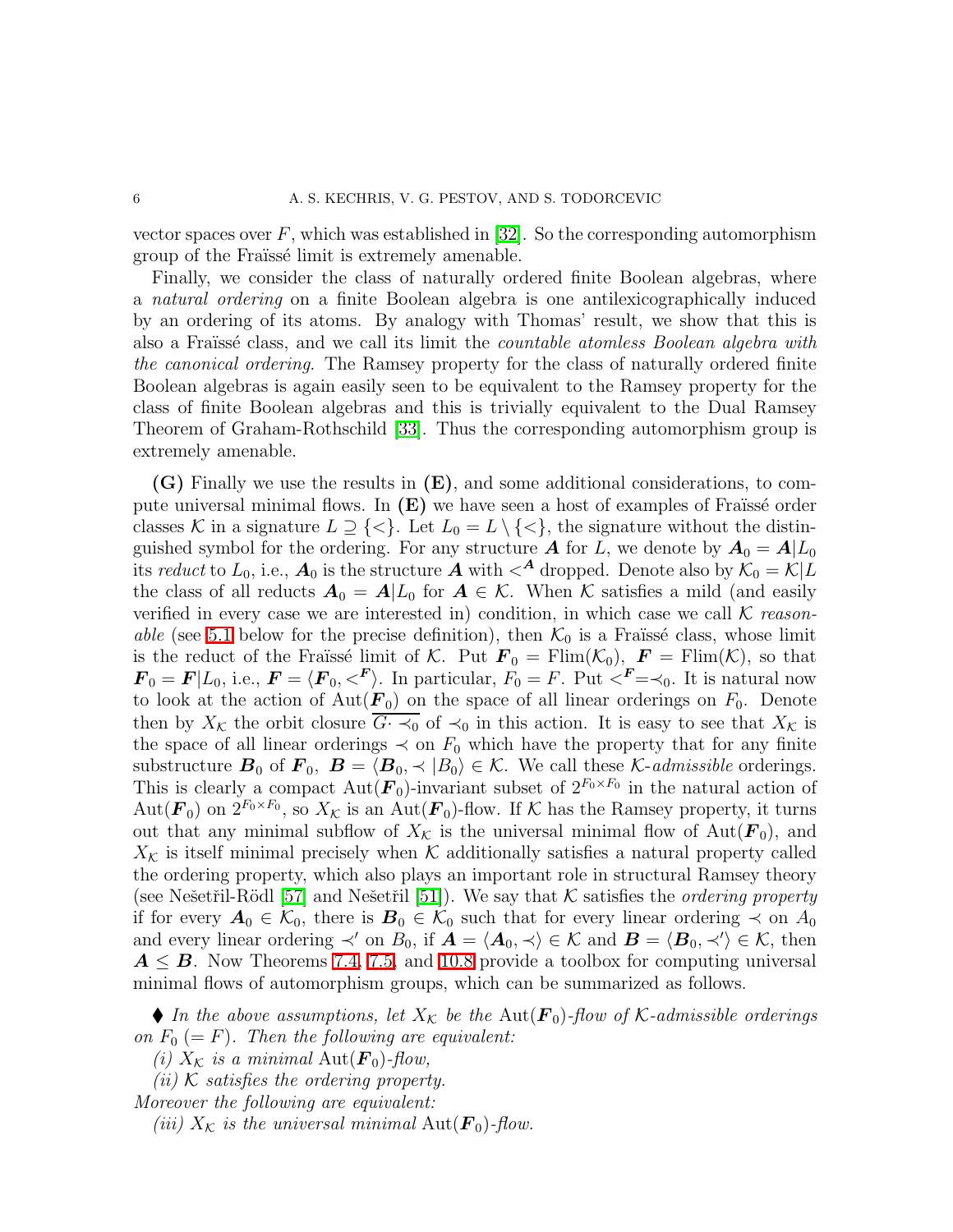*(iv)*  $X_K$  *satisfies the Ramsey and ordering properties.* 

Now all the classes  $\mathcal{K}$ , considered in  $(F)$  above, satisfy the ordering property. This is due to Nešetřil-Rödl [\[57\]](#page-71-14) for the case of graphs and hypergraphs, Nešetřil [\[53\]](#page-71-15) for metric spaces, and is easily verified in all the other cases. Therefore, we have the following computations of universal minimal flows (see Section 8):

 $\blacklozenge$  *If*  $\mathbf{F}_0$  *is one of the following structures, then the universal minimal flow*  $M(\text{Aut}(\mathbf{F}_0))$ of the group  $Aut(\mathbf{F}_0)$  of automorphisms of  $\mathbf{F}_0$  is its action on the space of linear or*derings on the universe*  $F_0$  *of*  $\mathbf{F}_0$ *:* 

*(a) The random graph.*

*(b)* The random  $\mathcal{K}_n$ -free graph,  $n = 2, 3, \ldots$ 

*(c)* The structure  $\langle N \rangle$  *(where* Aut $(\mathbf{F}_0) = S_{\infty}$ ).

*(d)* The random hypergraph of type  $L_0$ .

*(e)* The random  $A$ -free hypergraph of type  $L_0$ , where  $A$  *is a class of irreducible finite hypergraphs of type*  $L_0$ .

*(f ) The rational Urysohn space.*

 $\blacklozenge$  *If*  $F_0$  *is the equivalence relation on a countable set with infinitely many classes, each of which is infinite, then*  $M(\text{Aut}(\mathbf{F}_0))$  *is the space of all linear orderings on that set for which each equivalence class is convex.*

 $\blacklozenge$  *If*  $\mathbf{F}_0 = \mathbf{V}_F$  *is the*  $\aleph_0$ -dimensional vector space  $\mathbf{V}_F$  over a finite field F, then  $M(\text{Aut}(\mathbf{F}_0))$  is the space of all orderings on  $V_F$ , whose restrictions to finite-dimensional *subspaces are natural.*

 $\blacklozenge$  *If*  $\mathbf{F}_0 = \mathbf{B}_{\infty}$  *is the countable atomless Boolean algebra*  $\mathbf{B}_{\infty}$ *, then*  $M(\text{Aut}(\mathbf{F}_0))$  *the space of all linear orderings on*  $B_{\infty}$ *, whose restrictions to finite subalgebras are natural.* 

In particular, in all these cases, the universal minimal flow is metrizable.

Of course (i), (c) is the result of Glasner-Weiss [\[30\]](#page-70-3). Very recently, Glasner-Weiss [\[31\]](#page-71-7) computed the universal minimal flow of  $H(2^N)$ , the homeomorphism group of the Cantor space  $2^{\mathbb{N}}$ , as the space of maximal chains of compact subsets of  $2^{\mathbb{N}}$ , which is metrizable. Since the group in (iv) above is, by Stone duality, isomorphic to  $H(2^{\mathbb{N}})$ , we have another proof that the universal minimal flow is metrizable and a different description of this flow. Of course these two flows are isomorphic and in fact an explicit isomorphism can be found.

There is actually quite a bit more that we can say in this context and this has some further interesting connections with Ramsey theory. Let  $\mathcal{K}_0$  be a Fraüssé class in a signature  $L_0$ , let  $L = L_0 \cup \{ \leq \}$  and call any class K in L with  $\mathcal{K}|L_0 = \mathcal{K}_0$  an *expansion* of  $\mathcal{K}_0$ . We define in Section 9 a canonical notion of equivalence of expansions of  $\mathcal{K}_0$ , called *simple bi-definability*. Intuitively, if  $K'$ ,  $K''$  are simply bi-definable expansions, we view  $\mathcal{K}', \mathcal{K}''$  as "trivial" perturbations of each other. Using dynamical ideas, e.g., the uniqueness of the universal minimal flow, we prove the following (see [9.2,](#page-48-0) [10.7\)](#page-59-1):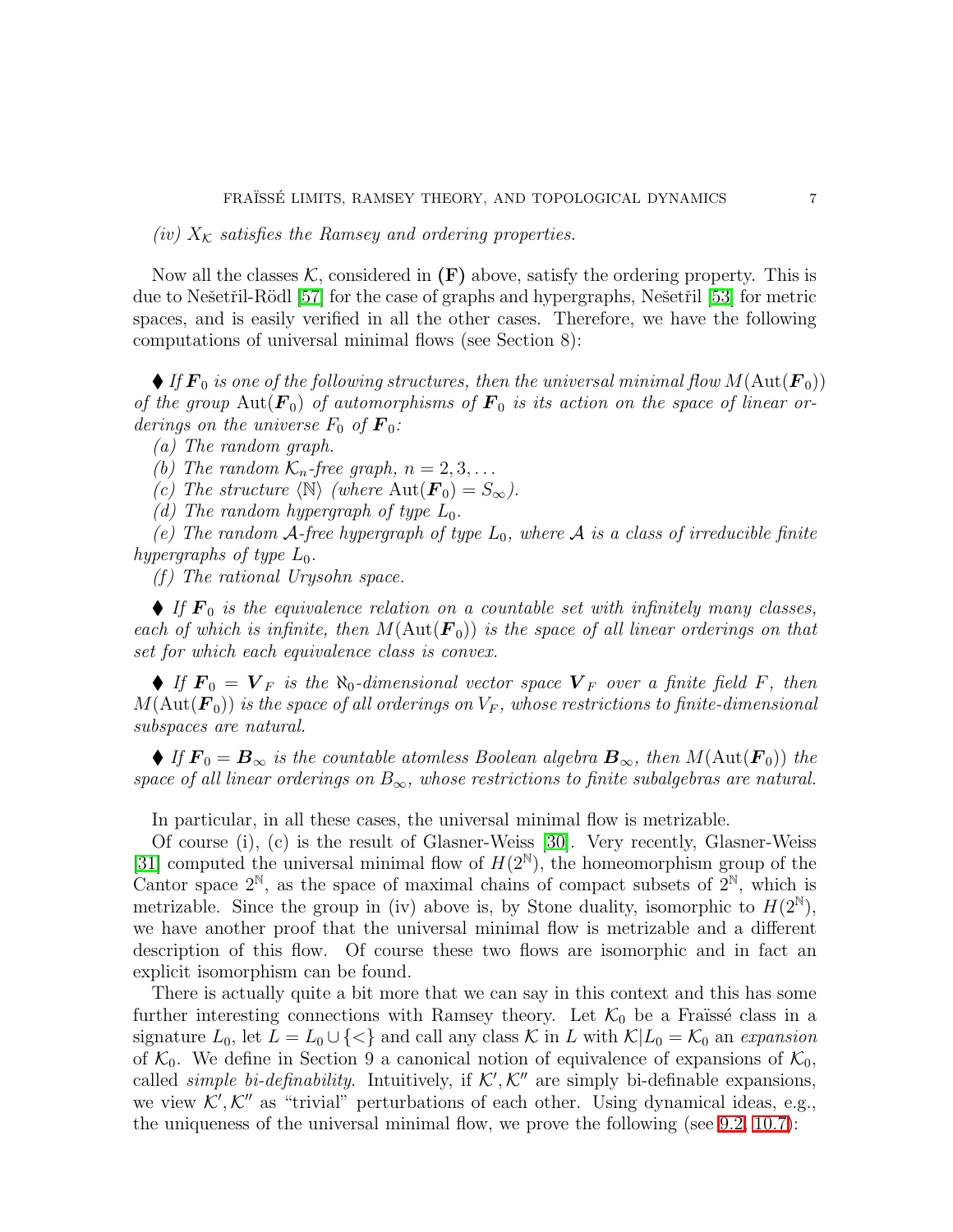$\blacklozenge$  *If* K *is a reasonable Fraïssé order class in* L *which is an expansion of*  $K_0$  *and has the Ramsey property, then there is*  $K' \subseteq K$ *, a reasonable Fraïssé order class in* L *which is an expansion of*  $K_0$  *and has both the Ramsey and ordering properties.* 

 $\blacklozenge$  *If*  $K'$ ,  $K''$  are reasonable Fraüssé order classes in L that are expansions of  $K_0$  and satisfy both the Ramsey and ordering properties, then  $K', K''$  are simply bi-definable.

Thus among all the expansions of  $\mathcal{K}_0$  that satisfy the Ramsey property there are canonical ones, those that also satisfy the ordering property. These are unique, up to simple bi-definability, and are "extremal", i.e., least under inclusion, again up to simple bi-definability. In several cases, like, e.g., Boolean algebras and vector spaces, we can also list explicitly all such classes.

If  $\mathcal{K}_0$  is as above and  $\mathbf{A}_0 \in \mathcal{K}_0$ , let  $t(\mathbf{A}_0, \mathcal{K}_0)$  be the smallest number  $t \in \mathbb{N}$ , if it exists, that satisfies: For every  $A_0 \leq B_0$  in  $\mathcal{K}_0, k \geq 2$ , there is  $C_0 \in \mathcal{K}_0$  with  $C_0 \geq B_0$ and

$$
\boldsymbol{C}_0 \to (\boldsymbol{B}_0)^{\boldsymbol{A}_0}_{k,t},
$$

where this notation means that for every coloring  $c$ :  $\overline{C_0}$  $\boldsymbol{A}_0$  $\lambda$  $\rightarrow \{1, \ldots, k\},\$  there is  $\boldsymbol{B}_0' \in$  $\overline{\mathcal{C}}_0$  $\boldsymbol{B}_0$  $\Big)$  such that c on  $\begin{pmatrix} B_0' \\ A_0 \end{pmatrix}$  $\lambda$ takes at most t many values. (Thus  $\mathbf{C}_0 \to (\mathbf{B}_0)_k^{\mathbf{A}_0} \Leftrightarrow$  $\boldsymbol{C}_0 \rightarrow (\boldsymbol{B}_0<sub>k,1}^{\boldsymbol{\lambda}_0}</sub>$ </sub>  $\mathcal{A}_{k,1}^{(A)}$ .) This variation of the original arrow-notation of Erdös-Rado [\[19\]](#page-70-4) is due to Erdös-Hajnal-Rado [\[18\]](#page-70-5) and has already reappeared in several other areas of Ramsey theory. Following Fouché [\[21\]](#page-70-6), we call  $t(A_0, \mathcal{K}_0)$  the *Ramsey degree* of  $A_0$  in  $\mathcal{K}_0$ . For every expansion K of  $\mathcal{K}_0$  let, for  $\mathbf{A}_0 \in \mathcal{K}_0$ 

 $X_{\mathcal{K}}^{\mathbf{A}_0} = \{ \prec : \prec \text{ is a linear ordering on } A_0 \text{ and } \langle \mathbf{A}_0, \prec \rangle \in \mathcal{K} \}.$ 

Then Aut $(\mathbf{A}_0)$  acts in the obvious way on  $X_{\mathcal{K}}^{\mathbf{A}_0}$  $\mathcal{A}_0^{\mathbf{A}_0}$  and we let  $t_{\mathcal{K}}(\mathbf{A}_0)$  be the number of orbits. Clearly,

$$
t_{\mathcal{K}}(\boldsymbol{A}_0) = \frac{\mathrm{card}(X_{\mathcal{K}}^{\boldsymbol{A}_0})}{\mathrm{card}(\mathrm{Aut}(\boldsymbol{A}_0))}.
$$

For example, if  $\mathcal{K}_0 =$  the class of finite graphs,  $\mathcal{K} =$  the class of finite ordered graphs, then  $t_K(\mathbf{A}_0) = \frac{\text{card}(\mathbf{A}_0)!}{\text{card}(\text{Aut}(\mathbf{A}_0))}$ . The following can be proved by standard methods in Ramsey theory (see Section 10).

◆ Let  $\mathcal{K}_0$  *be a Fraïssé class in a signature*  $L_0$ ,  $L = L_0 \cup \{<\}$ *. If*  $\mathcal{K}_0$  *admits a reasonable Fraïssé order class in* L *which is an expansion of*  $K_0$  *and has the Ramsey property, then*  $t(\mathbf{A}_0, \mathcal{K}_0)$  *exists for all*  $\mathbf{A}_0 \in \mathcal{K}_0$ *. Moreover,*  $t(\mathbf{A}_0, \mathcal{K}_0) \le t_{\mathcal{K}}(\mathbf{A}_0)$ *, for any reasonable Fraïssé order class*  $K$  *in*  $L$  *which is an expansion of*  $K_0$  *and has the Ramsey property,* and  $t(\mathbf{A}_0, \mathcal{K}_0) = t_{\mathcal{K}'}(\mathbf{A}_0)$  *for any such class*  $\mathcal{K}'$  *that also has the ordering property.* 

For example, if  $\mathcal{K}_0 =$  the class of finite graphs, then the Ramsey-theoretic results of Nešetřil-Rödl [\[56\]](#page-71-8), [\[57\]](#page-71-14), [\[58\]](#page-72-6) and Abramson-Harrington [78] can be interpreted as saying that  $t(\mathbf{A}_0, \mathcal{K}_0) = \frac{\text{card}(A_0)!}{\text{card}(\text{Aut}(\mathbf{A}_0))}$ . This seems to have been first pointed out in print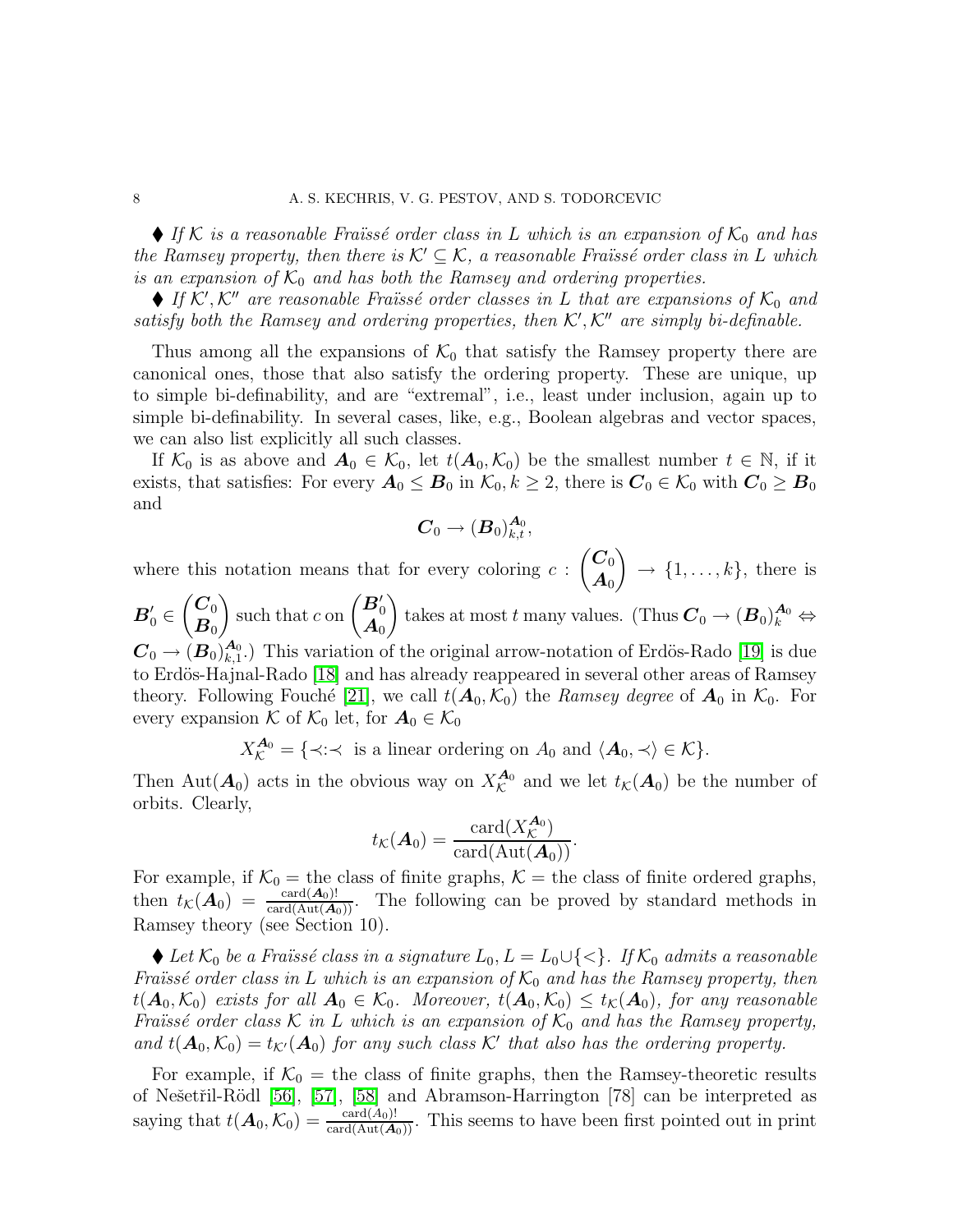by Fouch´e [\[22\]](#page-70-7), who in a series of other papers [\[20\]](#page-70-8), [\[22\]](#page-70-7), [\[23\]](#page-70-9) has computed Ramsey degrees of several classes of finite structures.

*Acknowledgments.* A.S.K. was partially supported by NSF Grant DMS-9987437, the Fields Institute, Toronto, the Centre de Recerca Matem`atica, Bellatera, and a Guggenheim Fellowship. V.G.P. was partially supported by the Marsden Fund of the Royal Society of New Zealand, by a University of Ottawa start-up grant, and by an NSERC operating grant and would like to thank Vitali Milman and Pierre de la Harpe for stimulating discussions and the Caltech Department of Mathematics for hospitality extended in October 2001 and April 2003. S.T. would like to acknowledge the support of the CNRS, Paris, the Centre de Recerca Matem`atica, Bellatera, and the Fields Institute, Toronto. We would also like to thank G. Debs, J. Nešetřil and L. Nguyen Van The for helpful comments and suggestions.

# 1. Topological dynamics

(A) We will survey here some basic concepts and results of topological dynamics, which we will need in this paper. More detailed treatments can be found in Ellis [\[15\]](#page-70-10), Auslander [\[3\]](#page-69-1), de Vries [\[12\]](#page-70-11), Pestov [\[63\]](#page-72-2), [\[65\]](#page-72-8), Glasner [\[29\]](#page-70-12), Uspenskij [\[82\]](#page-72-9).

Recall that an action  $(q, x) \in G \times X \mapsto q \cdot x \in X$  of a topological group G on a topological space X is *continuous* if it is continuous as a map from  $G \times X$  into X. We will consider continuous actions of (Hausdorff) topological groups G on (non-  $\emptyset$ ) compact, Hausdorff spaces X. Actually we are primarily interested in metrizable topological groups G and in fact only separable metrizable ones. So although we will state in this survey several standard results for general topological groups, we will often give a sketch of an argument for the metrizable case only. It should be kept in mind that if G is metrizable (equivalently is Hausdorff and has a countable nbhd basis at the identity), then G admits a right-invariant compatible metric  $d_r$ , which of course can always be taken to be bounded by 1, by replacing it, if necessary, by  $\frac{d_r}{1+d_r}$ . See, e.g., [\[6\]](#page-70-13), p. 28.

Let G be a topological group and X a compact, Hausdorff space. If we equip  $H(X)$ , the group of homeomorphisms of  $X$ , with the compact-open topology, i.e., the topology with subbasis  $\{f \in H(X) : f(K) \subseteq V\}$ , with  $K \subseteq X$  compact,  $V \subseteq X$  open, then  $H(X)$  is a topological group, and a continuous action of G on X is simply a continuous homomorphism of G into  $H(X)$ . We will also refer to a continuous action of G on X as a G-*flow* on X. If the action is understood, we will often simply use X to refer to the flow.

Given a G-flow on X and a point  $x \in X$ , the *orbit* of x is the set

$$
G \cdot x = \{ g \cdot x : g \in G \}
$$

and the *orbit closure* of x, the set

$$
\overline{G\cdot x}.
$$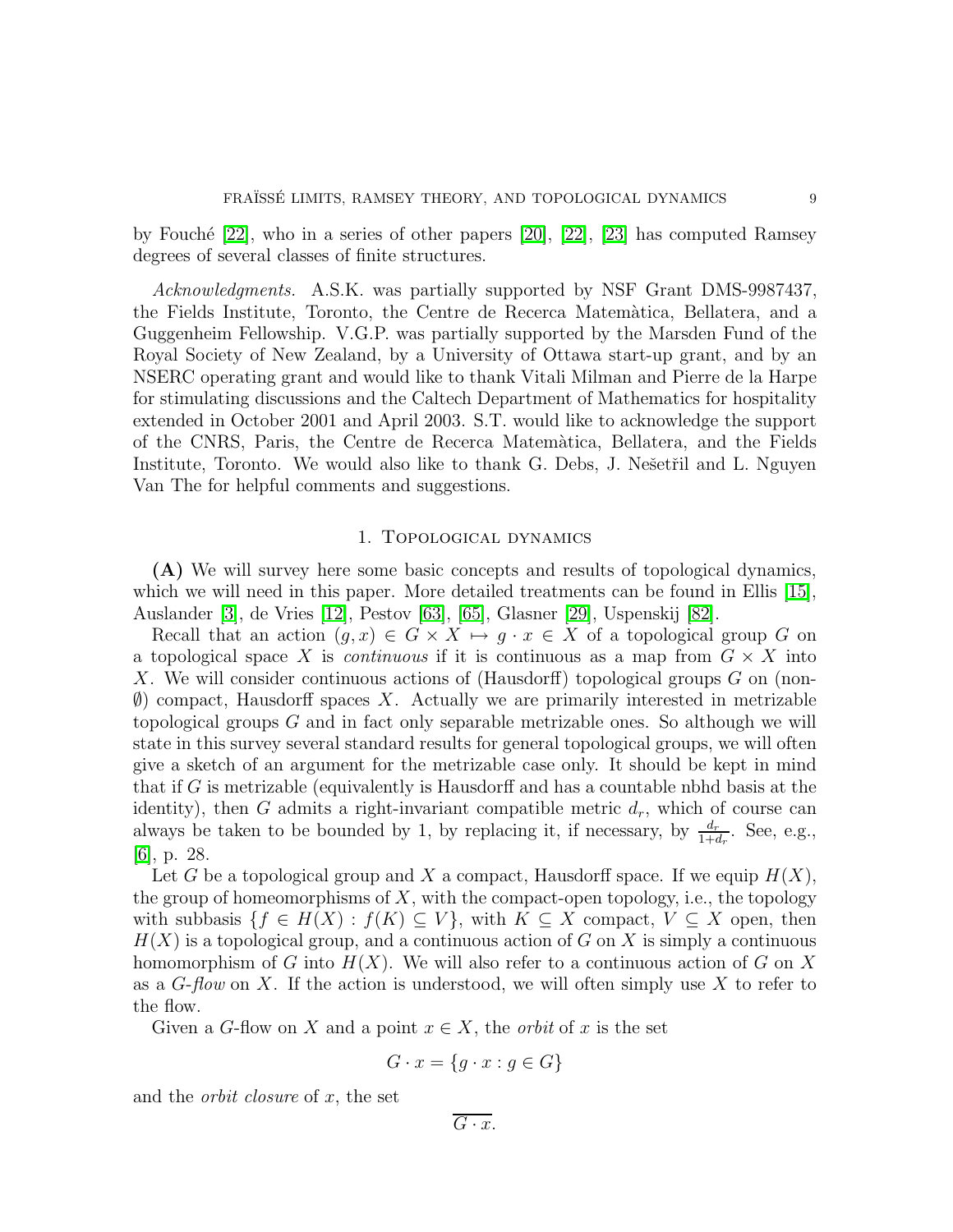This is a G-invariant, compact subset of X. In general, a (non- $\emptyset$ ) compact, G-invariant subset  $Y \subseteq X$  defines a *subflow* by restricting the G-action to Y. A G-flow on X is *minimal* if it contains no proper subflows, i.e., there is no  $(non-\emptyset)$  compact  $G$ -invariant set other than  $X$ . Thus  $X$  is minimal iff every orbit is dense. A simple application of Zorn's Lemma shows that every G-flow X contains a minimal subflow  $Y \subseteq X$ .

Among minimal flows of a given group  $G$ , there is a largest (universal) one, called the *universal minimal flow*. To define this, we first need the concept of homomorphism of G-flows. Let X, Y be two G-flows. A *homomorphism* of the G-flow X to the G-flow Y is a continuous map  $\pi : X \to Y$ , which is also a *G*-map, i.e.,

$$
\pi(g \cdot x) = g \cdot \pi(x), \quad x \in X, g \in G.
$$

Notice that if  $Y$  is minimal, then any homomorphism of  $X$  into  $Y$  is surjective. An *isomorphism* of X to Y is a bijective homomorphism  $\pi : X \to Y$  (notice then that  $\pi^{-1}$  is also a homomorphism). We now have the following basic fact in topological dynamics. (For a proof see Auslander [\[3\]](#page-69-1), Ch. 8, or Uspenskij [\[82\]](#page-72-9), §3.)

<span id="page-9-0"></span>Theorem 1.1. *Given a topological group* G*, there is a minimal* G*-flow* M(G) *with the following property: For any minimal*  $G$ -*flow*  $X$  *there is a homomorphism*  $\pi : M(G) \rightarrow X$ *. Moreover,*  $M(G)$  *is uniquely determined up to isomorphism by this property.*  $\rightarrow$ X. Moreover,  $M(G)$  is uniquely determined up to isomorphism by this property.

The space M(G) is called the *universal minimal flow* of G. In order to get an intuition about this space, we will discuss a standard way of looking at it. For that we first need to discuss the concept of a *pointed* G-*flow* or *ambit*.

Let G be a topological group. A G-ambit is a G-flow X with a distinguished point  $x_0 \in X$ , whose orbit is dense in X. We often abbreviate this by  $(X, x_0)$ . A *homomorphism of* G-*ambits*  $(X, x_0)$ ,  $(Y, y_0)$  is a homomorphism  $\pi : X \to Y$  of the G-flows such that  $\pi(x_0) = y_0$ . If such a homomorphism exists, it is clearly unique. Similarly we define the concept of isomorphism of G-ambits.

It is another basic fact of topological dynamics that there is again a largest (universal) G-ambit.

**Theorem 1.2.** *Given a topological group*  $G$ *, there is a G-ambit*  $(S(G), s_0)$  *with the following property: For any*  $G$ -ambit  $(X, x_0)$  *there is a homomorphism of*  $(S(G), s_0)$ *to*  $(X, x_0)$ *. Moreover,*  $(S(G), s_0)$  *is uniquely determined up to isomorphism by this property.* ⊣

The space  $(S(G), s_0)$ , often simply written as  $S(G)$ , is called the *greatest G-ambit*.

The uniqueness part of the preceding result is obvious from the definitions. To establish existence, we will describe a particularly useful way of constructing the greatest ambit.

Consider the space  $RUC^b(G)$  of bounded right-uniformly continuous functions x:  $G \to \mathbb{C}$ . Recall that  $x : G \to \mathbb{C}$  is *right-uniformly continuous* if for each  $\epsilon > 0$  there is a nbhd  $V$  of the identity  $1_G$  of  $G$  so that

$$
gh^{-1} \in V \Rightarrow |x(g) - x(h)| < \epsilon.
$$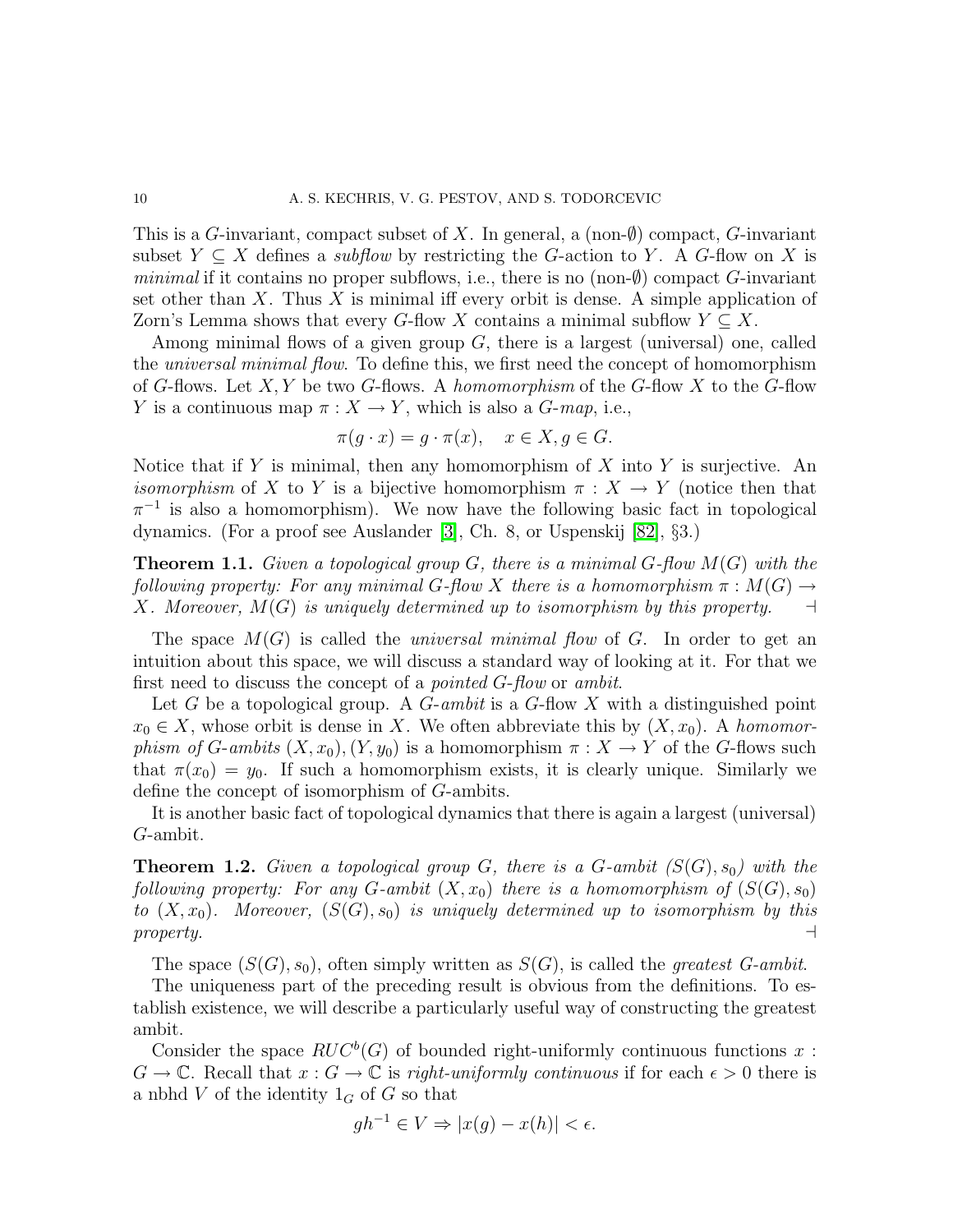If G is metrizable, with right-invariant compatible metric  $d_r$ , then right-uniformly continuous means uniformly continuous with respect to  $d_r$ :

$$
\forall \epsilon \exists \delta (d_r(g, h) < \delta \Rightarrow |x(g) - x(h)| < \epsilon).
$$

Under pointwise addition, multiplication and conjugation, and with the sup norm  $||x||_{\infty} = \sup\{|x(g)| : g \in G\}$ ,  $RUC^{b}(G)$  is an abelian  $C^*$ -algebra which is unital (with multiplicative identity the constant 1 function). Denote by  $S(G)$  the maximal ideal space of  $RUC^b(G)$ , i.e., the space of all continuous homomorphisms  $\varphi : RUC^b(G) \to \mathbb{C}$ . Equipped with the topology generated by the maps  $\hat{x}: S(G) \to \mathbb{C}, \hat{x}(\varphi) = \varphi(x)$ , for  $x \in$  $RUC^{b}(G)$  (i.e., the smallest topology in which all  $\hat{x}, x \in RUC^{b}(G)$ , are continuous), this is a compact, Hausdorff space. Moreover, by the Gelfand-Naimark theorem,  $RUC^b(G)$ can be canonically identified with  $C(S(G))$ , the C<sup>\*</sup>-algebra of all continuous complexvalued functions on  $S(G)$ , identifying  $x \in RUC^b(G)$  with  $\hat{x}$  (see, e.g., [\[74\]](#page-72-10), 11.18).

Now G acts continuously by  $C^*$ -automorphisms on  $RUC^b(G)$  by left-shift

$$
g \cdot x(h) = x(g^{-1}h)
$$

and thus acts canonically on  $S(G)$  via

$$
g \cdot \varphi(x) = \varphi(g^{-1} \cdot x).
$$

It is also easy to check that this action is continuous, so  $S(G)$  is a G-flow. We will now identify a canonical element of  $S(G)$ , that will turn it into an ambit.

For each  $g \in G$ , let  $\varphi_g \in S(G)$  be defined by  $\varphi_g(x) = x(g), x \in RUC^b(G)$ . Then one can see that  $g \mapsto \varphi_g$  is a homeomorphism of G with a dense subset of  $S(G)$ . For example, when G is metrizable with bounded compatible right-invariant metric  $d_r$ , and  $g_0 \neq h_0$ , then for  $x(g) = d_r(g, h_0), \varphi_{g_0}(x) \neq \varphi_{h_0}(x)$  so  $\varphi_{g_0} \neq \varphi_{h_0}$ , i.e., this map is 1-1. The verification that it is homeomorphism is straightforward. Finally  $\{\varphi_g : g \in G\}$ is dense in  $S(G)$ , since, otherwise, there is  $f \in C(S(G))$ , so that  $f = \hat{x}$  for some  $x \in RUC^b(G)$ , with  $f \neq 0$  but  $f(\varphi_g) = \hat{x}(\varphi_g) = x(g) = 0, \forall g \in G$ , which implies that  $x = 0$ , thus  $f = 0$ , a contradiction.

So from now on we will identify g with  $\varphi_g$  and think of G as a dense subset of  $S(G)$ . Moreover G is an invariant subset of  $S(G)$  and the restriction of the action to G is simply left-translation:  $(g, h) \mapsto gh$ . We now have the following standard fact.

# <span id="page-10-0"></span>**Theorem 1.3.** *The* G-ambit  $(S(G), 1_G)$  *is the greatest* G-ambit.

*Proof.* Since the orbit of  $1_G$  in  $S(G)$  is G, which is dense, clearly  $(S(G), 1_G)$  is a Gambit. Consider now an arbitrary G-ambit  $(X, x_0)$ . Suppose  $f \in C(X)$ . Define then  $f^*: G \to \mathbb{C}$  by

$$
f^*(g) = f(g \cdot x_0).
$$

We verify that  $f^* \in RUC^b(G)$ . Since the action of G on X is continuous, an easy compactness argument shows that given  $\epsilon > 0$ , there is a nbhd V of the identity of G such that  $g \in V$  implies  $|f(g \cdot x) - f(x)| < \epsilon, \forall x \in X$ . So if  $gh^{-1} \in V$ , then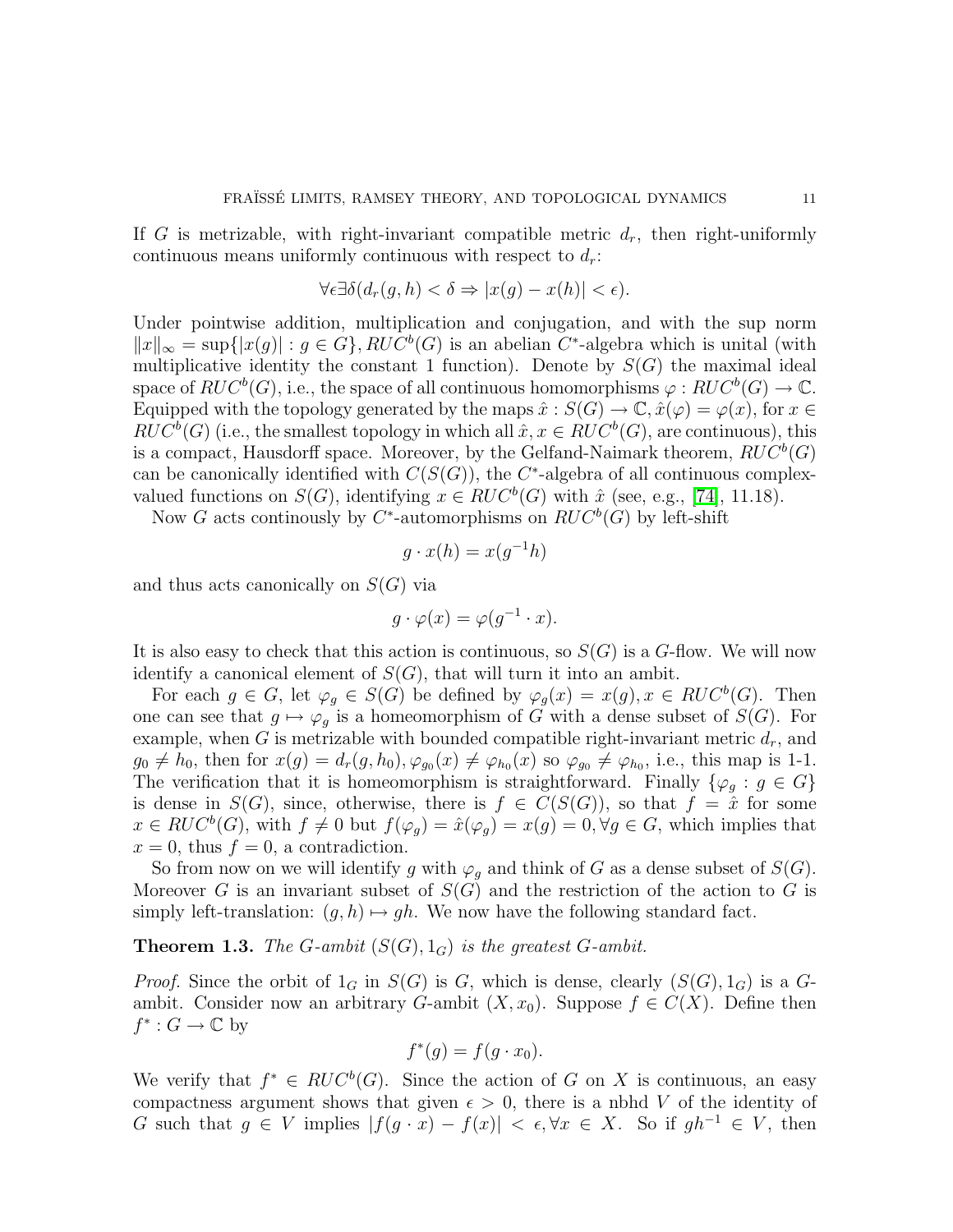$|f^*(g) - f^*(h)| = |f(g \cdot x_0) - f(h \cdot x_0)| = |f(gh^{-1} \cdot (h \cdot x_0)) - f(h \cdot x_0)| < \epsilon$ , and thus  $f^* \in RUC^b(G)$  ( $f^*$  is clearly bounded).

Identifying, as usual,  $RUC^b(G)$  with  $C(S(G))$ , the map  $f \mapsto f^*$  is a unital  $C^*$ -algebra monomorphism of  $C(X)$  into  $C(S(G))$ . Now it is a well known fact that a unital  $C^*$ algebra monomorphism  $\pi: C(K) \to C(L)$ , where K, L are (non- $\emptyset$ ) compact spaces, is of the form  $\pi(f) = f \circ \Pi$  for a *uniquely* determined continuous surjection  $\Pi: L \to K$ (see, e.g., [\[10\]](#page-70-14), 2.4.3.6). From this it also follows that if  $K, L$  are actually G-flows, and we let G act on  $C(K)$ ,  $C(L)$  by shift,  $g \cdot f(x) = f(g^{-1} \cdot x)$ , then if  $\pi$  is a G-map,  $\Pi$ is also a G-map. Applying this to  $f \mapsto f^*$ , we see that there is a homomorphism of G-flows  $\Phi : S(G) \to X$  with  $f^* = f \circ \Pi$ . It only remains to check that  $\Pi(1_G) = x_0$ . But for any  $f \in C(X)$ ,  $f^*(1_G) = f(x_0) = f(\Pi(1_G))$ , so we must have  $\Pi(1_G) = x_0$ , and the proof is complete.

Using this it is now immediate to obtain the following description of the universal minimal flow of  $G$ .

Corollary 1.4. *Let* M(G) *be a minimal subflow of* S(G) *(i.e.,* M(G) *is a minimal* G*-invariant compact subset of* S(G)*). Then* M(G) *is the universal minimal flow (up to isomorphism).*

*Proof.* Let X by any minimal G-flow. Fix  $x_0 \in X$ . Then  $(X, x_0)$  is a G-ambit, so let  $\pi : (S(G), 1_G) \to (X, x_0)$  be a homomorphism. Then clearly the restriction of  $\pi$  to  $M(G)$  is also a homomorphism, and we are done.  $M(G)$  is also a homomorphism, and we are done.

In particular, it follows from the uniqueness part of Theorem [1.1,](#page-9-0) that all minimal subflows of  $S(G)$  are isomorphic. (This uniqueness part, which is not proved here, is based on techniques from semigroup theory.) As we will soon see, the space  $M(G)$ can be extremely complicated, e.g., non-metrizable, even when the group  $G$  is very "small", e.g., an infinite countable discrete  $G$ . However, we will verify that when  $G$  is separable, metrizable,  $M(G)$  is at least an inverse limit of metrizable G-flows.

Fix a topological group G. An *inverse system* of G-flows consists of a directed set  $\langle I, \preceq \rangle$ , a family  $\{X_i\}_{i \in I}$  of G-flows and a family of homomorphisms  $\pi_{ij} : X_j \to X_i$ , for each  $i \leq j$ , such that  $\pi_{ii} =$  the identity of  $X_i$ , and  $i \leq j \leq k \Rightarrow \pi_{ik} = \pi_{ij} \circ \pi_{jk}$ . The *inverse limit*  $\lim_{\leftarrow} X_i$  is the G-flow defined as follows: Consider the product topological space  $\prod_{i\in I} X_i$  and let

$$
\lim_{i \to \infty} X_i = \{ \{x_i\}_i \in \prod_i X_i : \forall i \leq j (\pi_{ij}(x_j) = x_i) \}.
$$

By a simple application of compactness,  $\lim_{n \to \infty} X_i \neq \emptyset$  and is clearly a compact subset of  $\prod_{i\in I} X_i$ . The group G acts on  $\lim_{n\to\infty} X_i$  coordinatewise:  $g \cdot \{x_i\} = \{g \cdot x_i\}$  and this is clearly a continuous action. Define

$$
\pi_i: \lim_{\leftarrow} X_i \to X_i
$$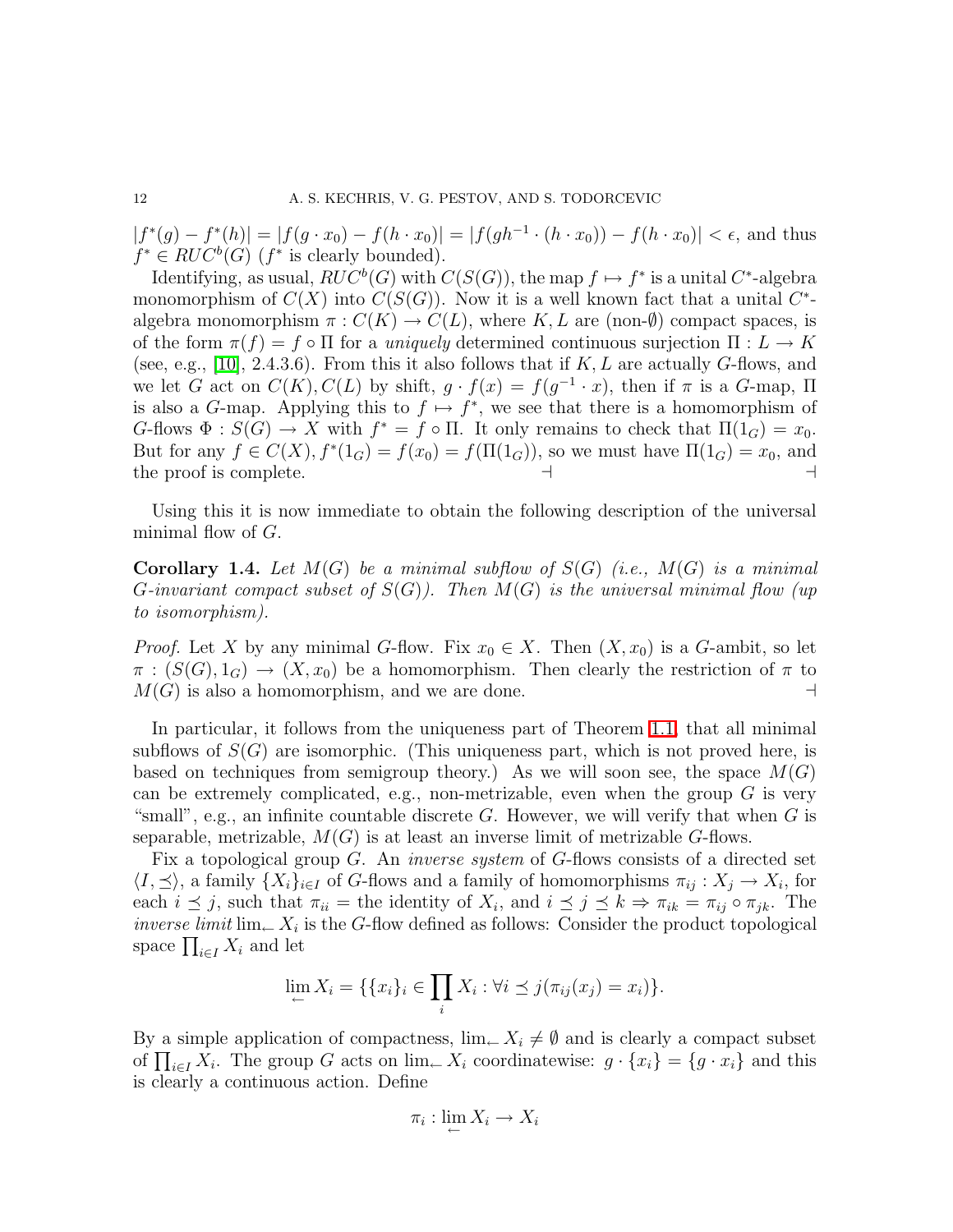by  $\pi_i({x_i}_{i\in I}) = x_i$ . Then  $\pi_i$  is a homomorphism and if  $i \preceq j$ , then  $\pi_i = \pi_{ij} \circ \pi_j$ . Finally, if X is a G-flow and there are homomorphisms  $\varphi_i: X \to X_i$  with  $i \leq j \Rightarrow \varphi_i = \varphi_{ij} \circ \varphi_j$ , then there is a unique homomorphism  $\varphi: X \to \lim_{\leftarrow} X_i$  such that  $\varphi_i = \pi_i \circ \varphi$ .

Similarly we define inverse systems of G-ambits. We now have the following folklore fact.

Theorem 1.5. *Let* G *be a separable, metrizable group. Then the greatest ambit* (S(G), 1G) *is the inverse limit of a system of metrizable* G*-ambits. Similarly, the universal minimal flow is the inverse limit of a system of metrizable minimal* G*-flows.*

*Proof.* We will first derive the second assertion from the first. Suppose  $\{(X_i, x_i^0)\}\$ is an inverse system of metrizable G-ambits, so that  $(X, x_0) = \lim_{\leftarrow} (X_i, x_i^0)$  is the greatest G-ambit. Let  $\pi_i : X \to X_i$  be the corresponding homomorphism. In particular,  $X = \lim_{k \to \infty} X_i$  as a G-flow. Now fix a minimal subflow  $M \subseteq X$ , so that, as we have seen earlier, M is the universal minimal flow. Put  $\pi_i(M) = M_i \subseteq X_i$ . Then  $M_i$  is a subflow of  $X_i$  and it is clearly minimal and metrizable. So it is enough to check that  $M = \lim_{\leftarrow} M_i$ , which is an easy compactness argument.

For the first assertion, fix a countable dense set  $D \subseteq G$ . Let  $(I, \preceq)$  be the following directed set: I consists of all separable, closed, unital  $G$ -invariant  $C^*$ -subalgebras of  $RUC^b(G)$ . Since a closed, unital C<sup>\*</sup>-subalgebra of  $RUC^b(G)$  is G-invariant iff it is D-invariant, clearly  $\bigcup I = RUC^b(G)$ . Let for  $A, B \in I$ 

$$
A \preceq B \Leftrightarrow A \subseteq B.
$$

For  $A \in I$  denote by  $X_A$  the maximal ideal space of A, which is compact metrizable, since A is separable. Since G acts continuously by  $C^*$ -automorphisms on A, it acts continuously on  $X_A$ . Moreover, as before, we can identify each  $g \in G$  with an element of  $X_A$ , so that G can be thought as a dense invariant subset of  $X_A$  and the G action on it is by left-translation. Thus again  $(X_A, 1_G)$  is a metrizable G-ambit. We view as usual A as identified with  $C(X_A)$  via  $x \mapsto \hat{x}_A$ . When  $A \preceq B$ , the identity is an injective unital  $C^*$ -homomorphism from A to B, so there is a unique surjection  $\pi_{AB}: X_B \to X_A$ such that for  $x \in A$ ,  $\hat{x}_B = \hat{x}_A \circ \pi_{AB}$ , therefore for  $\varphi \in X_B$ ,  $\hat{x}_A(\pi_{AB}(\varphi)) = \hat{x}_B(\varphi)$  or  $\pi_{AB}(\varphi)(x) = \varphi(x)$ , i.e.,  $\pi_{AB}(\varphi) = \varphi|A$ . Similarly, there is a surjection  $\pi_A : S(G) \to X_A$ given by  $\pi_A(\varphi) = \varphi | A$  for each  $A \in I$ , so that  $\pi_A = \pi_{AB} \circ \pi_B$  for  $A \preceq B$ . Moreover,  $\pi_A(1_G) = \pi_{AB}(1_G) = 1_G$ . Thus  $\varphi \mapsto (\pi_A(\varphi))_{A \in I}$  is a homomorphism from  $(S(G), 1_G)$ to  $\lim_{\leftarrow}(X_A, 1_G)$ . Also given  $(\varphi_A) \in \lim_{\leftarrow} X_A$ , we have, for  $A \preceq B$ , that  $\varphi_A = \varphi_B | A$ , so that there is a unique  $\varphi \in S(G)$  with  $\pi_A(\varphi) = \varphi_A$ . Thus  $\varphi \mapsto (\pi_A(\varphi))_{A \in I}$  is an isomorphism of the G-ambit  $(S(G), 1_G)$  and  $\lim_{\leftarrow}(X_A, 1_G)$ .

(B) We will now discuss the case of infinite countable discrete groups G and see that in this case  $M(G)$  is an extremely large space, in particular it is not metrizable.

For an infinite countable discrete G, it is clear that  $RUC^b(G)$  is identical with  $\ell^{\infty}(G)$ , the  $C^*$ -algebra of bounded complex functions on  $G$  with the supremum norm. It is then easy to see that  $S(G)$  is identical with  $\beta G$ , the space of ultrafilters on G with the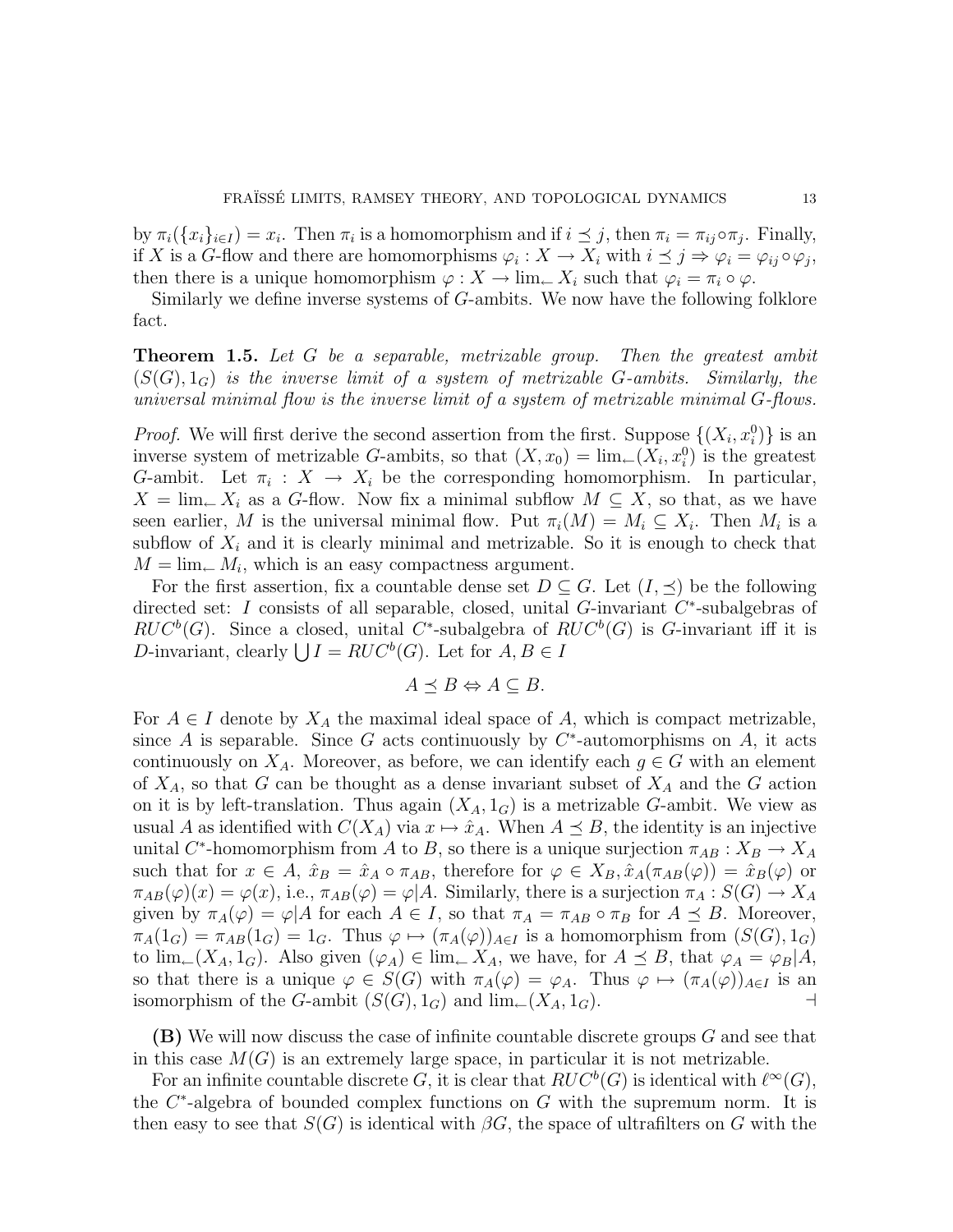topology whose basis consists of the sets  $A = \{U \in \beta G : A \in U\}$ , for  $\emptyset \neq A \subseteq G$ . This is a non-metrizable, compact, Hausdorff space. The action of G on  $S(G)$  is given by

$$
A \in g \cdot U \Leftrightarrow g^{-1}A \in U
$$

for  $A \subseteq G$ .

The copy of G in  $S(G)$  consists simply of the principal ultrafilters. So the distinguished point is the principal ultrafilter on  $1_G$ . Finally,  $M(G)$  is any minimal subflow of  $\beta G$ .

First we point out that G acts freely on  $S(G)$ , i.e.,  $g \cdot x \neq x$ ,  $\forall g \neq 1_G$ ,  $x \in S(G)$ (this is due to Ellis [\[14\]](#page-70-15)). For that it is of course enough to find a free  $G$ -flow X (since  $S(G)$  can be homomorphically mapped to X). Again it is enough to find for each  $g \in G$ ,  $g \neq 1_G$ , a G-flow  $X_g$ , such that  $g \cdot x \neq x$ ,  $\forall x \in X_g$ . Because then  $X = \prod_{g \in G \setminus \{1_G\}} X_g$  with the action  $h \cdot (x_g) = (h \cdot x_g)$  works. Consider the shift action of G on  $3^G$ ,  $g \cdot p(h) = p(g^{-1}h)$ . Suppose we can find  $p_g \in 3^G$  such that  $(*) : \forall h \in \mathbb{R}$  $G(g \cdot (h \cdot p_g)(1_G) \neq (h \cdot p_g)(1_G))$ . Then we can take  $X_g$  to be the orbit closure of  $p_g$ . Now (\*) is equivalent to:  $\forall h \in G(p_g(h^{-1}g^{-1}) \neq p_g(h^{-1}))$  or  $\forall h(p_g(h) \neq p_g(hg))$ . Consider a coset  $h\langle g \rangle$  of the cyclic subgroup  $\langle g \rangle$ . Define  $p_g$  on  $h\langle g \rangle$ , so that  $p_g(hg^k) \neq p_g(hg^{k+1}),$ for any  $k \in \mathbb{Z}$ . (We used  $3^{\tilde{G}}$  instead of  $2^G$  to take care of the case when q has finite order.) This clearly works.

The space  $M(G)$  is quite big, see e.g., the references in [\[12\]](#page-70-11), p. 391, 11. Let us verify for instance that it is not metrizable. The space  $M(G)$  is a closed subset of  $\beta G$ . If it was metrizable and infinite, it would have a non-trivial convergent sequence, which is impossible in the extremally disconnected space  $\beta G$  (see [\[16\]](#page-70-16), Ex. 6.2.G(a) on p. 456). So if  $M(G)$  is metrizable, it has to be finite, contradicting the fact that G acts freely on  $M(G)$ .

(C) More generally, Veech [\[83\]](#page-72-0) has shown that when G is locally compact, then G acts freely on  $S(G)$  and thus on  $M(G)$ . For a simpler version of the proof see Pym [\[71\]](#page-72-11). See also [\[2\]](#page-69-2) for the second countable case. In an Appendix to this paper, we also give a new proof of Veech's Theorem. Note that Veech's Theorem implies that if G is second countable, then  $G$  admits a free metrizable  $G$ -flow. To see this, notice that it is enough to find for each  $1_G \neq g \in G$  a metrizable G-flow  $X_g$  with  $g \cdot x \neq x$ , if  $x \in X_g$ . Indeed, if we can do that, then, by compactness, there is an open nbhd  $V_g$  of g with  $1_G \notin V_g$ and  $h \in V_g \Rightarrow (h \cdot x \neq x, \ \forall x \in X_g)$ . Find now  $g_0, g_1, \dots \in G \setminus \{1_G\}$  so that  $\{V_{g_n}\}_{n \in \mathbb{N}}$  is an open cover of  $G \setminus \{1_G\}$ . Then  $X = \prod_n X_{g_n}$  with the coordinatewise action is a free metrizable G-flow. (This argument comes from [\[2\]](#page-69-2).) So fix  $g \in G$ ,  $g \in 1_G$ , in order to find  $X_g$ . Write  $S(G) = \lim_{k \to \infty} X_i$ ,  $X_i$  a metrizable G-flow. If none of the  $X_i$  can be  $X_g$ ,  $\{x_i \in X_i : g \cdot x_i = x_i\} = Y_i$  is non- $\emptyset$ , and if  $\pi_{ij} : X_j \to X_i$ , for  $i \leq j$ , are the corresponding homomorphisms, then  $\pi_{ij}(Y_j) \subseteq Y_i$ , so the inverse limit of  $(Y_i, \pi_{ij} | Y_j)$  is non-Ø and thus there is  $\{y_i\} \in S(G)$  with  $g \cdot \{y_i\} = \{y_i\}$ , a contradiction, as G acts freely on  $S(G)$ .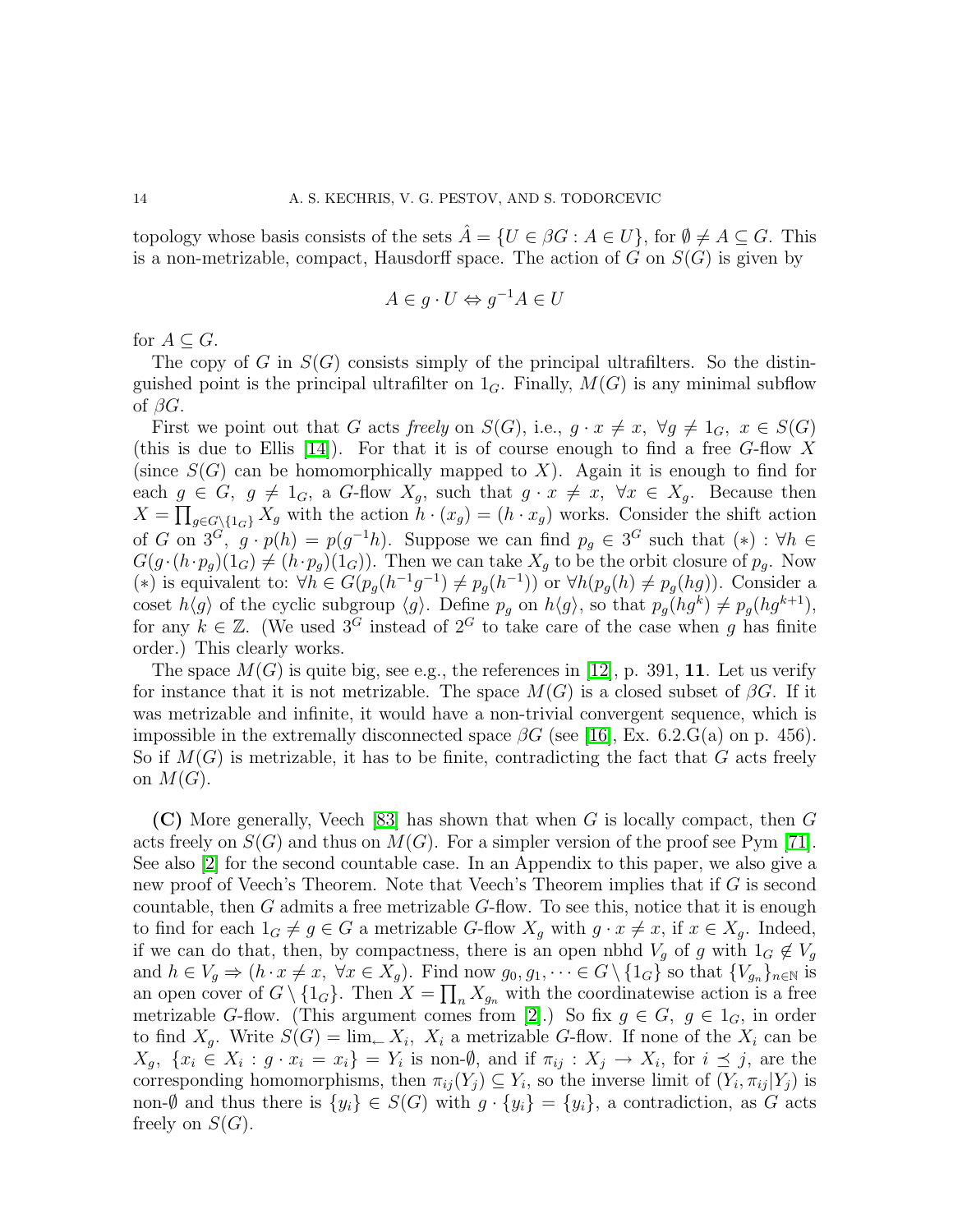We also show in an Appendix that when G is non-compact, locally compact,  $M(G)$ is non-metrizable. Stronger results in special cases were obtained in Turek [\[78\]](#page-72-12), Lau-Milner-Pym [\[43\]](#page-71-16). Of course when G is compact,  $M(G)$  is G itself with the lefttranslation action.

(D) Rather remarkably, there are nontrivial groups G for which  $M(G)$  trivializes, i.e., consists of a single point. Such groups are called extremely amenable. Thus a topological group is *extremely amenable* if any G-flow X has a fixed point, i.e., there is  $x \in X$  with  $g \cdot x = x$ ,  $\forall g \in G$ . (For this reason, sometimes extremely amenable groups are described as groups having the *fixed point on compacta property*.) By Veech's Theorem nontrivial such groups cannot be locally compact. As it turned out, a number of important, non-locally compact Polish groups are extremely amenable. Among them are: the unitary group  $U(H)$  of the infinite dimensional sepa-rable Hilbert space H (Gromov-Milman [\[38\]](#page-71-4));  $L(I, \mathbb{T})$ , the group of measurable maps from  $I = [0, 1]$  to  $\mathbb{T}$ , with pointwise multiplication, and the topology of convergence in measure (Furstenberg-Weiss, Glasner [\[28\]](#page-70-0));  $H_+(I)$  and  $H_+(\mathbb{R})$ , the groups of orientation preserving homeomorphisms of I and  $\mathbb{R}$ , with the compact-open topology (Pestov [\[64\]](#page-72-1)); Aut(I,  $\lambda$ ) (resp., Aut<sup>\*</sup>(I,  $\lambda$ )), the groups of measure preserving (resp., measureclass preserving) automorphisms of Lebesgue measure  $\lambda$  on I, with the weak topology (Giordano-Pestov [\[26\]](#page-70-1)); Iso(U), the group of isometries of the Urysohn space, with the pointwise convergence topology (Pestov [\[66\]](#page-72-3))), and  $Aut(\langle \mathbb{Q}, \langle \rangle)$ , the group of automorphisms of the rationals with the usual ordering, with the pointwise convergence topology (Pestov [\[64\]](#page-72-1)). For more about extreme amenability, see also Pestov [\[65\]](#page-72-8), [\[67\]](#page-72-13), [\[68\]](#page-72-4) and Uspenskij [\[82\]](#page-72-9).

In case the group  $G$  is separable metrizable, we can restate the definition of extreme amenability in terms of metrizable flows only. In other words, a separable metrizable group  $G$  is extremely amenable iff every metrizable  $G$ -flow has a fixed point. Indeed, if every metrizable G-flow has a fixed point, every minimal metrizable G-flow is a singleton, and thus so is  $M(G)$ , being an inverse limit of such G-flows.

(E) Except for the case of compact metrizable or extremely amenable groups, there were very few cases where the universal minimal flow  $M(G)$  was known to be metriz-able. Pestov [\[64\]](#page-72-1) first computed that for the group  $H_+(\mathbb{T})$  of orientation-preserving homeomorphisms of the circle  $\mathbb{T}$ , the canonical evaluation action on  $\mathbb{T}$  is the universal minimal flow. Then Glasner-Weiss [\[30\]](#page-70-3) computed the universal minimal flow of  $S_{\infty}$ , the group of permutations of N with the pointwise convergence topology. It turns out to be the canonical action on the compact, metrizable space of linear orderings on N. Finally Glasner-Weiss [\[31\]](#page-71-7) computed the universal minimal flow of the group  $H(2^{\mathbb{N}})$  of the homeomorphisms of the Cantor space  $2^{\mathbb{N}}$ . It is the action of  $H(2^{\mathbb{N}})$  on the space of maximal chains of compact subsets of  $2^{\mathbb{N}}$ , invented by Uspenskij [\[81\]](#page-72-5).

Let us point out here that only one of the following is possible:

(i)  $M(G)$  is finite.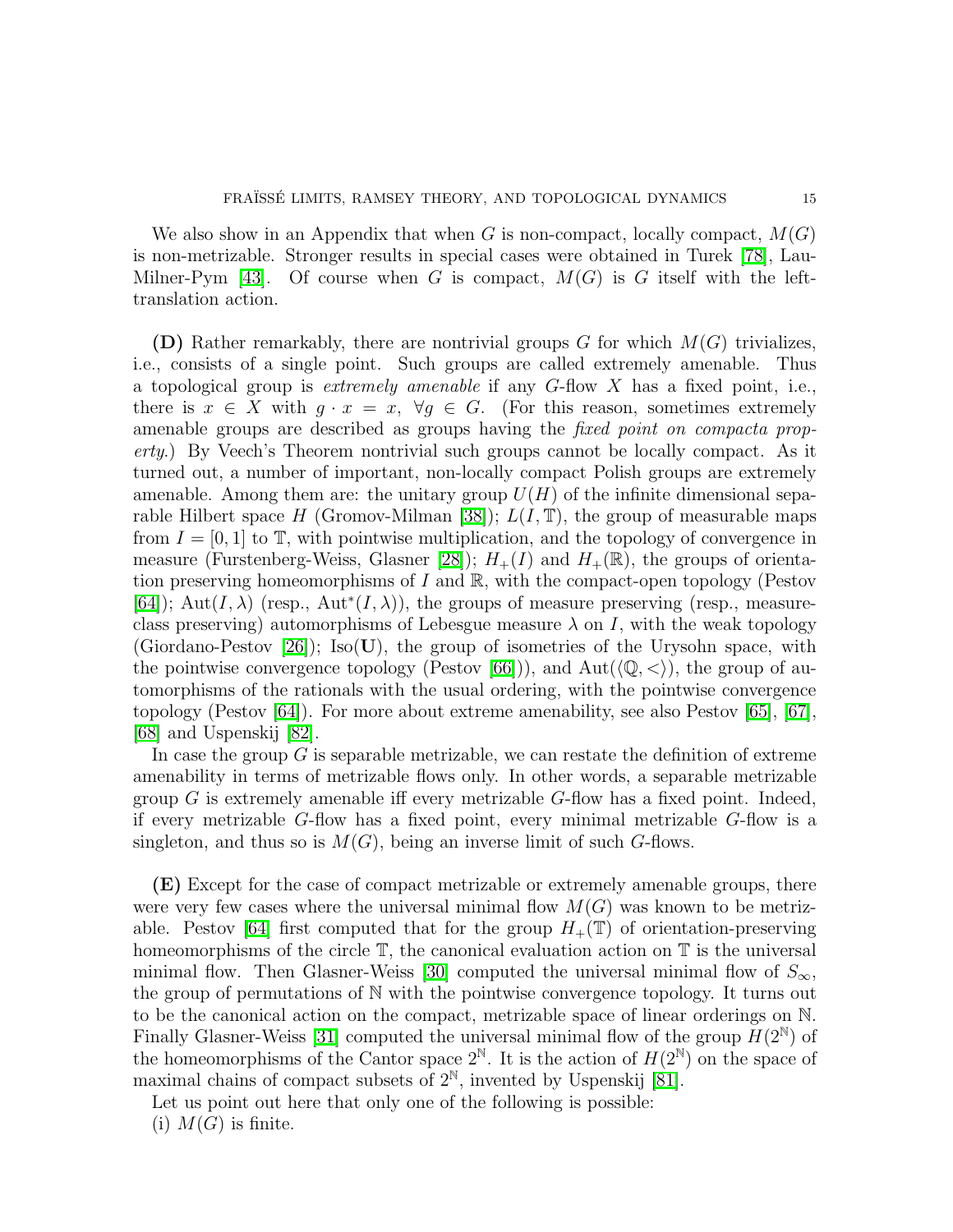(ii)  $M(G)$  is perfect (i.e., has no isolated points), and thus card $(M(G)) = 2^{\aleph_0}$ , if  $M(G)$  is metrizable.

To see this, note that if  $M(G)$  has an isolated point  $x_0$ , then, as every orbit of  $M(G)$ is dense,  $x_0$  belongs to every orbit, thus there is only one orbit in  $M(G)$ , and so every point of  $M(G)$  is isolated. Since  $M(G)$  is compact,  $M(G)$  is finite.

We have already discussed examples of metrizable  $M(G)$  which consist of exactly one point or are perfect. It is easy to see that also any finite cardinality for  $M(G)$ is possible. Because if H is extremely amenable, and  $G = H \times \mathbb{Z}_n$ , then the obvious action of G on  $\mathbb{Z}_n$  is the universal minimal flow of G, thus card $(M(G)) = n$ .

Our goal in this paper is to study extreme amenability and universal minimal flows of closed subgroups of  $S_{\infty}$ , i.e., automorphism groups of countable structures. In particular, we find new examples of extremely amenable groups and also new cases where the universal minimal flow is metrizable and can be computed.

# 2. Fraïssé Theory

We will review here some basic ideas of model theory concerning the Fraissé construction and ultrahomogeneous countable structures. Our main reference here is Hodges [\[40\]](#page-71-17), Ch. 7. See also [\[9\]](#page-70-17) and [\[8\]](#page-70-18).

A (countable) *signature* is a countable collection  $L = \{R_i\}_{i \in I} \cup \{f_j\}_{j \in J}$  of (distinct) *relation* and *function symbols* each of which has an associated number, called its *arity*. The arity  $n(i)$  of each relation symbol  $R_i$  is a positive integer and the arity  $m(j)$  of each function symbol  $f_j$  is a non-negative integer. A structure for L is an object of the form

$$
\mathbf{A} = \langle A, \{R_i^{\mathbf{A}}\}_{i \in I}, \{f_j^{\mathbf{A}}\}_{j \in J} \rangle,
$$

where A is a *non-empty* set, called the *universe* of  $A, R_i^A \subseteq A^{n(i)}$ , i.e.,  $R_i^A$  is a  $n(i)$ ary relation on A, and  $f_j: A^{m(j)} \to A$ , i.e.,  $f_j^A$  $j^A$  is an  $m_j$ -ary function on A. (When  $m(j) = 0, f_j^A$  is a distinguished element of A.)

Given two structures  $A, B$  of the same signature L, a *homomorphism* of  $A$  to  $B$  is a map  $\pi : A \to B$  such that

$$
R_i^{\mathbf{A}}(a_1,\ldots,a_{n(i)}) \Leftrightarrow R_i^{\mathbf{B}}(\pi(a_1),\ldots,\pi(a_{n(i)}))
$$

and

$$
\pi(f_j^{\mathbf{A}}(a_1,\ldots,a_{m(j)}))=f_j^{\mathbf{B}}(\pi(a_1),\ldots,\pi(a_{m(j)})).
$$

We write also in this case  $\pi : \mathbf{A} \to \mathbf{B}$ . (*Caution*. Sometimes in the definition of homomorphism, one only requires the left-to-right implication concerning  $R_i^{\mathbf{A}}, R_i^{\mathbf{B}}$ . We will use here only the stronger version above.) If  $\pi$  is also 1-1, it is called a *monomorphism* or *embedding*. Finally, if π is 1-1 and onto it is called an *isomorphism*. If there is an isomorphism from **A** to **B**, we say that  $\mathbf{A}, \mathbf{B}$  are *isomorphic*, in symbols  $\mathbf{A} \cong \mathbf{B}$ . An *automorphism* of **A** is an isomorphism of **A** to itself. We denote by  $\text{Aut}(A)$  the group of automorphisms of A.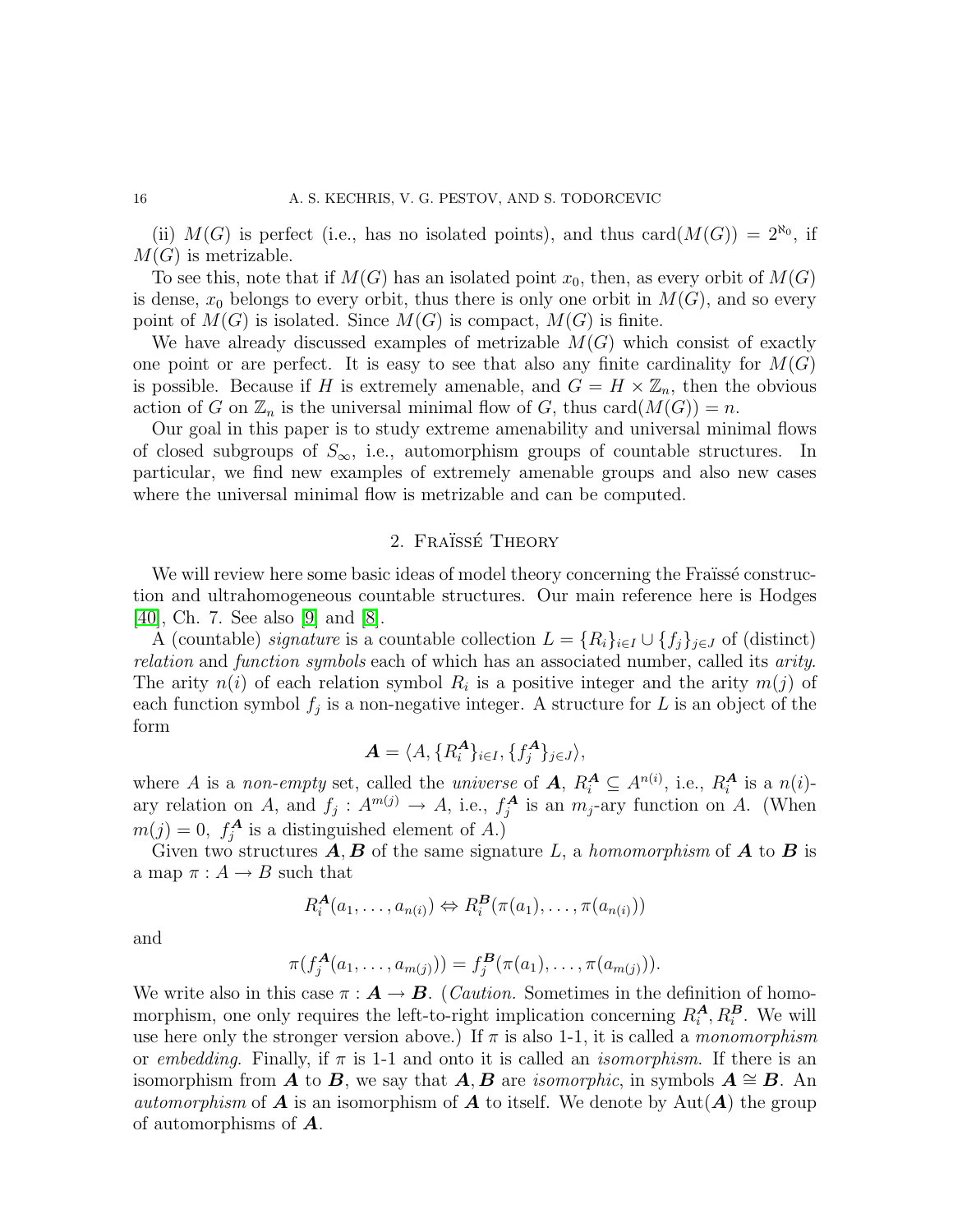We will be primarily interested in countable structures  $\boldsymbol{A}$  (i.e., the universe  $\boldsymbol{A}$  is countable). For countable  $A$ , the group Aut $(A)$ , with the pointwise convergence topology, is Polish, in fact it is a closed subgroup of  $S_A$ , the Polish group of permutations of A with the pointwise convergence topology. Conversely, given a closed subgroup  $G \subseteq S_A$ , there is a signature L and a structure  $A_G$  with universe A, so that  $Aut(A_G) = G$ . To see this, let for each  $n \geq 1, \mathcal{O}_1^n, \mathcal{O}_2^n, \ldots$  be the orbits of G on  $A^n$ , the action of G on  $A^n$  being defined by  $g \cdot (a_1, \ldots, a_n) = (g(a_1), \ldots, g(a_n))$ . Let  $L = \{R_{n,i}\}_{n \ge 1}$ , where each  $R_{n,i}$  is an *n*-ary relation symbol. Define  $A_G$  by letting  $R_{n,i}^{A_G} = \mathcal{O}_i^n \subseteq A^n$ . Then it is easy to check that  $Aut(A_G) = G$ . We call  $A_G$  the *induced structure* associated to G (see Hodges [\[40\]](#page-71-17), 4.1.4, where this is called the canonical structure for  $G$  - we use however the term canonical for other purposes in this paper).

A substructure **B** of **A** has as universe a (non-empty) subset  $B \subseteq A$  closed under each  $f_i^{\mathbf{A}}$  $k_i^A$ , and  $R_i^B = R_i^A \cap B^{n(i)}$ ,  $f_j^B = f_j^A$  $\mathbb{Z}_j^{\mathbf{A}}|B^{m(j)}$ . We write  $\mathbf{B} \subseteq \mathbf{A}$  in this case. For each  $X \subseteq A$ , there is a smallest substructure containing X, called the *substructure generated* by X. A substructure is *finitely generated* it is generated by a finite set. A structure is *locally finite* if all its finitely generated substructures are finite. For example, if L is *relational*, i.e.,  $J = \emptyset$ , the substructure generated by X has universe X and so every finitely generated substructure is finite. This is also true if  $J$  is finite and each  $f_j$  has arity 0.

A structure A is called *ultrahomogeneous* if every isomorphism between finitely generated substructures  $\bm{B}, \bm{C}$  of  $\bm{A}$  can be extended to an automorphism of  $\bm{A}$ . For example,  $\langle \mathbb{Q}, \langle \rangle$ , the rationals with the usual order, is an ultrahomogeneous structure. Fraissé's theory provides a general analysis of ultrahomogeneous countable structures.

Let  $A$  be a structure for L. The *age* of A,  $Age(A)$  is the collection of all finitely generated structures in L that can be embedded in  $\bf{A}$ , i.e., the closure under isomorphism of the collection of finitely generated substructures of A. Clearly the class  $\mathcal{K} =$  $Age(\mathcal{A})$  is non-empty, and satisfies the following two properties:

(i) *Hereditary property (HP)*: If  $B \in \mathcal{K}$  and C is a finitely generated structure that can be embedded in  $B$ , then  $C \in \mathcal{K}$ .

(ii) *Joint embedding property (JEP)*: If  $B, C \in \mathcal{K}$ , there is  $D \in \mathcal{K}$  such that  $B, C$ can be embedded in D.

When **A** is moreover ultrahomogeneous, it is easy to see that  $\mathcal{K} = \text{Age}(A)$  satisfies also the following crucial property:

(iii) *Amalgamation property (AP)*: If  $B, C, D \in \mathcal{K}$  and  $f : B \to C, g : B \to D$  are embeddings, then there is  $E \in \mathcal{K}$  and embeddings  $r : \mathbf{C} \to \mathbf{E}, s : \mathbf{D} \to \mathbf{E}$  such that  $r \circ f = s \circ g$ .

We summarize:

**Proposition 2.1.** Let  $A$  be an ultrahomogeneous structure. Then  $K = \text{Age}(A)$  is *non-empty, and satisfies HP, JEP and AP.*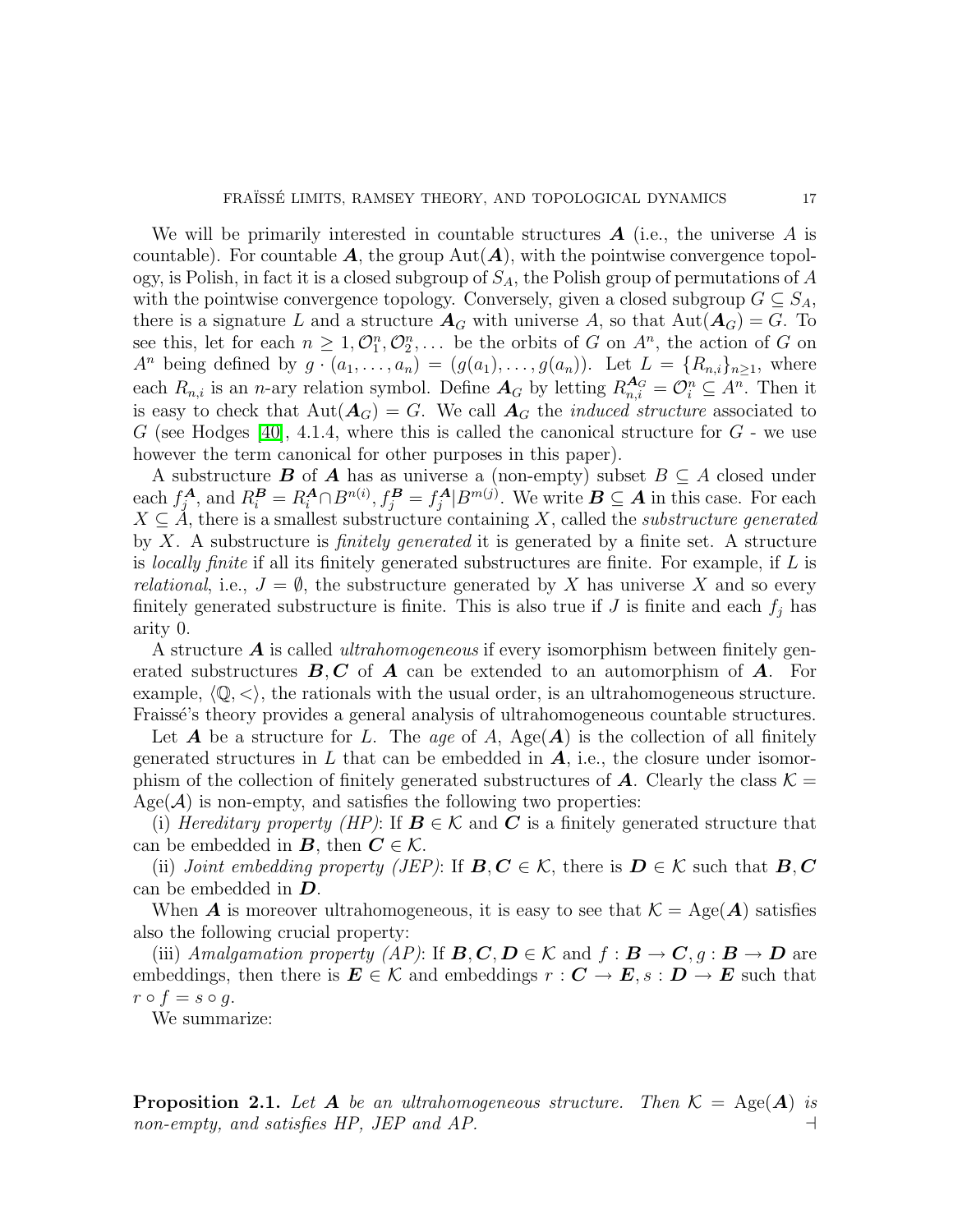If **A** is countable, then clearly  $Age(A)$  contains only countably many isomorphism types. Abusing language, we say that a class  $K$  of structures is *countable* if it contains only countably many isomorphic types.

We now have the following main result of Fraüssé  $[24]$ .

<span id="page-17-0"></span>**Theorem 2.2** (Fraïssé). Let L be a signature and  $\mathcal{K}$  a class of finitely generated struc*tures for* L*, which is non-empty, countable, and satisfies HP, JEP and AP. Then there is a unique, up to isomorphism, countable structure* A *such that* A *is ultrahomogeneous*  $\mathcal{A} = \text{Age}(\boldsymbol{A})$ .

We call this structure the *Fraüssé limit* of  $K$ ,

$$
\boldsymbol{A} = \mathrm{Elim}(\mathcal{K}).
$$

Thus a countable ultrahomogeneous structure is the Fraïssé limit of its age. For example,  $Age(\langle \mathbb{Q}, \langle \rangle) =$  the class of finite linear orderings  $= \mathcal{L}O$  and so  $\langle \mathbb{Q}, \langle \rangle =$  Flim( $\mathcal{L}O$ ). We note here the following alternative characterization of ultrahomogeneity.

<span id="page-17-1"></span>Proposition 2.3. *Let* A *be a countable structure. Then* A *is ultrahomogeneous iff it satisfies the following extension property:*

*If B*, *C* are finitely generated and can be embedded in *A*,  $f : B \to A$ ,  $g : B \to C$ <br>e embeddings, then there is an embedding  $h : C \to A$  such that  $h \circ q = f$ . *are embeddings, then there is an embedding*  $h: \mathbf{C} \to \mathbf{A}$  *such that*  $h \circ g = f$ .

It follows that if **A** is countable, **B** is countable ultrahomogeneous with  $\text{Age}(A) \subseteq$ Age( $\mathbf{B}$ ) and  $\mathbf{C} \subseteq \mathbf{A}$  is finitely generated, then every embedding  $f: \mathbf{C} \to \mathbf{B}$  can be extended to an embedding  $g : A \rightarrow B$ .

In particular, B is *universal* for the class of all countable structures A whose age is contained in that of  $\bf{B}$ , i.e., every such  $\bf{A}$  can be embedded in  $\bf{B}$ . For example, any countable linear ordering can be embedded in  $\langle \mathbb{Q}, \langle \rangle$ .

We will be primarily interested in the case when the classes  $\mathcal K$  in [2.2](#page-17-0) actually consist of *finite* structures and the Fraïsse limit of  $K$  is countably infinite. It will be convenient then to introduce, for later use, the following terminology, where the *cardinality* of a structure  $\mathbf{A} = \langle A, \dots \rangle$  is the cardinality of its universe A.

**Definition 2.4.** Given a signature L, a Fraïssé class in L is a class of *finite* structures in  $L$ , which contains structures of arbitrary large (finite) cardinality, is countable, and satisfies HP, JEP and AP. A Fraïssé structure in L is a countably *infinite* structure which is locally finite and ultrahomogeneous.

Thus the map  $\mathcal{K} \mapsto \text{Elim}(\mathcal{K})$  is a bijection between Fraïssé classes and Fraïssé structures (up to isomorphism) with inverse the map  $A \mapsto \text{Age}(A)$ .

We would like to point out here that for G a closed subgroup of  $S_A$ , the induced structure  $A_G$  is ultrahomogeneous and, since the associated signature is relational, it is locally finite, so it is a Fraïssé structure, provided  $A$  is infinite.

Finally, for further reference, we recall the following definition. A class  $K$  of structures for L satisfies the *strong amalgamation property* (SAP) if for any  $A, B, C \in \mathcal{K}$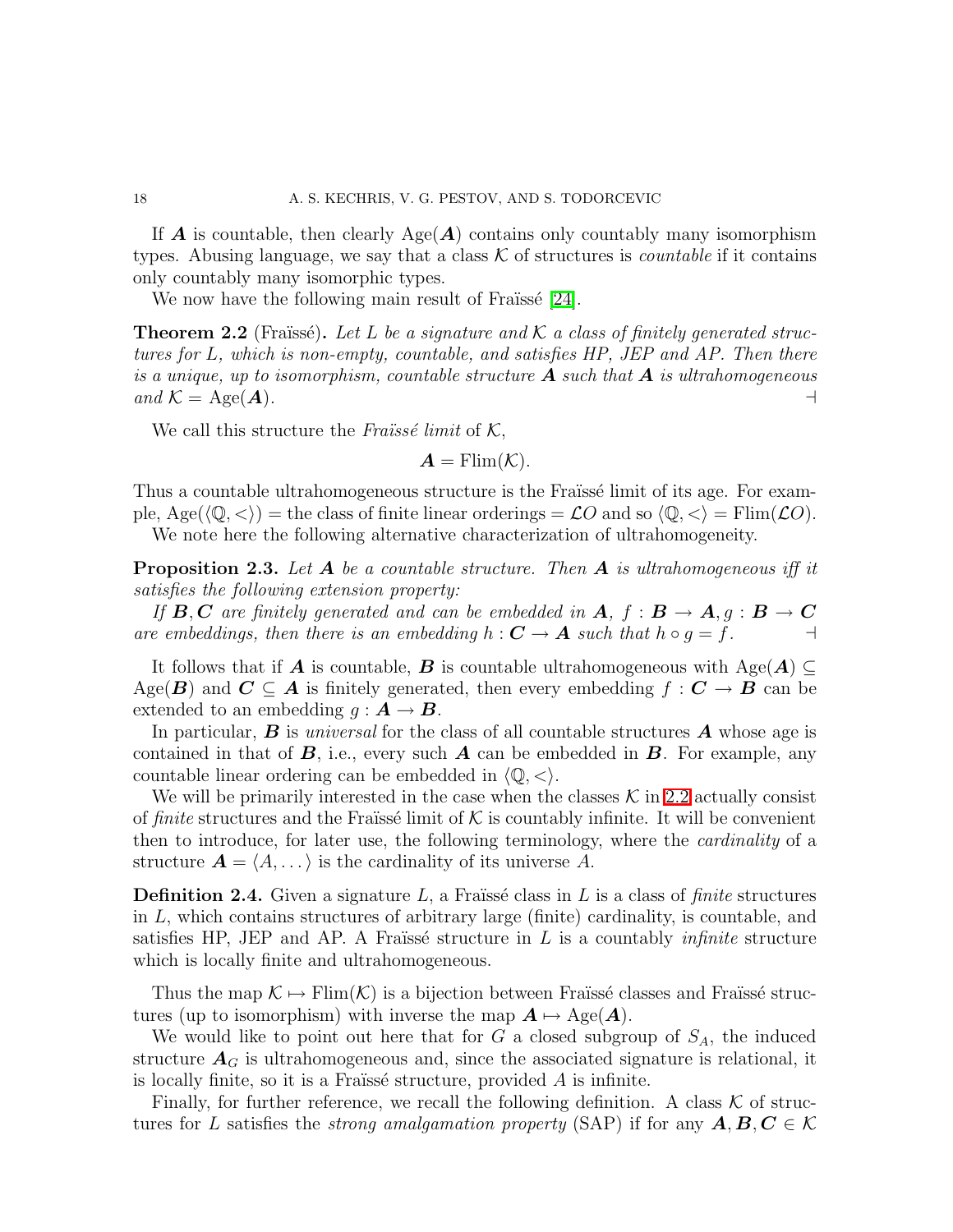and embeddings  $f: \mathbf{A} \to \mathbf{B}, g: \mathbf{A} \to \mathbf{C}$ , there is  $\mathbf{D} \in \mathcal{K}$  and embeddings  $r: \mathbf{B} \to$  $\mathbf{D}, s : \mathbf{C} \to \mathbf{D}$  with  $r \circ f = s \circ g$ , such that moreover  $r(B) \cap s(C) = r(f(A))$  (=  $s(g(A))$ .

Similarly, we say that  $K$  satisfies the *strong joint embedding property* (SJEP) if for any  $A, B \in \mathcal{K}$  there is  $C \in \mathcal{K}$  and embeddings  $f : A \to C, g : B \to C$  such that  $f(A) \cap g(B) = \emptyset.$ 

*Remark* 2.5. In retrospect, one can say that Fraïssé's construction was anticipated by Urysohn [\[79\]](#page-72-14), who considered the special case of the class of finite metric spaces with rational distances. He constructed a countable metric space  $U_0$  (see Section 6, (E) below) whose completion U, known as the *Urysohn space*, is the unique universal ultrahomogeneous (with respect to isometries) complete separable metric space. Note that we can view metric spaces  $(X, d)$  as structures in a countable signature  $L =$  ${R_q}_{q \in \mathbb{Q}}$ ,  $R_q$  binary, identifying  $(X, d)$  with  $\boldsymbol{X} = (X, R_q^{\boldsymbol{X}})$ , where  $(x, y) \in R_q^{\boldsymbol{X}}$   $\Leftrightarrow$  $d(x, y) < q$ .

# 3. Structural Ramsey Theory

We will now recall some concepts and results from Ramsey theory, for which we refer the reader to Nešetřil [\[51\]](#page-71-10), Nešetřil-Rödl [\[60\]](#page-72-15) and Graham-Rothschild-Spencer [\[34\]](#page-71-18).

Let  $A, B$  be structures in a signature L. We write

# $A \leq B$

if **A** can be embedded into **B**. If  $A \leq B$ , we let

$$
\begin{pmatrix} B \\ A \end{pmatrix} = \{A_0 : A_0 \text{ is a substructure of } B \text{ isomorphic to } A\}.
$$

For  $A \leq B \leq C$ ,  $k = 2, 3, \ldots$ , we write, using the Erdös-Rado [\[19\]](#page-70-4) arrow-notation,

$$
\pmb{C}\to (\pmb{B})^{\pmb{A}}_k
$$

if for any coloring  $c$ :  $\overline{C}$ A  $\lambda$  $\rightarrow$  {1, ..., k} with k colors, there is  $B_0 \in$  $\overline{C}$ B  $\lambda$ which is  $\sqrt{\boldsymbol{B}_0}$ V.

*homogeneous*, in the sense that for some  $1 \leq i \leq k$ , and all  $A_0 \in$ A  $, c(\mathbf{A}_0) = i,$  $\lambda$ 

i.e.,  $\left(\frac{B_0}{4}\right)$ A is monochromatic.

Let now K be a class of finite structures in a signature L. We say that K satisfies the *Ramsey property* if K is hereditary (i.e., satisfies HP) and for any  $A \leq B$  in  $\mathcal{K}, k = 2, 3, \ldots$ , there is  $\mathbf{C} \in \mathcal{K}$  with  $\mathbf{B} \leq \mathbf{C}$  such that

$$
\boldsymbol{C}\rightarrow (\boldsymbol{B})_{k}^{\boldsymbol{A}}.
$$

Note that by a simple induction, we can restrict this condition to  $k = 2$ .

Let us now mention some examples of classes with the Ramsey property:

(i) Let  $L = \{ \langle \rangle \}$  and let  $\mathcal{LO}$  be the class of finite linear orderings. Then  $\mathcal{LO}$  has the Ramsey property, by the classical Ramsey theorem.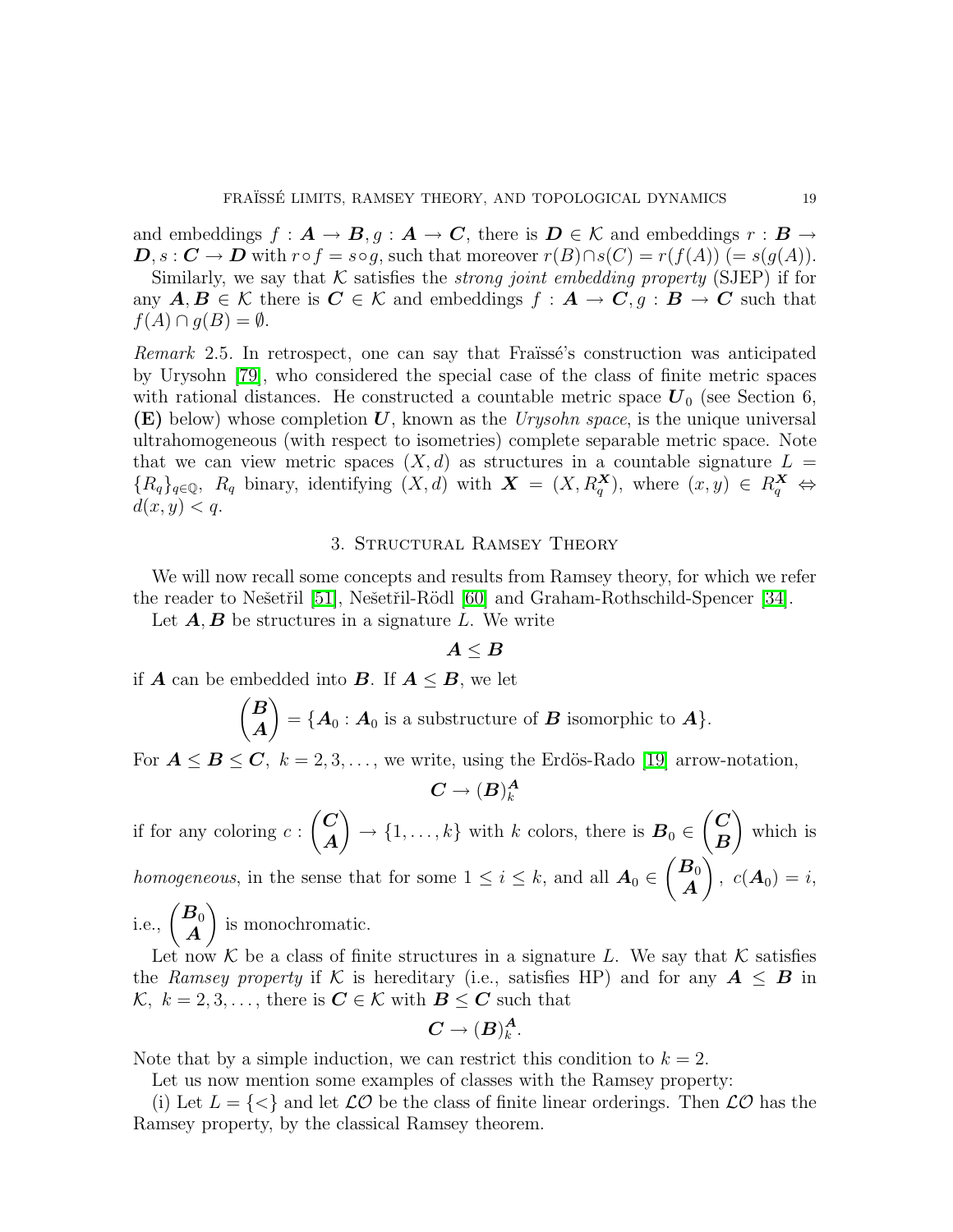(ii) Let  $L = \{ \langle E \rangle, \langle E \rangle, \langle E \rangle \}$  in any relation symbols and let  $\mathcal{O} \mathcal{G}$  be the class of all finite ordered graphs  $\mathbf{A} = \langle A, \langle A, E^{\mathbf{A}} \rangle$  (i.e.,  $\langle A \rangle$  is a linear ordering of A and  $E^{\mathbf{A}}$  is a symmetric, irreflexive relation). Then Nešetřil-Rödl [\[56\]](#page-71-8), [\[58\]](#page-72-6) showed that  $\mathcal{OG}$  has the Ramsey property.

(iii) Let F be a finite field and let  $L = \{+\}\cup \{f_{\alpha}\}_{{\alpha \in F}}$  (all function symbols), where + has arity 2 and each  $f_{\alpha}$  is unary. Any vector space over F can be viewed as a structure in this language with + representing addition and  $f_{\alpha}$  scalar multiplication by  $\alpha \in F$ . A substructure of a vector space is clearly a subspace. Let  $\mathcal{V}_F$  be the class of all finite-dimensional vector spaces over F. Clearly  $A \leq B \Leftrightarrow \dim A \leq \dim B$ . It was shown in Graham-Leeb-Rothschild [\[32\]](#page-71-12), that  $V_F$  has the Ramsey property.

(iv) Let now  $L = \{0, 1, -, \wedge, \vee\}$  (all function symbols), where 0, 1 have arity 0 and  $-\lambda$ ,  $\vee$  have arities 1, 2, 2 resp. Any Boolean algebra is a structure in this language (with − representing Boolean complementation). Substructures are again subalgebras. Let  $\beta \mathcal{A}$  be the class of all finite Boolean algebras. Then the so-called Dual Ramsey Theorem of Graham-Rothschild [\[33\]](#page-71-13) can be equivalently reformulated by saying that  $\mathcal{B}A$  has the Ramsey property (see Nešetřil [\[51\]](#page-71-10), 4.13).

Finally, let us point out the following connection between the Ramsey property and the amalgamation property, discussed in the previous section (see Nešetřil-Rödl [\[56\]](#page-71-8), p. 294, Lemma 1).

Let  $K$  be a class of finite *rigid* (i.e., having no non-trivial automorphisms) structures in a signature L, which is hereditary. If  $K$  has the JEP and the Ramsey property, then K has the AP. To see this, fix  $A, B, C \in \mathcal{K}$  and embeddings  $f : A \to B$ ,  $g : A \to C$ . By the JEP, find  $E \in \mathcal{K}$  in which both  $B, C$  can be embedded. Then find  $D \in \mathcal{K}$ such that  $\mathbf{D} \to (\mathbf{E})_4^{\mathbf{A}}$  and consider the coloring  $c$ :  $\overline{D}$ A  $\setminus$  $\rightarrow \{x : x \subseteq \{\mathbf{B}, \mathbf{C}\}\}\$ defined as follows: Given  $A_0 \in$  $\overline{D}$ A  $\setminus$  $, \mathbf{B} \in c(\mathbf{A}_0) \Leftrightarrow$  there is an embedding  $r : \mathbf{B} \to \mathbf{D}$ with  $r \circ f(A) = A_0$ , and similarly for C. Let  $E_0 \in$  $\overline{D}$ E  $\lambda$ be a homogeneous set. Then  $c(\boldsymbol{A}_0) = \{\boldsymbol{B}, \boldsymbol{C}\},\$  for all  $\boldsymbol{A}_0 \in$  $\angle E_0$ A  $\setminus$ . For such  $\mathbf{A}_0$ , there is  $r : \mathbf{B} \to \mathbf{D}$  with  $f \circ r(A) = A_0$  and  $s : C \to D$  with  $g \circ s(A) = A_0$ . So  $r \circ f$ ,  $g \circ s$  are isomorphisms of **A** with  $A_0$ . Since  $A, A_0$  are rigid, it follows that  $r \circ f = s \circ g$ , so  $D, r, s$  verify the amalgamation property for  $f : A \rightarrow B, g : A \rightarrow C$ .

In particular, if  $K$  is a non-empty class of rigid finite structures which is countable, contains structures of arbitrarily large cardinality, and satisfies HP and JEP and the Ramsey property, then  $K$  is a Fraïssé class, i.e., the age of a countably infinite ultrahomogeneous structure.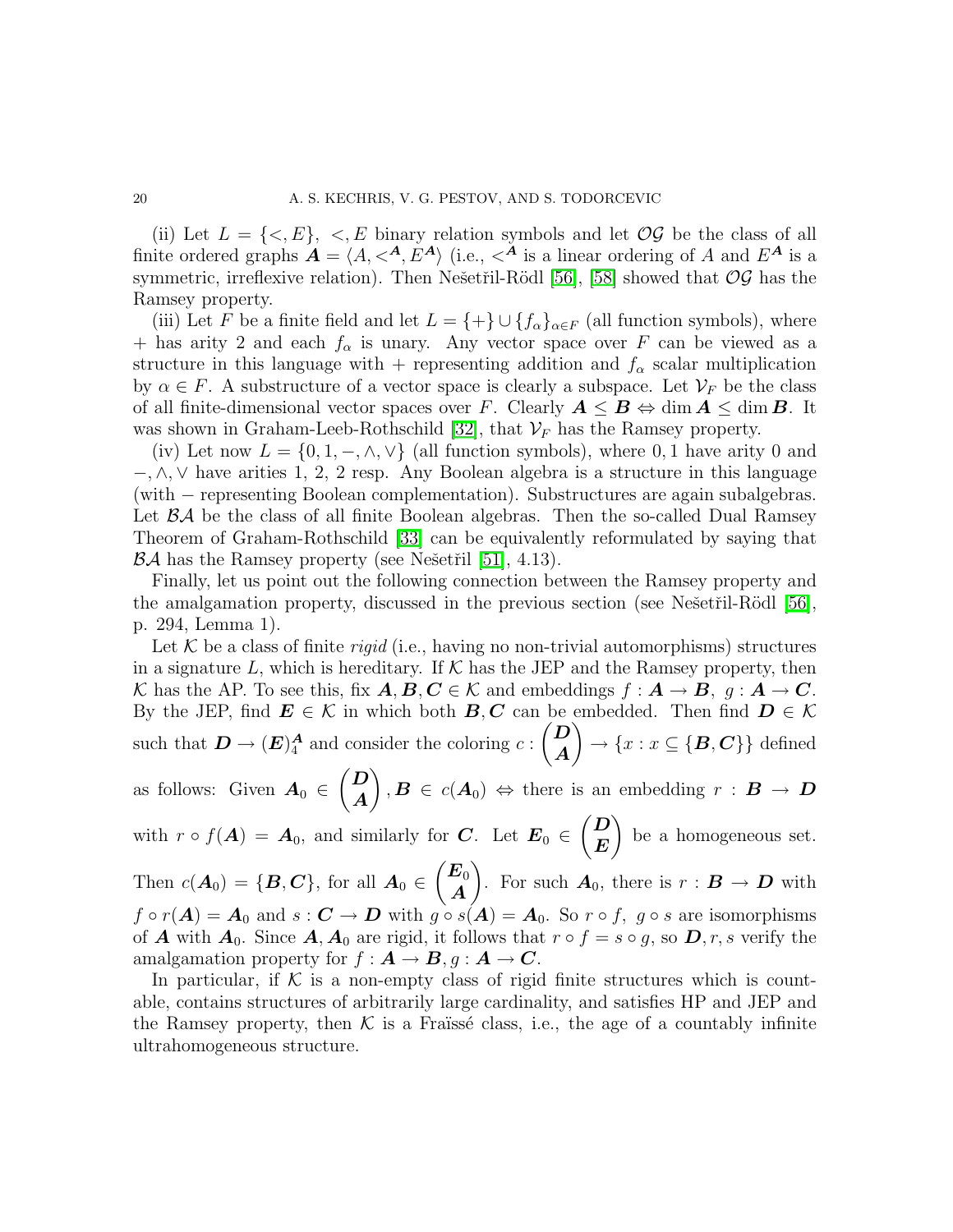# 4. Characterizing extremely amenable automorphism groups by a Ramsey property

<span id="page-20-0"></span>We will first reformulate the condition that a G-flow has a fixed point in the following manner.

Lemma 4.1. *Let* G *be a topological group and* X *a* G*-flow. Then the following are equivalent:*

*(i) The* G*-flow* X *has a fixed point.*

(*ii*) For every  $n = 1, 2, \ldots$ , and continuous  $f: X \to \mathbb{R}^n$ ,  $\epsilon > 0$ ,  $F \subseteq G$  finite, there *is*  $x \in X$ *, such that*  $|f(x) - f(g \cdot x)| \le \epsilon$ ,  $\forall g \in F$ *, where*  $| \cdot |$  *refers to Euclidean norm.* 

*Proof.* (i)  $\Rightarrow$  (ii). This is obvious.

(ii)  $\Rightarrow$  (i). We use a compactness argument. For  $f: X \to \mathbb{R}^n$  continuous,  $\epsilon > 0$ ,  $F \subseteq$ G finite, put

$$
A_{f,\epsilon,F} = \{ x \in X : \forall g \in F(|f(x) - f(g \cdot x)| \le \epsilon) \}.
$$

Claim.  $\bigcap_{f,\epsilon,F} A_{f,\epsilon,F} \neq \emptyset$ .

Granting this, fix  $x \in \bigcap_{f,\epsilon,F} A_{f,\epsilon,F}$ . Then x is a fixed point, since otherwise there is  $g \in G$  with  $g \cdot x \neq x$ , so there is a continuous  $f : X \to \mathbb{R}$  with  $f(x) = 0, f(g \cdot x) = 1$ , thus  $x \notin A_{f,1,\lbrace q \rbrace}$ .

*Proof of the claim.* Notice that  $A_{f,\epsilon,F}$  is closed, so, by compactness, it is enough to show that for any finite collection  $(f_j, \epsilon_j, F_j)$ ,  $j = 1, \ldots, m$ , we have  $\bigcap_{j=1}^m A_{f_j, \epsilon_j, F_j} \neq \emptyset$ . Put

$$
\bar{F} = F_1 \cup \cdots \cup F_m, \ \bar{\epsilon} = \min\{\epsilon_1, \ldots, \epsilon_m\}
$$

$$
\bar{f} = (f_1, \ldots, f_m) : X \to \mathbb{R}^{n_1 + \cdots + n_m},
$$

where  $f_i: X \to \mathbb{R}^{n_i}$ . Then  $A_{\bar{f}, \bar{\epsilon}, \bar{F}} \subseteq \bigcap_{j=1}^m A_{f_j, \epsilon_j, F_j}$ . But  $A_{\bar{f}, \bar{\epsilon}, \bar{F}}$  is non-empty by (ii).  $\exists$ 

We use this to prove the following preliminary characterization.

<span id="page-20-1"></span>**Proposition 4.2.** Let  $S_{\infty}$  be the Polish group of permutations of N with the pointwise *convergence topology. If*  $G \leq S_{\infty}$  *is a closed subgroup, then the following are equivalent: (i)* G *is extremely amenable.*

*(ii) For any open subgroup* V *of* G, every coloring  $c: G/V \rightarrow \{1, ..., k\}$ , of the set *of left-cosets* hV *of* V, and every finite  $A \subseteq G/V$ , there is  $g \in G$  and  $1 \leq i \leq k$ , such *that*  $c(g \cdot a) = i$ ,  $\forall a \in A$ , where G acts on  $G/V$  *in the usual way*  $g \cdot hV = ghV$ .

*Proof.* (i)  $\Rightarrow$  (ii): Fix V, k, c as in (ii), and consider the shift action of G on Y =  $\{1,\ldots,k\}\frac{G/V}{\sigma}$ ,  $g \cdot p(x) = p(g^{-1} \cdot x)$ , for  $p \in Y$ ,  $x \in G/V$ . This is a G-flow and  $c \in Y$ . Let  $X = \overline{G \cdot c}$ . By (i) find a fixed point  $\gamma \in X$ . Since G acts transitively on  $G/V$ , clearly  $\gamma : G/V \to \{1, ..., k\}$  is a constant function, say  $\gamma(a) = i$ ,  $\forall a \in G/V$ . Fix now finite  $A \subseteq G/V$ . Since  $\gamma \in \overline{G \cdot c}$ , there is  $g \in G$  such that  $g^{-1} \cdot c|A = \gamma|A$ , so  $c(q \cdot a) = \gamma(a) = i, \ \forall a \in A.$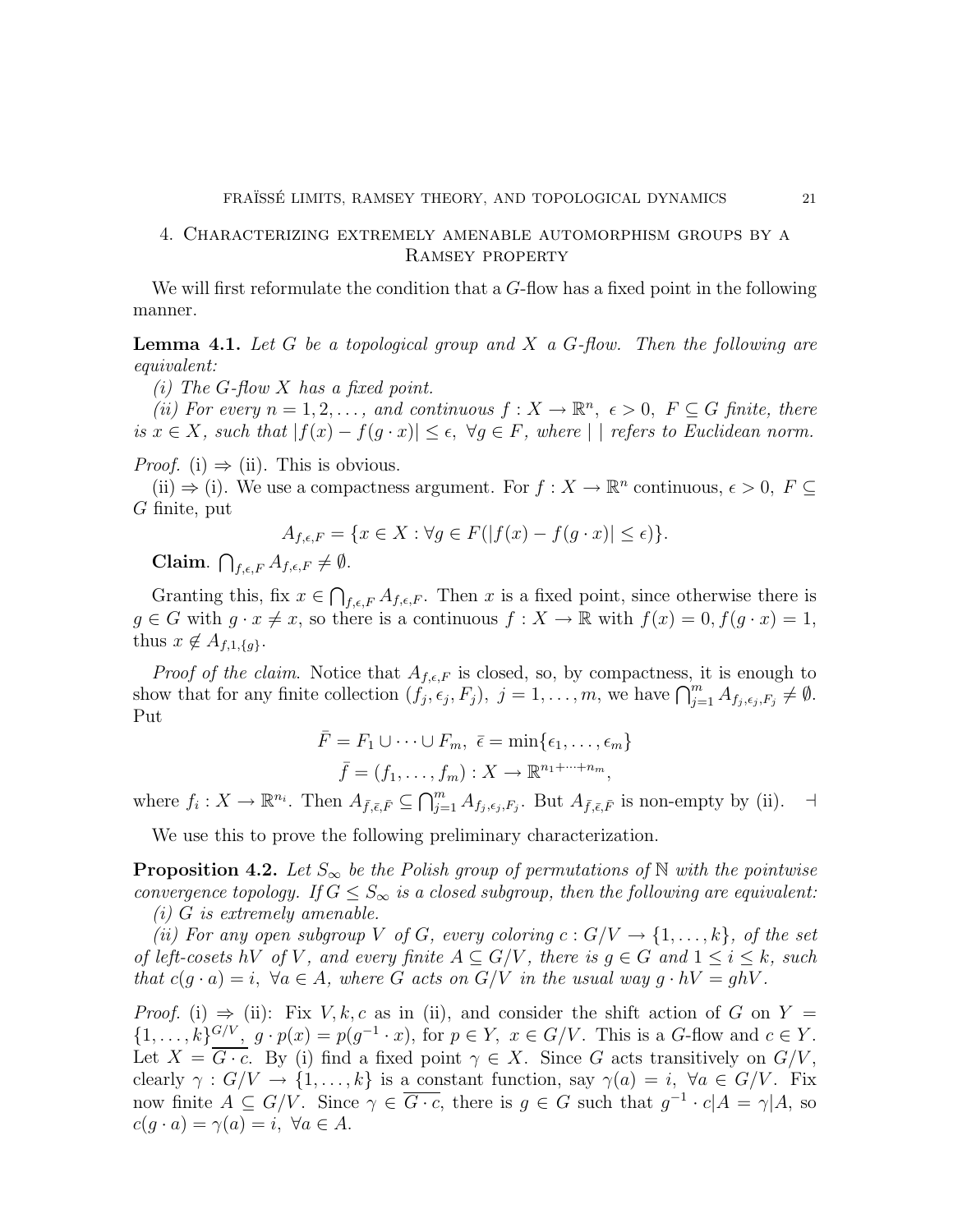$(ii) \Rightarrow (i)$ : Clearly (ii) is equivalent to the corresponding statement about the space  $V/G$  of right-cosets Vh of V on which G acts as usual by  $g \cdot V h = V h g^{-1}$ , and this is what we will use below. Using [4.1,](#page-20-0) it suffices to show that if  $X$  is a  $G$ -flow and  $f: X \to \mathbb{R}^n$  is continuous,  $\epsilon > 0$ ,  $F \subseteq G$  is finite, then there is  $x \in X$ , with  $|f(x) - f(h \cdot x)| \leq \epsilon, \ \forall h \in F.$ 

As in the proof of [1.3,](#page-10-0) there is an open nbhd of  $1_G$ , say V, such that  $\forall h \in V \forall x \in$  $X|f(x) - f(h \cdot x)| \leq \epsilon/3$ . But, since G is a closed subgroup of  $S_{\infty}$ , we can assume that V is an open subgroup of G (see [\[4\]](#page-70-20), 1.5). Partition now the compact set  $f(X) \subseteq \mathbb{R}^n$ into sets  $A_1, \ldots, A_k$  of diameter  $\leq \epsilon/3$ .

Fix  $x_0 \in X$  and let

$$
U_i = \{ g \in G : f(g \cdot x_0) \in A_i \}.
$$

Put  $VU_i = V_i$ , so that  $V_i$  is a union of right-cosets of V and thus can be viewed as a subset of  $V/G$ . Since  $\bigcup_{i=1}^k V_i = G/V$ , we can find  $c : G/V \to \{1, \ldots, k\}$  such that  $c^{-1}(\{i\}) \subseteq V_i$ . So by (ii) there is  $1 \leq i \leq k$  and  $g \in G$  with  $(F \cup \{1_G\})g \subseteq V_i = VU_i$ . We will now show that  $x = g \cdot x_0$  works.

Indeed, fix  $h \in F$ . Let  $v \in V$  be such that  $vhg \in U_i$ , so that  $f(vhg \cdot x_0) = f(vh \cdot x) \in$  $A_i$ . Since  $|f(vh \cdot x) - f(h \cdot x)| \leq \frac{\epsilon}{3}$ , it follows that  $f(h \cdot x)$  is in the  $\frac{\epsilon}{3}$ -nbhd of  $A_i$ . Since  $1_G \in F$ , it follows that  $|f(x) - f(h \cdot x)| \le \epsilon$ .

Clearly in [4.2](#page-20-1) we can restrict V to any local basis at  $1_G$  consisting of open subgroups. In particular, if for each non-empty finite  $F \subseteq \mathbb{N}$  we let

$$
G_{(F)} = \{ g \in G : \forall i \in F(g(i) = i) \}
$$

be the *pointwise stabilizer* of F, then as  $\{G_{(F)} : \emptyset \neq F \subseteq \mathbb{N}, F \text{ finite}\}\$ is a local basis of  $1_G$ , we can restrict V in [4.2](#page-20-1) to be of the form  $G_{(F)}$ , and moreover it is enough to consider only  $F$  in any cofinal under inclusion collection of finite subsets of  $N$ .

*Remark.* By the proof of [4.2,](#page-20-1) to test extreme amenability of a closed subgroup  $G \leq S_{\infty}$  it is enough to find fixed points in compact invariant subsets of the G-flow  $\{1, ..., k\}^{G/V}, V \leq G$  open.

For the next result we will need some further notation and terminology. Each  $G \leq$  $S_{\infty}$  acts on the finite subsets of N in the obvious way

$$
g \cdot F = \{ g(i) : i \in F \}.
$$

For each finite  $\emptyset \neq F \subseteq \mathbb{N}$ , we let then

$$
G_F = \{ g \in G : g \cdot F = F \}
$$

be the stabilizer of F in this action, i.e., the *setwise stabilizer* of F. Clearly  $G_F \leq G_F$ and  $[G_F:G_{(F)}]<\infty$ .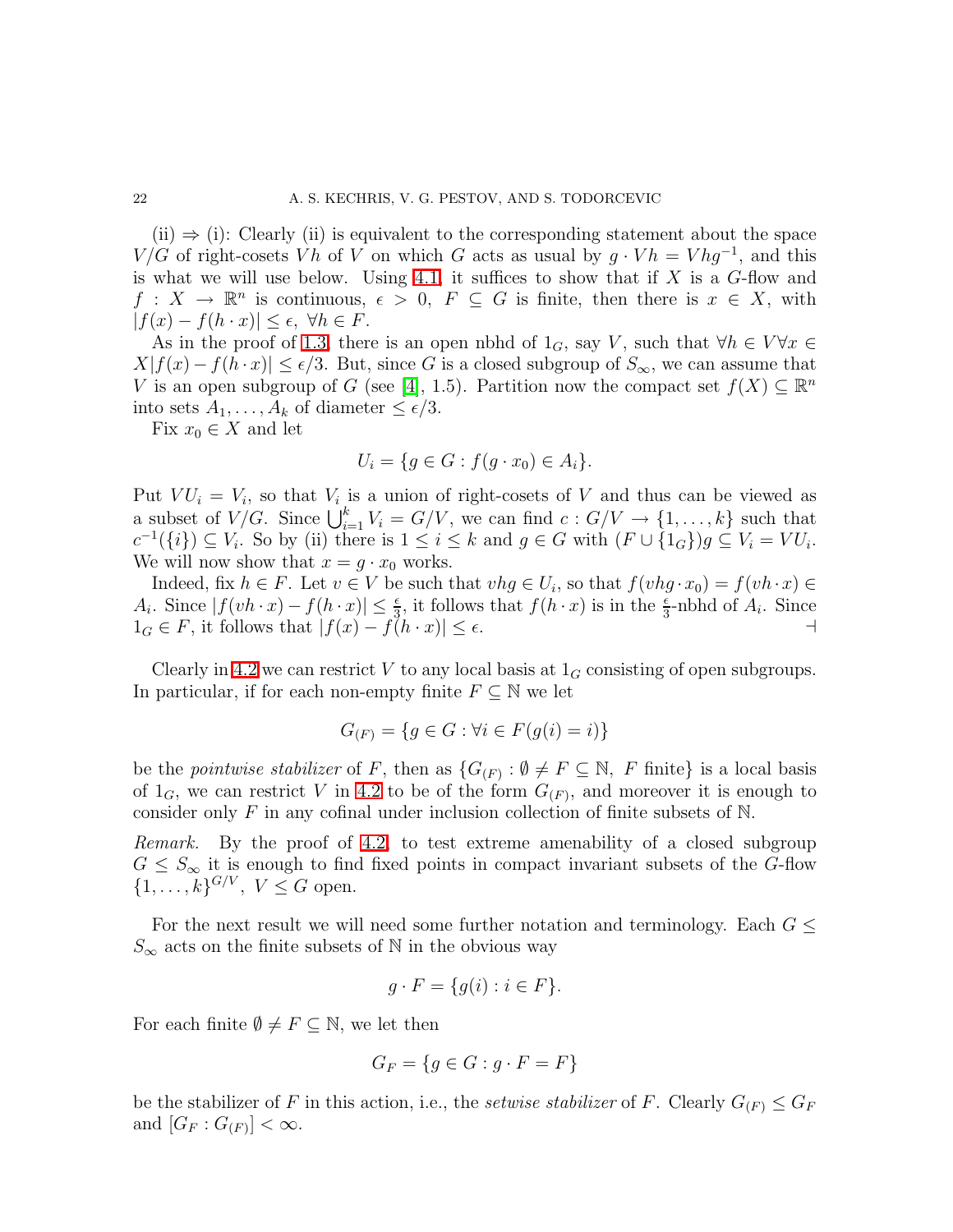The G-type of  $\emptyset \neq F \subseteq \mathbb{N}$ , F finite, is the orbit  $G \cdot F$  of F. A G-type  $\sigma$  is the G-type of some finite nonempty F,  $\sigma = G \cdot F$ . If  $\rho, \sigma$  are G-types, we write

$$
\rho \leq \sigma \Leftrightarrow \exists F \in \sigma \exists F' \in \rho(F' \subseteq F).
$$
  
\n
$$
\Leftrightarrow \forall F \in \sigma \exists F' \in \rho(F' \subseteq F)
$$
  
\n
$$
\Leftrightarrow \forall F' \in \rho \exists F \in \sigma(F' \subseteq F).
$$

Finally, given a signature  $L = \{R_i\}_{i \in I} \cup \{f_j\}_{j \in J}$ , we denote by  $X_L$  the space of all structures for  $L$  with universe  $\mathbb N$ . Thus

$$
X_L=\prod_i 2^{(\mathbb{N}^{n_i})}\times \prod_j \mathbb{N}^{(\mathbb{N}^{m_j})}
$$

If L is relational, i.e.,  $J = \emptyset$ ,  $X_L$  is compact (homeomorphic to  $2^{\mathbb{N}}$ ). The group  $S_{\infty}$ acts canonically on  $X_L$  as follows: Given  $\mathbf{A} = \langle \mathbb{N}, \{R_i^{\mathbf{A}}\}, \{f_j^{\mathbf{A}}\}\rangle$  $\langle A_j^A \rangle$  we let  $g \cdot \mathbf{A} = \mathbf{B} =$  $\langle \mathbb{N}, \{R_i^{\mathbf{B}}\}, \{f_j^{\mathbf{B}}\} \rangle$ , where

$$
R_i^{\mathbf{B}}(a_1,\ldots,a_{n(i)}) \Leftrightarrow R_i^{\mathbf{A}}(g^{-1}(a_1),\ldots,g^{-1}(a_{n(i)}))
$$
  

$$
f_j^{\mathbf{B}}(a_1,\ldots,a_{m(j)}) = f_j^{\mathbf{A}}(g^{-1}(a_1),\ldots,g^{-1}(a_{m(i)})),
$$

so that g is an isomorphism from A to B. This action, called the *logic action*, is clearly continuous. In particular, if L is relational, the action of any  $G \leq S_{\infty}$  on  $X_L$  is a Gflow. Consider the language  $L = \{ \langle \rangle \}$ ,  $\langle \rangle$  a binary relation symbol, and denote by LO the compact  $S_{\infty}$ -invariant subset of  $X_L$  consisting of all linear orderings  $\mathbf{A} = \langle \mathbb{N}, \langle A \rangle$ on N. Clearly for any  $G \leq S_{\infty}$ , LO is a subflow of the G-flow  $X_L$ . We say that G *preserves an ordering* if this subflow has a fixed point, i.e., there is an ordering  $\prec$  on N such that for every  $g \in G$ ,  $a \prec b \Leftrightarrow g(a) \prec g(b)$ .

We now have:

<span id="page-22-0"></span>**Proposition 4.3.** Let  $G \leq S_{\infty}$  be a closed subgroup. Then the following are equivalent: *(i)* G *is extremely amenable.*

*(ii) (a) For any finite*  $\emptyset \neq F \subseteq \mathbb{N}$ ,  $G_{(F)} = G_F$  *and (b) For any two*  $G$ -types  $\rho$ ,  $\sigma$  *with*  $\rho \leq \sigma$ , and every finite coloring  $c : \rho \to \{1, \ldots, k\}$ , there is  $1 \leq i \leq k$  and  $F \in \sigma$  such *that*  $c(F') = i$ ,  $\forall F' \subseteq F$ ,  $F' \in \rho$ .

*(iii) (a)'* G *preserves an ordering and (b) as in (ii) above.*

*Proof.* (i)  $\Rightarrow$  (iii): Consider (a)' first. Since G is extremely amenable and LO is a G-flow, there is a fixed point, i.e., G preserves an ordering.

We next prove (b). Fix  $\rho \leq \sigma$ ,  $c : \rho \to \{1, \ldots, k\}$ . Say  $G \cdot F' = \rho$ . Then if  $V = G_{(F')}$ , we note that  $V = G_{(F')} = G_{F'}$  by (a)' and we can identify  $G/V$  with  $G \cdot F' = \rho$ . Applying then (ii) of [4.2,](#page-20-1) to  $V, c, A = \{F'_0 \subseteq F_0 : F'_0 \in \rho\}$ , where  $F_0 \in \sigma$ , we find  $1 \leq i \leq k$  and  $g \in G$  with  $c(g \cdot F_0') = i$ ,  $\forall F_0' \in A$ . Let  $F = g \cdot F_0 \in \sigma$ . If  $F' \subseteq F, F' \in \rho, \text{ then } g^{-1} \cdot F' = F'_0 \subseteq F_0, \text{ and } F'_0 \in \rho, \text{ so } c(g \cdot F'_0) = c(F') = i.$ 

(iii)  $\Rightarrow$  (ii): Clearly, (a)'  $\Rightarrow$  (a).

(ii)  $\Rightarrow$  (i): We verify (ii) of [4.2](#page-20-1) for V of the form  $G_{(F)} = G_F$ ,  $\emptyset \neq F \subseteq \mathbb{N}$  finite. If  $V = G_F$ , then  $G/V$  can be identified with  $\rho = G \cdot F$ . So fix  $c : \rho \to \{1, \ldots, k\}$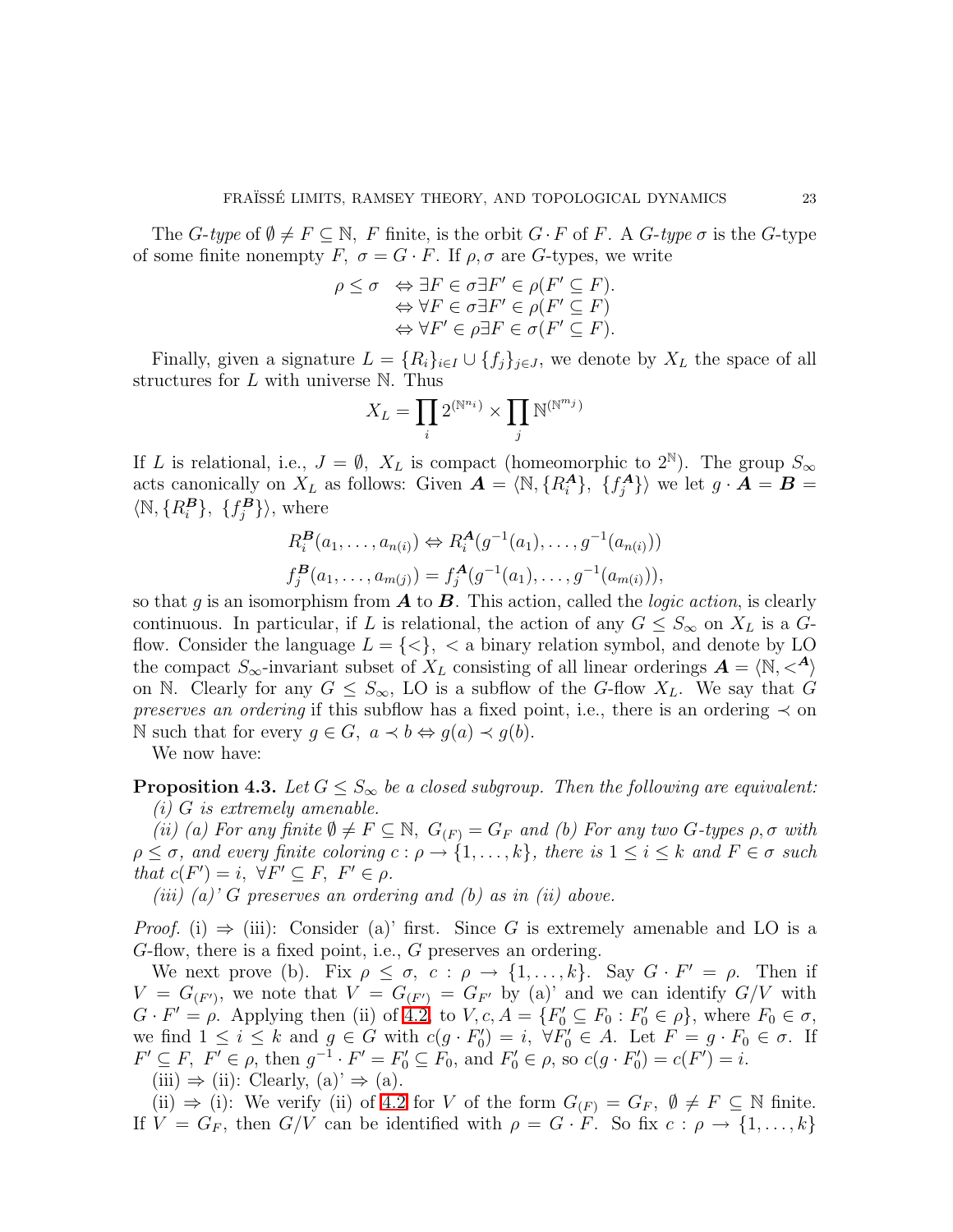and  $A \subseteq \rho$  finite. Put  $\bigcup A = F_0$ ,  $\sigma = G \cdot F_0$ . Clearly  $\rho \leq \sigma$ , so there is  $1 \leq i \leq k$ and  $g \in G$  such that for all  $F' \subseteq g \cdot F_0$  with  $F' \in \rho$ , we have  $c(F') = i$ . Thus  $c(q \cdot F) = i, \ \forall F \in A.$ 

<span id="page-23-0"></span>We will now use a compactness argument to put this characterization in a final form. It will be convenient first to introduce the following notation.

**Definition 4.4.** Let  $G \leq S_{\infty}$ . Let  $\rho \leq \sigma$  be G-types. If  $F \in \sigma$ , we put

$$
\binom{F}{\rho} = \{ F' \subseteq F : F' \in \rho \}.
$$

If  $\rho \leq \sigma \leq \tau$  are G-types, we put

$$
\tau \to (\sigma)_k^\rho,
$$

where  $k = 2, 3, \ldots$ , if for every  $F \in \tau$  and coloring  $c$ :  $\sqrt{F}$ ρ  $\lambda$  $\rightarrow \{1, \ldots, k\},\$  there is  $F_0 \in$  $\sqrt{F}$ σ ), which is homogeneous, i.e., c is monochromatic on  $\begin{pmatrix} F_0 \\ 0 \end{pmatrix}$ ρ  $\lambda$ : for some  $1 \leq i \leq k$ , and every  $F' \in$  $\sqrt{F_0}$ ρ  $\setminus$ ,  $c(F') = i$ . (Note that this is equivalent to asserting

that this is true for *some*  $F \in \tau$ .)

We say that G has the Ramsey property if for every G-types  $\rho \leq \sigma$  and every  $k = 2, 3, \ldots$ , there is a  $G$ -type  $\tau \geq \sigma$  with  $\tau \to (\sigma)_k^{\rho}$  $_{k}^{\rho}.$ 

We now have

<span id="page-23-1"></span>**Theorem 4.5.** Let  $G \leq S_{\infty}$  be a closed subgroup. Then the following are equivalent: *(i)* G *is extremely amenable.*

*(ii) (a)* G *preserves an ordering and (b)* G *has the Ramsey property.*

*Proof.* (i)  $\Rightarrow$  (ii). We have already seen (a). To prove (b), first note that, by a simple induction, it is enough to restrict ourselves in [4.4.](#page-23-0) to the case  $k = 2$ . So assume, towards a contradiction, that for some G-types  $\rho \leq \sigma$ , there is no  $\tau \geq \sigma$  with  $\tau \to (\sigma)_2^{\rho}$  $_{2}^{\rho}$ . Fix  $F_0 \in \sigma$ . Then for every finite set  $E \supseteq F_0$  there is a coloring  $c_E$ :  $\sqrt{E}$ ρ  $\lambda$  $\rightarrow$  {1, 2} which does not have a homogeneous set  $F \in$  $\sqrt{E}$ σ  $\lambda$ . Pick an ultrafilter  $U$  on the set  $I$  of finite non-empty subsets of N such that for every finite  $F \subseteq N$ ,  $\{E : F \subseteq E\} \in U$ . Then for each  $D \in \rho$ ,  $\{E \supseteq D \cup F_0 : c_E(D) = 1\} \in U$  or  $\{E \supseteq D \cup F_0 : c_E(D) = 2\} \in U$ , so put  $c(D) = i$  iff  $\{E \supseteq D \cup F_0 : c_E(D) = i\} \in U$ . This gives a coloring  $c : \rho \to \{1, 2\}$ . Then by [4.3,](#page-22-0) (ii) (b), there is  $F \in \sigma$  such that c is monochromatic on  $\begin{pmatrix} F \\ \rho \end{pmatrix}$ ρ  $\overline{ }$ , say with value  $i$ . If  $D \in$  $\sqrt{F}$ ρ  $\lambda$ ,  $A_D = \{E \supseteq F \cup F_0 : c_E(D) = c(D) = i\} \in U$ , so pick  $E \in \bigcap$ D∈  $\sqrt{ }$  $\left(\frac{F}{g}\right)$ ρ  $\sqrt{2}$  $\mathbf{I}$  $A_D.$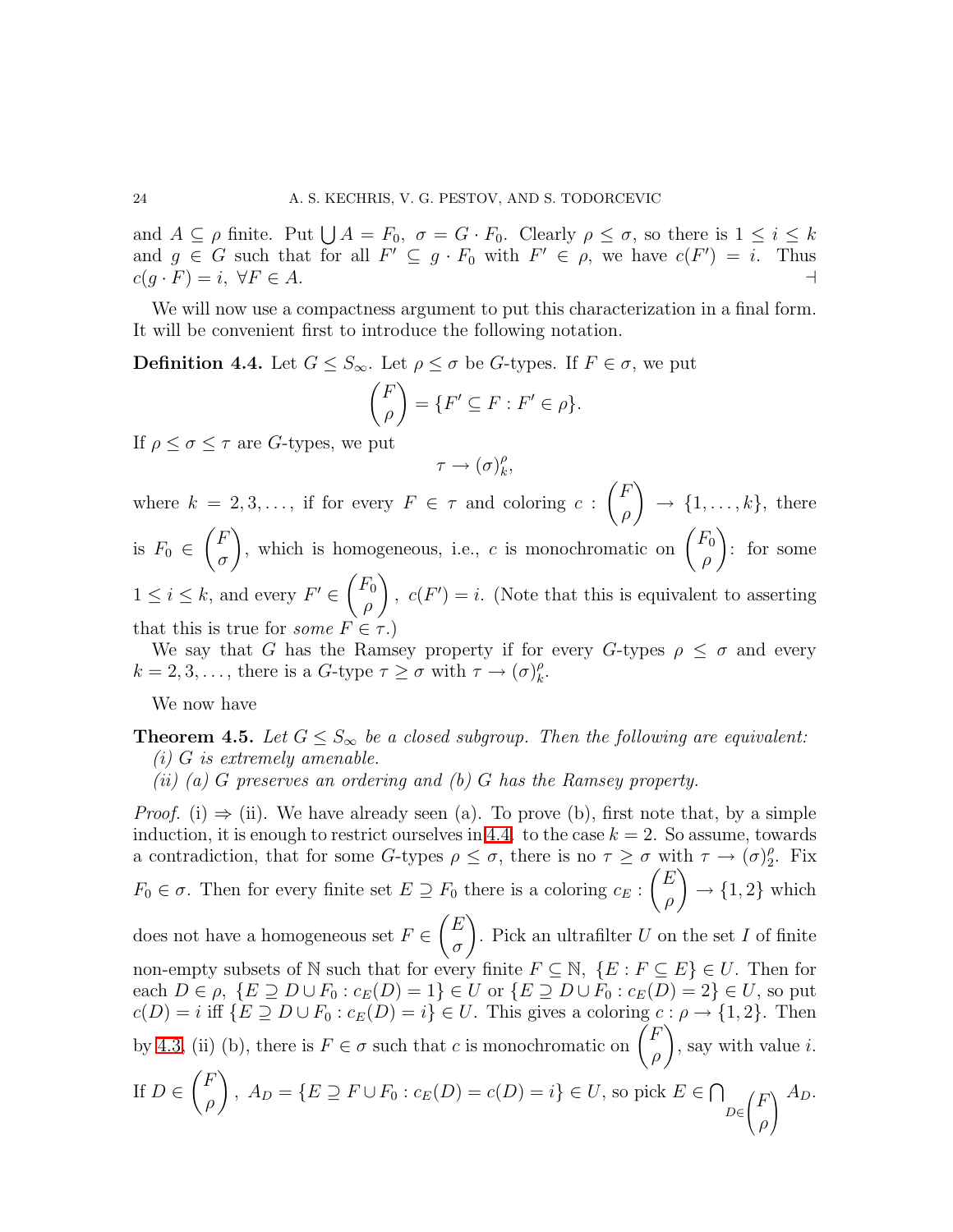Then  $E \supseteq F_0$  and for each  $D \in$  $\sqrt{F}$ ρ  $\lambda$ ,  $c_E(D) = i$ , so  $F \in$  $\sqrt{E}$ σ  $\lambda$ is homogeneous for  $c_E$ , a contradiction.

(ii)  $\Rightarrow$  (i): It is of course enough to verify (b) of [4.3](#page-22-0) (ii), which follows trivially from e assumption that G has the Ramsey property. the assumption that  $G$  has the Ramsey property.

*Remark* 4.6. Let  $G \leq S_{\infty}$ . We call a set T of G-types *cofinal* if for every G-type  $\rho$ there is  $\sigma \in T$  with  $\rho \leq \sigma$ . Then it is not hard to see that Theorem 4.5 still holds if in the definition [4.4](#page-23-0) of G having the Ramsey property, we restrict the G-types to be in any given cofinal set of G-types.

We will finally tie-up extreme amenability of automorphism groups with the structural Ramsey theory of §3.

Let L be a signature with a distinguished binary relation symbol  $\lt$  (and perhaps other symbols). An *order structure* for L is a structure  $\bf{A}$  of L in which  $\lt^{\bf{A}}$  is a linear ordering. If  $K$  is a class of structures of L, we say that  $K$  is an *order class* if every  $A \in \mathcal{K}$  is an order structure.

We also recall that up to (topological group) isomorphism the closed subgroups of  $S_{\infty}$ are exactly the same as the automorphism groups of countable structures and also the same as the Polish groups which admit a countable nbhd basis at the identity consisting of open subgroups (see  $[4]$ , 1.5). So the next result provides a characterization of the groups in this last class that are extremely amenable.

# <span id="page-24-0"></span>**Theorem 4.7.** *Let*  $G \leq S_{\infty}$  *be a closed subgroup. Then the following are equivalent:*

*(i)* G *is extremely amenable.*

*(ii)*  $G = \text{Aut}(A)$ *, where* A *is the Fraïssé limit of a Fraïssé order class with the Ramsey property.*

**Proof.** (i)  $\Rightarrow$  (ii): Let  $A_G = \langle \mathbb{N}, \dots \rangle$  be the induced structure for G. As we pointed out in §2 (third paragraph before the last remark)  $A_G$  is ultrahomogeneous. Also, since G is extremely amenable, G preserves a linear order  $\prec$  on N. Let L be the signature obtained from the signature of  $A_G$  by adding a new binary relation symbol  $\lt$ . Let A be the expansion of the structure  $\mathbf{A}_G$  in which  $\leq^{\mathbf{A}} = \leq$ . Clearly we have  $\text{Aut}(\mathbf{A}) = G$ , in particular  $\boldsymbol{A}$  is still ultrahomogeneous. Note also that the signature of  $\boldsymbol{A}_G$  and thus of **A** is relational, so **A** is locally finite. Thus  $\mathcal{K} = \text{Age}(A)$  is a Fraüssé order class. Noting now that, by ultrahomogeneity, a G-type is exactly the collection of all substructures of **A** isomorphic to a given  $A_0 \in \text{Age}(A)$ , we see that the G having the Ramsey property is equivalent to  $Age(A)$  having the Ramsey property, so we are done by [4.5.](#page-23-1)

(ii)  $\Rightarrow$  (i): Since **A** is the Fraüsse limit of a Fraüsse order class it is a locally finite order structure. This implies that  $G$  preserves an ordering and also that the  $G$ -types of finite substructures are cofinal in all the  $G$ -types. As noted earlier, the  $G$ -type of a finite substructure  $A_0$  is the collection of all substructures of A isomorphic to  $A_0$ , so,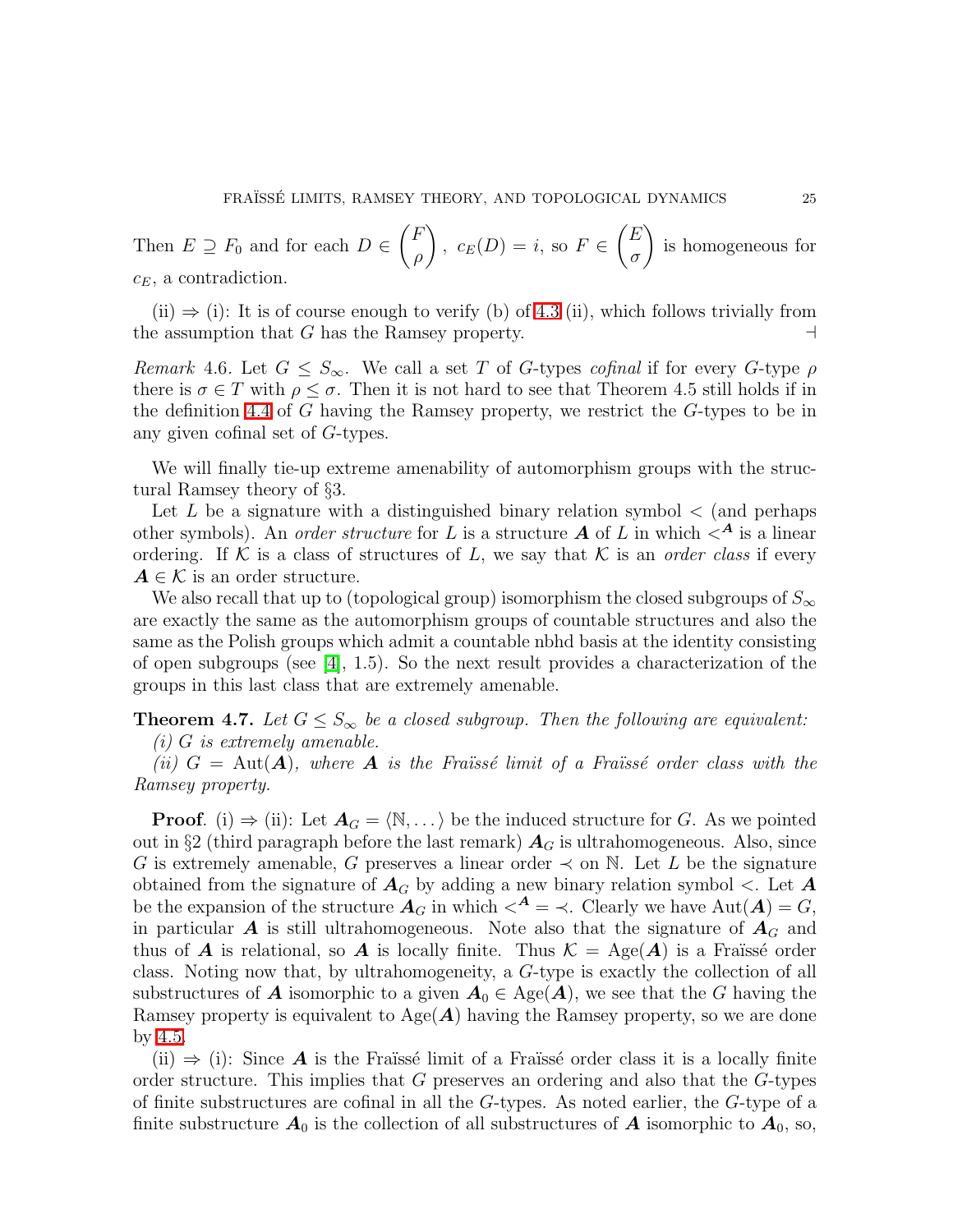by [4.5](#page-23-1) and 4.6, it is clear that G has the Ramsey property, so it is extremely amenable. ⊣

We make explicit the following fact observed in the preceding proof.

**Theorem 4.8.** Let K be a Fraüssé order class and  $A = \text{Elim}(K)$ . Then the following *are equivalent:*

*(i)* Aut(A) *is extremely amenable.*

*(ii)* K *has the Ramsey property.* ⊣

# 5. REDUCTS

Let  $L = {R_i}_{i \in I} \cup {f_i}_{j \in J}$  be a signature and  $\mathbf{A} = \langle A, {R_i^{\mathbf{A}}}, {f_j^{\mathbf{A}}} \rangle$  $\langle A_j \rangle$  a structure for L. If  $L_0 = \{R_i\}_{i\in I_0} \cup \{f_j\}_{j\in J_0}$ , with  $I_0 \subseteq I$ ,  $J_0 \subseteq J$ , so that  $L_0 \subseteq L$ , we let  $A_0 = A | L_0 = \langle A, \{R_i^A\}_{i \in I_0}, \{f_j^A\}_{j \in J_0} \rangle$  be the *reduct* of A to  $L_0$ . We also call A an *expansion* of  $A_0$ . If K is a class of structures in L, we denote by

$$
\mathcal{K}|L_0 = \{ \mathbf{A}|L_0 : A \in \mathcal{K} \},\
$$

the class of reducts of elements of  $K$ , called also the *reduct* of  $K$  to  $L_0$ .

We have seen that order classes of structures play a crucial role in extreme amenability of automorphism groups. We will now examine what happens to reducts of such classes, when the ordering is dropped.

Let L be a signature with a distinguished binary relation symbol  $\lt$  and let  $L_0 =$  $L \setminus \{\langle \rangle\}$ . For **A** a structure for L, we denote by  $A_0$  the reduct of **A** to  $L_0$  and for any class K of structures for L, we denote by  $\mathcal{K}_0$  the reduct of K to  $L_0$ . Conversely if  $A_0 = \langle A_0, \ldots \rangle$  is a structure for  $L_0$  and  $\prec$  a binary relation on  $A_0$ , we denote by  $\langle A_0, \prec \rangle = A$  the structure for L whose reduct to  $L_0$  is  $A_0$  and  $\prec = \prec^A$  (thus also  $A = A_0$ .

<span id="page-25-0"></span>Consider a Fraïssé order class K in a signature  $L \supseteq \{<\}$  with Fraïssé limit F. We characterize when  $\mathcal{K}_0$  is also a Fraïssé class with limit  $\mathbf{F}_0 = \mathbf{F}|L_0$ .

**Definition 5.1.** Let L be a signature with  $L \supseteq {\langle} \langle \rangle$ , and put  $L_0 = L \setminus {\langle} \langle \rangle$ . Let K be a class of structures in L and put  $\mathcal{K}_0 = \mathcal{K}|L_0$ . We say that K is reasonable if for every  $A_0 \in \mathcal{K}_0$ ,  $B_0 \in \mathcal{K}_0$ , embedding  $\pi : A_0 \to B_0$ , and linear ordering  $\prec$  on  $A_0$  with  $\mathbf{A} = \langle \mathbf{A}_0, \prec \rangle \in \mathcal{K}$ , there is a linear ordering  $\prec'$  on  $B_0$ , so that  $\mathbf{B} = \langle \mathbf{B}_0, \prec' \rangle \in \mathcal{K}$  and  $\pi: \mathbf{A} \to \mathbf{B}$  is also an embedding (i.e.,  $a \prec b \Leftrightarrow \pi(a) \prec' \pi(b)$ ).

We now have

**Proposition 5.2.** Let  $L \supseteq \{ \leq \}$  be a signature and K a Fraïssé order class in L. Let  $L_0 = L \setminus \{<\}, \; \mathcal{K}_0 = \mathcal{K}|L_0, \; \mathbf{F} = \text{Flim}(\mathcal{K}), \; \mathbf{F}_0 = \mathbf{F}|L_0$ . Then the following are *equivalent:*

- *(i)*  $\mathcal{K}_0$  *is a Fraüssé class and*  $\mathbf{F}_0 = \text{Flim}(\mathcal{K}_0)$ .
- $(ii)$  K *is reasonable.*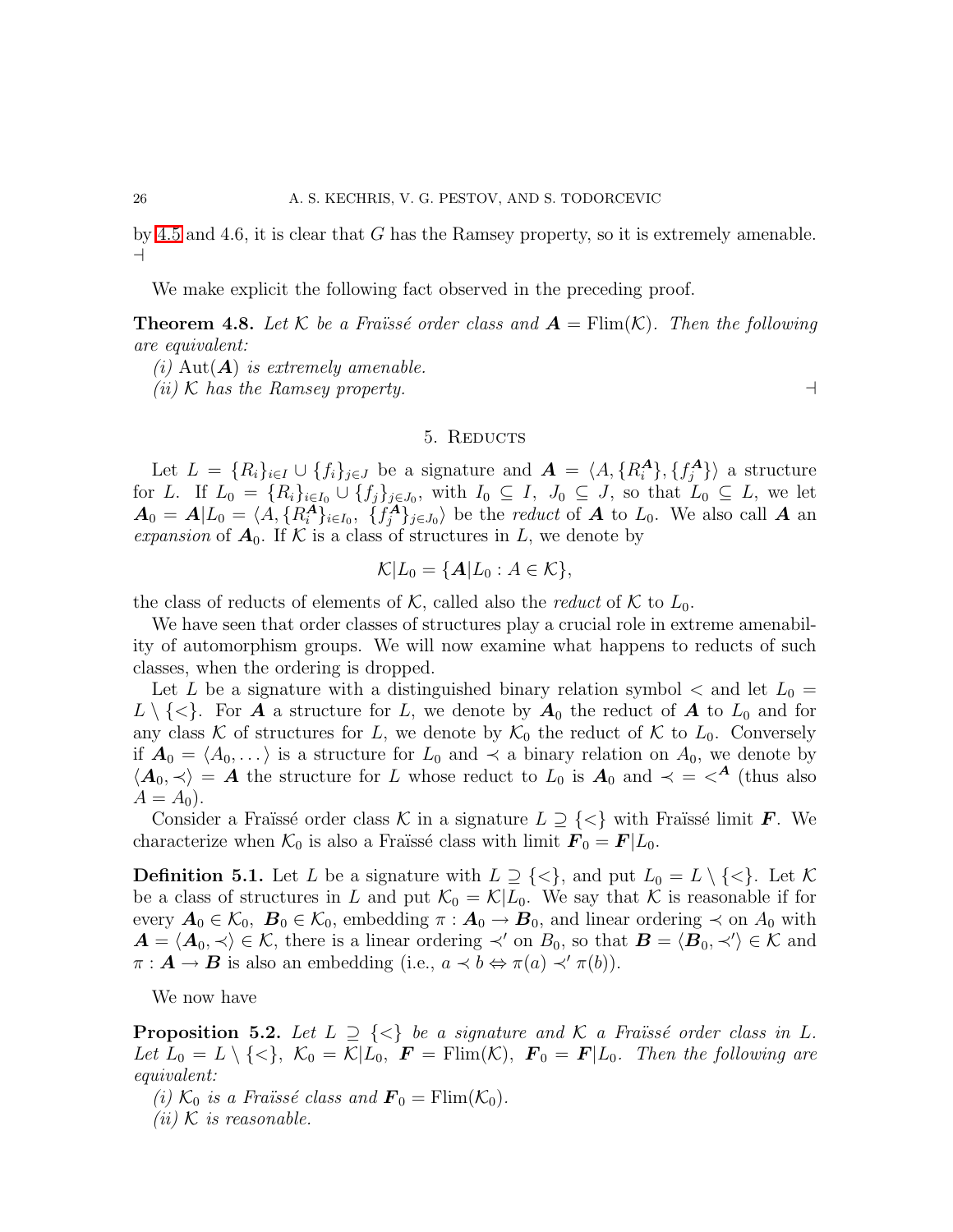*Proof.* (i)  $\Rightarrow$  (ii). Let  $A_0 \in \mathcal{K}_0$ ,  $B_0 \in \mathcal{K}_0$ ,  $\pi : A_0 \to B_0$  an embedding, and fix a linear ordering  $\prec$  of  $A_0$  with  $\mathbf{A} = \langle \mathbf{A}_0, \prec \rangle \in \mathcal{K}$ . Then there is an embedding  $\varphi : \mathbf{A} \to \mathbf{F}$ , and  $\varphi$  is of course also an embedding  $\varphi : A_0 \to F_0$ . By the extension property [2.3](#page-17-1) (since  $\mathbf{F}_0$  is ultrahomogeneous), there is an embedding  $\psi : \mathbf{B}_0 \to \mathbf{F}_0$  with  $\psi \circ \pi = \varphi$ . Let  $\prec' = \psi^{-1}(\ll' F |\psi(B_0))$ . Then  $\mathbf{B} = \langle \mathbf{B}_0, \prec' \rangle \in \mathcal{K}$ , as **B** is isomorphic to a substructure of F, and moreover  $\pi : A \to B$  is also an embedding.

(ii)  $\Rightarrow$  (i): Clearly  $\mathcal{K}_0 = \text{Age}(\mathbf{F}_0)$ , so to verify that  $\mathcal{K}_0$  is a Fraïssé class, we only need to check that  $\mathcal{K}_0$  satisfies the AP. Fix  $\mathbf{A}_0$ ,  $\mathbf{B}_0$ ,  $\mathbf{C}_0 \in \mathcal{K}_0$  and embeddings  $f : \mathbf{A}_0 \to$  $B_0, g : A_0 \to C_0$ . Let then  $\prec$  be a linear order on  $A_0$  with  $A = \langle A_0, \prec \rangle \in \mathcal{K}$ . Since K is reasonable, we can find linear orders  $\prec', \prec''$  on  $B_0, C_0$  resp., so that the structure  $\mathbf{B} = \langle B_0, \prec' \rangle \in \mathcal{K}, \ \mathbf{C} = \langle \mathbf{C}_0, \prec'' \rangle \in \mathcal{K} \text{ and } f : \mathbf{A} \to \mathbf{B}, g : \mathbf{A} \to \mathbf{C} \text{ are still}$ embeddings. By AP for K find  $D \in \mathcal{K}$  and embeddings  $r : B \to D$ ,  $s : C \to D$  with  $r \circ f = s \circ g$ . Let  $D_0 = D|L_0$ . Clearly  $r : B_0 \to D_0$ ,  $s : C_0 \to D_0$  and we are done.

Finally, we check that  $\text{Elim}(\mathcal{K}_0) = \mathbf{F}_0$ , for which it is enough to verify that  $\mathbf{F}_0$  has the extension property [2.3.](#page-17-1) So fix  $A_0, B_0 \in \mathcal{K}_0, \pi : A_0 \to B_0$  an embedding, and  $\varphi: \mathbf{A}_0 \to \mathbf{F}_0$  an embedding. Then let

$$
\prec = \varphi^{-1}(<^{\pmb{F}}|\varphi(\pmb{A}_0)),
$$

so that  $A = \langle A_0, \prec \rangle \in \mathcal{K}$  and  $\varphi : A \to F$  is an embedding. Since K is reasonable, let  $\prec'$  be a linear ordering on  $B_0$  with  $\langle B_0, \prec' \rangle \in \mathcal{K}$  and  $\pi : A \to B$  still an embedding. Since **F** satisfies the extension property, there is an embedding  $\psi : \mathbf{B} \to \mathbf{F}$  with  $\psi \circ \pi = \varphi$  and, since clearly also  $\psi : \mathbf{B}_0 \to \mathbf{F}_0$ , we are done.  $\psi \circ \pi = \varphi$  and, since clearly also  $\psi : \mathbf{B}_0 \to \mathbf{F}_0$ , we are done.

A common way to construct an order class K in  $L \supseteq \{<\}$  is to start with a class  $\mathcal{K}_0$ in  $L_0 = L \setminus \{<\}$  and take

 $\mathcal{K} = \mathcal{K}_0 * \mathcal{LO} = \{ \langle \mathbf{A}_0, \prec \rangle : \mathbf{A}_0 \in \mathcal{K}_0 \text{ and } \prec \text{ is a linear ordering on } A_0 \}.$ 

<span id="page-26-0"></span>For example, if  $\mathcal{K}_0$  is the class of finite graphs,  $\mathcal K$  is the class of all finite ordered graphs. We now have

**Proposition 5.3.** Let  $L \supseteq {\{\leq\}}$  *be a signature and let*  $L_0 = L \setminus {\{\leq\}}$ *. Let*  $\mathcal{K}_0$  *be a class of structures in*  $L_0$  *and put*  $K = K_0 * \mathcal{L}O$ . Then the following are equivalent:

- *(i)* K *satisfies the amalgamation property.*
- *(ii)* K *satisfies the strong amalgamation property.*
- *(iii)*  $K_0$  *satisfies the strong amalgamation property.*

*Proof.* Suppose that K satisfies AP in order to show that  $K_0$  satisfies the strong amalgamation property. Fix  $A_0, B_0, C_0 \in \mathcal{K}_0$  and embeddings  $f : A_0 \to B_0$ , g:  $A_0 \rightarrow C_0$ . There are clearly linear orderings  $\prec$  on  $A_0$ ,  $\prec'$  on  $B_0$ , and  $\prec''$  on  $C_0$ such that if  $\mathbf{A} = \langle \mathbf{A}_0, \prec \rangle$ ,  $\mathbf{B} = \langle \mathbf{B}_0, \prec' \rangle$ ,  $\mathbf{C} = \langle \mathbf{C}_0, \prec'' \rangle$  (which are all in K), then  $f: \mathbf{A} \to \mathbf{B}, g: \mathbf{A} \to \mathbf{C}$  are still embeddings, and  $f(A_0) \prec' (B_0 \setminus f(A_0))$  and  $(C_0 \setminus g(A_0)) \prec'' f(A_0)$  (where if  $\prec \prec$  is a linear order on a set X and  $Y, Z \subseteq X$ , then  $Y \prec\prec Z \Leftrightarrow \forall y \in Y \forall z \in Z(y \prec\prec z)$ . By the AP for K, let  $r : \mathbf{B} \to \mathbf{D}$ , s:  $C \to D, D \in \mathcal{K}$ , be such that  $r \circ f = s \circ g$ . If, towards a contradiction, there is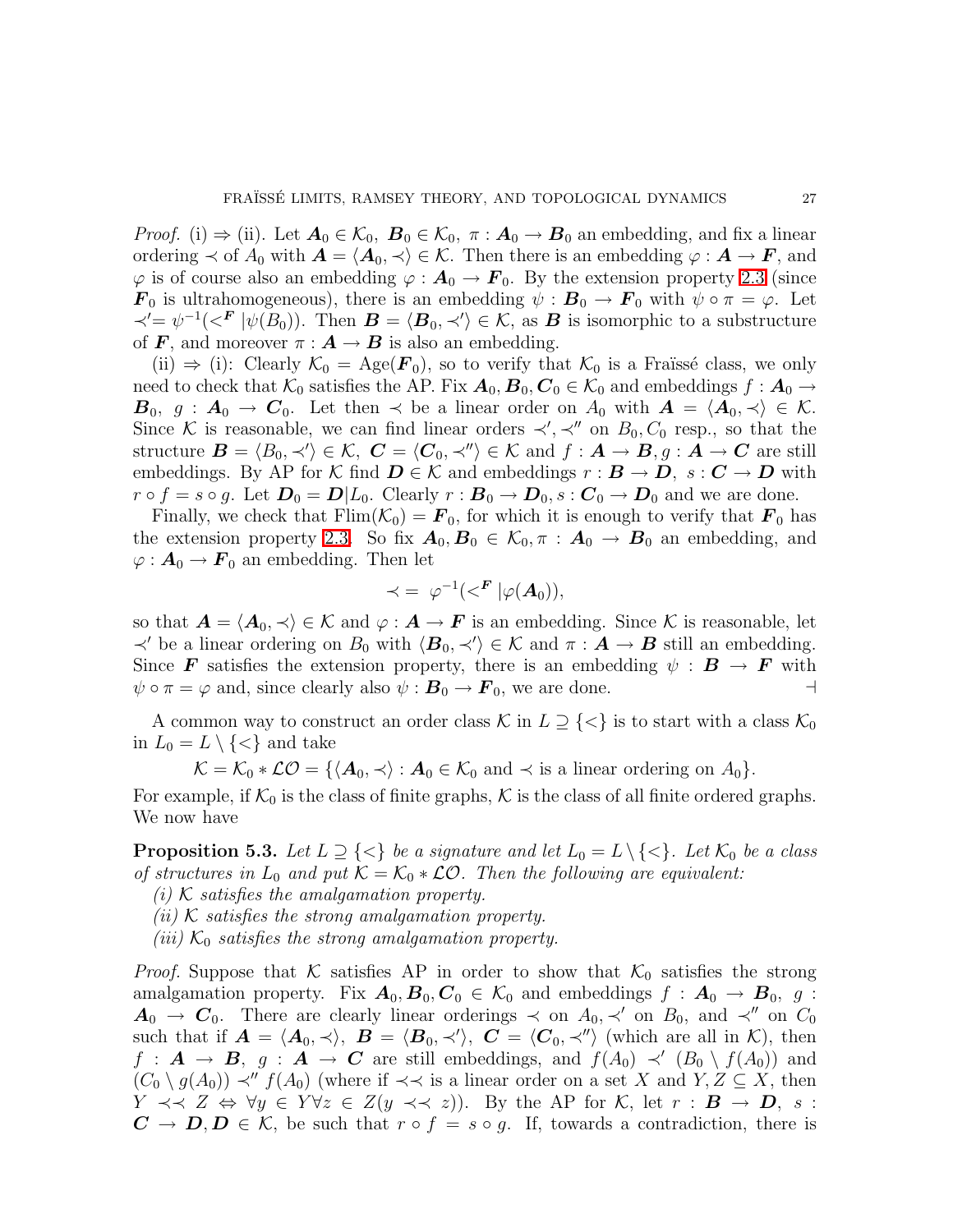$d \in r(B) \cap s(C)$ ,  $d \notin r(f(A))$  (where  $A = A_0$ ,  $B = B_0$ ,  $C = C_0$ ), then  $r(f(A)) <^D d$ , since  $d \in r(B \setminus f(A))$  and  $d <sup>D</sup> r(f(A)) = s(g(A))$ , since  $d \in s(C \setminus g(A))$ , which is absurd. So  $r(B) \cap s(C) = r(f(A)).$ 

Now assume that  $\mathcal{K}_0$  satisfies strong amalgamation. We verify that K satisfies strong amalgamation. Let  $A, B, C \in \mathcal{K}$  and let  $f : A \to B$ ,  $g : A \to C$  be embeddings. Then also  $f: A_0 \to B_0$ ,  $g: B_0 \to C_0$  are embeddings, so, by strong amalgamation for  $\mathcal{K}_0$ , find  $r : \mathbf{B}_0 \to \mathbf{D}_0$ ,  $s : \mathbf{C}_0 \to \mathbf{D}_0$ ,  $\mathbf{D}_0 \in \mathcal{K}_0$ , so that  $r \circ f = s \circ g$  and  $r(B) \cap s(C) = r(f(A))$ . Then  $r(B) \setminus r(f(A))$ ,  $s(C) \setminus s(g(A))$ ,  $r(f(A))$  (=  $s(g(A))$ ) are pairwise disjoint, so clearly there is an order  $\prec$  on  $D_0$  such that if  $\mathbf{D} = \langle \mathbf{D}_0, \prec \rangle$ , which is in  $\mathcal{K}$ , then  $r : \mathbf{B} \to \mathbf{D}$ ,  $s : \mathbf{C} \to \mathbf{D}$ . is in K, then  $r : \mathbf{B} \to \mathbf{D}$ ,  $s : \mathbf{C} \to \mathbf{D}$ .

The following is quite obvious:

**Proposition 5.4.** *Let*  $L, L_0, \mathcal{K}, \mathcal{K}_0$  *be as in [5.3.](#page-26-0) Then*  $\mathcal{K}_0$  *satisfies the strong joint embedding property.*  $\Box$ *embedding property iff* K *satisfies the strong joint embedding property.* ⊣

Clearly it is not true that if K satisfies the joint embedding property, then  $\mathcal{K}_0$  satisfies the strong joint embedding property. Consider, e.g.,  $L = \{c\} \cup \{<\},\$  where c is a 0-ary function symbol,  $\mathcal{K} =$  all finite structures in L.

<span id="page-27-1"></span>Finally, we note a condition that implies a connection between the Ramsey property for  $K$  and  $\mathcal{K}_0$ .

**Definition 5.5.** Let  $L \supseteq \{<\}$  be a signature,  $L_0 = L \setminus \{<\}$ ,  $K$  a class of structures in L and  $\mathcal{K}_0 = \mathcal{K}|L_0$ . We say that K is order forgetful if for every  $\mathbf{A}, \mathbf{B} \in \mathcal{K}$ , letting  $A_0 = A | L_0, B_0 = B | L_0$ , we have

$$
\boldsymbol{A} \cong \boldsymbol{B} \Leftrightarrow \boldsymbol{A}_0 \cong \boldsymbol{B}_0.
$$

(Notice that this does not say that any isomorphism of  $A_0$  with  $B_0$  is also an isomorphism of  $\bm{A}$  with  $\bm{B}$ .)

An example of an order forgetful class is the class of finite-dimensional vector spaces  $V$  over a finite field F with antilexicographical ordering induced by an ordering of a basis of  $V$ . This was considered in Thomas [\[76\]](#page-72-7).

We now have the following fact, which is easy to prove:

<span id="page-27-2"></span>**Proposition 5.6.** Let  $L \supseteq \{<\}$  be a signature,  $L_0 = L \setminus \{<\}$  and let K be a class of *finite structures in* L *which is hereditary.* Put  $\mathcal{K}_0 = \mathcal{K}|L_0$ . If  $\mathcal{K}$  *is order forgetful, then the following are equivalent:*

*(i)* K *satisfies the Ramsey property.*

 $(iii)$  K<sub>0</sub> *satisfies the Ramsey property.*  $\Box$ 

### 6. Extremely amenable automorphism groups

<span id="page-27-0"></span>We will now apply the preceding general results to find many new examples of extremely amenable automorphism groups. We will use the following immediate consequence of earlier results.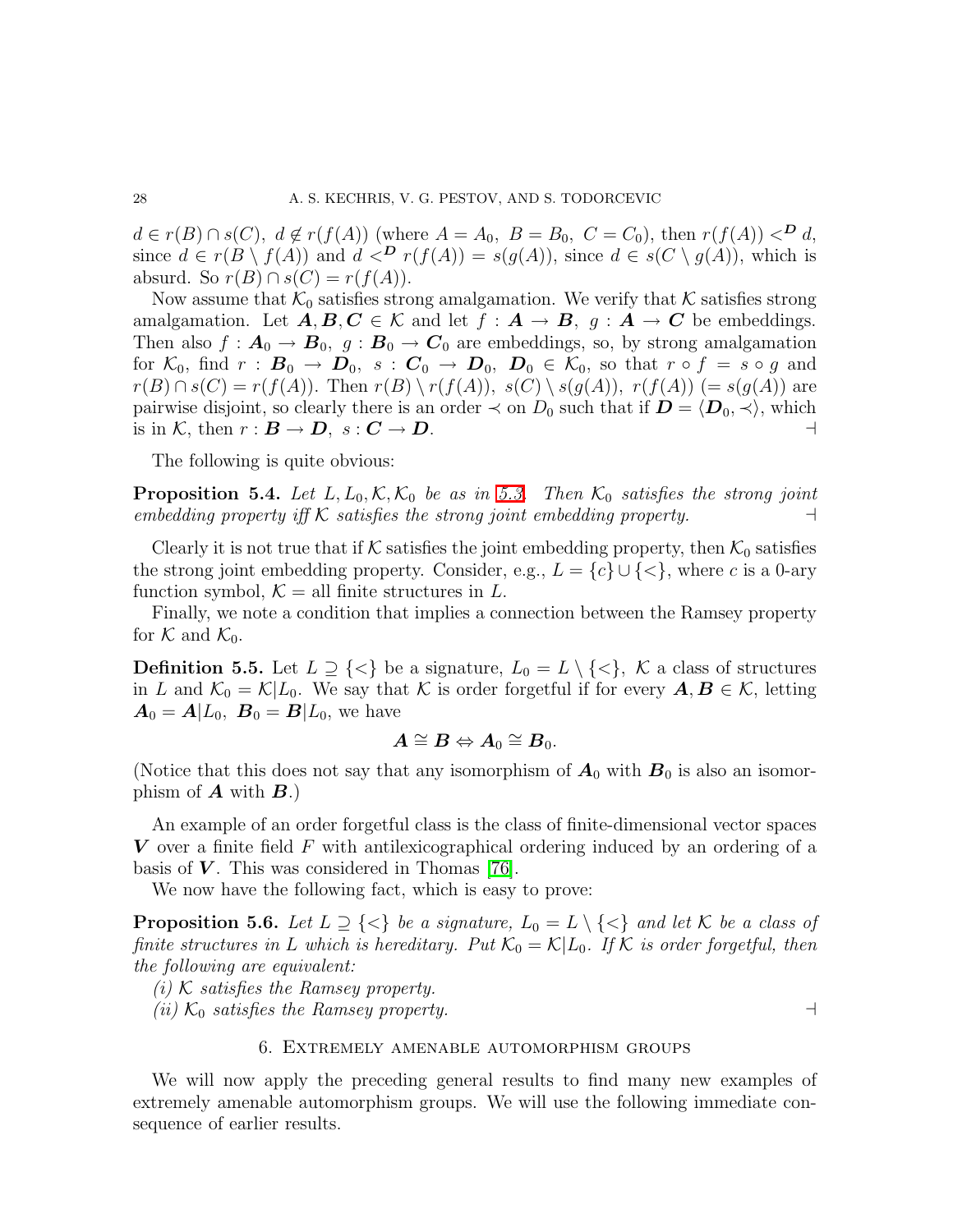**Theorem 6.1.** Let L be a signature with  $L \supseteq {\langle} \langle \rangle$  and let K be a Fraïssé order class *in* L. Let  $\mathbf{F} = \text{Flim}(\mathcal{K})$  *be the Fraüssé limit of*  $\mathcal{K}$ *, so that*  $\mathbf{F}$  *is an order structure. Then the following are equivalent:*

*(i)*  $G = \text{Aut}(\mathbf{F})$  *is extremely amenable.* 

*(ii)* K *has the Ramsey property.*

*Proof.* (ii)  $\Rightarrow$  (i) follows from [4.7,](#page-24-0) (ii)  $\Rightarrow$  (i). (i)  $\Rightarrow$  (ii) is as in the proof of (i)  $\Rightarrow$  (ii) of 4.7. of [4.7.](#page-24-0)  $\Box$  →  $\Box$ 

Ramsey theory provides now many examples of  $K$  satisfying the Ramsey property and we use them to produce new examples of extremely amenable groups.

# (A) Graphs

Let  $L_0 = \{E\}$  be the signature with one binary relation symbol E. Let also  $L =$  ${E, <}$ . A structure  $A_0 = (A_0, E^{A_0})$  is a *graph* if  $E^{A_0}$  irreflexive and symmetric. An *ordered graph* is a structure  $\vec{A} = \langle \vec{A}_0, \langle \vec{A} \rangle$  for L in which  $A_0$  is a graph and  $\langle A \rangle$ linear ordering.

Lachlan-Woodrow [\[42\]](#page-71-19) classified all Fraüssé classes  $\mathcal{K}_0$  of finite graphs. They are exactly the following:

(i)  $\mathcal{G}\mathcal{R} =$  all finite graphs.

(ii) For  $n = 3, 4, \ldots$ ,  $\mathcal{F}orb(K_n) =$  the class of all finite graphs omitting  $K_n$ , the complete graph on n vertices (i.e., the class of finite graphs that do not contain  $K_n$  as a substructure).

(iii)  $\mathcal{EQ}$  = the class of finite equivalence relations.

(iv) For  $n = 1, 2, ..., \mathcal{EQ}_n$  = the class of finite equivalence relations with at most n classes.

(v) For  $n = 1, 2, ..., \mathcal{EQ}_{n}^{*}$  = the class of finite equivalence relations, all of whose classes have at most  $n$  elements.

(vi) The complement  $\overline{\mathcal{K}_0}$  of one of the classes  $\mathcal{K}_0$  listed in (ii)-(iv) above, where for any graph  $\mathbf{A}_0 = \langle A_0, E^{\mathbf{A}_0} \rangle$  its *complement* is  $\overline{\mathbf{A}_0} = \langle A_0, \overline{E^{\mathbf{A}_0}} \rangle$ , where  $(x, y) \in \overline{E^{\mathbf{A}_0}} \Leftrightarrow x \neq y$ and  $(x, y) \notin E^{\mathbf{A}_0}$ , and  $\overline{\mathcal{K}_0} = {\overline{\mathbf{A}_0} : \mathbf{A}_0 \in \mathcal{K}_0}.$ 

*Remark*. Strictly speaking an equivalence relation is not a graph, because it is reflexive. So when we think of an equivalence relation  $\mathbf{X} = \langle X, R \rangle$  as a graph, we identify it with  $\langle X, R \setminus \{(x, x) : x \in X\}\rangle$ .

Since the automorphism group of the complement of a given graph  $A_0$  is the same as the automorphism group of  $A_0$ , we do not need to consider the classes of type (vi). For any one of the classes  $\mathcal{K}_0$  of type (i)-(iv), let  $\mathcal{O}\mathcal{K}_0 = \mathcal{K}_0 * \mathcal{L}O =$  the class of finite ordered graphs  $\mathbf{A} = \langle \mathbf{A}_0, \langle \mathbf{A} \rangle$  with  $\mathbf{A}_0 \in \mathcal{K}_0$ . Now for  $\mathcal{K}_0$  of type (v) with  $n \geq 2$ , it is easy to check that  $\mathcal{K}_0$  does not have the strong amalgamation property, so  $\mathcal{O}\mathcal{K}_0$  is not a Fraïssé order class, by [5.3.](#page-26-0) For  $\mathcal{K}_0$  of type (iv) with  $n \geq 2$ ,  $\mathcal{O} \mathcal{K}_0$  is a Fraïssé order class, whose Fraüssé limit  $\mathbf{F} = \langle F, E^{\mathbf{F}}, \langle \overline{F} \rangle$ , consists of an equivalence relation  $E^{\textbf{F}}$  on F with exactly n classes, which are all infinite, and in which  $\lt^{\textbf{F}}$  is an ordering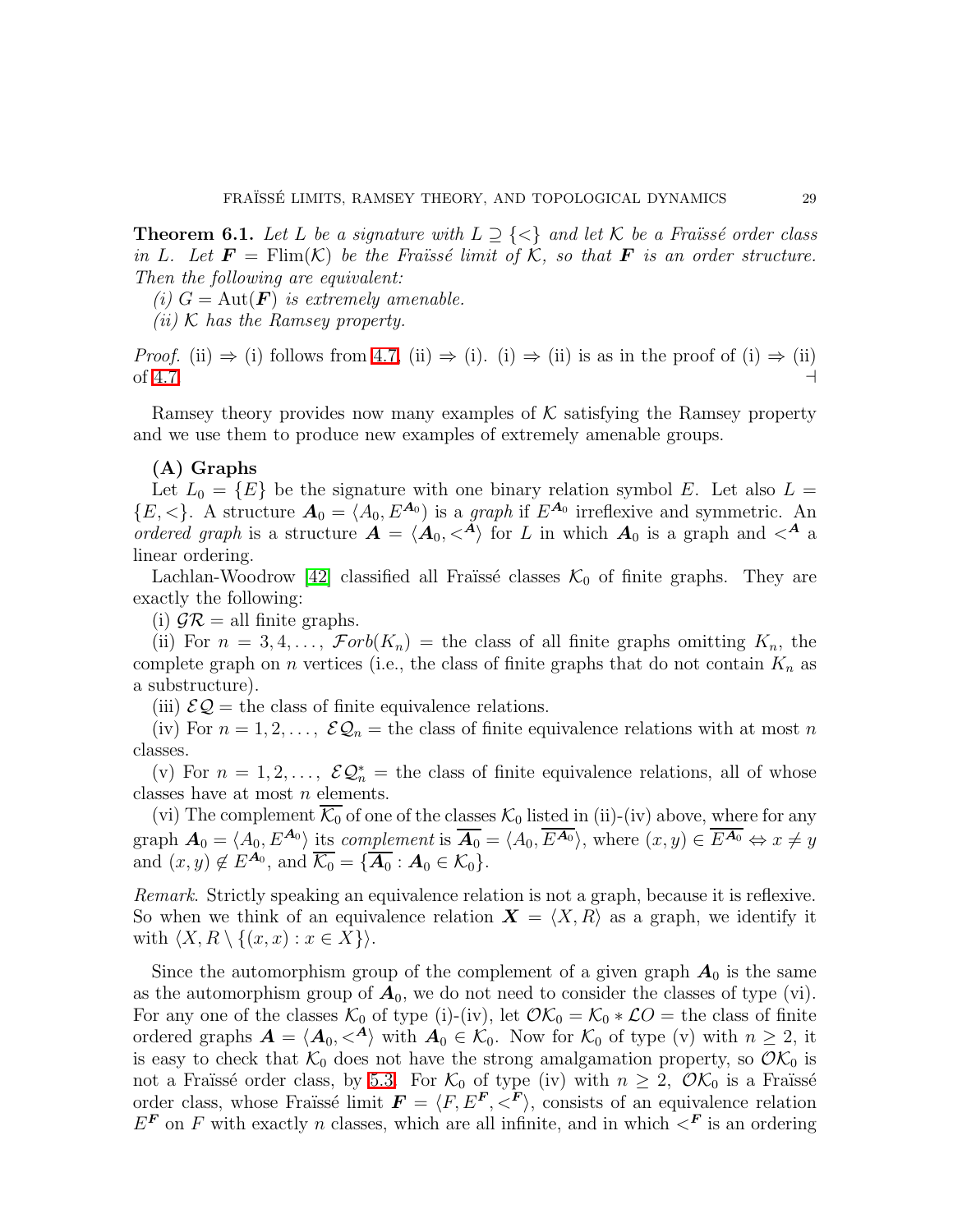isomorphic to the rationals such that every equivalence class is dense. But then it is easy to check that  $Aut(F)$  is not extremely amenable, since it acts (continously) on the finite (discrete) space  $X =$  the set of  $E^F$  classes, without fixed point. Finally, notice that  $\overline{\mathcal{EQ}_1} = \mathcal{EQ}_1^*$ , so we only need to consider  $\mathcal{K}_0 = \mathcal{GR}, \mathcal{F}orb(K_n), n = 3, 4, \ldots, \mathcal{EQ}$ and  $\mathcal{EQ}_1$ .

Each one of the classes  $\mathcal{K}_0 = \mathcal{GR}, \mathcal{F}orb(K_n), n = 3, 4, \ldots, \mathcal{EQ}$  and  $\mathcal{EQ}_1$ , clearly satisfies the strong amalgamation and strong joint embedding properties, so  $\mathcal{K} = \mathcal{O} \mathcal{K}_0$ is a Fraïssé order class.  $K$  is reasonable in each case. Finally, Nešetřil and Rödl [\[56\]](#page-71-8), [\[58\]](#page-72-6), Nešetřil [\[50\]](#page-71-9), have shown that each one of these classes  $K$ , satisfies the Ramsey property (the case  $\mathcal{K}_0 = \mathcal{EQ}_1$  is of course the classical Ramsey Theorem), except for OEQ, for which, despite the claim in [\[50\]](#page-71-9), it fails. Thus if **F** is the Fraüssé limit of K, then  $Aut(F)$  is extremely amenable. We discuss now each case in some more detail:

(i)  $\mathcal{K}_0 = \mathcal{G}\mathcal{R}$ : Then  $\mathbf{R} = \text{Elim}(\mathcal{G}\mathcal{R})$  is called the *random graph*. It is natural to call  $OR = \text{Elim}(\mathcal{OGR})$  the *random ordered graph*. It is of the form  $\overline{OR} = \langle R, \langle^{OR} \rangle$ , where  $\langle$ <sup>OR</sup> is an appropriate linear order of the random graph, isomorphic to the rationals. Thus we have:

<span id="page-29-0"></span>Theorem 6.2. *The automorphism group of the random ordered graph is extremely amenable.* ⊣

Of course the automorphism group of the random graph itself is not extremely amenable, since it does not preserve an ordering.

(ii)  $\mathcal{K}_0 = \mathcal{F}orb(K_n)$  is called the  $K_n$ -free random graph and so we call  $\mathbf{OR}^n =$  $Flim(\mathcal{OF}orb(K_n))$  the *random*  $K_n$ -free ordered graph. It is of the form  $\mathbf{OR}^n =$  $\langle \mathbf{R}_0^n, \langle \mathbf{O}\mathbf{R}^n \rangle$ , with  $\langle \mathbf{O}\mathbf{R}^n \rangle$  a linear ordering of the  $K_n$ -free random graph, isomorphic to the rationals. Thus we have:

**Theorem 6.3.** The automorphism group of the random  $K_n$ -free ordered graph is ex*tremely amenable.* ⊣

(iii)  $\mathcal{K}_0 = \mathcal{E} \mathcal{Q}$ : Then  $\mathbf{F}_0 = \text{Elim}(\mathcal{E} \mathcal{Q})$  is the equivalence relation with infinitely many classes each of which is infinite. So  $\mathbf{F} = \text{Flim}(\mathcal{OEQ}) \cong \langle \mathbb{Q}, E, \langle \rangle$ , where  $\langle \rangle$  is the usual ordering on  $\mathbb Q$  and E is an equivalence relation on  $\mathbb Q$  with infinitely many classes each of which is dense. Here we have:

Theorem 6.4. *The class* OEQ *does not have the Ramsey property and so the automorphism group of the rationals with the usual order and an equivalence relation with infinitely many classes, all of which are dense, is not extremely amenable.*

*Proof.* Let  $\mathbf{A} = \langle \{a, b\}, =, \prec \rangle$ , where  $a \prec b$ ,  $\mathbf{B} = \langle \{a, b, c\}, E, \prec' \rangle$ , where  $a \prec' b \prec'$ c, and the E-equivalence classes are  $\{a, c\}$  and  $\{b\}$ . Then there is no C verifying the Ramsey property for  $A, B$ . To see this, order the equivalence classes of any potential such C acccording to the order of their least elements. Then color a copy  $\{a', b'\}$  of A in  $C$  red if a' is in a lower class than b' and green otherwise. Then any copy of  $B$  in C realizes both colors.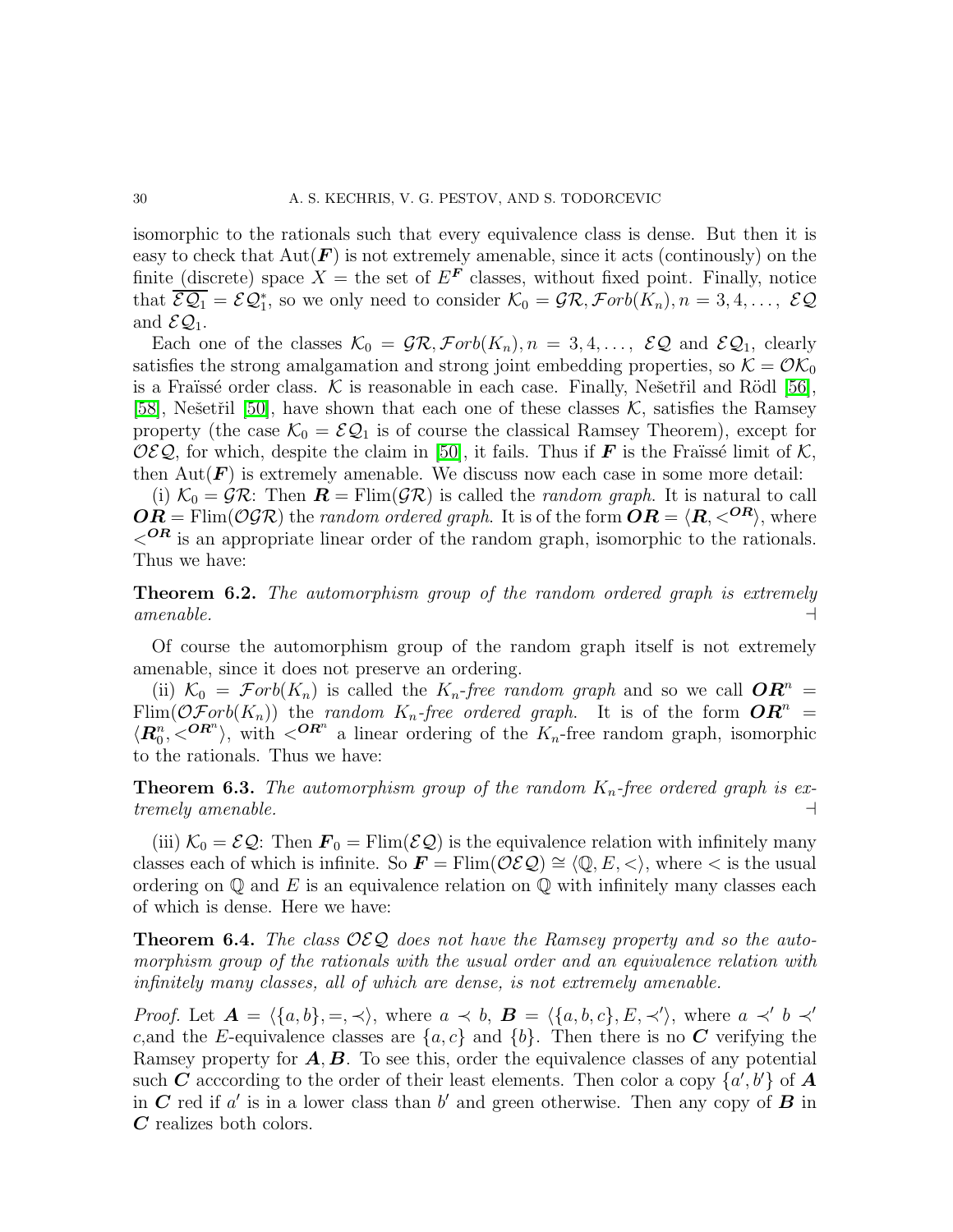One can also directly see that the automorphism group is not extremely amenable, as it acts without fixed points on the space of linear orderings of the set of equivalence classes.  $\rightarrow$ 

(iv)  $\mathcal{K}_0 = \mathcal{EQ}_1$ : Then  $\mathbf{F}_0 = \text{Elim}(\mathcal{EQ}_1)$  is clearly the complete graph on a countable infinite set and so, up to isomorphism, Flim( $\mathcal{O}\mathcal{E}\mathcal{Q}_1$ ) ≅  $\langle \mathbb{Q}, E, \langle \cdot \rangle$ , where E is the complete graph on Q. But the automorphism group of this structure is exactly that of  $\langle \mathbb{Q}, \langle \rangle$ , so we have

<span id="page-30-0"></span>Theorem 6.5 (Pestov [\[64\]](#page-72-1)). *The automorphism group of the rationals with the usual order is extremely amenable.* ⊣

In the preceding example the automorphism group of  $\mathbf{F}_0$  is of course exactly  $S_{\infty}$ , which is not extremely amenable as proved in Pestov [\[64\]](#page-72-1). This is clear, as  $S_{\infty}$  cannot preserve an ordering.

Finally, we discuss another order class which can be obtained from  $\mathcal{EQ}$ . This will also play a role in §8.

Let  $L_0 = \{E\}, L = \{E, \leq\}$ , where  $E, \leq$  are binary relation symbols. Let K be the class of structures  $\mathbf{A} = \langle A, E^{\mathbf{A}}, \langle A \rangle$  in L such that  $E^{\mathbf{A}}$  is an equivalence relation on A,  $\lt^A$  a linear order on A, and for every  $a \lt^A b \lt^A c$ , if  $(a, c) \in E^A$ , then  $(a, b) \in E^A$ , i.e., every  $E^{\mathbf{A}}$  class is convex in  $\langle \mathbf{A}, \mathbf{W} \rangle$  call a structure in  $\mathcal{K}$  a *convexly ordered finite equivalence relation.* Clearly  $\mathcal{K}|L_0 = \mathcal{E}\mathcal{Q}$ . Now it is easy to check that K is a reasonable, Fraïssé order class. The Fraïssé limit of K is of the form  $\mathbf{F} = \langle \mathbf{F}_0, \langle \mathbf{F} \rangle$ , where  $\mathbf{F}_0$  is the equivalence relation with infinitely many classes each of which is infinite and  $\langle F \rangle$  is an ordering such that each equivalence class is convex and isomorphic to the rationals, and the equivalence classes are also ordered like the rationals. So  $\bm{F}$  up to isomorphism, is the same as  $\langle \mathbb{Q}^2, E, \langle \xi \rangle$ , where  $\langle \xi \rangle$  is the lexicographical ordering on  $\mathbb{Q}^2$  and E is the equivalence relation on  $\mathbb{Q}^2$  given by  $(r, s, )E(r', s') \Leftrightarrow r = r'.$ 

**Theorem 6.6.** *The automorphism group of*  $\mathbb{Q}^2$  *with the lexicographical ordering and the equivalence relation*  $(r, s)E(r', s') \Leftrightarrow r = r'$  *is extremely amenable.*  $\rightarrow$ 

*Proof.* Put  $\mathbf{F} = \langle \mathbb{Q}^2, E, \langle \cdot \rangle$ . We will show that  $\text{Aut}(\mathbf{F})$  is extremely amenable.

<span id="page-30-1"></span>Let  $I_r = \{r\} \times \mathbb{Q}$ , so that  $r < s \Leftrightarrow I_r <_\ell I_s$ . Let now  $\pi \in \text{Aut}(\mathbf{F})$ . Let  $f_\pi : \mathbb{Q} \to \mathbb{Q}$ be defined by  $f_{\pi}(r) = s \Leftrightarrow \pi(I_r) = I_s$ . Then clearly  $f_{\pi} \in \text{Aut}(\langle \mathbb{Q}, \langle \rangle)$ . Also let for each  $r \in \mathbb{Q}$ ,  $(g_{\pi})_r : \mathbb{Q} \to \mathbb{Q}$  be defined by  $(g_{\pi})_r(s) = t \Leftrightarrow \pi(r, s) = (f_{\pi}(r), t)$ . Thus again  $(g_{\pi})_r \in \text{Aut}(\langle \mathbb{Q}, \langle \rangle)$ . Put  $\Theta(\pi) = (f_{\pi}, g_{\pi})$ , where  $g_{\pi} \in \text{Aut}(\mathbb{Q})^{\mathbb{Q}}$ ,  $g_{\pi} = \{(g_{\pi})_r\}.$ Consider the semi-direct product  $Aut(\langle \mathbb{Q}, \langle \rangle) \ltimes Aut(\langle \mathbb{Q}, \langle \rangle) \mathbb{Q}$ , where  $Aut(\langle \mathbb{Q}, \langle \rangle)$  acts on Aut $(\langle \mathbb{Q}, \lt \rangle)^{\mathbb{Q}}$  by shift:  $g \cdot x(r) = x(g^{-1}(r))$ . Then it is easy to check that  $\Theta$  is a (topological group) isomorphism of  $Aut(F)$  with the group which is the semidirect product  $Aut(\langle \mathbb{Q}, \langle \rangle) \ltimes Aut(\langle \mathbb{Q}, \langle \rangle)^{\mathbb{Q}}$ , so it is enough to check that the latter group is extremely amenable. This follows from the following standard closure properties of extreme amenability and [6.5.](#page-30-0) ⊣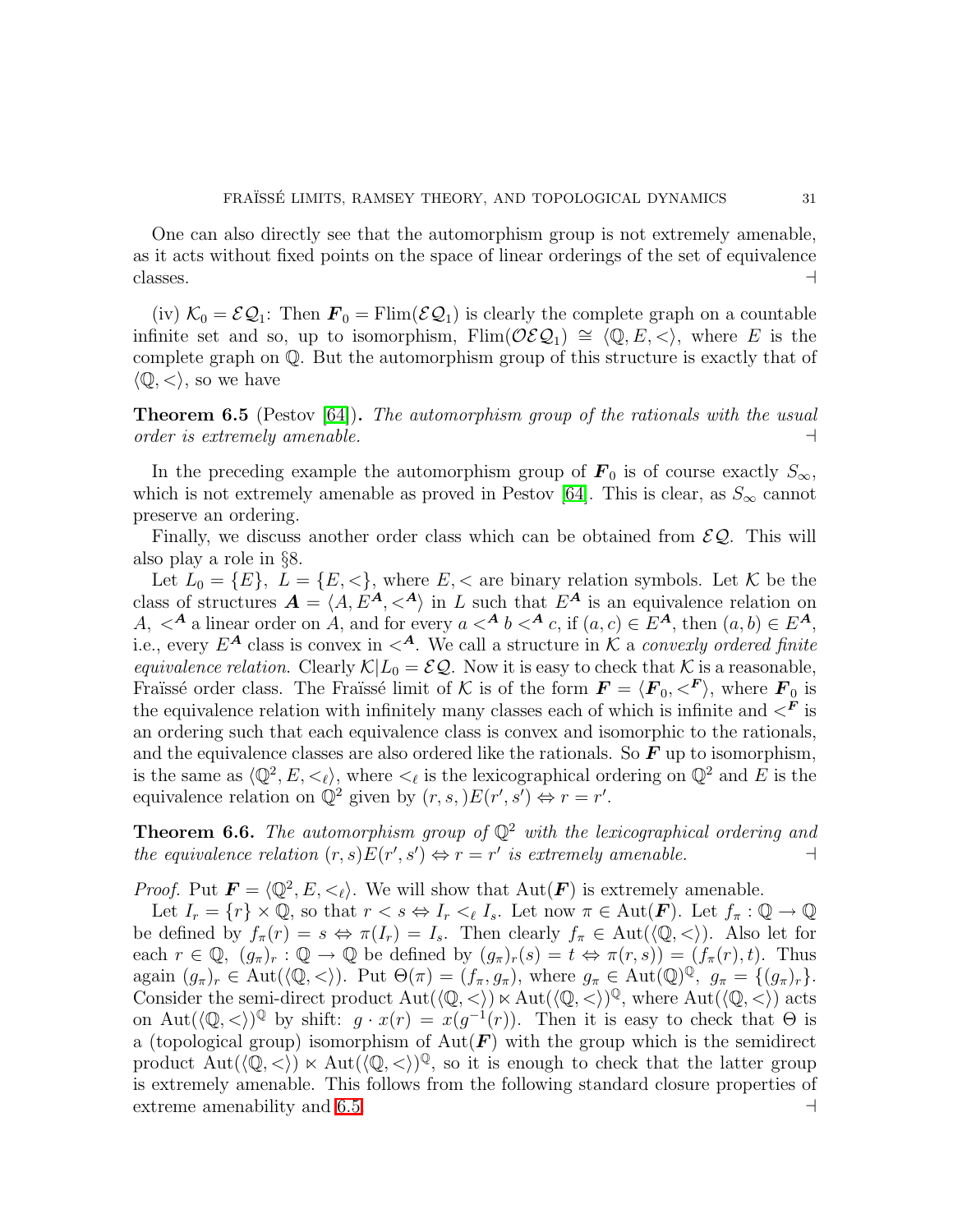Lemma 6.7. *i) Let* G *be a topological group and* H *an upward-directed, under inclu* $sion, family of extremely amenable subgroups of G such that  $\bigcup \mathcal{H}$  is dense in G. Then$ G *is extremely amenable.*

*ii)* Let G be a topological group,  $N \trianglelefteq G$  a closed normal subgroup. If  $N, G/N$  are *extremely amenable, so is* G*.*

*iii) The product of extremely amenable groups is extremely amenable.*

*Proof.* i) Let X be a G-flow, so also an H-flow, for any  $H \in \mathcal{H}$ . Put  $X_H = \{x \in X :$  $\forall h \in H(h \cdot x = x)$ . Then  $X_H$  is compact, non-empty and  $\{X_H : H \in \mathcal{H}\}\$  has the finite intersection property. So  $\bigcap_{H \in \mathcal{H}} X_H \neq \emptyset$ , and any  $x \in \bigcap_{H \in \mathcal{H}} X_H$  is fixed by an  $g \in \bigcup \mathcal{H}$ , so by  $G$ .

ii) Let X be a G-flow, so also a N-flow. Then  $X_N = \{x \in X : \forall g \in N(g \cdot x = x)\}\$ is a compact, non-empty subset of X. It follows easily by the normality of N that  $X_N$  is G-invariant: Let  $x \in X_N$ ,  $g \in G$ . If  $h \in N$ , then  $h \cdot (g \cdot x) = hg \cdot x = g \cdot (g^{-1}hg) \cdot x = g \cdot x$  $(\text{as } g^{-1}hg \in N), \text{ so } g \cdot x \in X_N.$ 

Define now an action of  $G/N$  on  $X_N$  as follows:  $gN \cdot x = g \cdot x$  (this is clearly welldefined). It is easy to check that this is a continuous action, so there is a fixed point  $x \in X_N$  which is clearly a fixed point of the G-flow on X.

iii) Suppose that each  $G_i, i \in I$ , is extremely amenable. Then, by ii), the products  $\prod_{i\in I_0} G_i$ ,  $I_0 \subseteq I$  finite, are extremely amenable, and identifying  $\prod_{i\in I_0} G_i$  with the subgroup  $\prod_{i\in I} G'_i$  of  $\prod_{i\in I} G_i$ , where  $G'_i = G_i$ , if  $i \in I_0$ ,  $G'_i = \{1_{G_i}\}\$ , if  $i \notin I_0$ , the family  ${\{\prod_{i\in I_0} G_i : I_0 \subseteq I \text{ finite}\}}$  is upwards-directed under inclusion and its union is dense in  $\prod_{i\in I} G_i$ , so  $\prod_{i\in I} G_i$  is extremely amenable.

Corollary 6.8. *The class of convexly ordered finite equivalence relations satisfies the Ramsey property.*

*Proof.* By [6.7](#page-30-1) and [6.1.](#page-27-0)  $\Box$ 

This Ramsey result can be also proved directly (and in fact its unordered version has already been considered in the literature; see Rado [\[72\]](#page-72-16), Graham-Rothschild-Spencer [\[34\]](#page-71-18), §5, Theorem 5), but it seems interesting to reverse the roles here and derive it from an extreme amenability result.

## (B) Hypergraphs

Let  $L_0 = \{R_i\}_{i\in I}$  be a finite relational signature with  $R_i$  of arity  $n(i) \geq 2$ . A *hypergraph of type*  $L_0$  is a structure  $\mathbf{A}_0 = \langle A_0, \{R_i^{\mathbf{A}_0}\}\rangle$  $\{A_0\}_{i\in I}$  for  $L_0$  for which each  $R_i^{A_0}$  $_i^{\mathbf{A}_0}$  is irreflexive and symmetric, i.e.,  $(a_1, \ldots, a_{n(i)}) \in R_1^{A_0} \Rightarrow a_1, \ldots, a_{n(i)}$  are distinct, and for any permutation  $\pi$  of  $\{1, ..., n(i)\}, (a_1, ..., a_{n(i)}) \in R_1^{A_0} \Rightarrow (a_{\pi(i)}, ..., a_{\pi(n(i))}) \in R_i^{A_0}$  $\frac{\boldsymbol{A}_0}{i}$  . Thus, in essence,  $R_i^{A_0} \subseteq [A_0]^{n(i)}$  = the set of subsets of  $A_0$  of cardinality  $n(i)$ .

Let  $\mathcal{H}_{L_0}$  be the class of finite hypergraphs of type  $L_0$ , let  $L = L_0 \cup \{<\}$ , and let  $\mathcal{O}H_{L_0} = \mathcal{H}_{L_0} * \mathcal{L}O$  be the class of structures in L which are finite ordered hypergraphs, i.e., of the form  $\mathbf{A} = \langle \mathbf{A}_0, \langle \mathbf{A} \rangle$ , with  $\mathbf{A}_0$  a finite hypergraph, and  $\langle \mathbf{A} \rangle$  a linear ordering. It is easy to check that  $\mathcal{O}\mathcal{H}_{L_0}$  is a reasonable Fraïssé order class (note that  $\mathcal{H}_{L_0}$  satisfies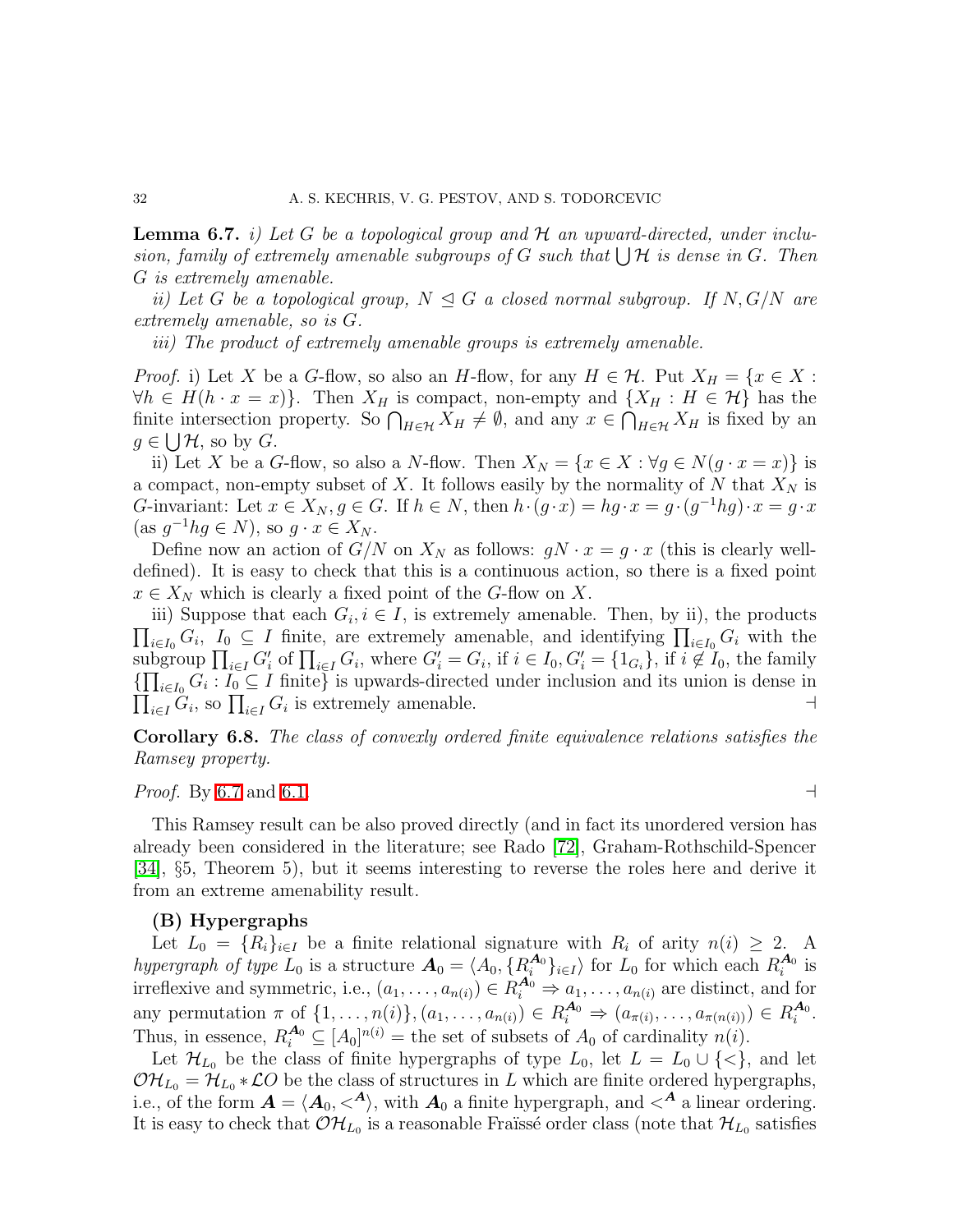strong amalgamation and joint embedding). The Fraüssé limit  $\text{Elim}(\mathcal{H}_{L_0}) = H_{L_0}$  is called the *random hypergraph of type*  $L_0$ , so we call  $\text{Elim}(\mathcal{O}\mathcal{H}_{L_0}) = \mathbf{OH}_{L_0}$  the *random ordered hypergraph of type*  $L_0$ . We have  $\boldsymbol{OH}_{L_0} = \langle \boldsymbol{H}_{L_0}, \langle \boldsymbol{O}\overline{H}_{L_0}^0 \rangle$ , where  $\langle \boldsymbol{OH}_{L_0}$  is an appropriate ordering on  $H_{L_0}$  isomorphic to the rationals. Now Nešetr̃il-Rödl [\[56\]](#page-71-8), [\[58\]](#page-72-6) and Abramson-Harrington [\[1\]](#page-69-0) (see also Nešetřil [\[51\]](#page-71-10)) have shown that  $\mathcal{OH}_{L_0}$  satisfies the Ramsey property, so we have

**Theorem 6.9.** *The automorphism group of the random ordered hypergraph of type*  $L_0$ *is extremely amenable.* ⊣

In case  $L_0 = \{E\}$ , E a binary relation,  $\boldsymbol{OH}_{L_0} = \boldsymbol{OR}$ , the random ordered graph, so this generalizes [6.2.](#page-29-0) As another special case, consider  $L_0 = \{R_i\}_{i \in I}$ , where each  $n(i) = 1$ . Then  $\boldsymbol{OH}_{L_0} \cong \langle \mathbb{Q}, \{A_i\}_{i \in I} \rangle$ , where  $\langle$  is the usual ordering on  $\mathbb{Q}$  and each  $A_i \subseteq \mathbb{Q}$  is dense and co-dense in  $\mathbb{Q}$ . Thus the automorphism group of the rationals with the usual ordering and a finite family of subsets each of which is dense and co-dense is extremely amenable.

The preceding example can be further generalized.

**Definition 6.10.** Let  $L_0 = \{R_i\}_{i \in I}$  be a finite relational signature with  $n(i) \geq 2$ . A hypergraph  $\mathbf{A}_0 = \langle A_0, \{R_i^{\mathbf{A}_0}\}\rangle$  $\binom{A_0}{i}$ <sub>i∈I</sub> is called irreducible if  $A_0$  has at least two elements and for every  $a \neq b$  in  $A_0$  there is  $i \in I$  and  $c_1, \ldots, c_{n(i)-2} \in A_0$  such that  $(a, b, c_1, \ldots, c_{n(i)-2}) \in R_i^{A_0}$  $\frac{\boldsymbol{A}_0}{i}$  .

Let A be a class of finite irreducible hypergraphs of type  $L_0$ . Then  $\mathcal{F}orb(\mathcal{A})$  is the class of all finite hypergraphs of type  $L_0$  which omit  $A$ , i.e., do not contain a substructure isomorphic to a member of A.

For example, for  $L_0 = \{E\}$ , E binary,  $\mathcal{A} = \{K_n\}$ ,  $n = 3, 4, \ldots, \mathcal{F}orb(\mathcal{A})$  $\mathcal{F}orb(K_n)$ , the class of finite graphs that do not contain the complete graph of n elements as a substructure.

For A a class of finite irreducible hypergraphs of type  $L_0$ , we denote by  $\mathcal{OF}orb(\mathcal{A})$ the class of finite ordered hypergraphs of type  $L_0$  that omit A. It is again easy to see that  $\mathcal{O}Forb(\mathcal{A})$  is a reasonable Fraïssé class. We can call again Flim( $\mathcal{F}orb(\mathcal{A})$ ) the *random* A-free ordered hypergraph of type  $L_0$ . Nešetřil-Rödl [\[56\]](#page-71-8), [\[58\]](#page-72-6) (see also Nešetřil [\[51\]](#page-71-10)) proved that  $\mathcal{OF}orb(\mathcal{A})$  satisfies the Ramsey property. So we have

**Theorem 6.11.** For each class  $\mathcal A$  of finite irreducible hypergraphs of type  $L_0$ , the *automorphism group of the random*  $A$ -free ordered hypergraph of type  $L_0$  *is extremely amenable. amenable.* ⊣

### (C) Vector spaces

We will now consider an example of a different type. Fix a finite field  $F$  and consider the signature  $L_0 = \{+\}\cup \{f_\alpha\}_{\alpha \in F}$  with  $+$  a binary function symbol and  $f_\alpha$  a unary function symbol. Vector spaces over  $F$  can be viewed as structures in this signature. Let  $\mathcal{V}_F$  be the class of finite vector spaces over F. This is a Fraïssé class. Let  $L = L_0 \cup \{ \leq \},$ and consider the following order class defined in Thomas [\[76\]](#page-72-7). Fix an ordering on F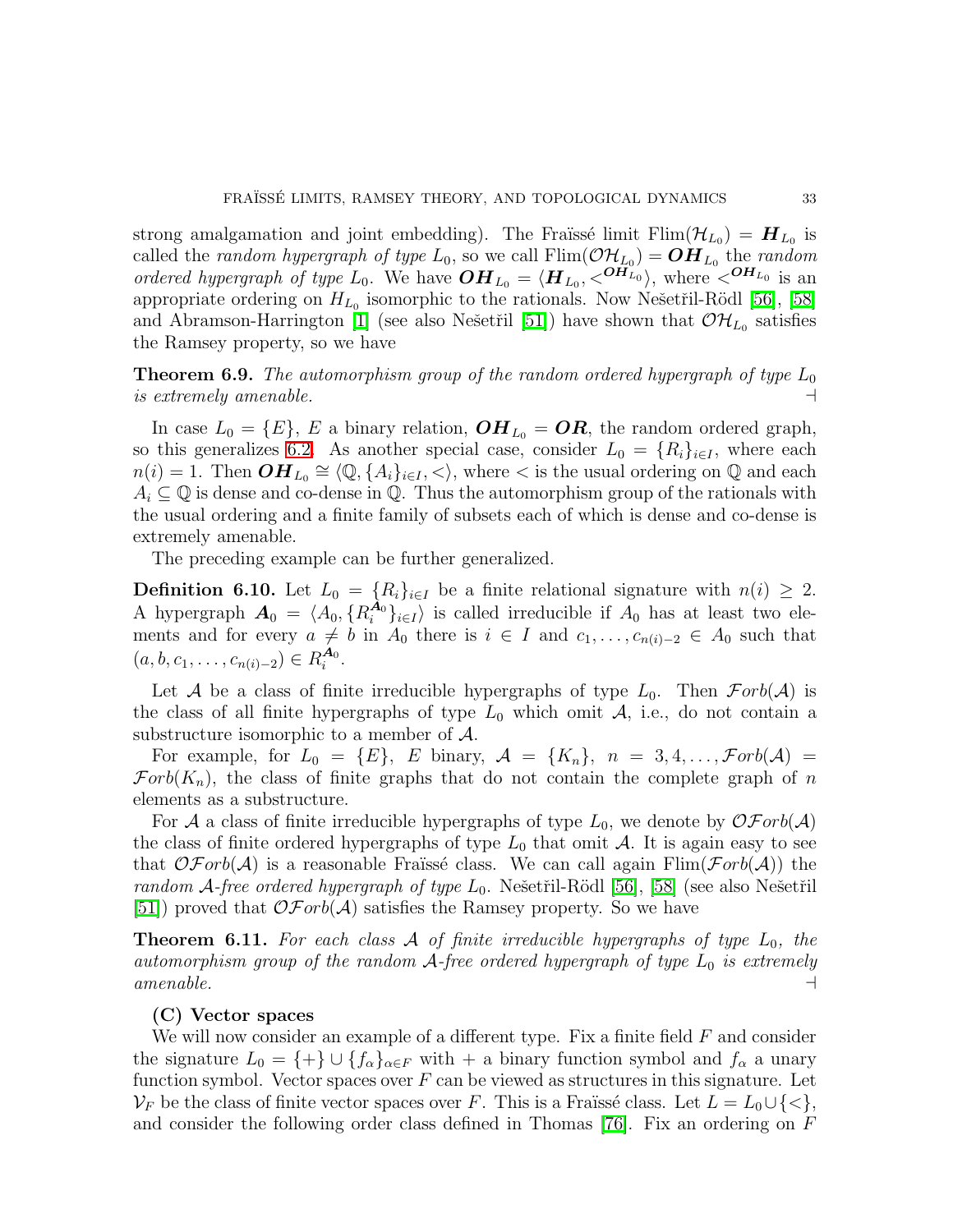such that the 0 of the field F is the least element in that ordering. If  $V_0$  is a finitedimensional vector space over F of dimension n and B is a basis for  $V_0$ , then every ordering  $b_1 < \cdots < b_n$  of B gives an ordering on  $V_0$  by

$$
\alpha_1b_1+\cdots+\alpha_nb_n <_{a\ell}\beta_1b_1+\cdots+\beta_nb_n \Leftrightarrow
$$

$$
(\alpha_n < \beta_n)
$$
 or  $(\alpha_n = \beta_n$  and  $\alpha_{n-1} < \beta_{n-1}$ ) or ...

i.e.,  $\langle a_\ell \rangle$  is the antilexicographical ordering induced by the ordering of B. A *natural ordering* of  $V_0$  is one induced this way by an ordering of a basis. Let  $\mathcal{O}V_F$  be the order class of all  $V = \langle V_0, \langle V \rangle$ , such that  $V_0$  is finite-dimensional vector space and  $\langle V \rangle$  a natural ordering on  $V_0$ . Thomas [\[76\]](#page-72-7) shows that this is a Fraïssé class. Next it is easy to check that  $\mathcal{O}V_F$  is reasonable. Now the Fraüssé limit  $V_F$  of  $V_F$  is easily seen to be the vector space over F of countably infinite dimension, so if  $\mathbf{O}V_F$  is the Fraüssé limit of  $\mathcal{O}V_F$ , then  $\mathbf{O}V_F = \langle \mathbf{V}_F, \langle \mathbf{O}V_F \rangle$ , where  $\langle \mathbf{O}V_F \rangle$  is an appropriate linear order on  $V_F$ . Let us call  $OV_F$  the  $\aleph_0$ -dimensional vector space over F with the canonical ordering.

Finally  $\mathcal{V}_F$  has the Ramsey property as shown in Graham-Leeb-Rothschild [\[32\]](#page-71-12). It is easy to see though that  $\mathcal{O}V_F$  is order forgetful, according to Definition [5.5.](#page-27-1) Thus, by [5.6,](#page-27-2)  $\boldsymbol{OV}_F$  has the Ramsey property too.

Thus we have:

**Theorem 6.12.** *The automorphism group of the*  $\aleph_0$ -dimensional vector space over a finite field with the canonical ordering is extremely amenable. *finite field with the canonical ordering is extremely amenable.* 

Of course the automorphism group of this vector space is not extremely amenable, as it cannot preserve an ordering.

### (D) Boolean algebras

Let now  $L_0 = \{0, 1, -, \wedge, \vee\}$ , where 0, 1 have arity 0, – has arity 1 and  $\wedge$ ,  $\vee$  have arity 2. Boolean algebras are structures in  $L_0$ . Let  $\beta \mathcal{A}$  be the class of finite Boolean algebras. Then it is not hard to check that  $\beta\mathcal{A}$  is a Fraïssé class and its Fraïssé limit is  $B_{\infty}$ , the countable atomless Boolean algebra.

We will next define natural orderings on finite Boolean algebras similar to example (C). Let  $B_0$  be a finite Boolean algebra and A its set of atoms. Then every ordering  $a_1 < \cdots < a_n$  of A gives an ordering of  $B_0$  as follows: Given  $x, y \in B_0$ , we can write them uniquely as  $x = \delta_1 a_1 \vee \cdots \vee \delta_n a_n$ ,  $y = \epsilon_1 a_1 \vee \cdots \vee \epsilon_n a_n$ , where  $\delta_i, \epsilon_i \in \{0, 1\}$ , and for  $\epsilon \in \{0, 1\}, b \in B_0$ ,

$$
\epsilon b = \begin{cases} b, \text{ if } \epsilon = 1, \\ 0^{\textbf{\textit{B}}}, \text{ if } \epsilon = 0. \end{cases}
$$

(Here and below, we simply write  $\vee$  instead of  $\vee^B$ , when the Boolean algebra **B** is understood.) Then put

 $x \le_{al} y \Leftrightarrow (\delta_n \le \epsilon_n)$  or  $(\delta_n = \epsilon_n \text{ and } \delta_{n-1} \le \epsilon_{n-1})$  or ...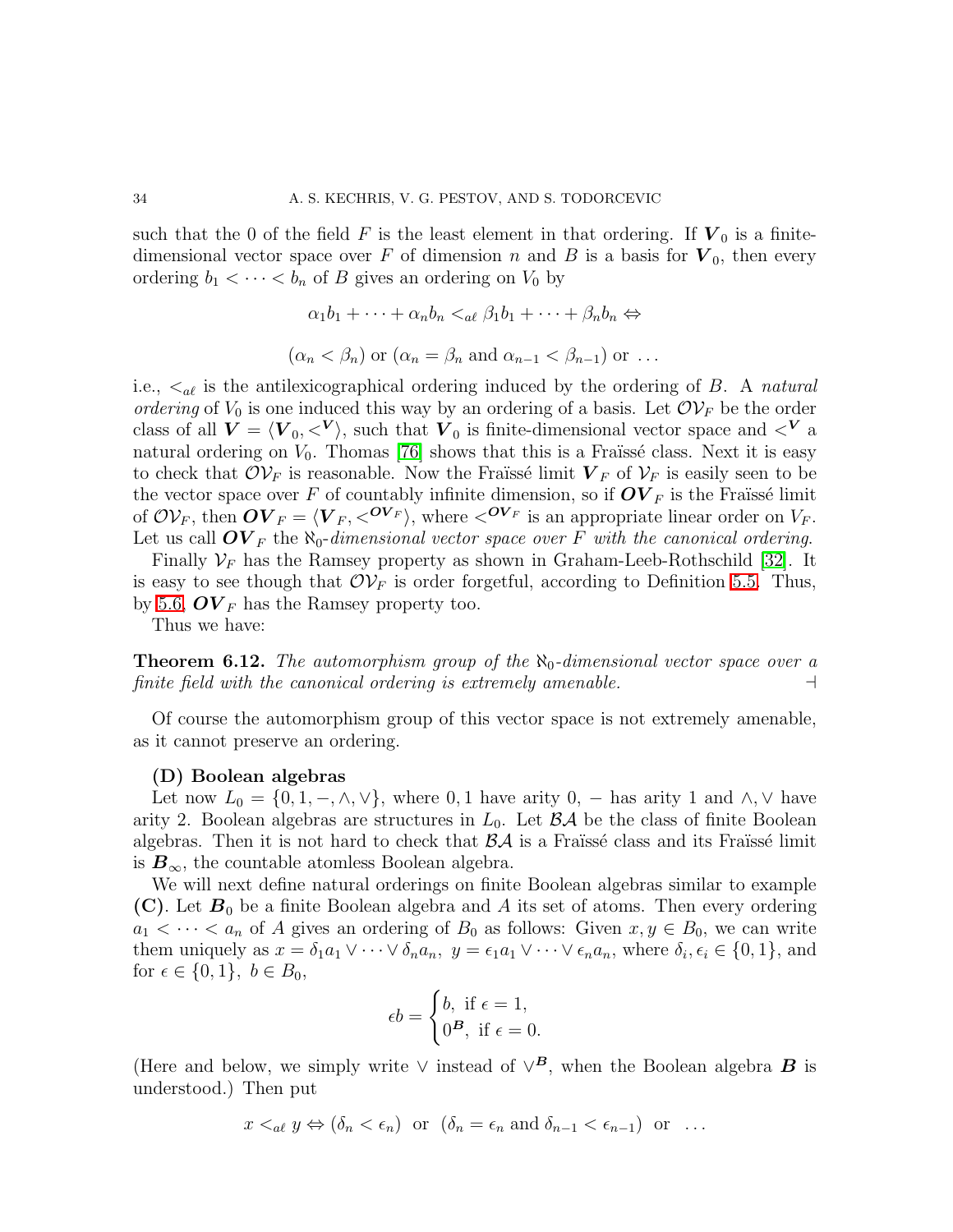i.e.,  $\langle \zeta_{\alpha \ell} \rangle$  is the antilexicographical ordering induced by the ordering  $\langle \zeta \rangle$  of the atoms. Again a *natural ordering* of B is one induced this way from an ordering of the set of atoms.

Let OBA be the order class of all  $B = \langle B_0, \langle B \rangle$ , such that  $B_0$  is a finite Boolean algebra and  $\langle B \rangle$  is a natural ordering of  $B_0$ . We now have:

Proposition 6.13. OBA *is a reasonable Fraïssé order class*.

*Proof.* First we check that  $\mathcal{OBA}$  is reasonable (see Definition [5.1\)](#page-25-0). Let  $\mathbf{B}_1, \mathbf{B}_2$  be two finite Boolean algebras and let  $\pi : \mathbf{B}_1 \to \mathbf{B}_2$  be an embedding. Let  $\langle a_\ell \rangle$  be a natural ordering on  $\mathbf{B}_1$  induced by an ordering  $a_1 < a_2 < \cdots < a_n$  of the atoms of  $B_1$ . Let  $\{c_1, \ldots, c_k\}$  be the atoms of  $\mathbf{B}_2$ . Then  $\pi(a_1) = \bigvee_{i=1}^{k_1} c_{1i}, \ldots, \pi(a_n) = \bigvee_{i=1}^{k_n} c_{ni}$ , where  ${c_{1i}}_{i=1}^{k_1}, \ldots, {c_{ni}}_{i=1}^{k_n}$  is a partition of  ${c_1, \ldots, c_k}$ . Order then the atoms of  $B_2$  as follows:

$$
c_{11} \prec c_{12} \prec \cdots \prec c_{1k_1} \prec c_{21} \prec \cdots \prec c_{2k_2} \prec \cdots \prec c_{n1} \prec \cdots \prec c_{nk_n},
$$

and let  $\prec_{a\ell}$  be the induced antilexicographical ordering on  $\mathbf{B}_2$ . Then clearly  $\pi$ :  $\langle \mathbf{B}_1, \langle \mathbf{a}_\ell \rangle \to \langle \mathbf{B}_2, \langle \mathbf{a}_\ell \rangle$  is still an embedding.

We next check that  $\mathcal{OBA}$  is hereditary. To see this, let  $\mathbf{B}_2$  be a finite Boolean algebra and  $B_1$  a subalgebra. Let  $\lt_{a\ell}$  be a natural ordering on  $B_2$  induced by an ordering  $a_1 < \cdots < a_n$  of the atoms of  $B_2$ . Let now  $b_1 <_{a\ell} \cdots <_{a\ell} b_k$  be the atoms of  $B_1$ . Write  $b_i = c_{i1} \vee \cdots \vee c_{ik_i}$ , where  $c_{i1}, \ldots, c_{ik_1}$  are atoms of  $B_2$  and  $c_{i1} < \cdots < c_{ik_i}$ . Then  $c_{ik_i} < c_{jk_j}$  if  $i < j$ . From this it easily follows that  $\langle \xi_{al} | B_1 \rangle =$  the antilexicographical ordering induced by  $\langle a_k | \{b_1, \ldots, b_k\} \rangle$ , so a substructure of an element of  $\mathcal{OBA}$  is also an element of OBA.

Finally, we check that  $\mathcal{OBA}$  satisfies the amalgamation property (from which JEP also follows, since the two element Boolean algebra embeds in any Boolean algebra).

Suppose **B** is a finite Boolean algebra and  $b_1 <sup>B</sup> \cdots <sup>B</sup> b_k$  is an ordering of the atoms of **B** with induced antilexicographical ordering  $\leq_{a\ell}^B$ . Let also **C**, **D** be finite Boolean algebras with orderings  $c_1 \leq C \cdots \leq C_{l_1} d_1 \leq D \cdots \leq D_{m} d_m$  of their atoms, and corresponding induced antilexicographical orderings  $\langle \frac{C}{a\ell}, \langle \frac{D}{a\ell}, \hat{\phi} \rangle$ . Suppose we have embeddings

$$
f: \langle \mathbf{B}, \langle \mathbf{B}^{\mathbf{B}}_{a\ell} \rangle \to \langle \mathbf{C}, \langle \mathbf{C}^{\mathbf{C}}_{a\ell} \rangle, \ g: \langle \mathbf{B}, \langle \mathbf{B}^{\mathbf{B}}_{a\ell} \rangle \to \langle \mathbf{D}, \langle \mathbf{D}^{\mathbf{B}}_{a\ell} \rangle.
$$

We will find a Boolean algebra  $\boldsymbol{E}$  with  $m + \ell - k$  atoms and an ordering  $\lt^{\boldsymbol{E}}$  on these atoms, so that, if  $\langle E_{a\ell} \rangle$  is the induced antilexicographical ordering, then there are embeddings  $r : \langle C, \langle B\rangle \stackrel{\alpha}{\rightarrow} \langle E, \langle E\rangle, s : \langle D, \langle C\rangle \rightarrow \langle E, \langle E\rangle, s \rangle)$ , such that  $r \circ f = s \circ g$ . To specify r, s, it is of course enough to define where the atoms of  $C, D$  go.

Let  $f(b_i) = c_{i1} \vee \cdots \vee c_{ik_i}$ , with  $c_{i1} <^{\mathbf{C}} \cdots <^{\mathbf{C}} c_{ik_i}$  atoms in  $\mathbf{C}$ . Then  $c_{ik_i} < c_{jk_j}$ , if  $i < j$ . Similarly,  $g(b_i) = d_{i1} \vee \cdots \vee d_{i\ell_i}$ , where  $d_{i1} <sup>D</sup> \cdots <sup>D</sup> d_{i\ell_i}$  are atoms in  $D$  with  $d_{i\ell_i} < d_{j\ell_j}$ , if  $i < j$ .

The Boolean algebra E will have atoms  $\{\bar{c}_{ij}\}_{1\leq i\leq k, 1\leq j\leq k_i}$ ,  $\{\bar{d}_{ij}\}_{1\leq i\leq k, 1\leq j\leq \ell_i}$  all distinct, except that

$$
\bar{c}_{ik_i} = \bar{d}_{i\ell_i}, \ 1 \leq i \leq k.
$$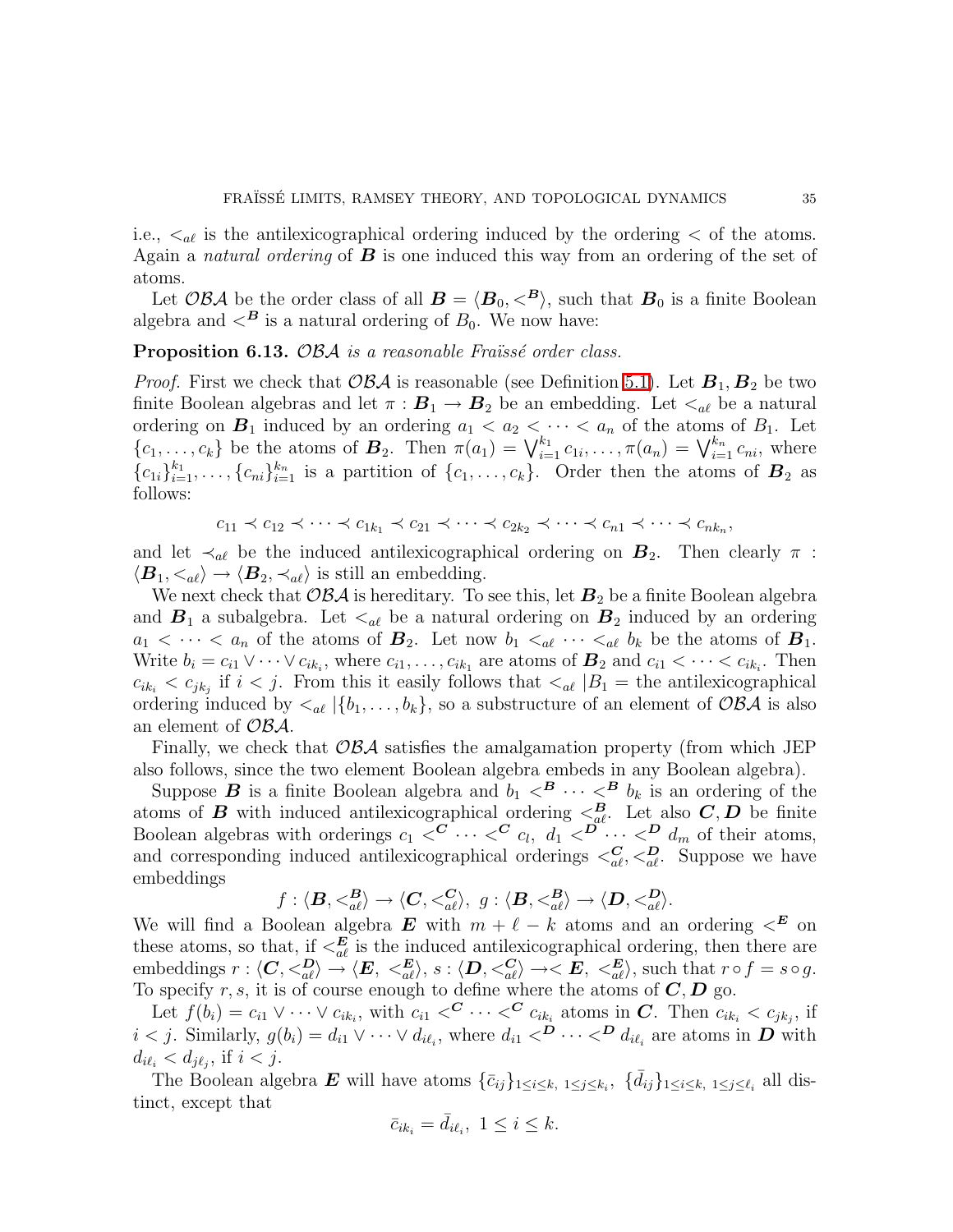We will now define the ordering  $\lt^E$  on these atoms and decide where the atoms of  $C, D$  go.

We first order  $\{\bar{c}_{11}, \ldots, \bar{c}_{1k_1}\} \cup \{\bar{d}_{11}, \ldots, \bar{d}_{1\ell_1}\}\$ as follows:

$$
\bar{c}_{11} <^{\mathbf{E}} \cdots <^{\mathbf{E}} \bar{c}_{1k_1}, \bar{d}_{11} <^{\mathbf{E}} \cdots <^{\mathbf{E}} \bar{d}_{1\ell_1} (= \bar{c}_{1k_1})
$$

and extend  $\lt^E$  on the rest in an arbitrary way. Using the notation  $(a, b] = \{x : a \lt \lt$  $x \leq b$ ,  $(-\infty, a] = \{x : x \leq a\}$  in an arbitrary ordering, we now define

$$
r(c_{11}) = \bigvee(-\infty, \bar{c}_{11}], r(c_{12}) = \bigvee(\bar{c}_{11}, \bar{c}_{12}], \dots, r(c_{1k_1}) = \bigvee(\bar{c}_{1,k_1-1}, \bar{c}_{1k_1}],
$$

$$
s(d_{11}) = \bigvee(-\infty, \bar{d}_{11}], \dots, r(d_{1\ell_1}) = \bigvee(\bar{d}_{1,\ell_1-1}, \bar{d}_{1,\ell_1}],
$$

where, for example  $\underline{V}(\bar{c}_{11}, \bar{c}_{12}]$  means  $a_1 \vee \cdots \vee a_p$ , where  $a_1, \ldots, a_p$  are the elements of  $\{\bar{c}_{11}, \ldots, \bar{c}_{1k_1}\} \cup \{\bar{d}_{11}, \ldots, \bar{d}_{1\ell_1}\}\$  in the interval  $(\bar{c}_{11}, \bar{c}_{12}]$  according to  $\lt^E$ . Clearly  $r, s$ are order preserving from  $\{c_{11}, \ldots, c_{1k_1}\}\$ ,  $\{d_{11}, \ldots, d_{1\ell_1}\}\$ , resp., to  $\lt^{\mathbf{E}}_{a\ell}$  and  $r \circ f(b_1) =$  $s \circ g(b_1) = \bar{c}_{11} \vee \cdots \vee \bar{c}_{1k_1} \vee \bar{d}_{11} \vee \cdots \vee \bar{d}_{1\ell_1}.$ 

Next we extend  $\langle E \text{ to } \{\bar{c}_{11}, \ldots, \bar{c}_{1k_1}\} \cup \{\bar{c}_{21}, \ldots, \bar{c}_{2k_2}\} \cup \{\bar{d}_{11}, \ldots, \bar{d}_{1\ell_1}\} \cup \{\bar{d}_{21}, \ldots, \bar{d}_{2\ell_2}\}\$ and define  $r(c_{2i}), s(d_{2i})$ . We simply do that by requiring that  $c_{ij} \mapsto \bar{c}_{ij}$   $(i = 1, 2, 1 \leq j \leq n)$  $j \leq k_i$ ) is order preserving, and also  $d_{ij} \mapsto \bar{d}_{ij}$   $(i = 1, 2, 1 \leq j \leq \ell_i)$  is order preserving, and define it arbitrarily otherwise. Notice that this guarantees that  $\bar{c}_{2k_2} = \bar{d}_{2\ell_2}$  is the largest element, in particular  $\bar{c}_{2k_2} > \bar{c}_{1k_1}, \bar{d}_{2\ell_2} > \bar{d}_{1\ell_1}$ . We then extend r, s by defining

$$
r(c_{21}) = \bigvee(-\infty, \bar{c}_{21}], \dots, r(c_{2k_2}) = \bigvee(\bar{c}_{2,k_2-1}, \bar{c}_{2k_2}],
$$
  

$$
s(d_{21}) = \bigvee(-\infty, \bar{d}_{21}], \dots, s(d_{2\ell_2}) = \bigvee(\bar{d}_{2,\ell_2-1}, \bar{d}_{2\ell_2}],
$$

where these intervals now refer to the ordering  $\lt^E$  restricted to

 ${c_{21}, \ldots, c_{2k_2}} \cup {d_{21}, \ldots, d_{2\ell_2}}.$ 

Then r, s are still order preserving and  $r \circ f(b_2) = s \circ g(b_2) = \bar{c}_{21} \vee \cdots \vee \bar{c}_{2k_2} \vee \bar{d}_{21} \vee \cdots \vee \bar{d}_{2\ell_2}$ . Proceeding this way, we define  $\leq^E$  on all the atoms of E and r, s on all the atoms of C, D, resp., so that r, s are order preserving on the atoms and  $r \circ f(b) = s \circ g(b)$ , for any atom b of **B**. Then r, s extend uniquely to embeddings from  $\langle C, \langle C_g \rangle$  to  $\langle E, \langle E_g \rangle$ and  $\langle \mathbf{D}, \langle \mathbf{D}_a \rangle$  to  $\langle \mathbf{E}, \langle \mathbf{E}_a \rangle$ , resp., and  $r \circ f = s \circ g$ .

Finally, it is clear that  $\mathcal{OBA}$  is order forgetful and, since  $\mathcal{BA}$  satisfies the Ramsey property by Graham-Rothschild [\[33\]](#page-71-13) (the Dual Ramsey Theorem), it follows that so does OBA. Let  $OB_{\infty} = \langle B_{\infty}, \langle^{OB_{\infty}} \rangle$  be the Fraüssé limit of OBA, which we call the *countable atomless Boolean algebra with the canonical ordering*. Then we have:

Theorem 6.14. *The automorphism group of the countable atomless Boolean algebra with the canonical ordering is extremely amenable.* ⊣

And we conclude this section by providing the following characterization of the group Aut $(\langle \mathbb{Q}, \langle \rangle)$  in terms of extreme amenability.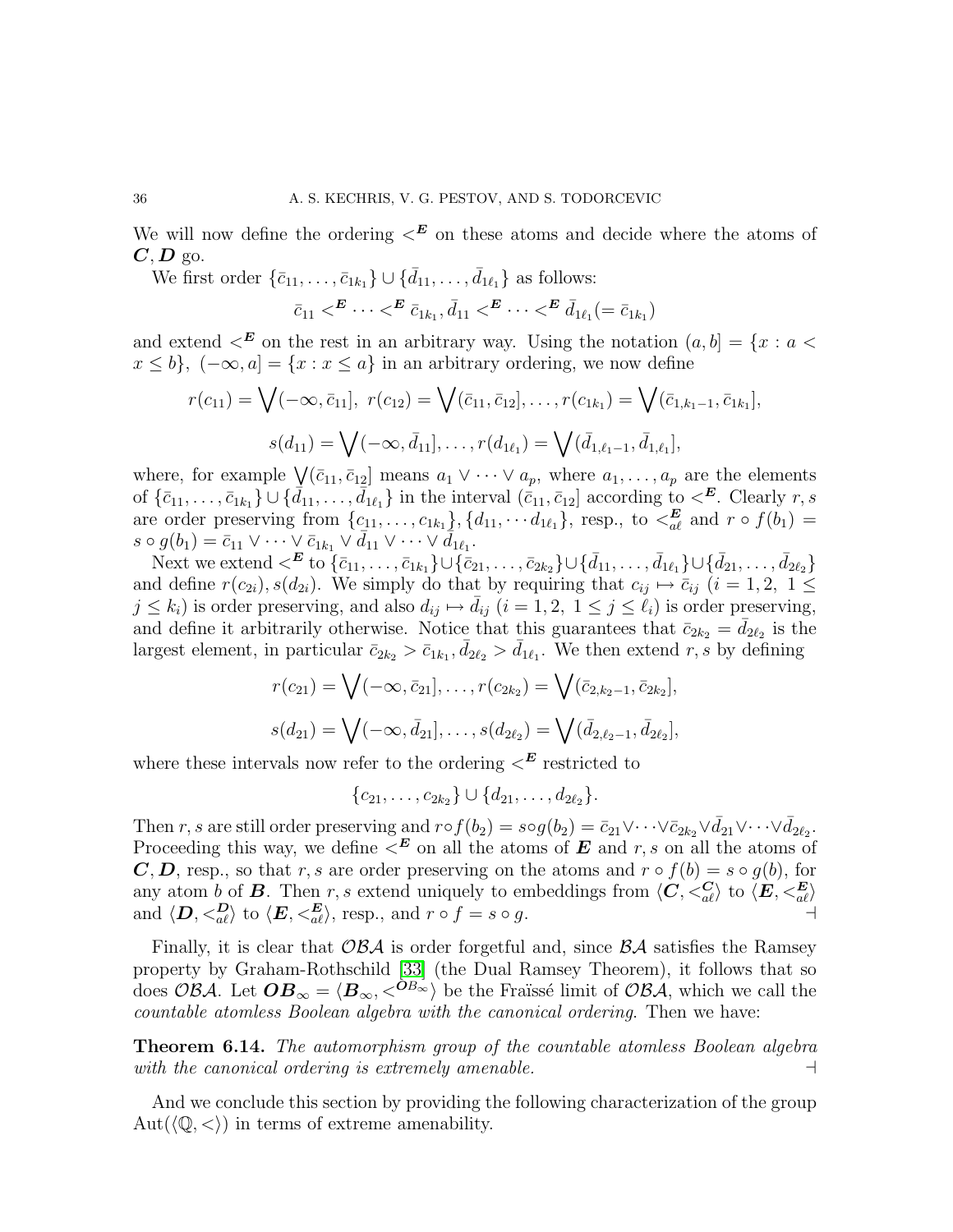**Proposition 6.15.** *Let*  $G \leq S_{\infty}$  *be a closed subgroup of*  $S_{\infty}$  *which acts transitively on*  $[N]^n = \{A \subseteq \mathbb{N} : \text{card}(A) = n\}, n = 1, 2, 3, \ldots$  *If* G *is extremely amenable, then there is an ordering*  $\prec$  *on*  $\mathbb N$  *with*  $\langle \mathbb N, \prec \rangle \cong \langle \mathbb Q, \prec \rangle$  *and*  $G = \text{Aut}(\langle \mathbb N, \prec \rangle)$ *.* 

*Proof.* Since G preserves an ordering, it follows from 3.11 of [\[8\]](#page-70-0) that there is an ordering  $\prec$  on N with  $\langle \mathbb{N}, \prec \rangle \cong \langle \mathbb{Q}, \prec \rangle$ , such that  $G \leq \text{Aut}(\langle \mathbb{N}, \prec \rangle)$ . Since, for each n, G acts transitively on increasing *n*-tuples in  $\prec$ , G is dense in Aut( $\langle \mathbb{N}, \prec \rangle$ ), so  $G = \text{Aut}(\langle \mathbb{N}, \prec \rangle)$ . i). ⊣

# (E) Metric spaces

We can view metric spaces  $(X, d)$  as structures for the language  $L_0 = \{R_q\}_{q \in \mathbb{Q}}$ ,  $R_q$ binary, identifying  $(X, d)$  with  $\mathbf{X} = \langle X, \{R_q^{\mathbf{X}}\}_{q \in \mathbb{Q}}\rangle$ , where  $(x, y) \in R_q^{\mathbf{X}} \Leftrightarrow d(x, y) < q$ . Let  $\mathcal{M}_{\mathbb{Q}}$  be the class of finite metric spaces with rational distances. Then it is not hard to check that  $\mathcal{M}_{\mathbb{Q}}$  is a Fraïssé class (see, e.g., [\[7\]](#page-70-1)). Its Fraïssé limit is  $\mathbf{U}_0$ , originally constructed in Urysohn [\[79\]](#page-72-0), and which we will call the *rational Urysohn space*. Let also  $\mathcal{O}M_{\mathbb{Q}} = \mathcal{M}_{\mathbb{Q}} * \mathcal{L}O$  be the class of finite ordered metric spaces with rational distances. Since actually  $\mathcal{M}_{\mathbb{Q}}$  satisfies strong amalgamation and joint embedding, it is easy to verify that  $\mathcal{OM}_{\mathbb{Q}}$  is a reasonable Fraïssé order class. Its Fraïssé limit  $\text{Elim}(\mathcal{OM}_0) = \mathbf{OU}_0$  will be called the *ordered rational Urysohn space*. In response to an inquiry of the authors, Nešetřil [\[52\]](#page-71-0) has announced that  $\mathcal{OM}_{\mathbb{Q}}$  satisfies the Ramsey property. So we have:

<span id="page-36-0"></span>Theorem 6.16. *The automorphism group of the ordered rational Urysohn space is extremely amenable.* ⊣

This result has an interesting application, which actually was our motivation for looking at the case of metric spaces.

Let U be the so-called *Urysohn space*, see Urysohn [\[79\]](#page-72-0). This is the unique, up to isometry, complete separable metric space which contains (up to isometry) all finite metric spaces and is ultrahomogeneous, for isometries. Uspenskij [\[80\]](#page-72-1) showed that  $\text{Iso}(U)$ , with the pointwise convergence topology, is a universal Polish group, i.e., contains up to isomorphism any Polish group. Note that the topology of the group  $\text{Iso}(U)$ is that of pointwise convergence on the space  $\boldsymbol{U}$  equipped with the metric topology, not the discrete one, unlike the case of  $Aut(OU_0)$ . Pestov [\[66\]](#page-72-2), using quite different techniques than the ones used in our paper, showed that  $\text{Iso}(\boldsymbol{U})$  is extremely amenable. This result has several applications. We now use [6.16](#page-36-0) to provide a quite different proof of this theorem.

Theorem 6.17 (Pestov [\[66\]](#page-72-2)). *The group of isometries Iso*(U) *of the Urysohn space* U*, with the pointwise convergence topology, is extremely amenable.*

<span id="page-36-1"></span>*Proof.* We start with the following standard fact.

**Lemma 6.18.** Let G, H be topological groups and  $\pi$ :  $G \rightarrow H$  a continuous homomor*phism with*  $\pi(G)$  *dense in* H. If G *is extremely amenable, so is* H.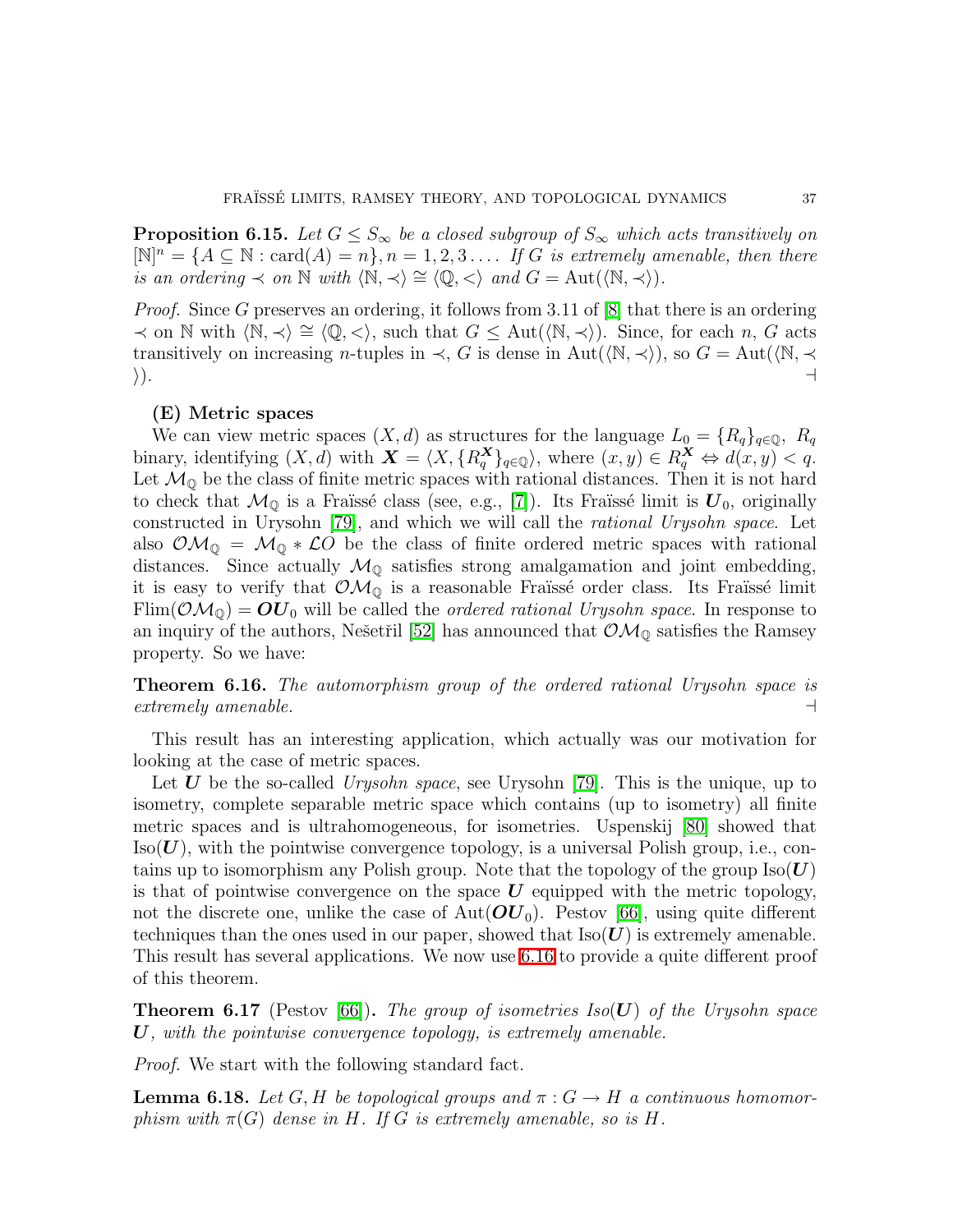*Proof.* Let X be an H-flow. Denote by  $\alpha : H \times X \to X$  the action. Define now  $\tilde{\alpha}: G \times X \to X$  by  $\tilde{\alpha}(g, x) = \alpha(\pi(g), x)$ . This turns X into a G-flow, so there is a fixed point  $x_0 \in X$ . Clearly  $x_0$  is a fixed point for the H-flow, since  $\pi(G)$  is dense in H.  $\dashv$ 

Now denote by  $\langle U_0, \prec \rangle$  the ordered rational Urysohn space (so that  $U_0$  is the rational Urysohn space). Already Urysohn [\[79\]](#page-72-0) showed that the completion of  $U_0$  is  $U$ , so we view  $U_0$  as a dense subspace of U. Thus if  $g \in \text{Iso}(U_0)$ , there is a unique extension  $\bar{g} \in \text{Iso}(U)$ . Since every  $g \in \text{Aut}(\langle U_0, \prec \rangle)$  is in particular an isometry of  $U_0$ , the map  $g \mapsto \bar{g}$  is 1–1 from Aut $(\langle U_0, \prec \rangle)$  into Iso(U) and it is easy to check that it is continuous. It only remains to show that its range is dense in  $\text{Iso}(\boldsymbol{U})$  and then use [6.18](#page-36-1) and [6.16.](#page-36-0)

**Lemma 6.19.** Let  $D \subseteq \text{Iso}(U)$ . Let d be the metric on U. Then D is dense, if the *following holds:*

$$
(*) \forall \epsilon > 0 \forall x_1, \dots, x_n \in U \forall h \in \text{Iso}(\mathbf{U})
$$
  

$$
\exists x'_1, \dots, x'_n, y'_1, \dots, y'_n \in U \exists g \in D
$$
  

$$
(d(x_i, x'_i) < \epsilon, d(h(x_i), y'_i) < \epsilon, g(x'_i) = y'_i, i = 1, \dots, n).
$$

*Proof.* To check that D is dense, fix  $\epsilon > 0$ ,  $h \in \text{Iso}(\mathbf{U}), x_1, \ldots, x_n \in U$ , in order to find  $g \in D$  with  $d(g(x_i), h(x_i)) < \epsilon$ .

By (\*) find  $x'_1, \ldots, x'_n, y'_1, \ldots, y'_n$  and  $g \in D$  for  $\epsilon/2$ . Then

$$
d(g(x_i), h(x_i)) \leq d(g(x_i), g(x'_i)) + d(g(x'_i), h(x_i))
$$
  
= 
$$
d(x_i, x'_i) + d(y'_i, h(x_i))
$$
  
< 
$$
< \epsilon
$$

⊣

So to check that  $\{\bar{g} : g \in \text{Aut}(\langle U_0, \prec \rangle)\}\$ is dense in Iso $(U)$ , it is enough to show the following.

**Lemma 6.20.** *Given*  $x_1, \ldots, x_n, y_1, \ldots, y_n \in U$  *such that*  $x_i \mapsto y_i$ ,  $i = 1, \ldots n$ , is an *isometry, and given*  $\epsilon > 0$ *, there are*  $x'_1, \ldots, x'_n, y'_1, \ldots, y'_n \in U_0$  *so that*  $x'_i \mapsto y'_i$  *is an order preserving (with respect to* ≺*) isometry and*

$$
d(x'_i, x_i) < \epsilon, \ d(y'_i, y_i) < \epsilon, \ i = 1, \dots, n.
$$

*Proof.* By induction on n.

 $n = 1$ : Simply choose  $x'_1, y'_1 \in U_0$  with  $d(x'_1, x_1) < \epsilon$ ,  $d(y'_1, y_1) < \epsilon$ .

 $n \to n+1$ : Suppose  $x_1, \ldots, x_n, x_{n+1}, y_1, \ldots, y_n, y_{n+1} \in U$  are given so that  $x_i \mapsto y_i$ is an isometry. By induction hypothesis, find  $x'_1, \ldots, x'_n, y'_1, \ldots, y'_n \in U_0$ , so that  $x'_i \mapsto y'_i$ is an order preserving isometry and  $d(x_i, x'_i) < \epsilon/2$ ,  $d(y_i, y'_i) < \epsilon/2$ ,  $i = 1, ..., n$ . Let  $x_{n+1}^0, y_{n+1}^0 \in U_0$  be such that

$$
d(x_{n+1}^0, x_{n+1}) < \epsilon/2, \ d(y_{n+1}^0, y_{n+1}) < \epsilon/2.
$$

Put  $d(x_{n+1}^0, x_i') = d_i$ ,  $d(y_{n+1}^0, y_i') = d_i'$ ,  $1 \le i \le n$ . We can of course assume that  $\epsilon$  is small enough so that  $d_i, d'_i > \epsilon$ .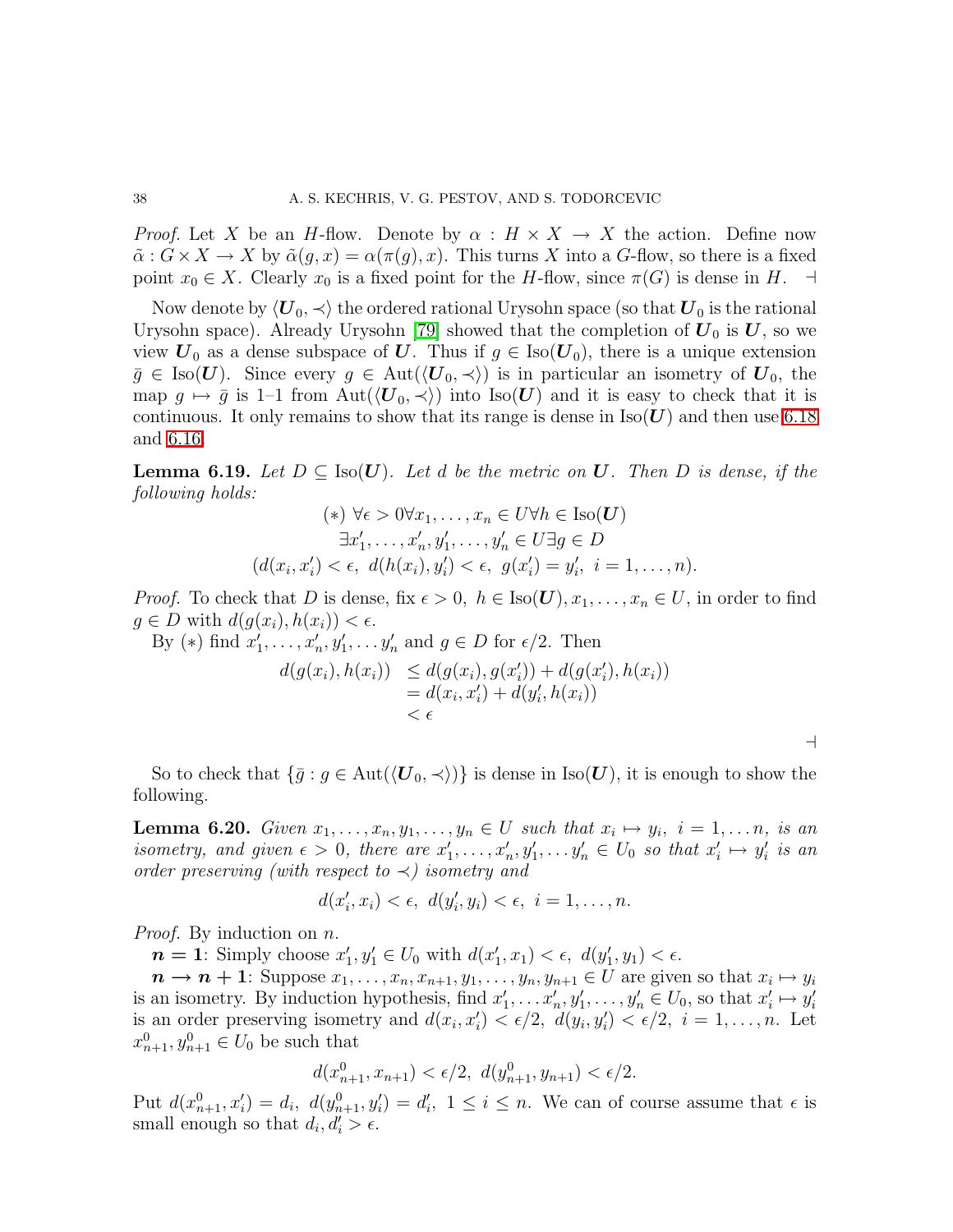Therefore,

$$
|d_i - d(x_{n+1}, x_i)| = |d(x_{n+1}^0, x_i') - d(x_{n+1}, x_i)|
$$
  
\n
$$
\leq d(x_{n+1}^0, x_{n+1}) + d(x_i, x_i') < \epsilon
$$

and

so

$$
|d_i'-d(y_{n+1},y_i)|<\epsilon,
$$

$$
\begin{aligned} |d_i - d'_i| &= |d_i - d(x_{n+1}, x_i) + d(x_{n+1}, x_i) - d(y_{n+1}, y_i) + d(y_{n+1}, y_i) - d'_i| \\ &< 2\epsilon. \end{aligned}
$$

Put  $e_i = \frac{d_i + d_i'}{2}$ , and consider the ordered metric space

$$
\langle \{x'_1, \ldots, x'_n, x_{n+1}^0, u\}, d', \prec' \rangle,
$$

where  $d'(x'_i, x'_j) = d(x'_i, x'_j)$ ,  $d'(x'_i, x^0_{n+1}) = d(x'_i, x^0_{n+1})$ ,  $d'(u, x'_i) = e_i$ , and  $d'(u, x^0_{n+1})$  is any rational number satisfying the inequalities

$$
d_i + e_i > 2\epsilon > d'(u, x_{n+1}^0) \ge |d_i - e_i|, i = 1, ..., n.
$$

Notice here that

$$
d_i + e_i = \frac{3d_i + d'_i}{2} > 2\epsilon
$$

and

$$
|d_i-e_i|=\tfrac{|d_i-d_i'|}{2}<\epsilon,
$$

so such a number exists. We let  $\prec'$  agree with the ordering  $\prec$  (of  $U_0$ ) for  $x'_1, \ldots, x'_n, x_{n+1}^0$ and  $x'_i \prec' u, x_{n+1}^0 \prec' u$ . We need of course to verify that d' is indeed a metric: (i) Since  $d'(x_{n+1}^0, x'_i) = d_i$ ,  $d'(u, x'_i) = e_i$ , we need to check that

$$
|d_i - e_i| \le d'(u, x_{n+1}^0) \le d_i + e_i,
$$

which is given by the definition of  $d'(u, x_{n+1}^0)$ .

(ii) Let  $\alpha_{ij} = d(x'_i, x'_j)$ . We need to verify that

$$
|e_i - e_j| \le \alpha_{ij} \le e_i + e_j.
$$

We have

$$
|d_i - d_j| \le \alpha_{ij} \le d_i + d_j,
$$

since  $d_i = d(x_{n+1}^0, x_i')$ . But also  $\alpha_{ij} = d(y_i', y_j')$ , so we also have

$$
|d_i'-d_j'| \leq \alpha_{ij} \leq d_i'+d_j'.
$$

Adding and dividing by 2, we get

$$
|e_i - e_j| \le \alpha_{ij} \le e_i + e_j.
$$

So by the properties of  $\langle U_0, \prec \rangle$ , we can find a point  $x'_{n+1} \in U_0$  with  $x'_i \prec x'_{n+1}$ ,  $i =$ 1, ... n,  $x_{n+1}^0 \prec x'_{n+1}$ , and  $d(x'_{n+1}, x'_i) = e_i$ ,  $d(x'_{n+1}, x_{n+1}^0) = d'(u, x_{n+1}^0) < 2\epsilon$ . Similarly we can find  $y'_{n+1} \in U_0$  with  $y'_i \prec y'_{n+1}$ ,  $i = 1, ..., n$ ,  $y^n_{n+1} \prec y'_{n+1}$  and  $d(y'_{n+1}, y'_i) =$  $e_i, d(y'_{n+1}, y_{n+1}^0) < 2\epsilon$ . Then  $x'_i \mapsto y'_i, 1 \le i \le n+1$ , is an order preserving isometry,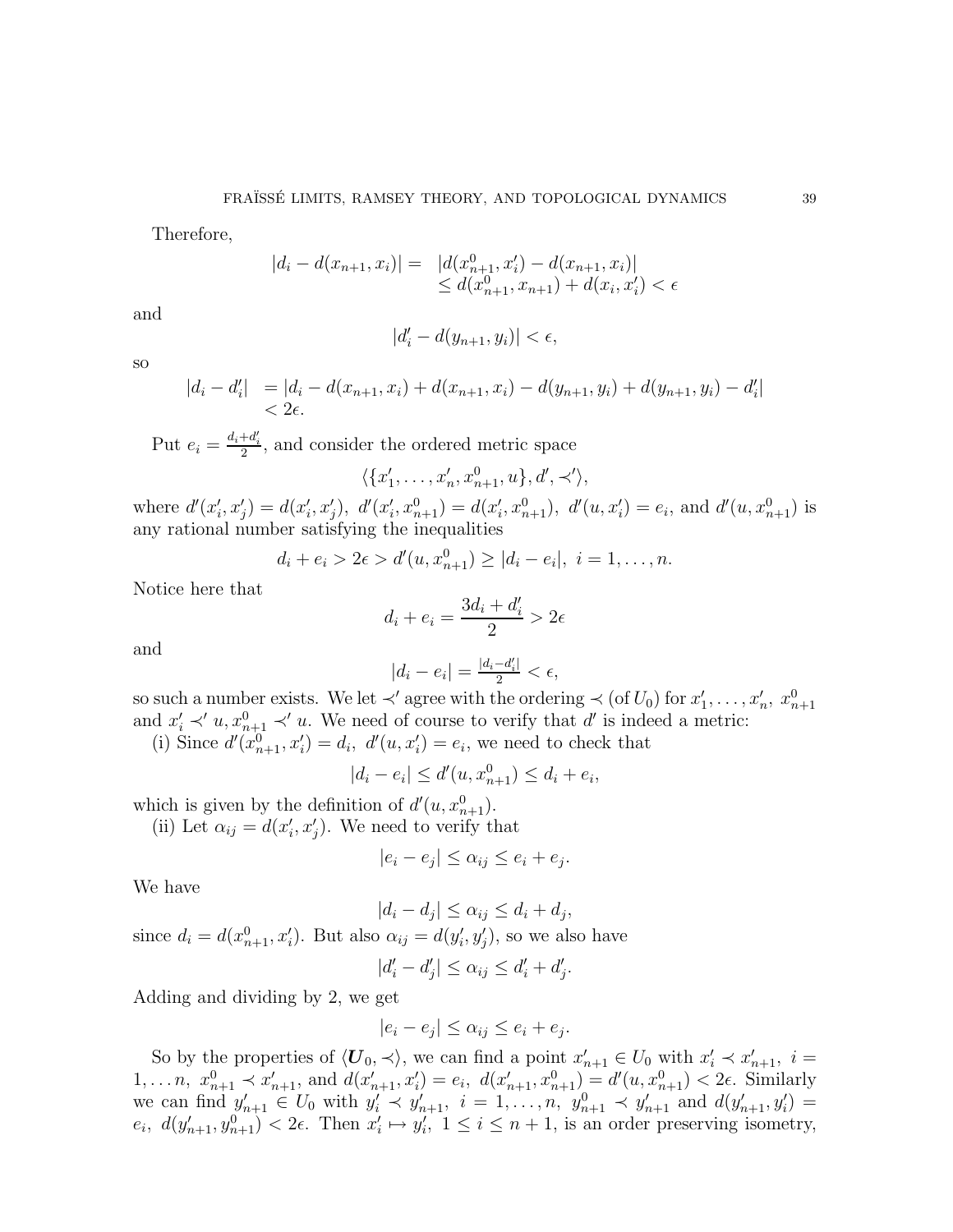and  $d(x'_{n+1}, x_{n+1}) \leq d(x'_{n+1}, x_{n+1}) + d(x_{n+1}^0, x_{n+1}) < 3\epsilon$  and  $d(y'_{n+1}, y_{n+1}) < 3\epsilon$ , so the proof is complete. ⊣

⊣

A result similar to [6.16](#page-36-0) can be proved for the ordered integer Urysohn space (where we consider the class of ordered finite metric spaces with integer distances), since Nešetřil [\[52\]](#page-71-0) has also verified the corresponding Ramsey property. It is also conceivable that one can push those ideas to find a new proof of the result of Gromov and Milman [\[38\]](#page-71-1) that the unitary group of the infinite-dimensional separable Hilbert space is extremely amenable, as well as a recent strengthening of this result by Pestov [\[66\]](#page-72-2), who established extreme amenability of the group of (affine) isometries of the same Hilbert space.

### 7. Universal minimal flows and the ordering property

Consider now a signature  $L \supseteq \{<\}$  and put  $L_0 = L \setminus \{<\}$ . Let K be a reasonable Fraïssé order class in L and put  $\mathcal{K}_0 = \mathcal{K}|L_0$ . Then by [5.2](#page-25-0) we know that  $\mathcal{K}_0$  is a Fraïssé class and if  $\mathbf{F} = \text{Flim}(\mathcal{K})$ ,  $\mathbf{F}_0 = \text{Flim}(\mathcal{K}_0)$ , we have  $\mathbf{F}_0 = F|L_0$ . Let  $\langle \mathbf{F} = \langle 0, \cdot \rangle$  Put  $G_0 = \text{Aut}(\mathbf{F}_0)$  and consider the logic action of  $G_0$  on LO, the compact space of linear orderings on  $F_0 = F$  (which of course we can identify, if we want, with N). Let  $X_K$  be the orbit closure of  $\prec_0$ ,  $\overline{G_0 \cdot \prec_0} \subseteq$  LO. We first note the following.

**Proposition 7.1.** A linear ordering  $\prec$  is in  $X_K$  iff for every finite substructure  $B_0$  of  $\boldsymbol{F}_0, \ \boldsymbol{B} = \langle \boldsymbol{B}_0, \prec |B_0\rangle \in \mathcal{K}.$ 

*Proof.* Assume  $\prec \in X_K$  and fix a finite substructure  $B_0$  of  $\mathbf{F}_0$ . Then as  $\prec \in \overline{G_0 \cdot \prec_0}$ , there is  $g \in G_0 = \text{Aut}(\mathbf{F}_0)$  such that  $\prec |B_0 = (g \prec_0)|B_0$ . So if  $g^{-1}(\mathbf{B}_0) = \mathbf{A}_0$ , a substructure of  $\mathbf{F}_0$ , and  $\mathbf{A} = \langle \mathbf{A}_0, \prec_0 |A_0\rangle$ , which is in K, we have that  $g|A_0 : A_0 \to B_0$ is an isomorphism of **A** with  $\mathbf{B} = \langle \mathbf{B}_0, \prec |B_0\rangle$ , so  $\mathbf{B} \in \mathcal{K}$ .

Conversely, assume that for every finite substructure  $B_0$  of  $\mathbf{F}_0$ ,  $B = \langle B_0, \prec |B_0 \rangle \in$ K. Then there is an embedding  $\pi : \mathbf{B} \to \mathbf{F}$ . If  $\pi(\mathbf{B}) = \mathbf{A}$ , then  $\mathbf{A}$  is a substructure of F and  $\pi$  is an isomorphism of  $B$ , A, and thus in particular an isomorphism of  $\mathbf{B}_0$ ,  $\mathbf{A}_0 = \mathbf{A}|L_0$ . But  $\mathbf{B}_0$ ,  $\mathbf{A}_0$  are finite substructures of  $\mathbf{F}_0$ , so, by ultrahomogeneity of  $\mathbf{F}_0$ , there is  $g \in \text{Aut}(\mathbf{F}_0) = G_0$  extending  $\pi^{-1}$ , so in particular,  $\prec |B_0 = (g \cdot \prec_0)|B_0$ . Since  $B_0$  was arbitrary, this shows that  $\prec \in X_K$ .

**Definition 7.2.** We call any linear ordering in  $X_K$  a K-admissible ordering.

Clearly,  $X_K$  is a  $G_0$ -flow. We will now derive necessary and sufficient conditions for  $X_K$  to be a minimal  $G_0$ -flow.

<span id="page-39-0"></span>The following concept plays an important role in the Ramsey theory of graphs and hypergraphs, see Nešetřil-Rödl [\[57\]](#page-71-2), Nešetřil [\[51\]](#page-71-3), 5.2. We formulate it here in a general context.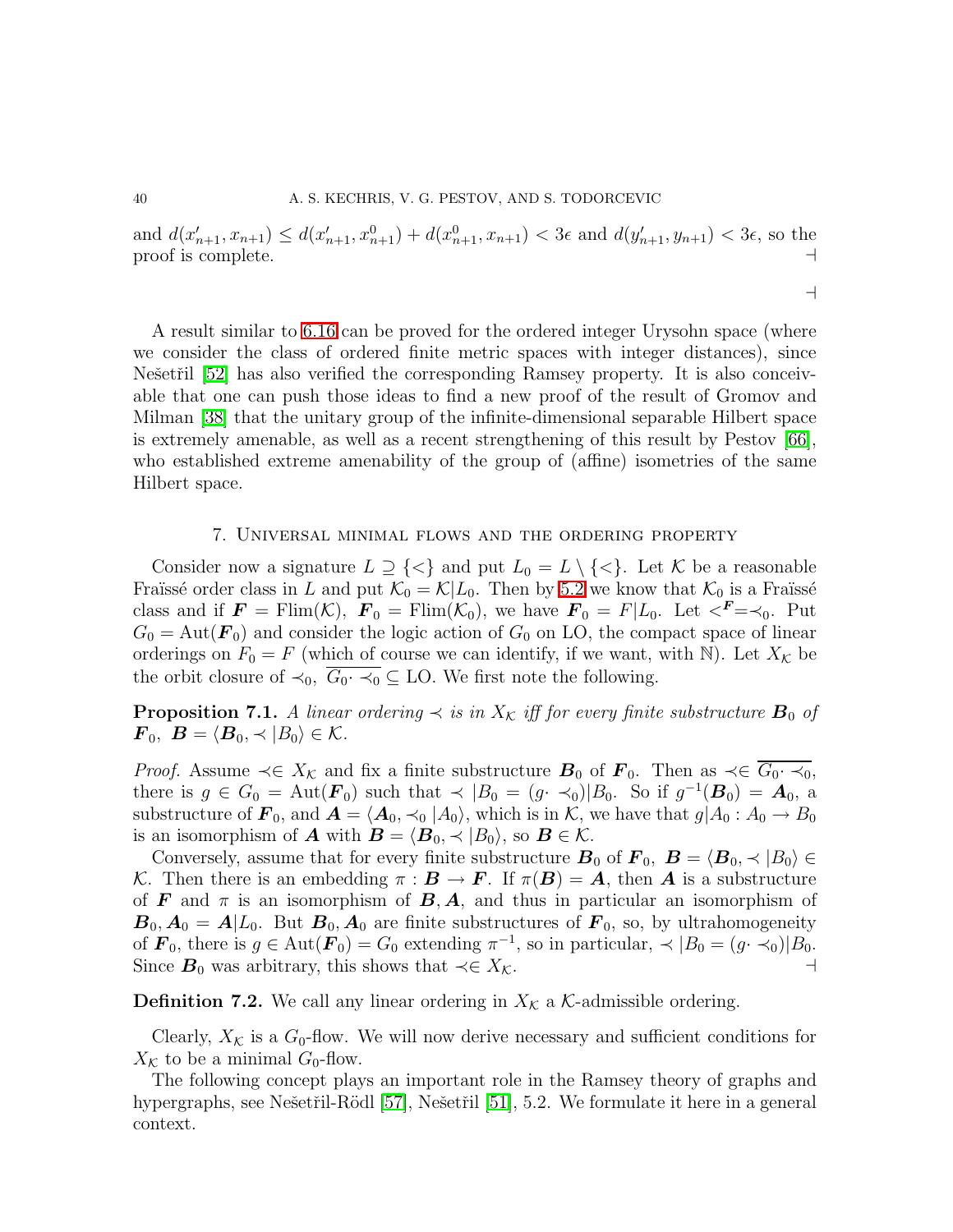**Definition 7.3.** Let  $L \supseteq {\langle} \{\langle\}$  be a signature,  $L_0 = L \setminus {\langle} \{\langle\} \rangle$ ,  $K$  a class of structures in L and let  $\mathcal{K}_0 = \mathcal{K}|L_0$ . We say that K satisfies the ordering property if for every  $A_0 \in \mathcal{K}_0$ , there is  $B_0 \in \mathcal{K}_0$  such that for every linear ordering  $\prec$  on  $A_0$  and linear ordering  $\prec'$  on  $B_0$ , if  $\mathbf{A} = \langle \mathbf{A}_0, \prec \rangle \in \mathcal{K}$  and  $\mathbf{B} = \langle \mathbf{B}_0, \prec' \rangle \in \mathcal{K}$ , we have  $\mathbf{A} \leq \mathbf{B}$ .

For example, if K is the class of finite ordered graphs, so that  $\mathcal{K}_0 =$  the class of finite graphs, then  $K$  satisfies the ordering property by results of Nešetřil-Rödl (see, e.g., Nešetřil  $[51]$ , 5.2 or Nešetřil-Rödl  $[57]$ ). On the other hand, it is easy to see that the class  $\mathcal{K} = \mathcal{OEQ}$  does not have the ordering property: Let  $\mathbf{A}_0 = \langle A_0, E \rangle$  be an equivalence relation with two classes  $\{a, b\}, \{c\}$  and consider the ordering  $\prec$  on  $A_0$ given by  $a \prec c \prec b$ . Then for any  $\mathcal{B}_0 = \langle B_0, F \rangle$ , if  $\prec'$  is an ordering on  $B_0$ , so that each F-class is convex in  $\prec'$ , clearly  $\langle A_0, \prec \rangle \nleq \langle B_0, \prec' \rangle$ .

Now we have

<span id="page-40-0"></span>**Theorem 7.4.** Let  $L \supseteq {\{\leq\}}$  be a signature,  $L_0 = L \setminus {\{\leq\}}$ , K a reasonable Fraüssé *order class in L. Let*  $\mathcal{K}_0 = \mathcal{K}|L_0$ *, and*  $\mathbf{F} = \text{Flim}(\mathcal{K})$ *,*  $\mathbf{F}_0 = \text{Flim}(\mathcal{K}_0) = \mathbf{F}|L_0$ *. Let*  $X_K$  be the set of linear orderings  $\prec$  on  $F$  (=  $F_0$ ) which are K-admissible. Let also  $G_0 = \text{Aut}(\mathbf{F}_0)$ . Then the following are equivalent:

- *(i)*  $X_K$  *is a minimal*  $G_0$ -flow.
- *(ii)* K *satisfies the ordering property.*

*Proof.* First we will reformulate (i) in a more explicit form. Below let  $\mathbf{F} = \langle \mathbf{F}_0, \prec_0 \rangle$ .

Claim. Let  $\prec$  be a linear ordering on  $F_0$ . Then  $\prec_0 \in \overline{G_0 \cdot \prec}$  iff for every  $A \in \mathcal{K}$  there is a finite substructure  $C_0$  of  $\mathbf{F}_0$  such that  $\mathbf{C} = \langle \mathbf{C}_0, \prec |C_0\rangle \cong \mathbf{A}$ .

*Proof of claim.* Suppose first that  $\prec_0 \in \overline{G_0 \cdot \prec}$ , and fix  $\mathbf{A} \in \mathcal{K}$ . Find  $\mathbf{D} = \langle \mathbf{D}_0, \prec_0 | D_0 \rangle$ a finite substructure of **F** with  $D \cong A$ . Then there is  $g \in G_0$  such that  $(g \cdot \prec)|D_0 = \prec_0$  $|D_0$ . Clearly  $\mathbf{C}_0 = g^{-1}(\mathbf{D}_0)$  is a substructure of  $\mathbf{F}_0$  and  $\mathbf{C} = \langle \mathbf{C}_0, \prec | C_0 \rangle \cong \mathbf{D} \cong \mathbf{A}$ .

To prove the converse, it is enough to show that given a finite substructure  $A_0$  of  $\mathbf{F}_0$  we can find  $g \in G_0$  such that  $(g \cdot \prec)|A_0 = \prec_0 |A_0|$ . Since

$$
\langle \mathbf{A}_0, \prec_0 | A_0 \rangle = \mathbf{A} \in \mathcal{K}
$$

there is a finite substructure  $C_0$  of  $F_0$  such that  $\langle C_0, \prec | C_0 \rangle \cong A$ , say via the isomorphism  $\pi: C_0 \to A_0$ . In particular,  $\pi$  is an isomorphism of  $C_0$  with  $A_0$  so, by the ultrahomogeneity of  $\mathbf{F}_0$ , there is  $g \in G_0$  extending it. Then clearly  $(g \cdot \prec)|A_0 = \prec_0 |A_0|$ <br>and the proof is complete. and the proof is complete.

Thus we see that (i) is equivalent to the following statement:

For every  $\prec \in X_{\mathcal{K}}$  and every  $A \in \mathcal{K}$  there is a finite substructure  $C_0$  of  $F_0$  such that  $\mathbf{C} = \langle \mathbf{C}_0, \prec | C_0 \rangle \cong \mathbf{A}.$ 

We now proceed to prove the equivalence of (i) and (ii).

(ii)  $\Rightarrow$  (i): Fix  $\prec \in X_K$ ,  $A \in \mathcal{K}$  and let  $A_0 = A | L_0$ . By (ii), find  $B_0 \in \mathcal{K}_0$  as in [7.3.](#page-39-0) We can of course assume that  $B_0$  is a substructure of  $\mathbf{F}_0$ . Then we have, since  $\mathbf{B} = \langle \mathbf{B}_0, \prec |B_0\rangle \in \mathcal{K}, \ \mathbf{A} \leq \mathbf{B}$ . Thus there is a substructure C of B isomorphic to A. Clearly, if  $C_0 = C|L_0, C = \langle C_0, \prec | C_0 \rangle \cong A$  and we are done.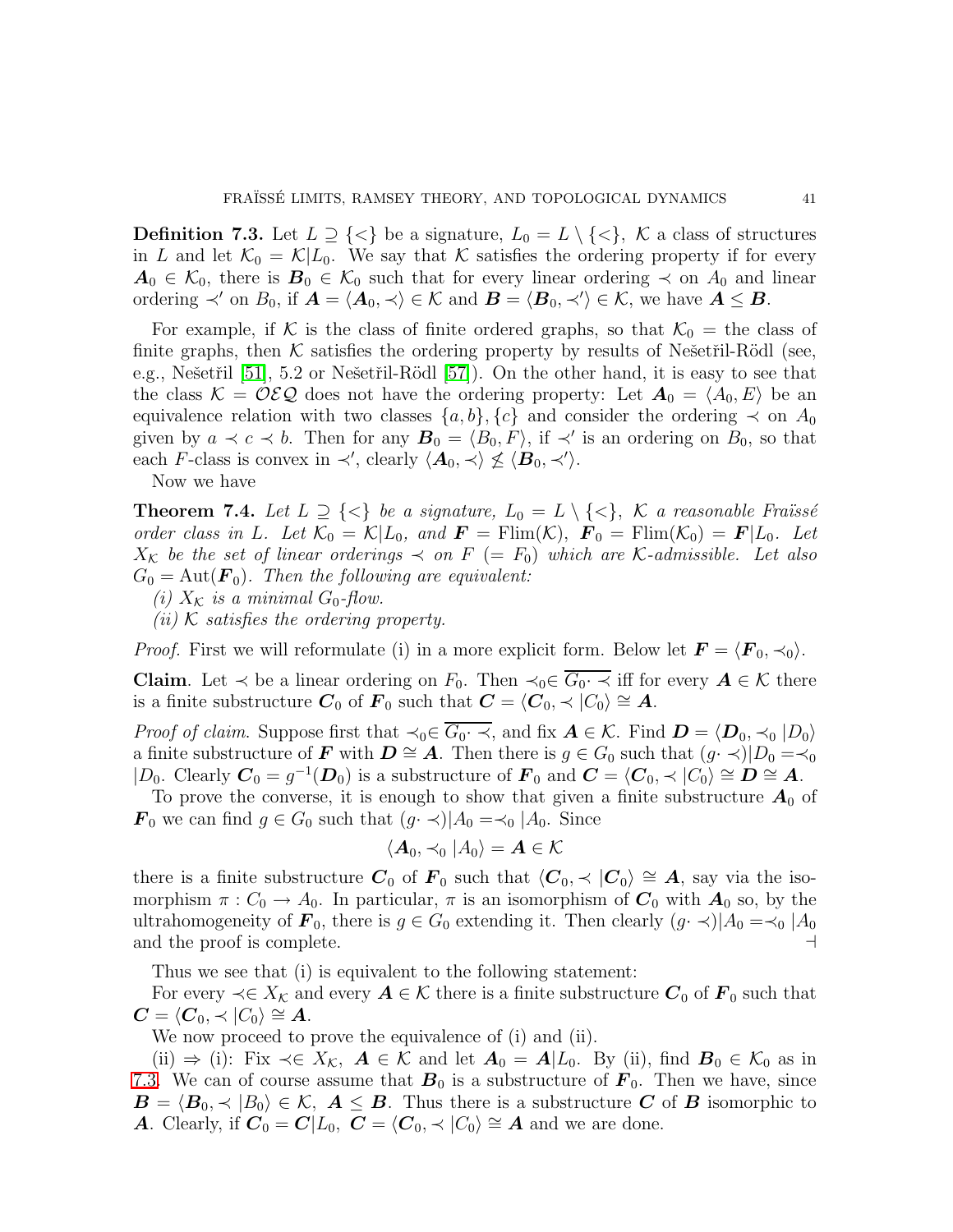$(i) \Rightarrow (ii)$ : Notice first that, in order to verify the ordering property, it is enough to show that for every  $A \in \mathcal{K}$  there is  $B_0 \in \mathcal{K}_0$  such that for every linear ordering  $\prec'_0$  on  $B_0$ , if  $\mathbf{B} = \langle \mathbf{B}_0, \prec'_0 \rangle \in \mathcal{K}$ , then  $\mathbf{A} \leq \mathbf{B}$ . This follows from the JEP for  $\mathcal{K}_0$ .

So fix  $A \in \mathcal{K}$ , and for every finite substructure  $C_0$  of  $F_0$ , let

$$
X_{\mathbf{C}_0} = \{ \prec \in X_{\mathcal{K}} : \mathbf{A} \cong \langle \mathbf{C}_0, \prec |C_0 \rangle \}.
$$

Then (i) implies that

$$
X_{\mathcal{K}}=\bigcup_{\mathbf{C}_0}X_{\mathbf{C}_0},
$$

so, since each  $X_{C_0}$  is open, by compactness we have  $C_0^1, \ldots, C_0^n$  with  $X_{\mathcal{K}} = \bigcup_{i=1}^n X_{C_0^i}$ , so that  $\forall \prec \in X_{\mathcal{K}}$  ∃1 ≤  $i \leq n(A \cong \langle C_0^i, \prec | C_0^i \rangle)$ . Let  $B_0$  be the (finite) substructure of  $\mathbf{F}_0$  generated by  $\bigcup_{i=1}^n C_0^i$ , so that

$$
\forall \prec \in X_{\mathcal{K}}(\mathbf{A} \leq \langle \mathbf{B}_0, \prec |B_0 \rangle).
$$

Fix now  $\prec_0'$ , a linear ordering on  $B_0$ , such that  $\mathbf{B} = \langle \mathbf{B}_0, \prec_0' \rangle \in \mathcal{K}$ . If we can show that we can extend  $\prec_0'$  to a linear ordering  $\prec' \in X_{\mathcal{K}}$ , then  $\mathbf{A} \leq \langle \mathbf{B}_0, \prec' | B_0 \rangle = \langle \mathbf{B}_0, \prec'_0 \rangle = \mathbf{B}$ , and this verifies the ordering property. To find such an extension, note that there is a finite substructure  $D_0$  of  $F_0$  and an isomorphism  $\varphi$  from  $B$  to  $D = \langle D_0, \prec_0 | D_0 \rangle$ . In particular,  $\varphi$  is an isomorphism of  $B_0$  with  $D_0$ , so, since  $F_0$  is ultrahomogeneous, there is  $g \in \text{Aut}(\mathbf{F}_0) = G_0$  extending  $\varphi$ . Then  $\prec' = g^{-1} \prec_0 \in X_{\mathcal{K}}$  and clearly  $\prec'$  extends  $\prec'_0$ . ⊣

<span id="page-41-0"></span>We can finally show that  $X_{\mathcal{K}}$  is the universal minimal flow of  $G_0 = \text{Aut}(\mathbf{F}_0)$ , when  $K$  has both the Ramsey and ordering properties.

**Theorem 7.5.** Let  $L \supseteq {\{\leq\}}$  be a signature,  $L_0 = L \setminus {\{\leq\}}$ , K a reasonable Fraüssé *order class in* L, and let  $\mathcal{K}_0 = \mathcal{K}|L_0$  and  $\mathbf{F} = \text{Flim}(\mathcal{K}), \mathbf{F}_0 = \text{Flim}(\mathcal{K}_0) = \mathbf{F}|L_0$ . Let  $G_0 = \text{Aut}(\mathbf{F}_0), G = \text{Aut}(\mathbf{F})$ , and let  $X_K$  be the set of linear orderings of  $F = F_0$ ) *which are* K*-admissible.*

*(i)* If K has the Ramsey property, the  $G_0$ -ambit  $(X_K, \prec_0)$  *is the universal*  $G_0$ -ambit *with the property that* G *stabilizes the distinguished point, i.e., it can be mapped homomorphically to any*  $G_0$ -ambit  $(X, x_0)$  *with*  $G \cdot x_0 = \{x_0\}$ . Thus any minimal subflow of  $X_K$  *is the universal minimal flow of*  $G_0$ *. In particular, the universal minimal flow of* G<sup>0</sup> *is metrizable.*

*(ii)* If K has the Ramsey and ordering properties,  $X_K$  is the universal minimal flow  $of G_0$ .

*Proof.* By [4.7,](#page-24-0) G is extremely amenable. Let also  $\langle F = \prec_0$ , so that  $F = \langle F_0, \prec_0 \rangle$ . By definition,  $g \cdot \prec_0 = \prec_0$ , for all  $g \in G$ .

Let X be a  $G_0$ -flow and let  $x_0 \in X$  be such that  $g \cdot x_0 = x_0$ ,  $\forall g \in G$ . We will find a homomorphism  $\varphi$  of the  $G_0$ -flow  $X_K$  to the  $G_0$ -flow X with  $\varphi(\prec_0) = x_0$ .

Let  $\Phi$  be the closure of the set

$$
\{(g \cdot \prec_0, g \cdot x_0) : g \in G_0\} \subseteq X_{\mathcal{K}} \times X
$$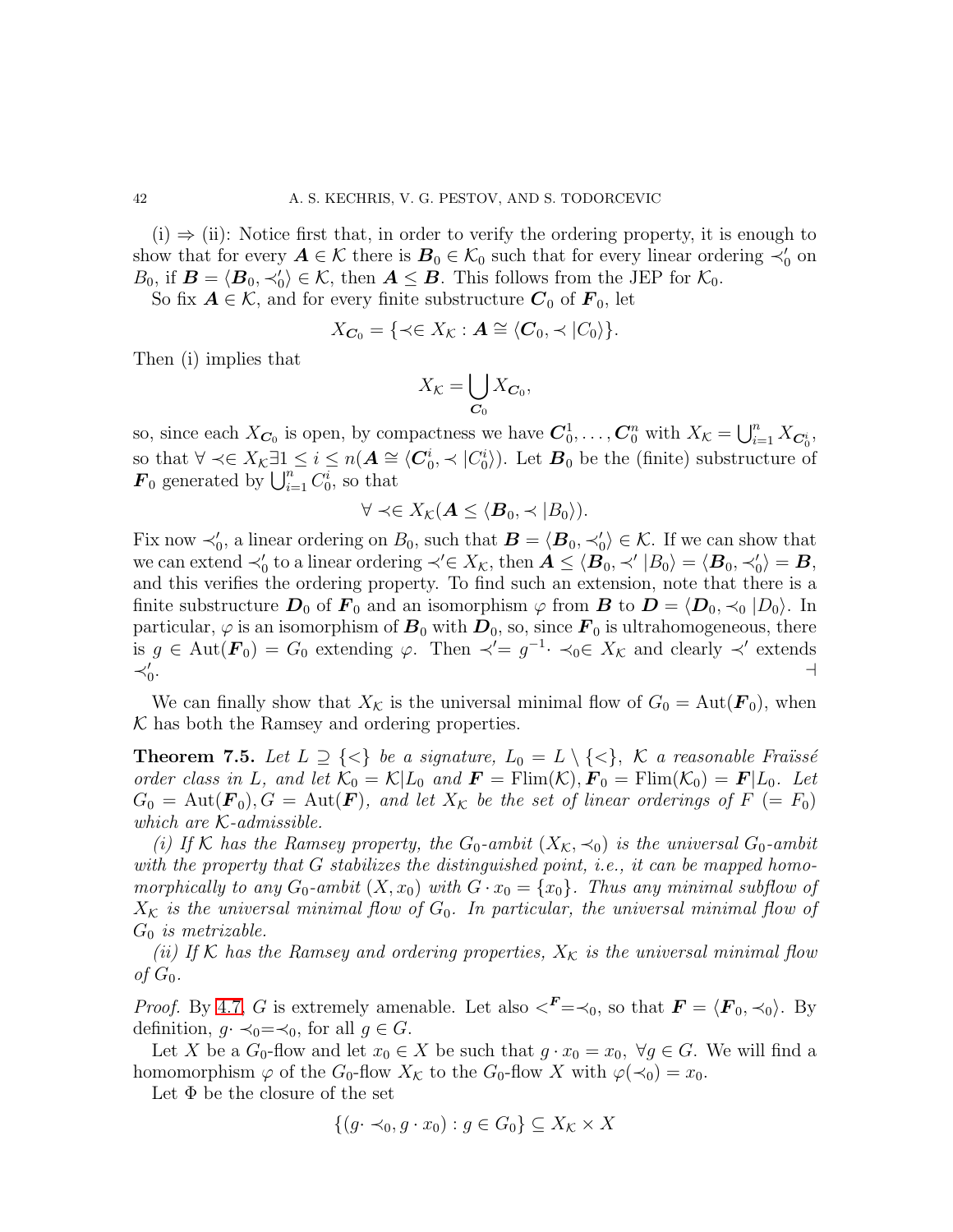in the compact Hausdorff space  $X_K \times X$ . We will show that  $\Phi$  is the graph of a function  $\varphi: X_{\mathcal{K}} \to X$ . Granting this, we can easily verify that this  $\varphi$  works. First, since  $({\prec}_0, x_0) \in \Phi$ , we have that  $\varphi({\prec}_0) = x_0$ . Next, since the graph of  $\varphi$  is closed,  $\varphi$ is continuous. Finally, it is a  $G_0$ -map, since if  $\varphi(\prec) = x$ , then there is a net  $\{g_i\}$  in  $G_0$  such that  $g_i \rightarrow \neg \neg \neg, g_i \cdot x_0 \rightarrow x$ , so that  $gg_i \rightarrow \neg g \cdot \neg, gg_i \cdot x_0 \rightarrow g \cdot x$  and since  $(gg_i \prec_0, gg_i \cdot x_0) \in \Phi$ , we also have that  $(g \prec g \cdot x) \in \Phi$ , i.e.,  $\varphi(g \cdot \prec) = g \cdot x = g \cdot \varphi(\prec)$ .

So it is enough to prove that  $\Phi$  is the graph of a function  $\varphi: X_{\mathcal{K}} \to X$ . First we notice that for any  $\prec \in X_{\mathcal{K}}$ , there is some  $x \in X$  with  $(\prec, x) \in \Phi$ . Indeed, let  $\{g_i\}$ be a net (actually a sequence) such that  $g_i \prec_0 \rightarrow \prec$ . Then  $\{g_i \cdot x_0\}$  is a net in X, so there is a subnet  $\{g_{i_j} \cdot x_0\}$  converging to some  $x \in X$ . Then  $g_{i_j} \cdot \neg \neg \neg \neg, g_{i_j} \cdot x_0 \rightarrow x$ , so  $(\prec, x) \in \Phi$ . Finally, we show that if  $(\prec, x) \in \Phi$  and  $(\prec, x') \in \Phi$ , then  $x = x'$ . This amounts to proving the following property:

(\*) If  $\{g_i\}$ ,  $\{h_j\}$  are nets in  $G_0$  and  $g_i \cdot \prec_0 \rightarrow \prec, h_j \cdot \prec_0 \rightarrow \prec,$  and  $g_i \cdot \prec_0 \rightarrow x, h_j \cdot \prec_0 \rightarrow x'$ , then  $x = x'$ .

Recall that any compact Hausdorff space is regular, so as  $(x, x') \notin \Delta = \{(y, y) : y \in \Delta\}$ X}, there are open nbhds  $U, U'$  of  $x, x'$ , resp., and  $W$  of  $\Delta$  with  $(U \times U') \cap W = \emptyset$ . For each  $y \in X$ , there is an open nbhd  $U_y$  of y with  $U_y \times U_y \subseteq W$  and thus, by regularity again, there is an open nbhd  $V_y$  of y with  $y \in V_y \subseteq V_y \subseteq U_y$ . So, by compactness, we can find compact sets  $K_1, \ldots, K_n$  and open sets  $U_1, \ldots, U_n$  such that  $X = \bigcup_{i=1}^n K_i$ , and  $K_i \subseteq U_i, U_i^2 \subseteq W, i = 1, \ldots, n$ .

Since the action of  $G_0$  on X is continuous, the map  $g \mapsto \varphi_g$  from  $G_0$  to  $H(X)$ , where  $\varphi_q(y) = g \cdot y$ , is continuous, where  $H(X)$  has the compact-open topology. Since  $K_i \subseteq U_i$ , the set

$$
\bigcap_{i=1}^{n} \{f \in H(X) : f(K_i) \subseteq U_i\}
$$

is an open nbhd of the identity of  $H(X)$ , so if  $d<sub>r</sub>$  is a right-invariant compatible metric for  $G_0$ , there is  $\delta > 0$  such that  $d_r(1_{G_0}, g) < \delta \Rightarrow g \cdot K_i \subseteq U_i, \forall 1 \leq i \leq n \Rightarrow \forall y \in \mathbb{R}$  $X(y, g \cdot y) \in W$ . So  $d_r(g, h) < \delta \Rightarrow \forall y (y, gh^{-1} \cdot y) \in W \Rightarrow (g \cdot x_0, h \cdot x_0) \in W$ .

We will now choose a standard right-invariant metric for  $G_0$ . Without loss of generality, we can assume that  $F = F_0 = \mathbb{N}$ , so that  $G_0$  is a closed subgroup of  $S_{\infty}$ . The following is then a left-invariant compatible metric on  $S_{\infty}$  and thus on  $G_0$ : For  $f \neq g$ in  $S_{\infty}$ ,

$$
d_{\ell}(f,g) = 2^{-k-1}
$$
, where k is least with  $f(k) \neq g(k)$ .

Let

$$
d_r(f,g) = d_{\ell}(f^{-1},g^{-1})
$$

be the corresponding right-invariant compatible metric on  $S_{\infty}$  and  $G_0$ .

Next choose a finite substructure  $A_0$  of  $\mathbf{F}_0$  such that for any  $f, g \in Aut(\mathbf{F}_0) = G_0$ ,

$$
f|A_0 = g|A_0 \Rightarrow d_{\ell}(f,g) < \delta.
$$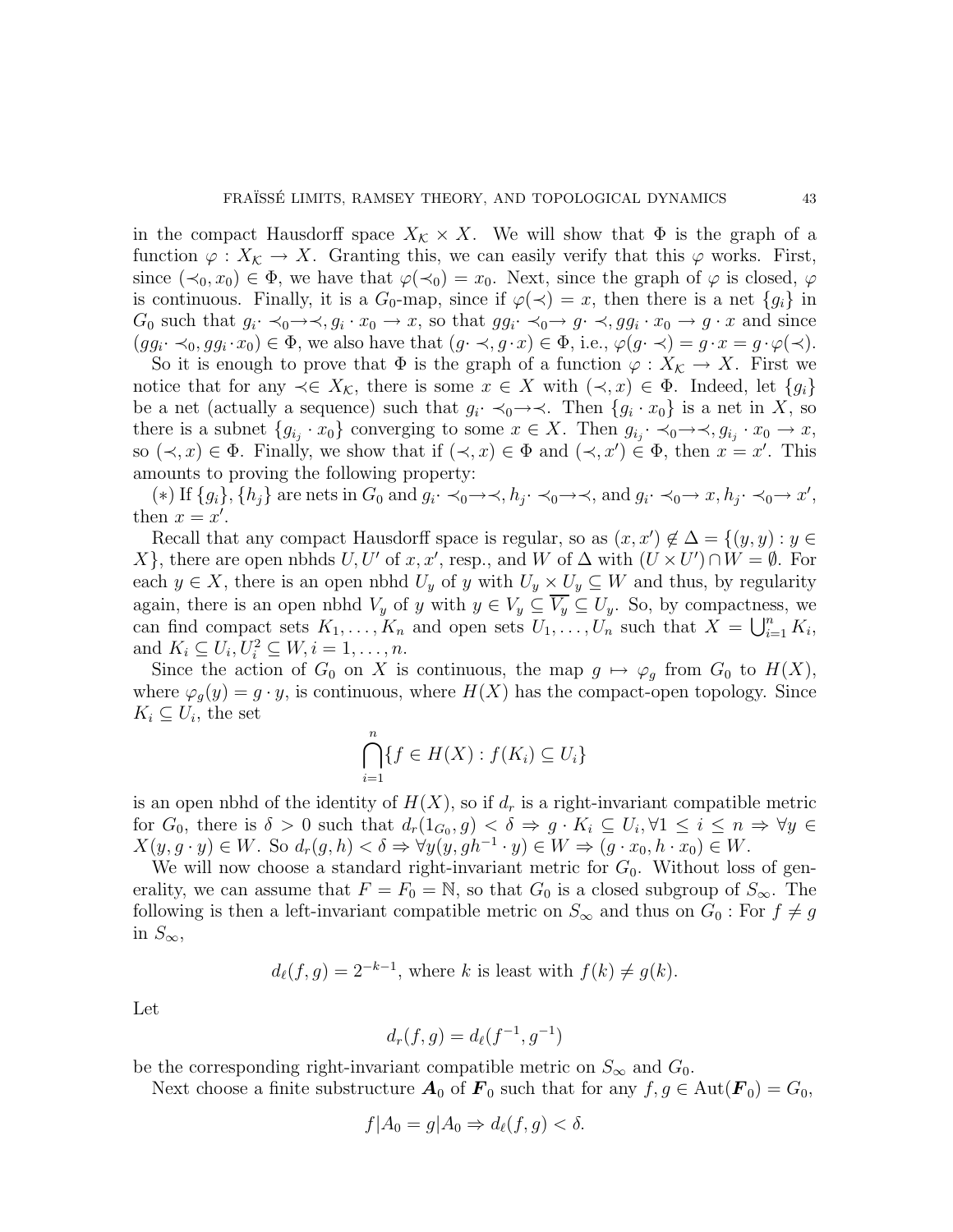Since  $g_i \cdot x_0 \to x, h_j \cdot x_0 \to x', g_i \cdot \prec_0 \to \prec, h_j \cdot \prec_0 \to \prec$ , find N, M large enough so that  $g_N \cdot x_0 \in U, h_M \cdot x_0 \in U'$  and

$$
g_N \cdot \prec_0 |A_0 = h_M \cdot \prec_0 |A_0 = \prec |A_0.
$$

Thus for  $a, b \in A_0$ ,

$$
g_N^{-1}(a) \prec_0 g_N^{-1}(b) \Leftrightarrow h_M^{-1}(a) \prec_0 h_M^{-1}(b).
$$

Let  $g_N^{-1} \cdot \mathbf{A}_0 = \mathbf{B}_0$ ,  $h_M^{-1} \cdot \mathbf{A}_0 = \mathbf{C}_0$ , so that  $\mathbf{B}_0, \mathbf{C}_0$  are finite substructures of  $\mathbf{F}_0$ . Let  $\bm{B} = \langle \bm{B}_0, \prec_0 |B_0\rangle, \ \bm{C} = \langle \bm{C}_0, \prec_0 |C_0\rangle, \text{ so that } \bm{B}, \bm{C} \text{ are finite substructures of } \bm{F}.$ Thus  $\mathbf{B} \cong \mathbf{C}$  via the isomorphism  $\rho : B \to C$ , given by

$$
\rho(g_N^{-1}(a)) = h_M^{-1}(a), \ \ a \in A_0.
$$

Since **F** is ultrahomogeneous, there is  $r \in Aut(F) = G$  extending  $\rho$ , i.e., for  $a \in$  $A_0, r(g_N^{-1}(a)) = h_M^{-1}(a), \text{ so } r \circ g_N^{-1}|A_0 = h_M^{-1}|A_0, \text{ thus } d_\ell(r \circ g_N^{-1}, h_M^{-1}) < \delta, d_r(g_N \circ g_N^{-1}, h_M^{-1})$  $(r^{-1}, h_M) < \delta$ , and therefore  $(g_N \cdot (r^{-1} \cdot x_0), h_M \cdot x_0) < W$ , and since  $r^{-1} \cdot x_0 = x_0$ (because  $r^{-1} \in G$ ), we have  $(g_N \cdot x_0, h_M \cdot x_0) < W$ , a contradiction.  $\dashv$ 

The converse of [7.5](#page-41-0) (ii) will be proved in [10.8](#page-59-0) below. It follows from the preceding result that if  $\mathcal{K}_0$  is a Fraüssé class in a signature  $L_0$  with  $\mathbf{F}_0 = \text{Flim}(\mathcal{K}_0), G_0 = \text{Aut}(\mathbf{F}_0)$ , then it is important to understand when there is a reasonable Fraüssé order class  $\mathcal K$  in  $L = L_0 \cup \{<\}$  with  $\mathcal{K}_0 = \mathcal{K}|L_0$ , which also has the Ramsey property (because then any minimal subflow of the  $G_0$ -flow  $X_K$  is the universal minimal flow of  $G_0$ ). Not every  $\mathcal{K}_0$ admits such a K. For example, let  $G_0$  be an infinite countable discrete group. Via its left-regular representation, we can view  $G_0$  as a closed subgroup of  $S_{\infty}$ , so let  $\mathbf{F}_0$  be the induced structure for  $G_0$  which is ultrahomogeneous (see Section 2 third paragraph before the last Remark), and let  $\mathcal{K}_0 = \text{Age}(\mathbf{F}_0)$ . Then  $\mathcal{K}_0$  does not admit a  $\mathcal{K}$  as above with the Ramsey property as then the universal minimal flow of  $G_0$  would be metrizable. We will say more about this question in Section 10.

Assuming such a  $K$  with the Ramsey property exists, one can ask further whether another such  $\mathcal{K}'$  exists with both the Ramsey and ordering properties (in that case  $X_{\mathcal{K}'}$  would be the universal minimal flow of  $G_0$ ). We will see in Section 10 that this is always the case. Note that by [7.5](#page-41-0) any  $K'$  that has both the Ramsey and ordering properties has an important minimality property among all  $K$  that have the Ramsey property: The  $G_0$ -flow  $X_{\mathcal{K}'}$  is (up to isomorphism) a subflow of  $X_{\mathcal{K}}$ . Moreover, any two such  $X_{\mathcal{K}'}$  are isomorphic. We will exploit further these minimality and uniqueness properties of classes that have both the Ramsey and ordering properties in Section 9.

#### 8. Calculating universal minimal flows

We now apply the results in §6, §7 to compute the universal minimal flows of several automorphism groups.

Consider first the classes  $OGR$ , of finite ordered graphs,  $\mathcal{OF}orb(K_n)$ ,  $n = 3, 4, \ldots$  of  $K_n$ -free finite ordered graphs,  $\mathcal{OEQ}_1$  of complete finite ordered graphs,  $\mathcal{OH}_{L_0}$  of finite ordered hypergraphs of type  $L_0$ ,  $\mathcal{O}$ Forb(A) of finite ordered hypergraphs of type  $L_0$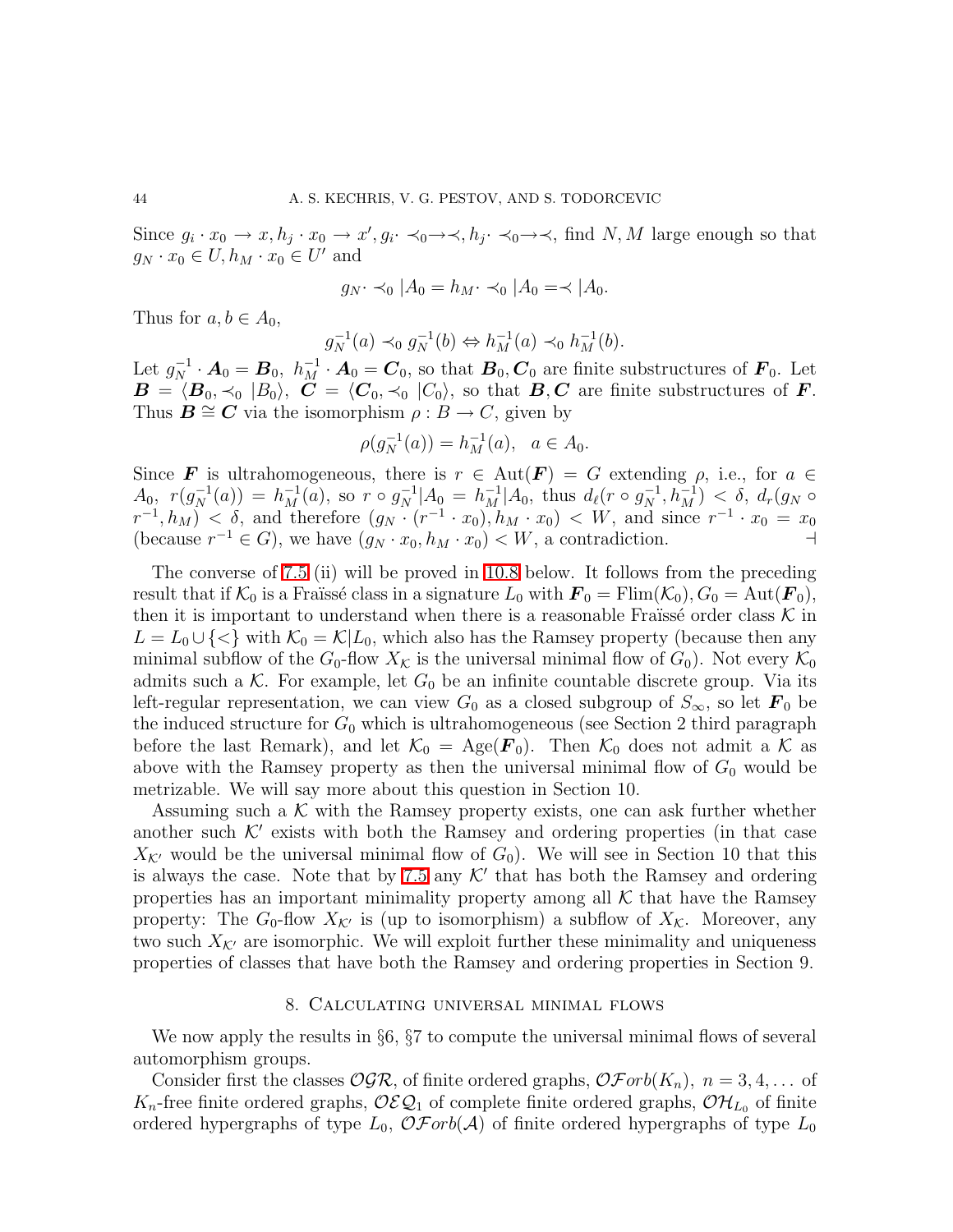that omit A, where A is a class of finite irreducible hypergraphs of type  $L_0$ , and  $\mathcal{OM}_{\mathbb{Q}}$ of finite ordered metric spaces with rational distances.

Each of these classes satisfies the ordering property and this follows easily from the fact (already used above in §6) that each of these classes satisfies the Ramsey property. (The case of  $\mathcal{OEQ}_1$  is of course trivial.) This is done via a standard Sierpinski-style of coloring obtained by comparing two orderings (see, e.g., Nešetřil [\[51\]](#page-71-3), p. 1376). A similar argument will deduce the ordering property for finite ordered metric spaces with rational distances from the corresponding Ramsey property. It should be mentioned, however, that typically the ordering property for a given class of structures is a result considerably easier to prove than the corresponding Ramsey property and can frequently be proved directly (see Nešetřil-Rödl  $[57]$  and Nešetřil  $[51]$ ,  $[53]$ ).

In each one of the above cases, the space of admissible orderings is of course the space LO of all linear orderings on  $\mathbb N$  (which we identify with the universe of the Fraüssé limit of each class). Thus, by [7.5,](#page-41-0) we have

<span id="page-44-0"></span>Theorem 8.1. *For each one of the groups below, its universal minimal flow is the space* LO *of linear orderings on* N*, so in particular it is metrizable:*

*(i) The automorphism group of the random graph.*

*(ii)* The automorphism group of the random  $K_n$ -free graph.

*(iii)* (Glasner-Weiss [\[30\]](#page-70-2))  $S_{\infty}$ , the permutation group of N.

*(iv)* The automorphism group of the random hypergraph of type  $L_0$ .

*(v)* The automorphism group of the random  $A$ -free hypergraph of type  $L_0$ , where  $A$ *is a class of irreducible finite hypergraphs of type*  $L_0$ .

*(vi)* The isometry group of the rational Urysohn space  $U_0$ .

Consider now the classes of convexly ordered finite equivalence relations, naturally ordered finite-dimensional spaces over a finite field  $F$ , and naturally ordered finite Boolean algebras. Each is easily seen to satisfy the ordering property. So we have:

**Theorem 8.2.** *(i)* The automorphism group of the structure  $\langle \mathbb{N}, E \rangle$ , where E is an *equivalence relation on* N *with infinitely many classes, each of which is infinite, has as universal minimal flow the space of all convex orderings on* N*, i.e., all orderings on* N *for which each* E*-class is convex.*

*(ii)* Let  $V_F$  be the  $\aleph_0$ -dimensional vector space over a finite field F. The universal *minimal flow of its automorphism group (i.e.,*  $GL(V_F)$ ) *is the space of all orderings on*  $V_F$ , whose restrictions to finite-dimensional subspaces are natural.

*(iii)* Let  $B_{\infty}$  be the countable atomless Boolean algebra. The universal minimal flow *of its automorphism group is the space of all orderings on* B∞*, whose restrictions to finite subalgebras are natural.* ⊣

In particular all these universal minimal flows are metrizable.

The question of whether the universal minimal flow of  $GL(V_F)$  is nontrivial was brought to one of the authors' attention by Pierre de la Harpe.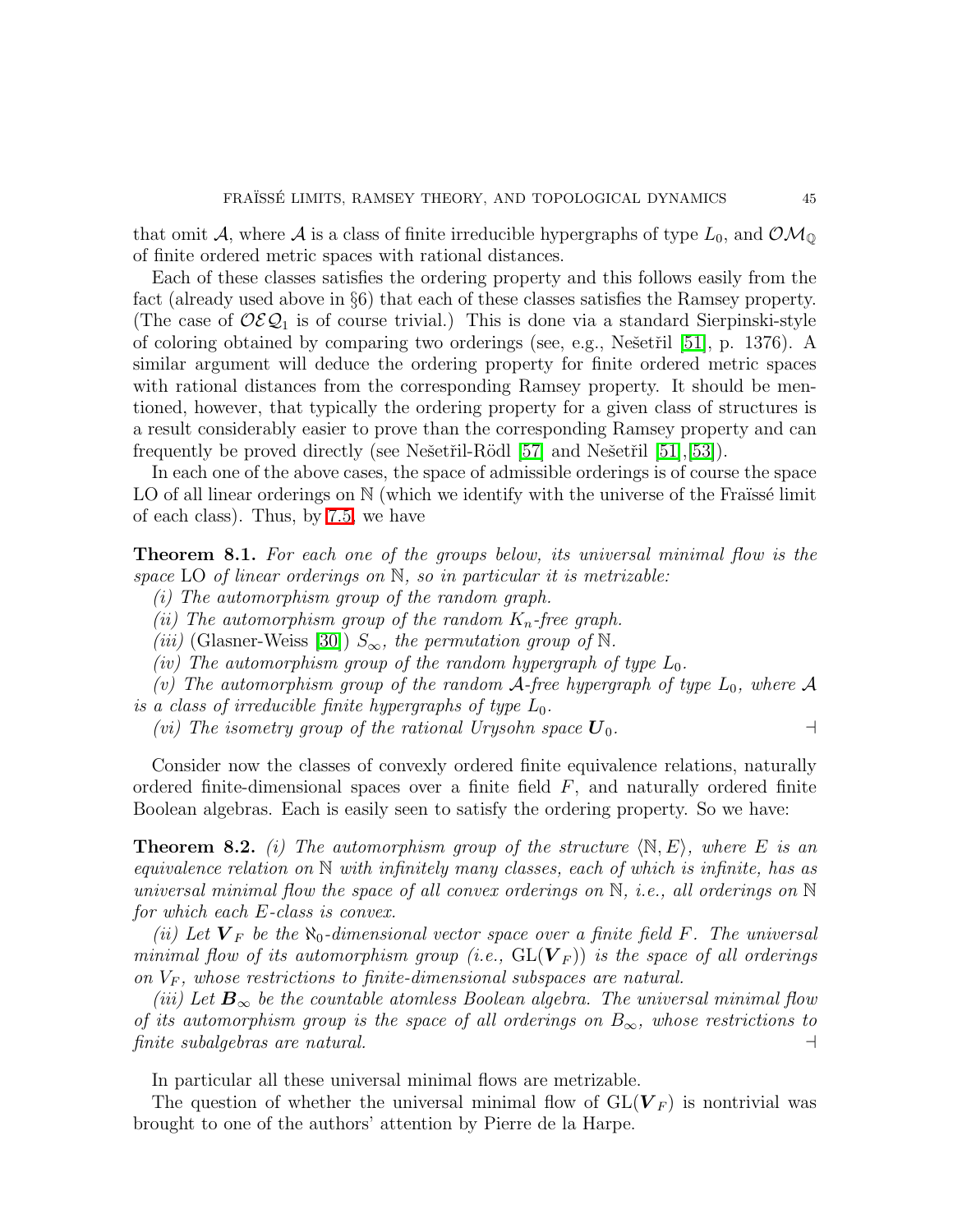Note that, by Stone duality,  $B_{\infty}$  can be identified with the algebra of clopen subsets of  $2^{\mathbb{N}}$  and that every  $g \in \text{Aut}(\mathbf{B}_{\infty})$  determines and is uniquely determined by a homeomorphism  $\sigma(g) \in H(2^{\mathbb{N}})$ . In Glasner-Weiss [\[31\]](#page-71-5) there is another representation of the universal minimal flow of  $H(2^{\mathbb{N}})$ . They showed that the space  $\Phi(2^{\mathbb{N}})$  of all maximal chains of closed subsets of  $2^{\mathbb{N}}$ , defined by Uspenskij [\[81\]](#page-72-3), can serve as the universal minimal flow of the group  $H(2^{\mathbb{N}})$ . The existence of an isomorphism between the space  $\mathcal{N}(\mathbf{B}_{\infty})$ , of all orderings of  $\mathbf{B}_{\infty}$  whose restrictions to finite subalgebras are natural, and  $\Phi(2^{\mathbb{N}})$  is of course a consequence of the uniqueness of the universal minimal flow but we exhibit below an explicit one.

**Theorem 8.3.** *There exists an (explicit) homeomorphism*  $\varphi : \Phi(2^{\mathbb{N}}) \to \mathcal{N}(\mathbf{B}_{\infty})$  *such that:*  $\varphi(\sigma(g) \cdot x) = g \cdot \varphi(x)$ , for  $x \in \Phi(2^{\mathbb{N}})$ ,  $g \in \text{Aut}(\mathcal{B}_{\infty})$ .

*Proof.* Given a maximal chain  $\mathcal F$  of closed subsets of  $2^{\mathbb N}$ , for every clopen subset A of  $2^{\mathbb{N}}, \text{ let }$ 

$$
F_A = \bigcap \{ F \in \mathcal{F} : F \cap A \neq \emptyset \}
$$

By the maximality of  $\mathcal{F}, A \cap F_A$  is a singleton. Note that if A is included in B, then  $F_A$  is included in  $F_B$ , though they can also be equal. Note however that if A and B are disjoint, then  $F_A$  and  $F_B$  are different, so for each finite Boolean algebra **B** contained in  $B_{\infty}$ , we have a total ordering of the atoms of B and this induces the antilexicographical ordering on the Boolean algebra B. These orderings cohere and produce an ordering  $\lt_{\mathcal{F}}$  of  $\mathbf{B}_{\infty}$  which is in  $\mathcal{N}(B_{\infty})$ . Let  $\varphi(F) = \lt_{\mathcal{F}}$ . This defines a homeomorphism  $\varphi : \Phi(2^{\mathbb{N}}) \to \mathcal{N}(\mathbf{B}_{\infty})$  having the required property. homeomorphism  $\varphi : \Phi(2^{\mathbb{N}}) \to \mathcal{N}(\mathcal{B}_{\infty})$  having the required property.

We conclude with another example of a calculation of a universal minimal flow, which turns out to be finite in this case.

Let  $\langle \mathbb{Q}, \langle E_n \rangle$  be the structure of the rationals with the usual ordering and an equivalence relation  $E_n$  with exactly n classes, each of which is dense in  $\mathbb{Q}$ . If, as in Section 6,  $(A)$ , we denote by  $\mathcal{EQ}_n$  the class of finite equivalence relations with at most n classes and let  $\mathcal{OEQ}_n = \mathcal{EQ}_n * \mathcal{LO}$ , then  $\langle \mathbb{Q}, \langle E_n \rangle$  is the Fraüssé limit of  $\mathcal{OEQ}_n$ . As we pointed out in Section 6,  $(A)$ , the automorphism group  $G_n$  of this structure is not extremely amenable, when  $n \geq 2$ , as it acts on the finite space  $\mathbb{Q}/E_n$  without fixed points. We will calculate below the universal minimal flow of  $G_n$ .

**Theorem 8.4.** For each  $n \geq 1$ , let  $G_n$  be the automorphism group of the structure  $\langle \mathbb{Q}, \langle E_n \rangle$ , where  $\langle E_n \rangle$  *is the usual ordering on*  $\mathbb{Q}$  *and*  $E_n$  *is an equivalence relation with exactly n classes each dense in*  $\mathbb{Q}$ *. Let*  $A_1, \ldots, A_n$  *be an enumeration of*  $\mathbb{Q}/E_n$  *and let*  $H_n = \text{Aut}(\langle \mathbb{Q}, \langle A_1, \ldots, A_n \rangle)$ , where we view each  $A_i$  as a unary relation on  $\mathbb{Q}$ . Then  $H_n$  *is a finite index clopen normal subgroup of*  $G_n$  *and (the natural action of*  $G_n$  *on)*  $G_n/H_n$  *is the universal minimal flow of*  $G_n$ .

*Proof.* Put  $\mathbf{F}_n = \langle \mathbb{Q}, \langle A_1, \ldots, A_n \rangle$ , so that  $H_n = \text{Aut}(\mathbf{F}_n)$ . We will show that  $H_n$  is extremely amenable, from which it is straightforward to see that  $G_n/H_n$  is the universal minimal flow of  $G_n$ .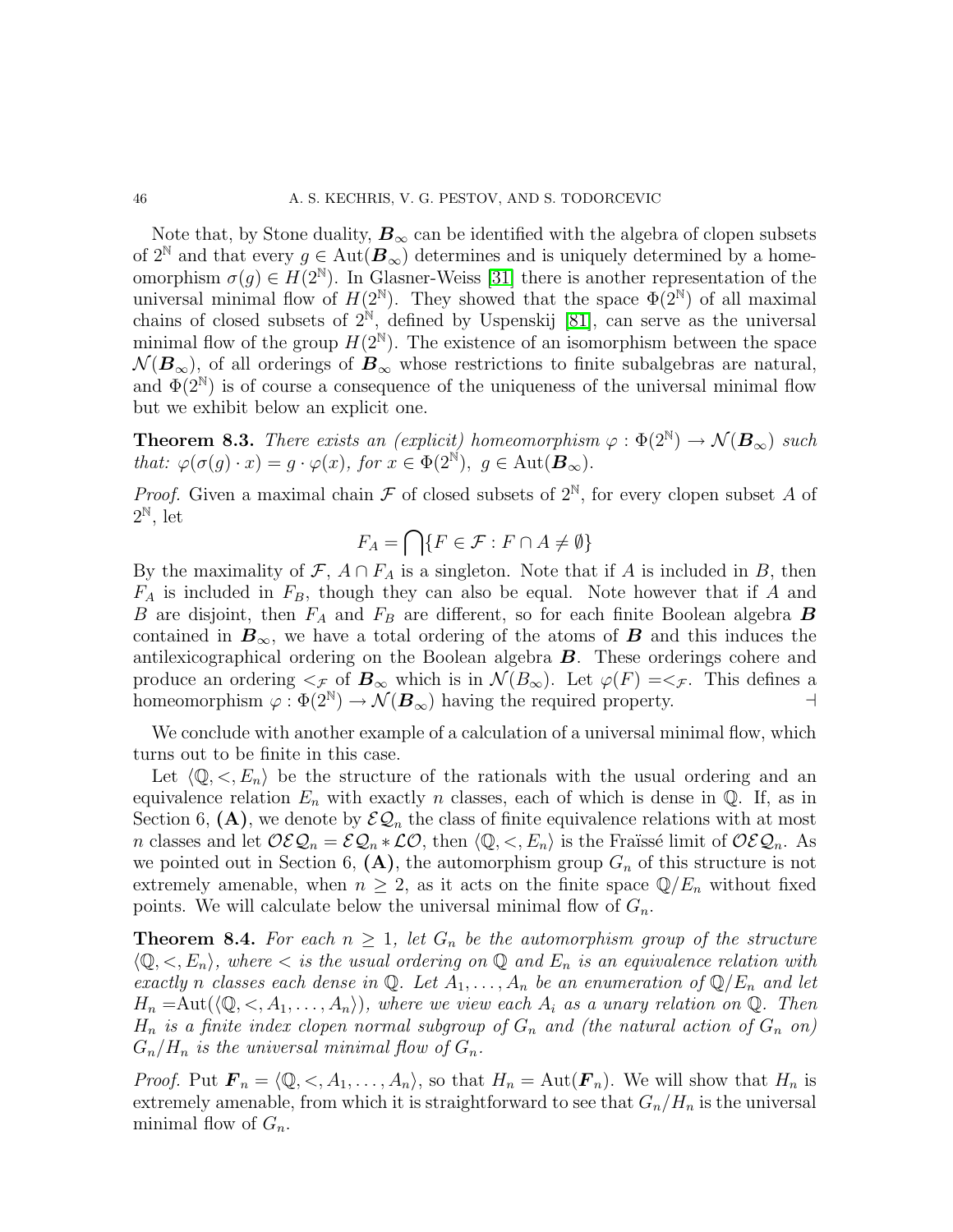To prove that  $H_n$  is extremely amenable, let first  $\mathcal{OP}_n$  denote the class of all finite structures of the form  $A = \langle A, \langle A, P_1^A, \dots, P_n^A \rangle$ , with  $\langle A \rangle$  a linear ordering of A and  ${P_A^A}_{i=1}^n$  a partition of A into disjoint sets. Then it is easy to verify that  $\mathcal{OP}_n$  is a Fraïssé order class and  $\mathbf{F}_n$  is its Fraïssé limit. So, by [6.1,](#page-27-0) it is enough to verify that  $\mathcal{OP}_n$  has the Ramsey property.

Fix  $A \subseteq B$  in  $\mathcal{OP}_n$ . We need to find  $C \in \mathcal{OP}_n$  such that  $B \leq C$  and  $C \to (B)_2^A$  $\frac{\boldsymbol{A}}{2}$ . Choose a partition  $\mathbb{N} = N_1 \cup \cdots \cup N_n$  into *n* pairwise disjoint infinite subsets. Let  $\mathbf{C}_{\mathbb{N}} = \langle \mathbb{N}, \langle X_1, \cdots, X_n \rangle$ , where  $\langle X \rangle$  is the usual ordering of N. As in [4.5,](#page-23-0) (i)⇒(ii), it suffices to show that  $\mathbf{C}_{\mathbb{N}} \to (\mathbf{B})_2^{\mathbf{A}}$  $\frac{A}{2}$ . For each  $1 \leq i \leq n$ , let  $\mathcal{U}_i$  be a fixed nonprincipal ultrafilter on  $N_i$ . We use this to define another sequence  $\vec{\mathcal{V}} = (\mathcal{V}_l : l = 0, 1, \dots, k-1)$ of ultrafilters, as follows: let  $V_l = U_i$ , where  $i \in \{1, \dots, n\}$  is determined by  $a_l \in P_i^A$ with  $a_0, a_1, \cdots, a_{k-1}$  the  $\lt^A$  −increasing enumeration of the universe of **A**. A  $\vec{\mathcal{V}}$ −tree is a nonempty subset of  $T \subseteq \mathbb{N}^{\leq k}$ , the set of increasing sequences from N of length  $\leq k$ , closed under the restrictions  $t \to t/l$ , such that, if  $|t| =$  length of t,

$$
A_t = \{ m \in \mathbb{N} : t^{\wedge} m \in T \} \in \mathcal{V}_{|t|}, \text{ for all } t \in T \text{ of length } < k.
$$

Note that a maximal node (i.e., a node of length k) of any  $\vec{V}$  – tree naturally determines a copy of A inside  $C_N$ . Note also that the family of all  $\vec{\mathcal{V}}$ −trees forms a base for an ultrafilter of subsets of  $\begin{pmatrix} C_{\mathbb{N}} \\ A \end{pmatrix}$ A  $\lambda$ . So, given a coloring  $c$ :  $\overline{\mathcal{C}}_{\mathbb{N}}$ A  $\setminus$  $\rightarrow$  {1, 2}, one can find a  $\vec{V}$ -tree T such that c is constant on the set  $T^{\max} = T \cap \mathbb{N}^k$  of maximal nodes of T. Assume  $\mathbf{B} = \langle \{0, 1, \cdots, m - 1\}, \langle P_1^{\mathbf{B}}, \cdots, P_n^{\mathbf{B}} \rangle$ , where  $\langle P_2^{\mathbf{B}}, \cdots, P_n^{\mathbf{B}} \rangle$  $\{0, 1, \dots, m-1\}$ . Recursively on  $0 \leq j < m$  we construct a strictly increasing sequence  $l_j$   $(0 \leq j < m)$  of non-negative integers such that for all  $0 \leq j < m$ :

$$
(a)\forall i \in \{1, \cdots, n\}(j \in P_i^{\mathbf{B}} \Leftrightarrow l_j \in N_i),
$$

$$
(b) \forall t \in T(\text{range}(t) \subseteq \{l_p : p < j\} \text{ and } j \in P_i^{\mathbf{B}} \text{ and } a_{|t|} \in P_i^{\mathbf{A}} \Rightarrow l_j \in A_t).
$$

Then  $\{l_j : 0 \leq j < m\}$  forms a substructure  $\mathbf{B}'$  of  $\mathbf{C}_{\mathbb{N}}$  isomorphic to  $\mathbf{B}$  (via  $j \mapsto l_j$ ) such that every  $\boldsymbol{A}' \in$  $(B^{\prime})$ A  $\lambda$ is determined by a maximal node of  $T$ . So  $c$  is constant on  $\begin{pmatrix} B' \\ A \end{pmatrix}$ A  $\lambda$ , as required.  $\Box$ 

One can similarly see that the universal minimal flow of the automorphism group of the rationals with the usual ordering and an equivalene relation with infinitely many classes each of which is dense (see Theorem 6.4) is its action on the space of linear orderings on the set of equivalence classes.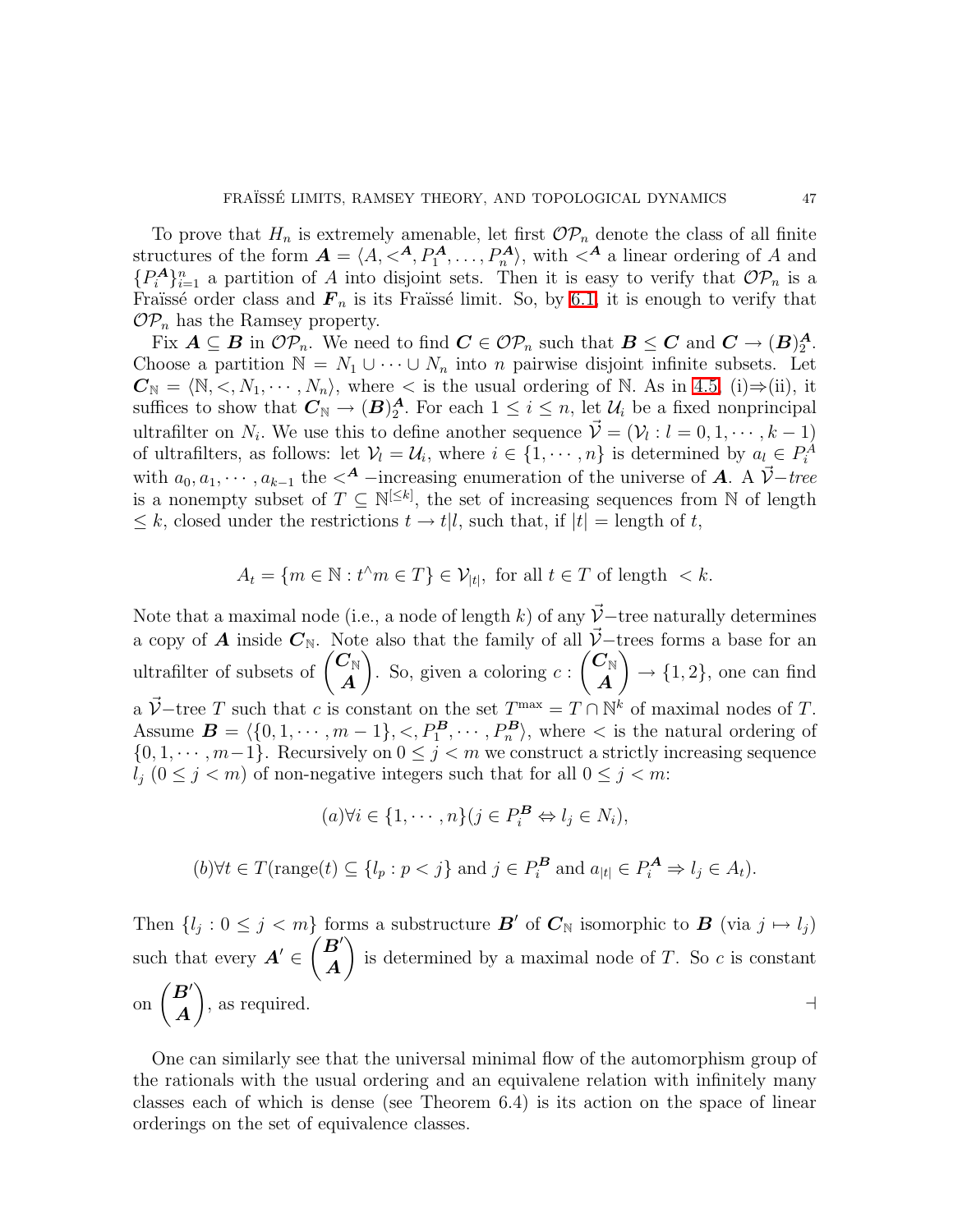### 48 A. S. KECHRIS, V. G. PESTOV, AND S. TODORCEVIC

## 9. A uniqueness result about the ordering property

We now return to the context of Theorem [7.5,](#page-41-0) in order to exploit another basic fact of topological dynamics, namely the uniqueness of the universal minimal flow (see [1.1\)](#page-9-0).

Recall from Section 5 that if  $L_0 \subseteq L$  are signatures and **A** is a structure for L, then  $A_0 = A | L_0$  is its reduct to  $L_0$ . In this case we also call A an *expansion* of  $A_0$  to L. Similarly, if K is a class of structures in L and  $\mathcal{K}_0 = \mathcal{K}|L_0$ , then we call K an *expansion* of  $\mathcal{K}_0$  to L.

Let  $\mathcal{K}_0$  be a Fraïssé class of structures in a signature  $L_0$ . Theorem [7.5](#page-41-0) shows that if  $\mathcal{K}_0$  admits a reasonable Fraïssé order expansion  $\mathcal{K}$  in  $L = L_0 \cup \{ \leq \}$ , then  $X_{\mathcal{K}}$  is the univeral minimal flow of  $G_0 = \text{Aut}(\text{Film}(\mathcal{K}_0))$ , provided K satisfies the Ramsey and ordering properties. Now, by the uniqueness of the universal minimal flow, if  $K'$  is another class with the same properties, then  $X_{\mathcal{K}}$  and  $X_{\mathcal{K}'}$  are isomorphic (as  $G_0$ -flows), which might suggest that  $K, K'$  are the "same" in some sense. In other words, one concludes that among reasonable Fraïssé order classes that expand  $\mathcal{K}_0$ , there is "at most one" that satisfies both the Ramsey and ordering properties. As we will see below, there may be quite distinct expansions that satisfy just the Ramsey property, so this illustrates an interesting feature of the ordering property.

We will first formulate a quite general uniqueness result and then consider special cases in which it can be strengthened. We will need to introduce some concepts first.

Given a signature  $L$ , a *simple formula* in  $L$  is a quantifier-free formula in the infinitary language  $L_{\omega_1\omega}$ . Explicitly, this means that a simple formula is obtained from the atomic formulas of L by using only negations, countable conjunctions and disjunctions. In case we allow only negation and *finite* conjunctions and disjunctions, we call this a *first-order simple formula*. Consider now a Fraüssé class  $\mathcal{K}_0$  in a signature  $L_0$  and let  $L = L_0 \cup \{<\}\.$  If  $K, K'$  are reasonable Fraïssé order classes in L which are expansions of K, (i.e.,  $\mathcal{K}_0 = \mathcal{K}|L_0 = \mathcal{K}'|L_0$ ), then we call  $\mathcal{K}, \mathcal{K}'$  simply bi-definable if there are simple formulas  $\varphi(x, y), \varphi'(x, y)$  in L, each with two variables, such that for any given  $A_0 \in \mathcal{K}_0$ ,  $\varphi$  and  $\varphi'$  define (uniformly) a bijection between the expansions of  $A_0$  in the signature L that are in K with those that are in K'. More precisely, this means the following: Consider any  $A_0 \in \mathcal{K}_0$ . If  $A = \langle A_0, \prec \rangle$  is an expansion of  $A_0$  which is in K, let  $\prec'$  be the relation on  $A_0$  defined by  $\varphi$  over **A**, i.e.,

$$
a \prec' b \Leftrightarrow A \models \varphi[a, b].
$$

Put

$$
\Phi(\boldsymbol{A})=\langle \boldsymbol{A}_0, \prec'\rangle.
$$

Similarly for any  $A' \in \mathcal{K}'$  define  $\Phi'(A')$  using  $\varphi'$ . Then the above condition means that, for each  $A_0$ ,  $\Phi$  is a bijection between the expansions of  $A_0$  in K with the expansions of  $\mathbf{A}_0$  in  $\mathcal{K}'$ , with inverse  $\Phi'$ .

The following is easy to verify: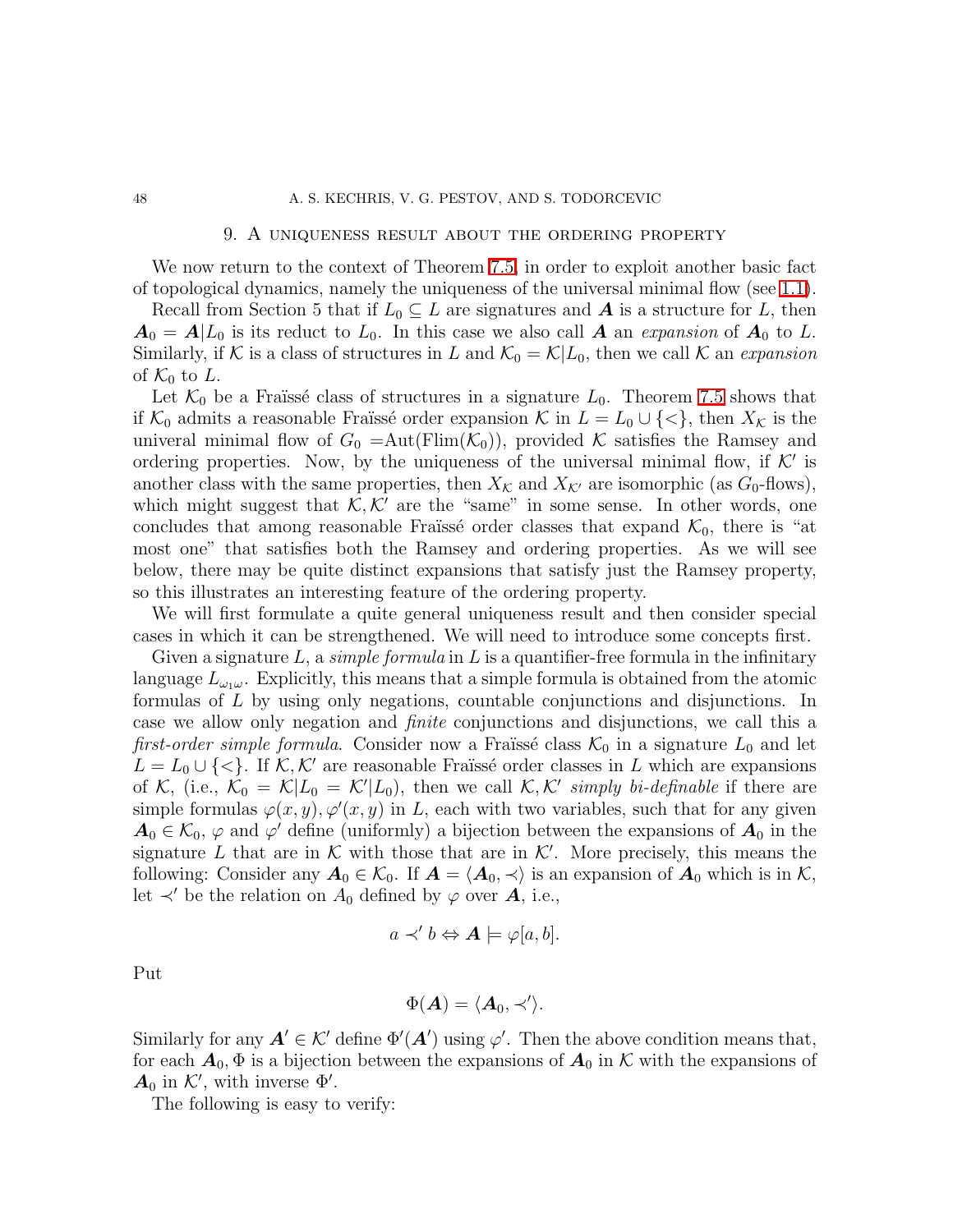**Proposition 9.1.** Let  $\mathcal{K}_0$  be a Fraïssé class in a signature  $L_0$ , let  $L = L_0 \cup \{ \leq \}$  and *let*  $K, K'$  be reasonable Fraüssé order classes in L that are expansions of  $K_0$ . Then, if K, K′ *are simply bi-definable:*

*(i)* K *satisfies the Ramsey property iff* K′ *satisfies the Ramsey property.*

*(ii)*  $K$  *satisfies the ordering property iff*  $K'$  *satisfies the ordering property.*  $\rightarrow$ 

We can now state the main uniqueness result.

<span id="page-48-0"></span>**Theorem 9.2.** Let  $\mathcal{K}_0$  be a Fraüssé class in a signature  $L_0$ , let  $L = L_0 \cup \{<\}$ , and *let*  $K, K'$  be reasonable Fraüssé order classes in L that are expansions of  $K_0$ . If  $K, K'$ *satisfy the Ramsey and ordering properties, then* K, K′ *are simply bi-definable.*

*Proof.* Let  $\mathbf{F}_0 = \text{Elim}(\mathcal{K}_0)$ , and  $\mathbf{F} = \text{Elim}(\mathcal{K}) = \langle \mathbf{F}_0, \prec_0 \rangle$ ,  $\mathbf{F}' = \text{Elim}(\mathcal{K}') = \langle \mathbf{F}_0, \prec'_0 \rangle$ . Then, by [7.5,](#page-41-0) both  $X_K$  and  $X_{K'}$  are universal minimal flows of  $G_0 = \text{Aut}(\mathbf{F}_0)$ , so there are isomorphic (as  $G_0$ -flows), i.e., there is a homeomorphism  $\pi : X_{\mathcal{K}} \to X_{\mathcal{K}'}$  such that  $\pi(g \cdot \prec) = g \cdot \pi(\prec)$ , for  $\prec \in X_{\mathcal{K}}$ .

**Claim.**  $G_0 \cdot \prec_0$  is a dense  $G_\delta$  set in  $X_\mathcal{K}$  (and similarly for  $G_0 \cdot \prec_0'$  in  $X_{\mathcal{K}'}$ ).

*Proof.* By definition,  $G_0 \cdot \prec_0$  is dense in  $X_{\mathcal{K}}$ .

Assuming, without loss of generality, that  $F_0 = \mathbb{N}$ , we will show that  $G_0 \cdot \prec_0$  is  $G_\delta$ in  $X_{\mathcal{K}}$ . Note that  $\prec \in G_0$ .  $\prec_0$  iff  $\langle \mathbf{F}_0, \prec \rangle \cong \mathbf{F}$  iff  $\langle \mathbf{F}_0, \prec \rangle$  has age K and satisfies the extension property 2.3. It is now easy to verify that these properties can be expressed in a  $G_{\delta}$  way.  $\rightarrow$ 

Thus  $G_0 \prec_0$  is the unique dense  $G_\delta$  orbit of  $X_\mathcal{K}$  and similarly  $G_0 \prec_0'$  is the unique dense  $G_{\delta}$  orbit of  $X_{\mathcal{K}'}$ . It follows that  $\pi(G_0 \cdot \prec_0) = G_0 \cdot \prec_0'$ . Put  $\pi(\prec_0) = \prec_0^*$ . Then  $\mathbf{F}^* = \langle \mathbf{F}_0, \prec_0^* \rangle$  is also (isomorphic to) the Fraüssé limit of K' and since Aut $(\mathbf{F})$  is the stabilizer of  $\prec_0$  in the action of  $G_0$  on  $X_{\mathcal{K}}$ , and similarly for  $Aut(\mathbf{F}^*)$  and  $\prec_0^*$ , it follows that  $\mathrm{Aut}(\mathbf{F}) = \mathrm{Aut}(\mathbf{F}^*)$ .

Thus (at the cost of replacing  $\boldsymbol{F}'$  by its isomorphic copy  $\boldsymbol{F}^*$ ) we may as well assume that

$$
Aut(\boldsymbol{F}) = Aut(\boldsymbol{F}').
$$

Consider now the action of  $S_{\infty}$  (and its subgroups) on  $\mathbb{N}^n, n = 1, 2, \ldots$ :

$$
g\cdot (a_1,\ldots,a_n)=(g(a_1),\ldots,g(a_n)).
$$

**Claim.** If  $R \subseteq \mathbb{N}^n$  is  $Aut(F)$ -invariant, then R is definable in **F** by a simple formula  $\varphi_R$  in L.

*Proof.* Write  $R = \bigcup_{i \in I} R_i$ , where  $R_i$  are the Aut(**F**)-orbits on  $\mathbb{N}^n$  contained in R. (Here I is a countable index set.) For each  $i \in I$ , fix  $(a_1, \ldots, a_n) \in R_i$  and let

$$
\varphi_i(x_1,\ldots,x_n)
$$

be the simple formula in  $L$  which is the conjunction of all atomic or negations of atomic formulas  $\psi(x_1, \ldots, x_n)$  in L such that

$$
\boldsymbol{F} \models \psi[a_1,\ldots,a_n].
$$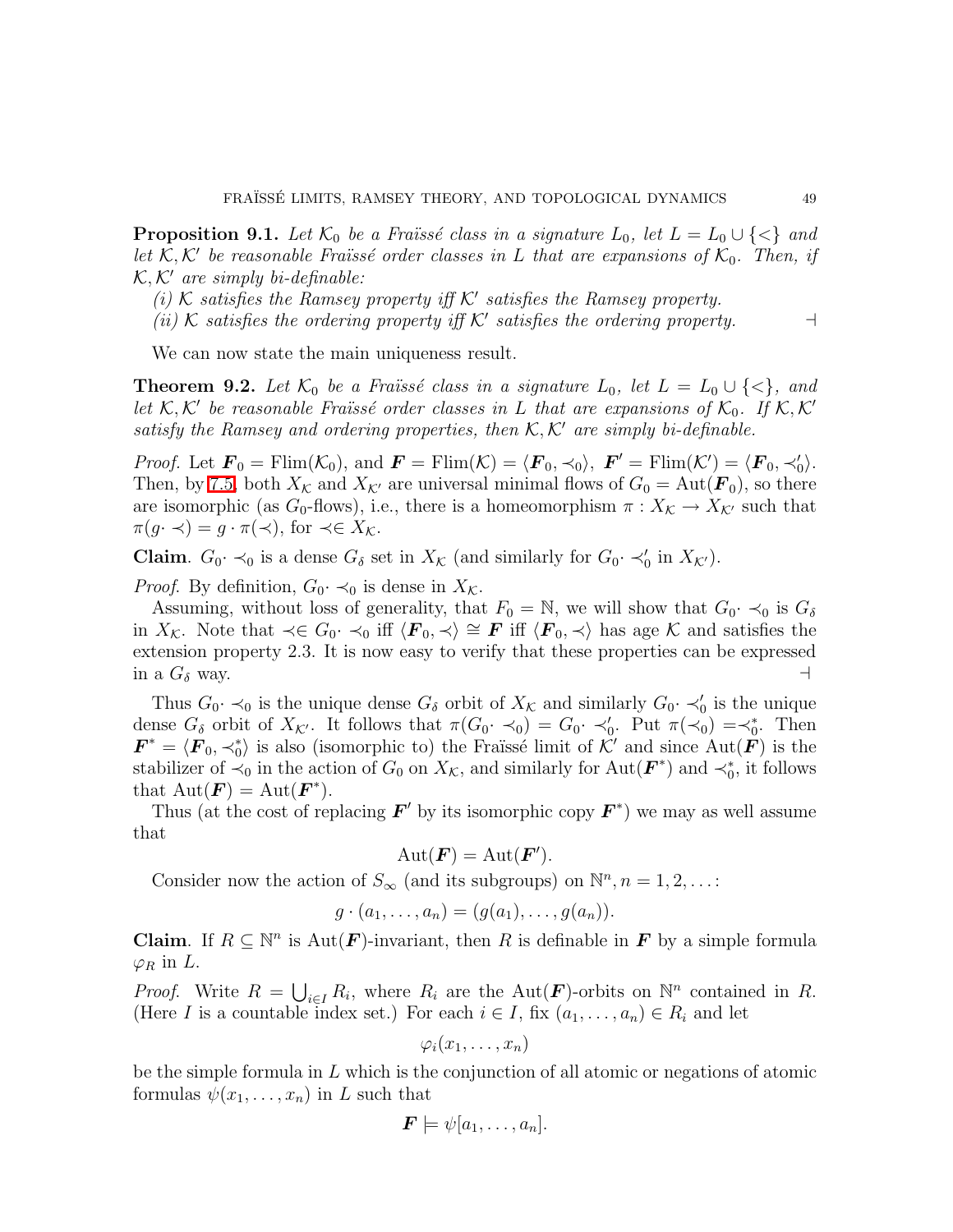Then it is easy to see (using that  $\bm{F}$  is ultrahomogeneous) that

$$
(b_1,\ldots,b_n)\in R_i \Leftrightarrow \boldsymbol{F} \models \varphi_i[b_1,\ldots,b_n].
$$

(Note here that if L is a finite relational language, then actually  $\varphi_i$  is first-order simple.)

Take then  $\varphi_R$  to be the disjunction of  $\varphi_i, i \in I$ .

Now the relation  $\prec_0' \subseteq \mathbb{N}^2$  is invariant under  $\mathrm{Aut}(\mathbf{F}') = \mathrm{Aut}(\mathbf{F})$ , so there is a simple formula in  $L, \varphi$ , such that

$$
a \prec_0' b \Leftrightarrow \mathbf{F} \models \varphi[a, b].
$$

Similarly, there is a simple formula  $\varphi'$  that defines  $\prec_0$  in  $\mathbf{F}'$ . It is easy now to see that  $\varphi, \varphi'$  witness that  $\mathcal{K}, \mathcal{K}'$  are simply bi-definable.  $\Box$ 

*Remark*. Note that the preceding proof shows that if  $L_0$  is finite and relational, then  $K, K'$  are first-order simply bi-definable.

In certain special instances, we can actually assert in [9.2](#page-48-0) that  $K = \mathcal{K}'$ .

<span id="page-49-0"></span>Proposition 9.3. *In the context of [9.2,](#page-48-0) if* K, K′ *are comparable under inclusion, i.e.,*  $\mathcal{K} \subseteq \mathcal{K}'$  or  $\mathcal{K}' \subseteq \mathcal{K}$ , then  $\mathcal{K} = \mathcal{K}'$ . In particular, if  $\mathcal{K} = \mathcal{K}_0 * \mathcal{L}O$ , then  $\mathcal{K} = \mathcal{K}'$ .

*Proof.* Say  $\mathcal{K} \subseteq \mathcal{K}'$ , but  $\mathcal{K}' \setminus \mathcal{K} \neq \emptyset$ , so that there is  $\langle A_0, \prec \rangle \in \mathcal{K}' \setminus \mathcal{K}$ . Now apply the ordering property to  $A_0 \in \mathcal{K}'|L_0$  to find  $B_0 \in \mathcal{K}'|L_0 = \mathcal{K}|L_0$  and consider  $\prec$  on  $A_0$ and  $\prec'$  on  $B_0$ , so that  $\langle \mathbf{B}_0, \prec' \rangle \in \mathcal{K}$ . Then  $\langle \mathbf{A}_0, \prec \rangle \leq \langle \mathbf{B}_0, \prec' \rangle$ , so, as K is hereditary,  $\langle A_0, \prec \rangle \in \mathcal{K}$ , a contradiction.  $\rightarrow$ 

We see from [9.3](#page-49-0) that in all the classes considered in [8.1,](#page-44-0) i.e.,  $\mathcal{K}_0 =$  (finite) graphs,  $K_n$ -free graphs, complete graphs, hypergraphs of type  $L_0$  that omit A, and metric spaces with rational distances,  $\mathcal{K} = \mathcal{K}_0 * \mathcal{L}O$  is the unique (reasonable order Fraüssé) expansion that satisfies both the Ramsey and ordering properties.

Note that [9.3](#page-49-0) is also a trivial corollary of [9.2,](#page-48-0) since simple bi-definability implies, in particular, that the cardinality of the expansions of any  $A_0 \in \mathcal{K}|L_0 = \mathcal{K}'|L_0$  which are in K is the same as that of the expansions which are in  $K'$ .

By these simple cardinality considerations, we can also see that [9.2](#page-48-0) is not true if one of K, K' fails to satisfy the ordering property. Consider, for example, the case when  $\mathcal{K}_0$ is the class of all  $A_0 = \langle A_0, P, Q \rangle$ , where  $\{P, Q\}$  is a partition of  $A_0, \mathcal{K}$  is the class of all  $A = \langle A_0, \langle \rangle$ , where  $\langle \rangle$  is an ordering of  $A_0$  with  $P \langle Q \rangle$ , and  $\mathcal{K}' = \mathcal{K}_0 * \mathcal{LO}$ . Then  $K$  satisfies the Ramsey and ordering properties,  $K'$  satisfies the Ramsey but not the ordering property, and  $K, K'$  are not simply bi-definable.

In case one of K, K' might not be equal to  $\mathcal{K}_0 * \mathcal{LO}$ , we do not necessarily have the strong uniqueness property of [9.3.](#page-49-0) But under certain conditions on  $K$  we can still strengthen [9.2.](#page-48-0) To motivate what we are looking for, let for each  $K$ , in the context of [9.2,](#page-48-0)

$$
\mathcal{K}^* = \{ \langle \mathbf{A}_0, \prec^* \rangle : \langle A_0, \prec \rangle \in \mathcal{K} \},\
$$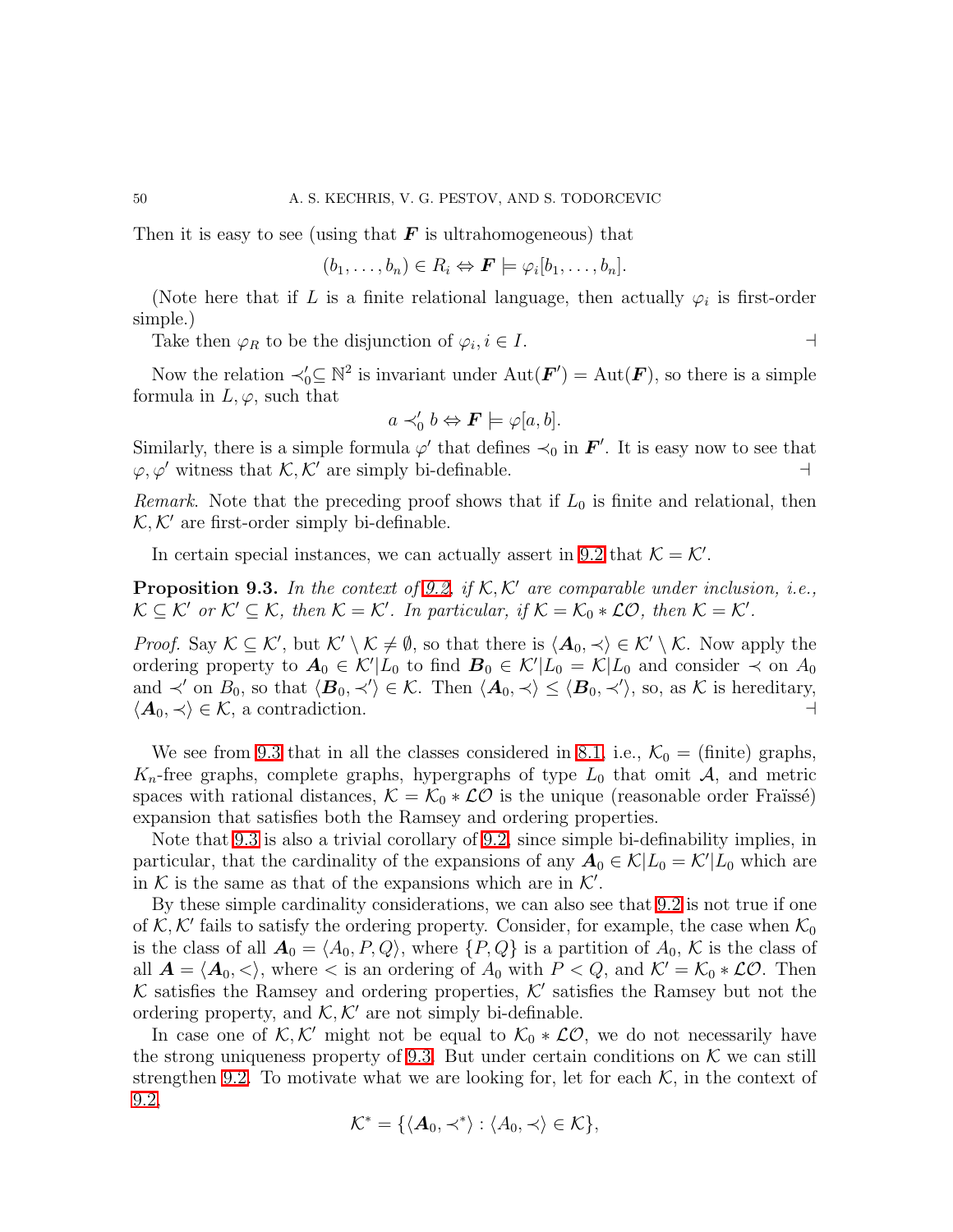where

$$
a \prec^* b \Leftrightarrow a \succ b
$$

is the reverse ordering of  $\prec$ . Clearly  $\mathcal{K}^*$  is simply bi-definable with  $\mathcal{K}$ , so  $\mathcal{K}$  satisfies the Ramsey (resp., ordering) property iff  $K^*$  does. We will formulate now a condition on K which implies that the only K' simply bi-definable with K are K and  $\mathcal{K}^*$ .

Given  $\mathbf{A} = \langle \mathbf{A}_0, \prec \rangle \in \mathcal{K}, \mathbf{B} = \langle \mathbf{B}_0, \prec' \rangle \in \mathcal{K}$  and  $a, b \in A_0, c, d \in B_0$  with  $a \prec$  $b, c \prec d$ , we say that  $(a, b), (c, d)$  *have the same type if* there is an isomorphism of the substructure of **A** generated by a, b with the substructure of **B** generated by c, d which sends a to c and b to d. Equivalently, this means that  $(a, b), (c, d)$  satisfy (in  $A, B$ resp.) exactly the same atomic formulas in L. We denote by  $tp_{\mathbf{A}}(a, b)$  the *type* of  $(a, b)$ , i.e., the set of all atomic formulas satisfied by  $(a, b)$  in  $\mathbf{A}$ . Thus  $(a, b)$ ,  $(c, d)$  have the same type iff  $tp_{\mathbf{A}}(a, b) = tp_{\mathbf{B}}(c, d)$ .

We now say that K satisfies the *triangle condition* if for any two distinct types  $\sigma \neq \tau$ , there is  $\mathbf{A} = \langle \mathbf{A}_0, \prec \rangle \in \mathcal{K}$  and  $a \prec b \prec c$  in  $A_0$  such that

$$
tp_{\mathbf{A}}(a,b) = tp_{\mathbf{A}}(b,c) = \sigma, tp_{\mathbf{A}}(a,c) = \tau
$$

or

$$
tp_{\mathbf{A}}(a,b) = tp_{\mathbf{A}}(b,c) = \tau, tp_{\mathbf{A}}(a,c) = \sigma
$$

<span id="page-50-0"></span>(i.e., two "sides" of the triangle a, b, c have one of types  $\sigma, \tau$  and the third one the other).

**Corollary 9.4.** In the context of [9.2,](#page-48-0) if K satisfies the triangle condition, then  $K' = K$ *or*  $K' = K^*$ .

*Proof.* In the notation of the proof of [9.2,](#page-48-0) it is enough to show that  $\prec'_0 = \prec_0$  or  $\prec'_0 = \prec_0^*$ . If this fails, then we can find  $a, b, c, d$  with  $a \prec_0 b, c \prec_0 d, a \prec_0' b, d \prec_0' c$ . Denote by σ the type of  $(a, b)$  (in the substructure of **F** generated by  $a, b$ ) and by  $\tau$  the type of  $(c, d)$ . Then  $\sigma \neq \tau$ , since  $\prec'_{0}$  is Aut(**F**)-invariant. By the triangle condition, there is  $A \in \mathcal{K}$ , which without loss of generality we can assume to be a substructure of  $\mathbf{F}$ , and  $\bar{a}, \bar{b}, \bar{c}$  in A such that  $\bar{a} \prec_0 \bar{b} \prec_0 \bar{c}$  and either  $tp_{\mathbf{A}}(\bar{a}, \bar{b}) = tp_{\mathbf{A}}(\bar{b}, \bar{c}) = \sigma$ ,  $tp_{\mathbf{A}}(\bar{a}, \bar{c}) = \tau$ , in which case we have that  $\bar{a} \prec_0' \bar{b} \prec_0' \bar{c}$  but  $\bar{c} \prec_0' \bar{a}$ , a contradiction, or  $tp_{\mathbf{A}}(\bar{a}, \bar{b}) =$  $tp_{\mathbf{A}}(\bar{b}, \bar{c}) = \tau$ ,  $tp_{\mathbf{A}}(\bar{a}, \bar{c}) = \sigma$  in which case we have that  $\bar{c} \prec_0' \bar{b} \prec_0' \bar{a}$  but  $\bar{a} \prec_0' \bar{c}$ , also a contradiction. ⊣

As an application, let us show, for example, that the class  $K$  of all convexly ordered finite equivalence relations is the only (reasonable order Fraïssé) expansion of the class  $\mathcal{EQ}$  (of finite equivalence relations) that satisfies both the Ramsey and ordering properties. Indeed, if K' is any other such class then either  $\mathcal{K}' \subseteq \mathcal{K}$ , and then we are done by [9.3,](#page-49-0) or else K' contains a structure  $A' = \langle A'_0, E', \prec' \rangle$ , where  $\prec'$  is such that there are  $a, b, c \in A'_0$  with  $(a, c) \in E', (a, b) \notin E', (b, c) \notin E'$  and  $a \prec' b \prec' c$ . Then we can use **A'** to witness the triangle condition for  $K'$ , so  $K = K'$  or  $K = (K')^*$ , by [9.4.](#page-50-0) Then  $\mathcal{K}' = \mathcal{K}$  or  $\mathcal{K}' = (\mathcal{K})^* = \mathcal{K}$  and we are done. (Note that  $\mathcal{K}$  itself does not satisfy the triangle condition).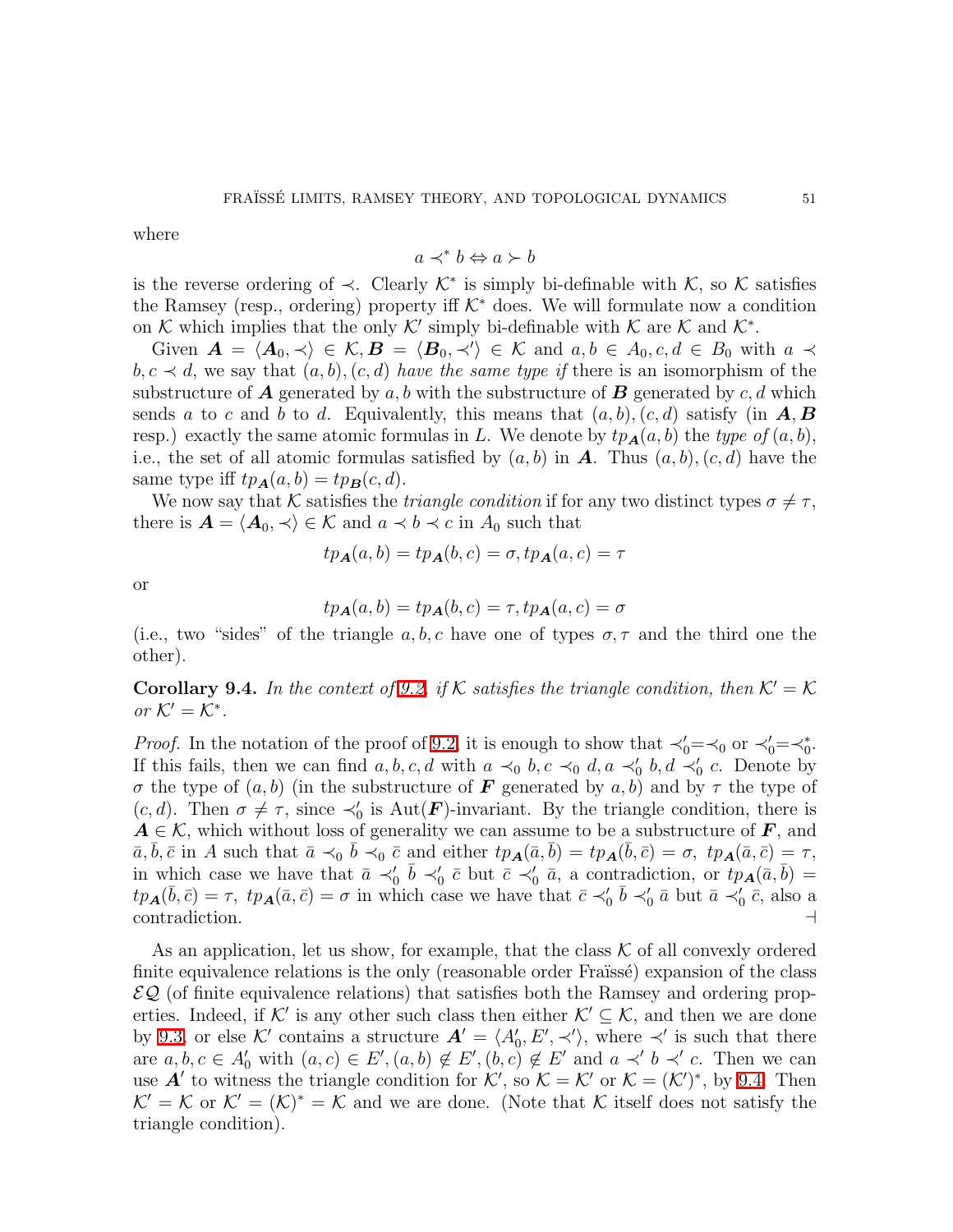Another interesting example is the following. Let  $\mathcal{K}_0 =$  the class of finite posets and let K = the class of all finite  $\langle A, \sqsubset, \prec \rangle$  where  $\langle A, \sqsubset \rangle$  is a poset and  $\prec$  is a linear ordering extending  $\Box$ . Then (see "Addendum" at the end of this paper) K satisfies the Ramsey and ordering properties. Now it is easy to see that  $K$  also satisfies the triangle condition, so the only expansions that have both of these properties are K and  $\mathcal{K}^*$ .

Finally, let us point out that in other cases, again in the context of [9.2,](#page-48-0) there may be many K' bi-definable with K. For example, in case  $\mathcal{K}_0 =$  all finite-dimensional vector spaces over a finite field  $F$ , we can see, by Section 6,  $(C)$ , that there are different  $K'$  corresponding to different orderings of  $F$ . In such cases one seeks to classify all expansions of a given  $\mathcal{K}_0$  that satisfy the Ramsey and ordering properties. Of particular interest are, of course, the cases of finite-dimensional vector spaces and Boolean algebras.

For the case of Boolean algebras, we can show that there are exactly 12 reasonable order Fraïssé expansions of the class  $\mathcal{K}_0 = \mathcal{B} \mathcal{A}$  of finite Boolean algebras. These are defined as follows:

Let  $\pi_1, \pi_2, \ldots, \pi_6$  be the six permutations of the symbols 0, 1, a. For each such  $\pi_i$ , we define an expansion  $\mathcal{K}_i$  of  $\mathcal{K}_0$  as follows: Say, for example,  $\pi_i = a, 1, 0$ . Then  $\langle A_0, \prec \rangle \in$  $\mathcal{K}_i$  iff  $\mathbf{A}_0$  is a finite Boolean algebra,  $\prec$  a linear ordering of  $A_0$ , and there is a natural ordering  $\prec'$  on  $A_0$  such that  $\prec, \prec'$  agree on  $A_0 \setminus \{0^{A_0}, 1^{A_0}\}\$  but  $a_0 \prec 1^{A_0} \prec 0^{A_0}$ , for all  $a_0 \in A_0 \setminus \{0^{A_0}, 1^{A_0}\}.$  (Note of course that  $0^{A_0} \prec' a_0 \prec' 1^{A_0}$ , for all  $a_0 \in A_0 \setminus \{0^{A_0}, 1^{A_0}\}.$ ) Clearly  $\mathcal{K}_i$  is simply bi-definable with  $\mathcal{OBA}$  so each  $\mathcal{K}_i$  is a reasonable order Fraüssé expansion of  $\mathcal{K}_0$  satisfying the Ramsey and ordering properties. (Note that if, e.g.,  $\pi_1 = 0, 1, a$ , we have  $\mathcal{K}_1 = \mathcal{OBA}$ . Thus the 12 classes  $\mathcal{K}_i, \mathcal{K}_i^*, i = 1, \ldots, 6$ , are distinct and satisfy both the Ramsey and ordering properties. Then a canonization argument based on the Dual Ramsey Theorem will give us the following result which is then used to show that every reasonable Fraïssé expansion of  $\mathcal{K}_0$  that satisfies the Ramsey and ordering properties must be in this list:

Given a finite Boolean algebra  $A$ , there is a finite Boolean algebra  $B$ , with  $A \leq B$ , such that if  $\prec$  is any linear ordering on **B**, extending the partial ordering of **B**, then there is  $A' \in$  $\overline{B}$ A  $\setminus$ such that  $\prec |A'$  is natural.

This order canonization theorem should be compared with those of Nešetřil-Prömel-Rödl-Voigt [\[55\]](#page-71-6) (see also Prömel [\[70\]](#page-72-4)) that deal with canonizing orderings of Boolean lattices rather than Boolean algebras.

Finally, we can also classify all reasonable order Fraüssé expansions of the class  $\mathcal{K}_0 = \mathcal{V}_F$  of all finite-dimensional vector spaces over a fixed finite field F. It turns out that if  $card(F) = q$ , then there are exactly  $4(q - 2)!$  many such classes described as follows:

Let F be a finite field of cardinality q,  $F^* = F \setminus \{0\}$  its multiplicative group of non-0 elements. For each ordering  $\lt$  on F, where  $0 \lt F^*$ , let  $\lt'$  be the ordering of F such that  $\langle |F^* \rangle = \langle |F^* \rangle$  but  $F^* \langle 0 \rangle$ . (Here 0 is the "zero" of the field F).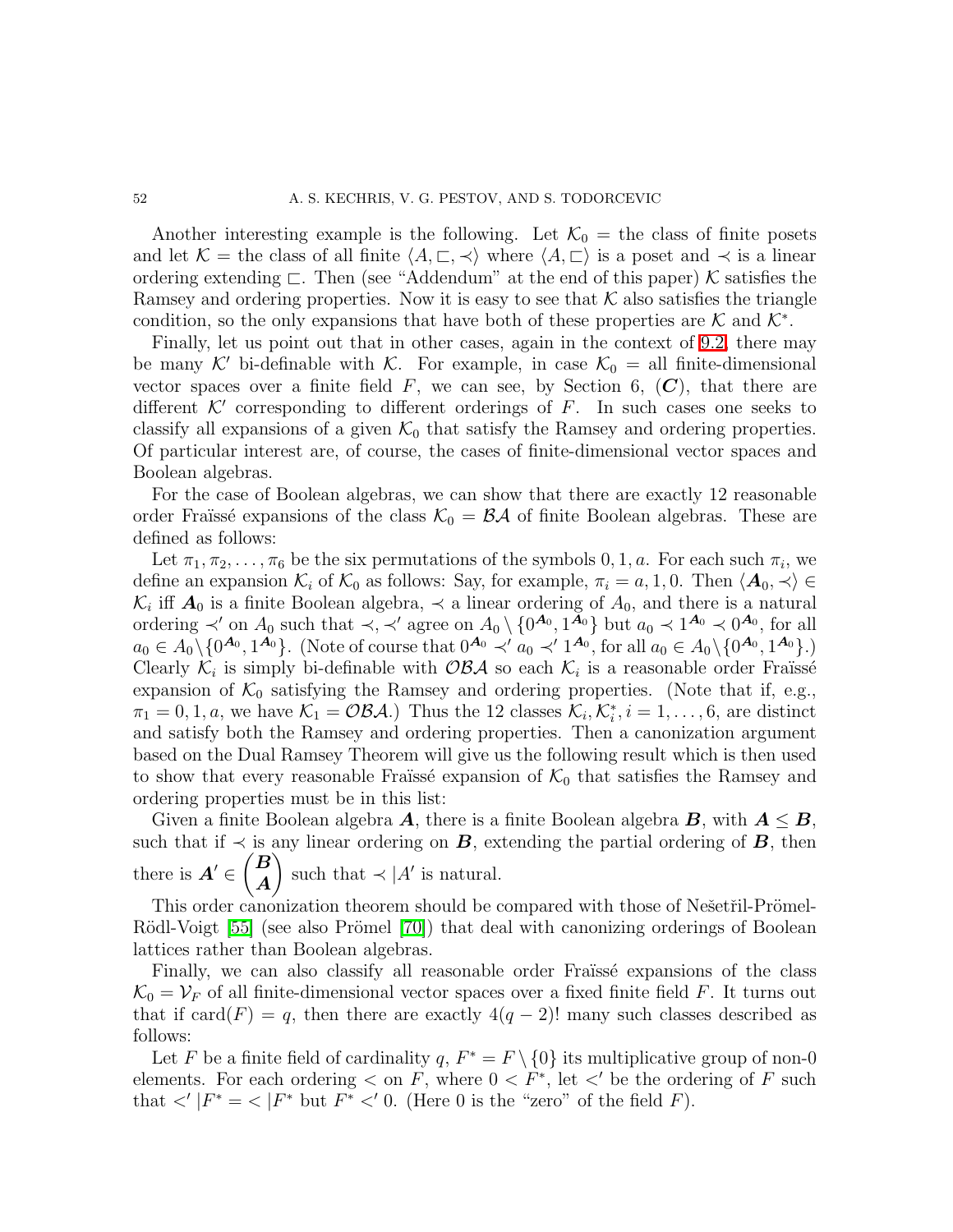For each such  $\lt$ , let  $\mathcal{K}_1(\lt)$  be the class of all  $\langle V_0, \prec \rangle$ , where  $V_0$  is a finitedimensional vector space over F, and  $\prec$  is an anti-lexicographical ordering on  $V_0$ induced from an ordered basis of  $V_0$ , by using  $\lt$  for ordering F. If we denote by 0 the "zero" of  $V_0$ , clearly  $0 \prec V_0 \setminus \{0\}$ . Let also  $\mathcal{K}_2(\le)$  be the class of all  $\langle V_0, \prec' \rangle$  such that for some  $\prec$  with  $\langle V_0, \prec \rangle \in \mathcal{K}_1(\prec), \prec |V_0 \setminus \{0\} = \prec' |V_0 \setminus \{0\}$  but  $V_0 \setminus \{0\} \prec' 0$ . Then  $\mathcal{K}_1(\prec), \mathcal{K}_2(\prec)$  are simply bi-definable, so they have the Ramsey and ordering properties. For each  $\lt'$  as before, define  $\mathcal{L}_1(\lt')$  to be the class of all  $\langle V_0, \prec \rangle$  such that  $\prec$  is an anti-lexicographical ordering of  $V_0$  induced from an ordered basis of  $V_0$  by using  $\lt'$  for ordering F. Note now that  $V_0 \setminus \{0\} \lt 0$ . Define, similarly to the above,  $\mathcal{L}_2(\lt'')$ . Then

$$
\mathcal{L}_1(<')^* = \mathcal{K}_1((<')^*), \mathcal{L}_2(<')^* = \mathcal{K}_2((<')^*),
$$

and so  $\mathcal{L}_1(\langle\ \rangle,\mathcal{L}_2(\langle\ \rangle)$  also have the Ramsey and ordering properties. Now using an order canonization theorem based on the Ramsey theorem for vector spaces due to Graham-Leeb-Rothschild  $[32]$  we can show that every reasonable Fraissé order expansion of  $\mathcal{K}_0$  satisfying the Ramsey and ordering properties is one of

$$
\mathcal{K}_1(<), \mathcal{K}_2(<), \mathcal{L}_1(<'), \mathcal{L}_2(<').
$$

However these  $4(q-1)!$  classes are not distinct.

Consider the action of  $F^*$  on F by multiplication and the induced action of  $F^*$  on the set of linear orderings on F with  $0 < F^*$ . This action is free, so there are exactly  $\frac{(q-1)!}{(q-1)!} = (q-2)!$  orbits. Let  $\sim$  be the equivalence relation induced by this action. Then one can see that

$$
\mathcal{K}_1(\langle \cdot_1 \rangle = \mathcal{K}_1(\langle \cdot_2 \rangle
$$

iff  $\langle 1/\langle 2 \rangle$  and so we get exactly  $(q-2)!$  distinct classes of the form  $\mathcal{K}_1(\langle \rangle)$ . Similarly we get exactly  $(q-2)!$  classes of each of the forms  $\mathcal{K}_2(\langle), \mathcal{L}_1(\langle'), \mathcal{L}_2(\langle'), \text{ One can}$ finally show that the four collections

$$
\{\mathcal{K}_1(<)\},\{\mathcal{K}_2(<)\},\{\mathcal{L}_1(<')\},\{\mathcal{L}_2(<')\}
$$

are pairwise disjoint, so we get exactly  $4(q-2)!$  many distinct classes.

In connection with these classification problems, it is worth pointing out that, in the context of [9.2](#page-48-0) again, when the signature  $L_0$  is relational and finite, there are only finitely many reasonable Fraïssé order classes that expand a given class in  $L_0$  and satisfy both the Ramsey and ordering properties. In fact, more generally, using the concept of type introduced before [9.4,](#page-50-0) it is easy to see that this is even true when there are only finitely many types. Indeed, in the notation of the proof of [9.2,](#page-48-0) note that  $\prec'_0$  is completely determined (up to an action by an element of  $Aut(\mathbf{F}_0)$ ) by the set

$$
T(\prec_0') = \{tp_F(a, b) : a \prec_0' b\},\
$$

where

$$
\boldsymbol{F} = \langle \boldsymbol{F}_0, \prec_0 \rangle
$$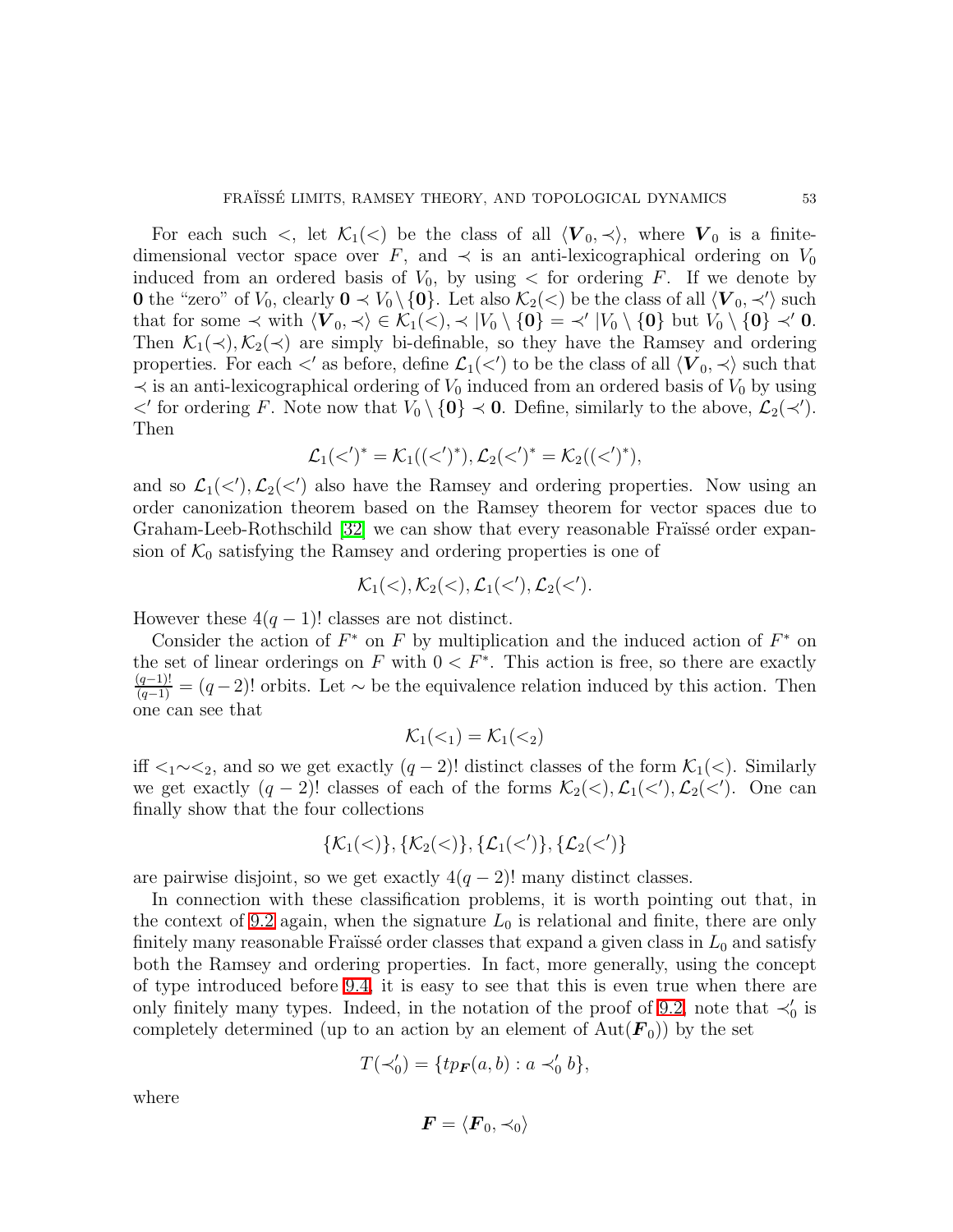(i.e., the set of all types of pairs on which  $\prec'_0$  agrees with  $\prec_0$ ). But there are only finitely many possibilities for  $T(\prec_0')$ , so there are only finitely many possibilities for  $\mathbf{F}' = \langle \mathbf{F}_0, \prec'_0 \rangle$  and thus for  $\mathcal{K}' = \text{Age}(\mathbf{F}')$ .

We finally show that among all possible Ramsey expansions  $K$  of a Fraüssé class  $\mathcal{K}_0$ , the ones that also have the ordering property, satisfy an important minimality property.

<span id="page-53-0"></span>**Theorem 9.5.** Let  $\mathcal{K}_0$  be a Fraïssé class in a signature  $L_0$ , let  $L = L_0 \cup \{ \leq \}$  and let  $K, K'$  be reasonable Fraüssé order classes in L that are expansions of  $K_0$ . If K satisfies *the Ramsey property and*  $K'$  *satisfies both the Ramsey and ordering properties, then*  $\mathcal{K}' \subset \mathcal{K}$  *up to simple bi-definability, i.e., there is a reasonable Fraïssé order class*  $\mathcal{K}''$ *in* L which is an expansion of  $\mathcal{K}_0$  such that  $\mathcal{K}'' \subseteq \mathcal{K}$  and  $\mathcal{K}''$  is simply bi-definable with K′ *.*

*Proof.* Using the notation of the proof of [9.2,](#page-48-0) we have, by [7.5,](#page-41-0) that the  $G_0$ -space  $X_{\mathcal{K}'}$  is isomorphic to a minimal subflow X of  $X_{\mathcal{K}}$ . Let  $\pi : X_{\mathcal{K}'} \to X$  be an isomorphism and let  $\pi(\prec_0') = \prec_0'' \in X$ . Then

$$
Aut(\langle \boldsymbol{F}_0, \prec_0' \rangle) = Aut(\langle \boldsymbol{F}_0, \prec_0'' \rangle),
$$

so that there is a simple formula  $\varphi''$  that defines  $\prec_0''$  in  $\langle \mathbf{F}_0, \prec_0' \rangle$  and a simple formula  $\varphi'$  that defines  $\prec_0'$  in  $\langle F_0, \prec_0'' \rangle$ . From this it easily follows that  $\langle F_0, \prec_0'' \rangle$  is ultrahomogeneous. Let  $\mathcal{K}'' = \text{Age}(\langle \mathbf{F}_0, \prec_0'' \rangle)$ . Then  $\mathcal{K}'' \subseteq \mathcal{K}$  is a reasonable Fraüssé order class in L, which is an expansion of  $\mathcal{K}_0$ . As in the proof of [9.2,](#page-48-0) it is simply bi-definable with  $\mathcal{K}'$ .  $\mathcal{K}^{\prime}$ . . ⊣

Thus the expansions of a given  $\mathcal{K}_0$  that have both the Ramsey and ordering properties are the smallest, up to simple bi-definability, expansions that have the Ramsey property. The preceding argument also suggests an approach to showing that, if there is an expansion  $K$  with the Ramsey property, then there is one with both Ramsey and ordering properties: Simply pick  $\prec' \in X_{\mathcal{K}}$  such that  $\overline{G_0 \cdot \prec'}$  is minimal and let  $\mathcal{K}' = \text{Age}(\langle \mathbf{F}_0, \prec' \rangle)$ . Then try to show that  $\mathcal{K}'$  has both the Ramsey and ordering properties. We will see in the next section that this approach indeed works.

# 10. Ramsey degrees

Consider the class of finite graphs  $\mathcal{GR}$ . Although this class does not satisfy the Ramsey property, there is still an important Ramsey-type result that holds for finite graphs: For each finite graph  $A_0 \in \mathcal{GR}$ , there is a finite number t such that for all  $A_0 \leq B_0 \in \mathcal{GR}$ , there is  $C_0 \geq B_0$  in  $\mathcal{GR}$  with the following property: For any coloring  $c$  :  $\overline{\mathcal{C}}_0$  $\boldsymbol{A}_0$ Ň  $\rightarrow$  {1,...,k} (of any number of colors), there is  $B'_0 \in$  $\overline{\mathcal{C}}_0$  $\boldsymbol{B}_0$  $\setminus$ such that c takes at most t colors on  $\begin{pmatrix} B'_0 \\ A_0 \end{pmatrix}$  $\setminus$ . Moreover, one can explicitly compute the least number t with that property.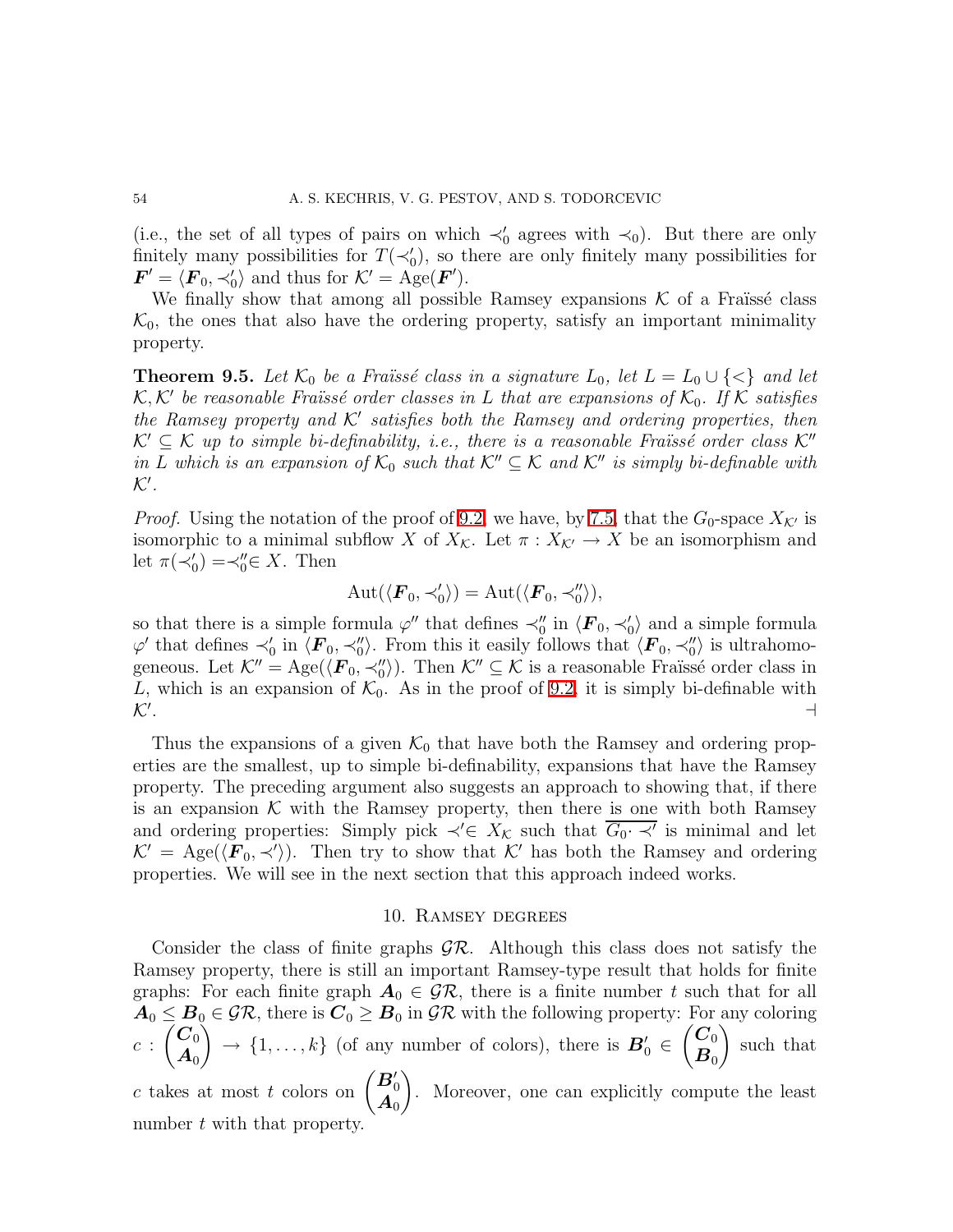Such results for graphs and other classes of finite structures have existed implicitly or explicitly, in the literature for some time now (see, e.g., Nešetřil-Rödl [\[56\]](#page-71-8), [\[58\]](#page-72-5), Abramson-Harrington  $[1]$ , and Fouché  $[20]$ ,  $[21]$ ,  $[22]$ ,  $[23]$ ). We will present here a version of this theory in the general context of our paper and notice some interesting connections with the results in Section 9 leading, in particular, to the proof of the result mentioned at the end of Sections 7 and 9.

Throughout this section,  $K_0$  *will be a Fraüssé class in a signature*  $L_0$ *, and*  $K$  *a hereditary order class in*  $L = L_0 \cup \{<\}$  *with*  $\mathcal{K}_0 = \mathcal{K}|L$ *, i.e.,*  $\mathcal{K}$  *is an expansion of*  $\mathcal{K}_0$ *.* For  $A_0 \in \mathcal{K}_0$ , let

 $X_{\mathcal{K}}^{\mathbf{A}_0} = \{ \prec : \prec \text{ is a linear ordering on } A_0 \text{ and } \langle \mathbf{A}_0, \prec \rangle \in \mathcal{K} \}.$ 

Thus  $X_{\mathcal{K}}^{\mathbf{A}_0}$  $\mathcal{A}_0^{\mathbf{A}_0} \neq \emptyset$  by assumption and, since K is closed under isomorphism, Aut $(\mathbf{A}_0)$  acts on  $X_\mathcal{K}^{A_0}$  $\kappa^{A_0}$  in the obvious way. If  $\prec \in X_{\mathcal{K}}^{\mathcal{A}_0}$  $\mathcal{A}_0^{\mathbf{A}_0}$ , we call its orbit under this action the  $(\mathbf{A}_0 - \mathcal{K}_0)$ *pattern* of  $\prec$ . Thus the pattern of  $\prec$  is the set of all  $\prec'$  such that  $\langle A_0, \prec' \rangle \cong \langle A_0, \prec \rangle$ . Put also

$$
t_{\mathcal{K}}(\mathbf{A}_0) = \text{the cardinality of the set of } \mathbf{A}_0 - \mathcal{K} - \text{patterns}
$$
  
= 
$$
\text{card}(X_{\mathcal{K}}^{\mathbf{A}_0}/\text{Aut}(\mathbf{A}_0))
$$
  
= 
$$
\frac{\text{card}(X_{\mathcal{K}}^{\mathbf{A}_0})}{\text{card}(\text{Aut}(\mathbf{A}_0))},
$$

since clearly  $\text{Aut}(\mathbf{A}_0)$  acts freely on  $X_{\mathcal{K}}^{\mathbf{A}_0}$  $\mathcal{L}_{\mathcal{K}}^{A_0}$ , and thus every orbit has the same cardinality as  $Aut(\mathbf{A}_0)$ .

Finally, for  $\mathbf{A}_0 \leq \mathbf{B}_0 \leq \mathbf{C}_0$  in  $\mathcal{K}_0$ , let

$$
\boldsymbol{C}_0 \to (\boldsymbol{B}_0)^{\boldsymbol{A}_0}_{k,t}
$$

mean that for every coloring  $c$ :  $\bigg(C_0$  $\boldsymbol{A}_0$  $\setminus$  $\rightarrow$  {1, ..., k} there is  $B'_0 \in$  $\bigg(C_0$  $\boldsymbol{B}_0$  $\setminus$ such that  $c$  $\overline{ }$ 

on  $\begin{pmatrix} \boldsymbol{B}'_0 \ \boldsymbol{A}_0 \end{pmatrix}$ takes at most  $t$  values. Thus

$$
\boldsymbol{C}_0 \to (\boldsymbol{B}_0)^{\boldsymbol{A}_0}_{k,1} \Leftrightarrow \boldsymbol{C}_0 \to (\boldsymbol{B}_0)^{\boldsymbol{A}_0}_{k}.
$$

Also for  $A_0 \leq B_0 \in \mathcal{K}_0$ , and  $\langle B_0, \langle B_0 \rangle \in \mathcal{K}$ , let

$$
t_{\mathcal{K}}(\boldsymbol{A}_0,\boldsymbol{B}_0,\boldsymbol{<}_{\boldsymbol{B}_0}) = \text{ the number of } \boldsymbol{A}_0 - \mathcal{K} - \text{patterns of} \prec \in \boldsymbol{X}_{\mathcal{K}}^{\boldsymbol{A}_0} \text{ such that } \langle \boldsymbol{A}_0, \prec \rangle \leq \langle \boldsymbol{B}_0, \boldsymbol{<}_{\boldsymbol{B}_0} \rangle.
$$

Clearly  $t_{\mathcal{K}}(\mathbf{A}_0, \mathbf{B}_0, \mathbf{<}_{B_0}) \leq t_{\mathcal{K}'}(\mathbf{A}_0)$ , for any hereditary class  $\mathcal{K}' \subseteq \mathcal{K}$  with  $\mathcal{K}'|L_0 =$  $\mathcal{K}_0, \langle \boldsymbol{B}_0, <_{\boldsymbol{B}_0} \rangle \in \mathcal{K}'$ .

<span id="page-54-0"></span>**Proposition 10.1.** *If* K *has the Ramsey property, then for*  $A_0 \leq B_0$  *in*  $K_0$ *, and*  $\langle \mathbf{B}_0, \langle \mathbf{B}_0 \rangle \in \mathcal{K}, k \geq 2$ , there is  $\mathbf{C}_0 \geq \mathbf{B}_0$  in  $\mathcal{K}_0$  with

$$
\pmb{C}_0 \to (\pmb{B}_0)_{k,t_\mathcal{K}(\pmb{A}_0,\pmb{B}_0,<_{\pmb{B}_0})}^{\pmb{A}_0},
$$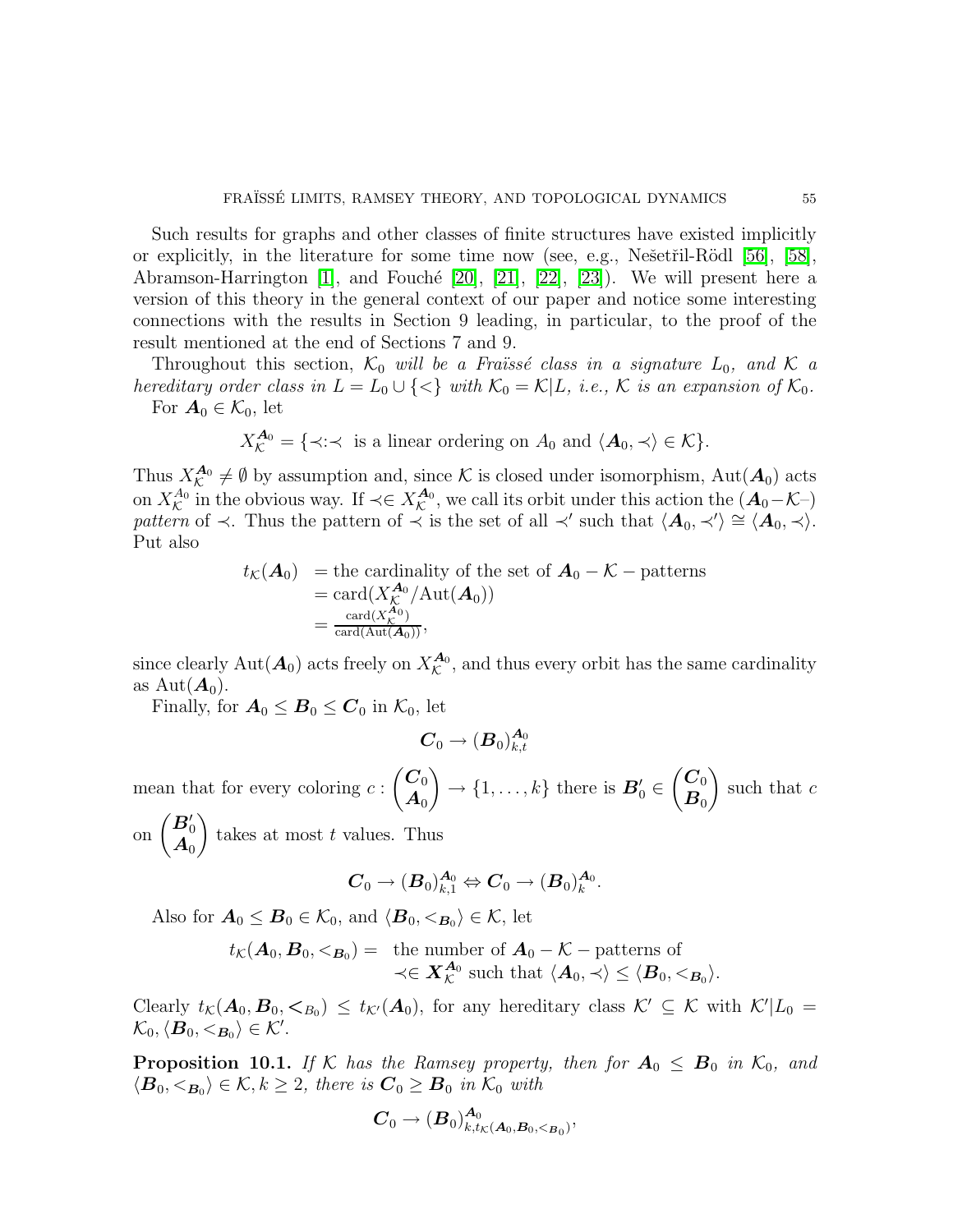*and thus also*

$$
\boldsymbol{C}_0 \rightarrow (\boldsymbol{B}_0)^{\boldsymbol{A}_0}_{k,t_{\mathcal{K}'}(\boldsymbol{A}_0)},
$$

*for any hereditary class*  $K' \subseteq K$  *which is an expansion of*  $K_0$ *.* 

*Proof.* Put  $t = t_{\mathcal{K}}(A_0, B_0, \langle B_0 \rangle)$ . Choose representatives  $\langle 1, \ldots, \langle B_0 \rangle$  for the  $A_0$ K–patterns realized by  $\prec$  with  $\langle A_0, \prec \rangle \leq \langle B_0, \langle B_0 \rangle$ . We will define inductively  $\langle \mathbf{D}_i, \langle \mathbf{D}_i \rangle \in \mathcal{K}, 0 \leq i \leq t$  as follows:

Let  $\langle D_0, \langle D_0 \rangle = \langle B_0, \langle B_0 \rangle$ . Then for  $i \geq 1$ , let  $\langle D_i, \langle D_i \rangle \in \mathcal{K}$  be such that

$$
\langle \boldsymbol{D}_i, <_{\boldsymbol{D}_i} \rangle \rightarrow (\langle \boldsymbol{D}_{i-1}, <_{\boldsymbol{D}_{i-1}} \rangle)^{\langle \boldsymbol{A}_0, <_i \rangle}_{k}.
$$

Take now  $\mathbf{C}_0 = \mathbf{D}_t$ . We claim that this works: Let  $c$  :  $\tilde{\ket{C_0}}$  $A_0$  $\setminus$  $\rightarrow \{1, \ldots, k\}$  be a coloring. Then let  $\sqrt{ }$  $\lambda$ 

$$
c_t: \begin{pmatrix} \langle \boldsymbol{C}_0, \leq \boldsymbol{D}_t \rangle \\ \langle \boldsymbol{A}_0, \leq t \rangle \end{pmatrix} \rightarrow \{1, \ldots, k\}
$$

be defined by

$$
c_t: (\langle \mathbf{A}'_0, \langle \rangle) = c(\mathbf{A}'_0),
$$

where  $\langle A'_0, \langle \rangle = \langle A'_0, \langle D_t | A'_0 \rangle \cong \langle A_0, \langle \rangle$ . There is a copy  $\langle D'_{t-1}, \rangle$  $\langle D_{t-1} \rangle$  of  $\langle D_{t-1}, \langle D_{t-1} \rangle$  in  $\langle D_t, \langle D_t \rangle$  and a color  $1 \leq k_t \leq k$  such that the  $c_t$ -color of any copy of  $\langle A_0, \lt_t \rangle$  in  $\langle D'_{t-1}, \lt_{D'_{t-1}} \rangle$  is equal to  $k_t$ . Iterate now this process starting with  $\langle \mathbf{D}'_{t-1}, \lt_{\mathbf{D}'_{t-1}} \rangle$  and the coloring  $c_{t-1}$ :  $\left\langle \left\langle D'_{t-1},<_{D_{t-1}}\right\rangle \right\rangle$  $\langle \bm A_0, <_{t-1} \rangle$  $\setminus$  $\rightarrow \{1, \ldots, k\}$ , given by  $c_{t-1}(\langle \mathbf{A}'_0, \langle \rangle) = c(\mathbf{A}'_0)$ , where

$$
\langle A'_0, \langle \rangle = \langle A'_0, \langle B_{t-1} | A'_0 \rangle \cong \langle A_0, \langle A_{t-1} \rangle,
$$

to find a copy  $\langle D'_{t-2}, \langle D'_{t-2} \rangle$  of  $\langle D_{t-2}, \langle D_{t-2} \rangle$  in  $\langle D'_{t-1}, \langle D'_{t-1} \rangle$ , and thus in the structure  $\langle \mathbf{D}_t, \langle \mathbf{D}_t \rangle$ , and a color  $1 \leq k_{t-1} \leq k$  such that the  $c_{t-1}$ -color of any copy of  $\langle A_0, \langle t-1 \rangle$  in  $\langle D'_{t-2}, \langle D'_{t-2} \rangle$  is equal to  $k_{t-1}$ , etc. After t steps, we get a copy of  $\langle \mathbf{D}_0, \langle \mathbf{D}_0 \rangle = \langle \mathbf{B}_0, \langle \mathbf{B}_0 \rangle$  in  $\langle \mathbf{D}_1', \langle \mathbf{D}_1' \rangle$  and a color  $1 \leq k_1 \leq k$  that works for copies of  $\langle A_0, \lt_1 \rangle$ . Call this copy  $\langle B'_0, \lt_{B'_0} \rangle$ . Then clearly c on  $\begin{pmatrix} B'_0 \\ A_0 \end{pmatrix}$  $\setminus$ takes at most the values  $\{1, \ldots, k_t\}$ , because if  $A'_0 \in$  $\begin{pmatrix} B_0' \ A_0 \end{pmatrix}$  $\overline{ }$ and the pattern of  $\lt_t | A'_0 = \lt'_{\mathbf{B}_0} | A'_0$  is  $\lt_i$ , then  $\langle A'_0, <_t | A'_0 \rangle \in \binom{\langle D'_i, <_{D'_i} \rangle}{\langle A_0, <_i \rangle}$  $\langle A_0, <_i \rangle$  $\setminus$ , . ⊣

so  $c_i(\langle \mathbf{A}'_0, \langle \mathbf{B}' \rangle) = c(\mathbf{A}'_0) = k_i$ 

Actually the preceding proof also establishes the following.

**Proposition [10.1](#page-54-0)'** If K has the Ramsey property, then for  $A_0 \leq B_0$  in  $K_0$ ,  $k \geq 2$ , *there is*  $C_0 \geq B_0$  *and a linear ordering*  $\prec$  *on*  $C_0$  *with the property that*  $\langle C_0, \prec \rangle \in \mathcal{K}$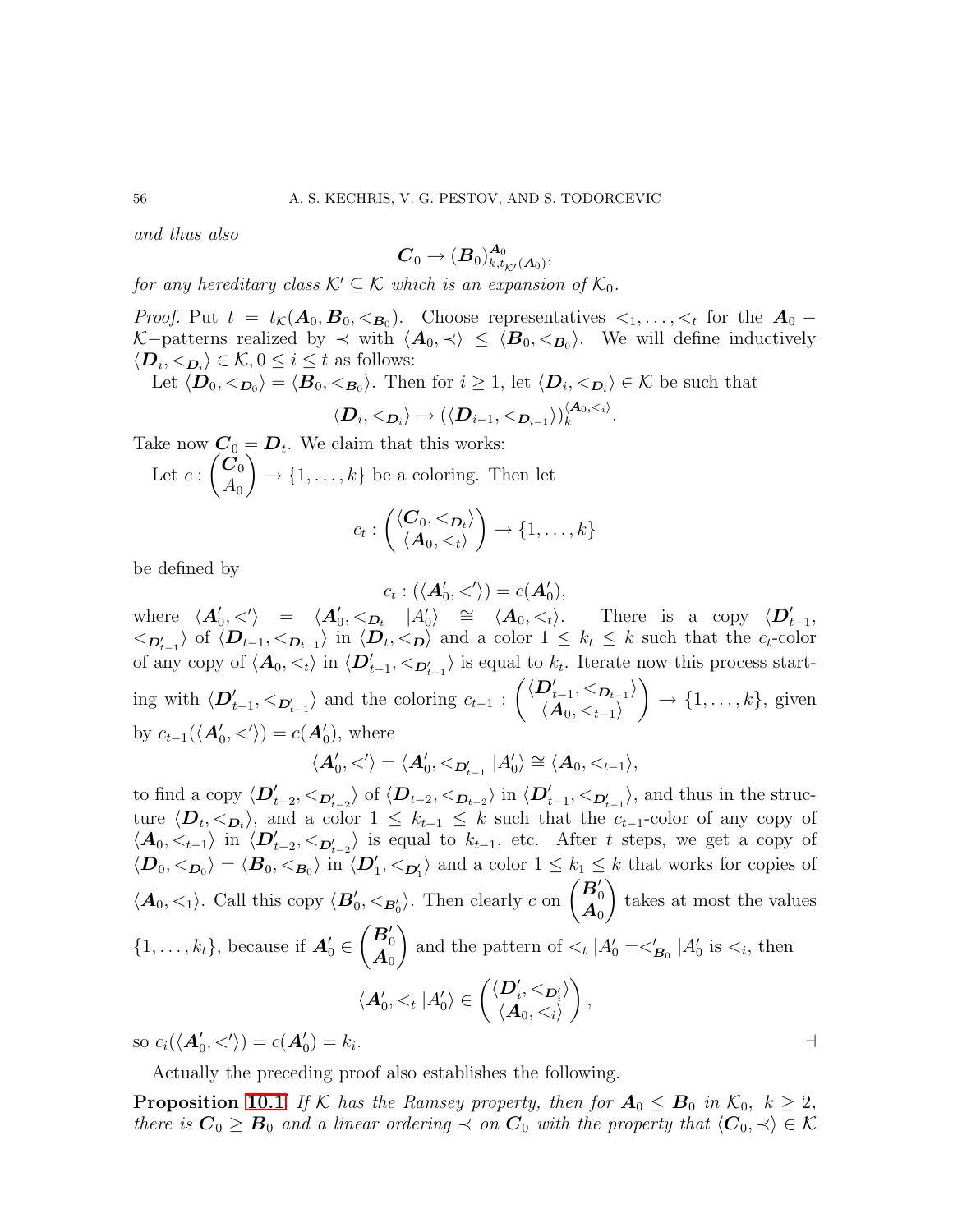and for any coloring 
$$
c: \begin{pmatrix} C_0 \\ A_0 \end{pmatrix} \to \{1, ..., k\}
$$
, there is  $B'_0 \in \begin{pmatrix} C_0 \\ B_0 \end{pmatrix}$  so that the color  $c(A'_0)$ , for  $A'_0 \in \begin{pmatrix} B'_0 \\ A_0 \end{pmatrix}$ , depends only on the pattern of  $\prec |A'_0$ .

If now K has also the ordering property, the number  $t_K(\mathbf{A}_0)$  is best possible.

<span id="page-56-1"></span>**Proposition 10.2.** *If* K has the Ramsey and ordering properties, then for any  $A_0 \in$  $K_0$ , there is  $B_0 \geq A_0$  in  $K_0$  such that for all  $C_0 \geq B_0$  in  $K_0$  there is a coloring  $c$  :  $\overline{\mathcal{C}}_0$  $\boldsymbol{A}_0$  $\lambda$  $\rightarrow$  {1,...,  $t_K(\boldsymbol{A}_0)$ }, such that for any  $\boldsymbol{B}'_0 \in$  $\tilde{\ket{C_0}}$  $\boldsymbol{B}_0$  $\lambda$ , c *takes all the values*  $1, \ldots, t_{\mathcal{K}}(\boldsymbol{A}_0)$  on  $\begin{pmatrix} \boldsymbol{B}'_0 \\ \boldsymbol{A}_0 \end{pmatrix}$  $\setminus$ *.*

*Proof.* Let, by the ordering property,  $\mathbf{B}_0 \in \mathcal{K}_0$  be such that for any ordering  $\prec$  on  $A_0$ , and any ordering  $\prec'$  on  $B_0$  with  $\langle A_0, \prec \rangle$ ,  $\langle B_0, \prec' \rangle \in \mathcal{K}$  we have  $\langle A_0, \prec \rangle \leq \langle B_0, \prec' \rangle$ . Another way of saying this is that as  $A'_0$  varies over  $\begin{pmatrix} B_0 \\ A_1 \end{pmatrix}$  $\boldsymbol{A}_0$  $\lambda$ , ≺' | $A_0$  realizes all possible patterns.

Let now  $C_0 \in \mathcal{K}_0, C_0 \geq B_0$ , and  $\lt_{C_0}$ , a linear ordering on  $C_0$ , be such that

 $\langle \boldsymbol{C}_0, <_{\boldsymbol{C}_0} \rangle \in \mathcal{K}.$ 

Define  $c$  :  $\overline{\mathcal{C}}_0$  $\boldsymbol{A}_0$  $\lambda$  $\rightarrow \{1, \ldots, t_{\mathcal{K}}(\mathbf{A}_0)\}$  by enumerating the set of patterns as  $p_1, \ldots, p_{t_{\mathcal{K}}(\mathbf{A}_0)}\}$ and letting, for  $A'_0 \in$  $\overline{\mathcal{C}}_0$  $\boldsymbol{A}_0$  $\lambda$  $c(\mathbf{A}'_0) = i$ , where the pattern of  $\langle \mathbf{A}'_0, \langle \mathbf{C}_0 | A'_0 \rangle$  is  $p_i$ . Then, by the above, if  $\mathbf{B}'_0 \in$  $\bigg(C_0$  $\boldsymbol{B}_0$ ), clearly c takes all values  $1, \ldots, t_{\mathcal{K}}(A_0)$  on  $\begin{pmatrix} B'_0 \\ A_0 \end{pmatrix}$  $\lambda$ . ⊣

<span id="page-56-0"></span>**Corollary 10.3.** *If* K *has the Ramsey and ordering properties, then for*  $A_0 \in \mathcal{K}_0$ ,  $t_{\mathcal{K}}(A_0)$ *is the least number* t *such that for any*  $A_0 \leq B_0$  *in*  $\mathcal{K}_0$ ,  $k \geq 2$ , *there is*  $C_0 \geq B_0$  *in*  $\mathcal{K}_0$ *with*  $C_0 \rightarrow (B_0)_{k,t}^{A_0}$  $A_0$ ,  $k, t$   $\cdot$ 

In particular, this shows that  $t_{\mathcal{K}}(A_0)$  and  $card(X_{\mathcal{K}}^{A_0})$  $\mathcal{L}_{\mathcal{K}}^{A_0}$  are independent of  $\mathcal{K}$ , as long as  $K$  has the Ramsey and ordering properties. So one has a uniqueness property of expansions of  $\mathcal{K}_0$  that have both the Ramsey and ordering properties. Theorem [9.2](#page-48-0) provides a much stronger uniqueness property, which immediately implies this.

Also if K has the Ramsey property and  $\mathcal{K}'$  has both the Ramsey and ordering properties, then  $t_{\mathcal{K}}(A_0) \leq t_{\mathcal{K}}(A_0)$  and  $card(X_{\mathcal{K}}^{A_0}) \leq card(X_{\mathcal{K}}^{A_0})$  $K^{A_0}$ ). Of course Theorem [9.5](#page-53-0) provides a stronger minimality property of such  $K'$ . In particular, if it happens, as in many examples that we have seen before, that  $\mathcal{K} = \mathcal{K}_0 * \mathcal{L}O$  has both the Ramsey and ordering properties, then clearly  $\mathcal K$  is also the unique expansion of  $\mathcal K_0$  that has the Ramsey property.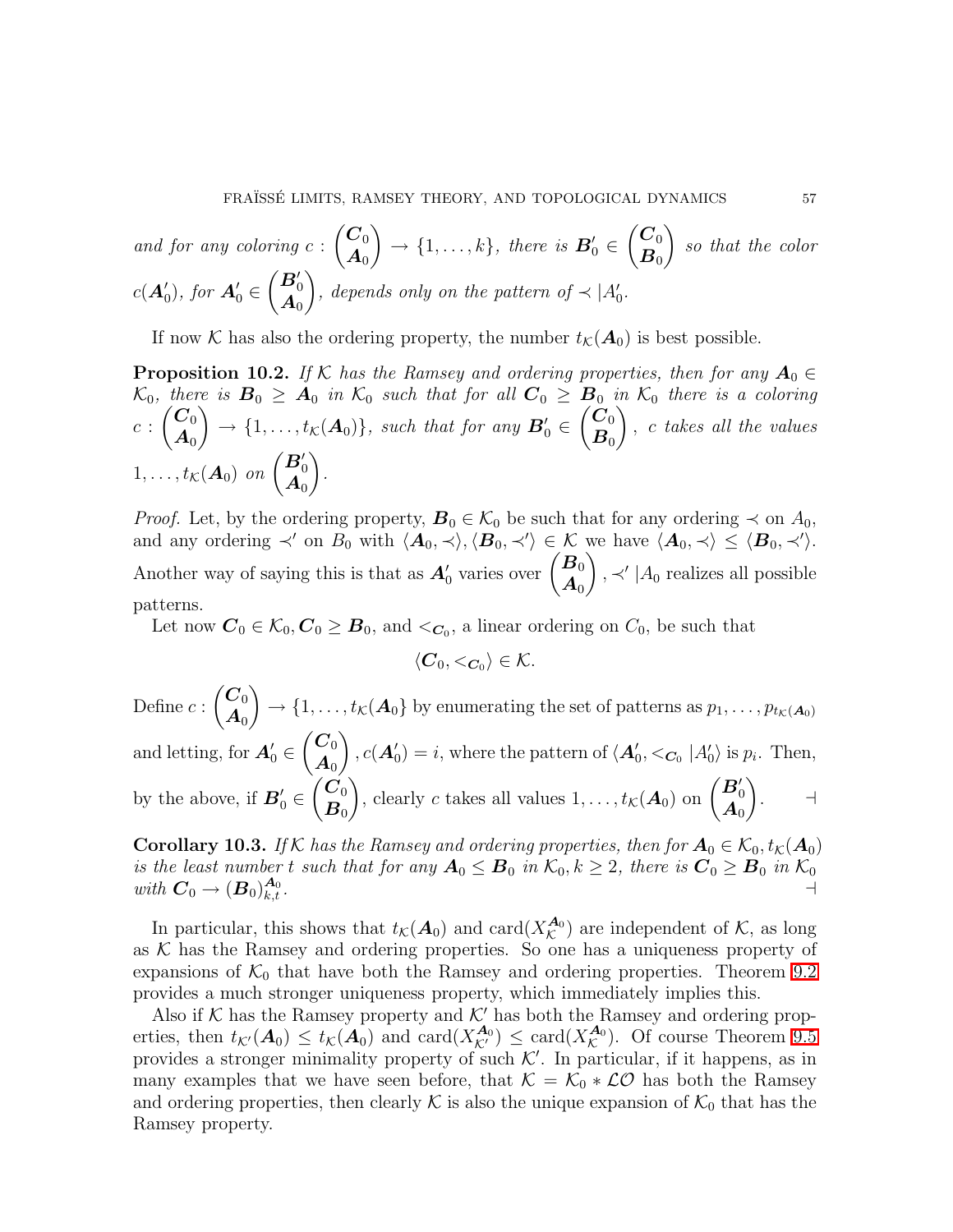For each class  $\mathcal{K}_0$  and  $\mathbf{A}_0 \in \mathcal{K}_0$ , let  $t(\mathbf{A}_0, \mathcal{K}_0)$  be the least t, if it exists, such that for any  $A_0 \leq B_0$  in  $\mathcal{K}_0, k \geq 2$ , there is  $C_0 \geq B_0$  in  $\mathcal{K}_0$  with

$$
\boldsymbol{C}_0 \to (\boldsymbol{B}_0)^{\boldsymbol{A}_0}_{k,t}.
$$

Otherwise, let  $t(\mathbf{A}_0, \mathcal{K}_0) = \infty$ . Following Fouché [\[21\]](#page-70-4), call  $t(\mathbf{A}_0, \mathcal{K}_0)$  the *Ramsey degree* of  $A_0$  (in  $\mathcal{K}_0$ ). We have seen that if  $\mathcal{K}_0$  admits an expansion K with the Ramsey and ordering properties, then  $t(\mathbf{A}_0, \mathcal{K}_0) = t_{\mathcal{K}}(\mathbf{A}_0)$ .

For example, if  $\mathcal{K}_0 = \mathcal{GR}$ , then  $t(\mathbf{A}_0, \mathcal{K}_0) = \frac{\text{card}(\mathbf{A}_0)!}{\text{card}(\text{Aut}(\mathbf{A}_0))}$ . For instance, if  $\mathbf{A}_0 = K_n$ , the complete graph on *n* vertices, or  $\mathbf{A}_0$  = the complement of  $K_n$ , then  $t(\mathbf{A}_0, \mathcal{K}_0) = 1$ , i.e.,  $A_0$  satisfies Ramsey's Theorem, and moreover the  $K_n$  and their complements are the only graphs that have this property (see Ne $\check{\rm set}$ ril-Rödl [\[56\]](#page-71-8), [\[58\]](#page-72-5)). For other calculations of this sort, see  $[20], [21], [22], [23].$  $[20], [21], [22], [23].$  $[20], [21], [22], [23].$  $[20], [21], [22], [23].$  $[20], [21], [22], [23].$  $[20], [21], [22], [23].$  $[20], [21], [22], [23].$ 

Notice also that  $t_{\mathcal{K}}(A_0) = 1$  for all  $A_0 \in \mathcal{K}_0$  iff  $\mathcal{K}$  is order forgetful (see [5.5\)](#page-27-1).

<span id="page-57-0"></span>Actually the preceding results admit appropriate converses. First, for Proposition [10.1](#page-54-0) we have:

Proposition 10.4. *Suppose* K *is reasonable and has the ordering property and for any*  $A_0 \leq B_0$  in  $\mathcal{K}_0, k \geq 2$ , there is  $C_0 \geq B_0$  in  $\mathcal{K}_0$  with

$$
\boldsymbol{C}_0 \to (\boldsymbol{B}_0)^{\boldsymbol{A}_0}_{k,t_\mathcal{K}(\boldsymbol{A}_0)}.
$$

*Then* K *has the Ramsey property. In particular, any reasonable* K *with the ordering property, that is contained in an expansion of*  $K_0$  *with the Ramsey property, also has the Ramsey property.*

*Proof.* Suppose  $\langle A_0, \prec \rangle$ ,  $\langle B_0, \prec' \rangle \in \mathcal{K}$  are given with

$$
\langle \boldsymbol{A}_0, \prec \rangle \leq \langle \boldsymbol{B}_0, \prec' \rangle.
$$

We need to find  $\langle \mathbf{C}_0, \prec'' \rangle \ge \langle \mathbf{B}_0, \prec' \rangle$  in K such that

$$
\langle \boldsymbol{C}_0, \prec'' \rangle \rightarrow (\langle \boldsymbol{B}_0, \prec' \rangle))_2^{\langle \boldsymbol{A}_0, \prec \rangle}.
$$

First, by the ordering property, we can find  $\mathbf{B}_1 \in \mathcal{K}_0$  such that for any ordering  $\prec_0$ on  $B_0$  and any ordering  $\prec_1$  on  $B_1$  with  $\langle \mathbf{B}_0, \prec_0 \rangle, \langle \mathbf{B}_1, \prec_1 \rangle \in \mathcal{K}$ , we have  $\langle \mathbf{B}_0, \prec_0 \rangle \leq$  $\langle B_1, \prec_1 \rangle$ . Since K is reasonable, this implies that for any ordering  $\prec_0$  on  $A_0$  and any ordering  $\prec_1$  on  $B_1$  we also have  $\langle A_0, \prec_0 \rangle \leq \langle B_1, \prec_1 \rangle$ .

By hypothesis, there is  $C_0 \geq B_1$  in  $\mathcal{K}_0$  such that

$$
\boldsymbol{C}_0 \rightarrow (\boldsymbol{B}_1)_{t_{\mathcal{K}}(\boldsymbol{A}_0)+1,t_{\mathcal{K}}(\boldsymbol{A}_0)}^{\boldsymbol{A}_0}.
$$

Fix an ordering  $\prec''$  on  $C_0$  with  $\langle C_0, \prec'' \rangle \in \mathcal{K}$ . We claim that  $\langle C_0, \prec'' \rangle$  works. Clearly,  $\langle \boldsymbol{B}_0, \prec'\rangle \leq \langle \boldsymbol{C}_0, \prec''\rangle.$ 

Consider now a coloring

$$
c: \begin{pmatrix} \langle \mathbf{C}_0, \prec'' \rangle \\ \langle \mathbf{A}_0, \prec \rangle \end{pmatrix} \to \{1, 2\}.
$$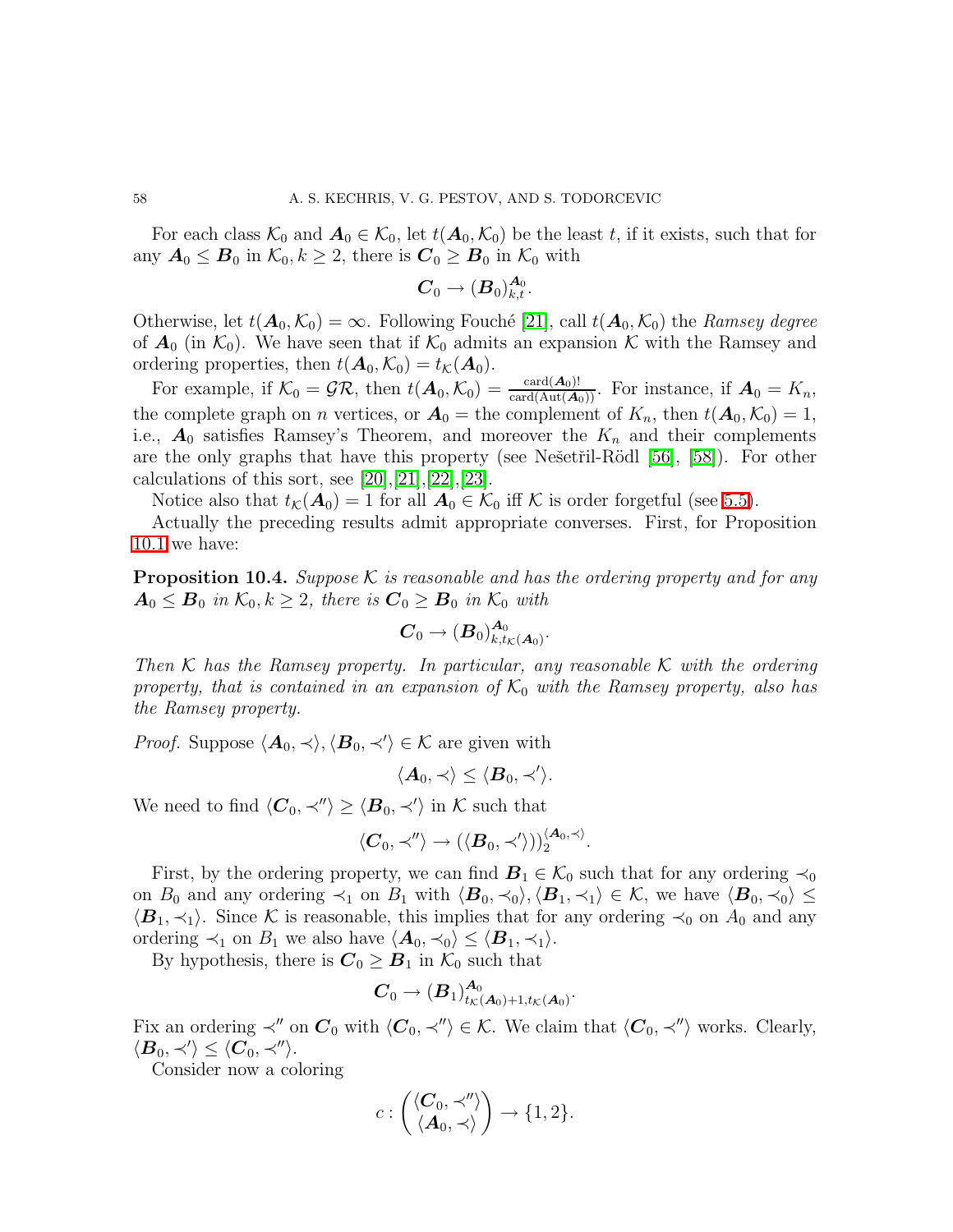Use this to define a coloring

$$
c':\begin{pmatrix} \mathbf{C}_0\\ \mathbf{A}_0 \end{pmatrix} \to \{0\} \cup \{p_1,\ldots,p_{t_{\mathcal{K}}(\mathbf{A}_0)}\},\
$$

where  $p_1, \ldots, p_{t_{\mathcal{K}}(A_0)}$  enumerate the  $A_0 - \mathcal{K}$ -patterns, as follows: Let  $A'_0 \in$  $\overline{C_0}$  $\boldsymbol{A}_0$  $\lambda$ . Then

$$
c'(\mathbf{A}'_0) =
$$
 the pattern of  $\prec'' |A'_0$ , if this pattern is different from that of  $\prec$ , or if  $c(\langle \mathbf{A}'_0, \prec'' | A'_0 \rangle) = 1$ ,  $= 0$ , otherwise

Let now  $\boldsymbol{B}'_1 \in$  $\overline{\mathcal{C}}_0$  $\boldsymbol{B}_1$  $\lambda$ be such that  $c'$  takes at most  $t_{\mathcal{K}}(A_0)$  values on  $\begin{pmatrix} B'_1 \\ A_0 \end{pmatrix}$  $\lambda$ . Since any pattern is realized among the  $\prec''$  |A'<sub>0</sub>, where  $A'_0 \in$  $\begin{pmatrix} B_1' \ A_0 \end{pmatrix}$  $\lambda$ , it follows that  $c$  is

constant on 
$$
\begin{pmatrix} \langle \mathbf{B}'_1, \prec'' | B'_1 \rangle \\ \langle \mathbf{A}_0, \prec \rangle \end{pmatrix}
$$
. Since  
 $\langle B_0, \prec' \rangle \leq \langle \mathbf{B}'_1, \prec'' | B'_1 \rangle$ ,

we are done.

The last assertion follows by also using [10.1.](#page-54-0) ⊣

To formulate a converse to Corollary [10.3,](#page-56-0) let us first define a local version of the ordering property.

We say that K satisfies the *ordering property at*  $A_0 \in \mathcal{K}_0$ , if there is  $B_0 \geq A_0$  in K such that for every orderings  $\prec, \prec'$  on  $A_0, B_0$ , resp., with  $\langle A_0, \prec \rangle, \langle B_0, \prec' \rangle \in \mathcal{K}$ , we have  $\langle A_0, \prec \rangle \leq \langle B_0, \prec' \rangle$ . Thus K has the ordering property iff K has the ordering property at each  $A_0 \in \mathcal{K}_0$ .

We now have the following converse to Corollary [10.3.](#page-56-0)

Proposition 10.5. *Assume* K *has the Ramsey property. Then the following are equivalent:*

- *(i)* K has the ordering property at  $A_0 \in \mathcal{K}$ .
- *(ii)*  $t(\mathbf{A}_0, \mathcal{K}_0) = t_{\mathcal{K}}(\mathbf{A}_0)$ .

*Proof.* (i)  $\Rightarrow$  (ii): As in the proof of Proposition [10.2.](#page-56-1)

(ii)  $\Rightarrow$  (i): Assume (i) fails, so that for every  $B_0 \geq A_0$  in  $\mathcal{K}_0$  there are  $\prec, \prec'$ with  $\langle \mathbf{A}_0, \prec \rangle \in \mathcal{K}, \langle \mathbf{B}_0, \prec' \rangle \in \mathcal{K}$  but  $\langle \mathbf{A}_0, \prec \rangle \not\leq \langle \mathbf{B}_0, \prec' \rangle$ . Let  $t = t_{\mathcal{K}}(\mathbf{A}_0)$ . Then  $t_{\mathcal{K}}(\mathbf{A}_0, \mathbf{B}_0, \prec') \leq t - 1$ , so we are done by [10.1.](#page-54-0)

Corollary 10.6. *If* K *has the Ramsey property, then the following are equivalent:*

*(i)* K *has the ordering property.*

(ii) For every 
$$
\mathbf{A}_0 \in \mathcal{K}
$$
,  $t(\mathbf{A}_0, \mathcal{K}_0) = t_{\mathcal{K}}(\mathbf{A}_0)$ .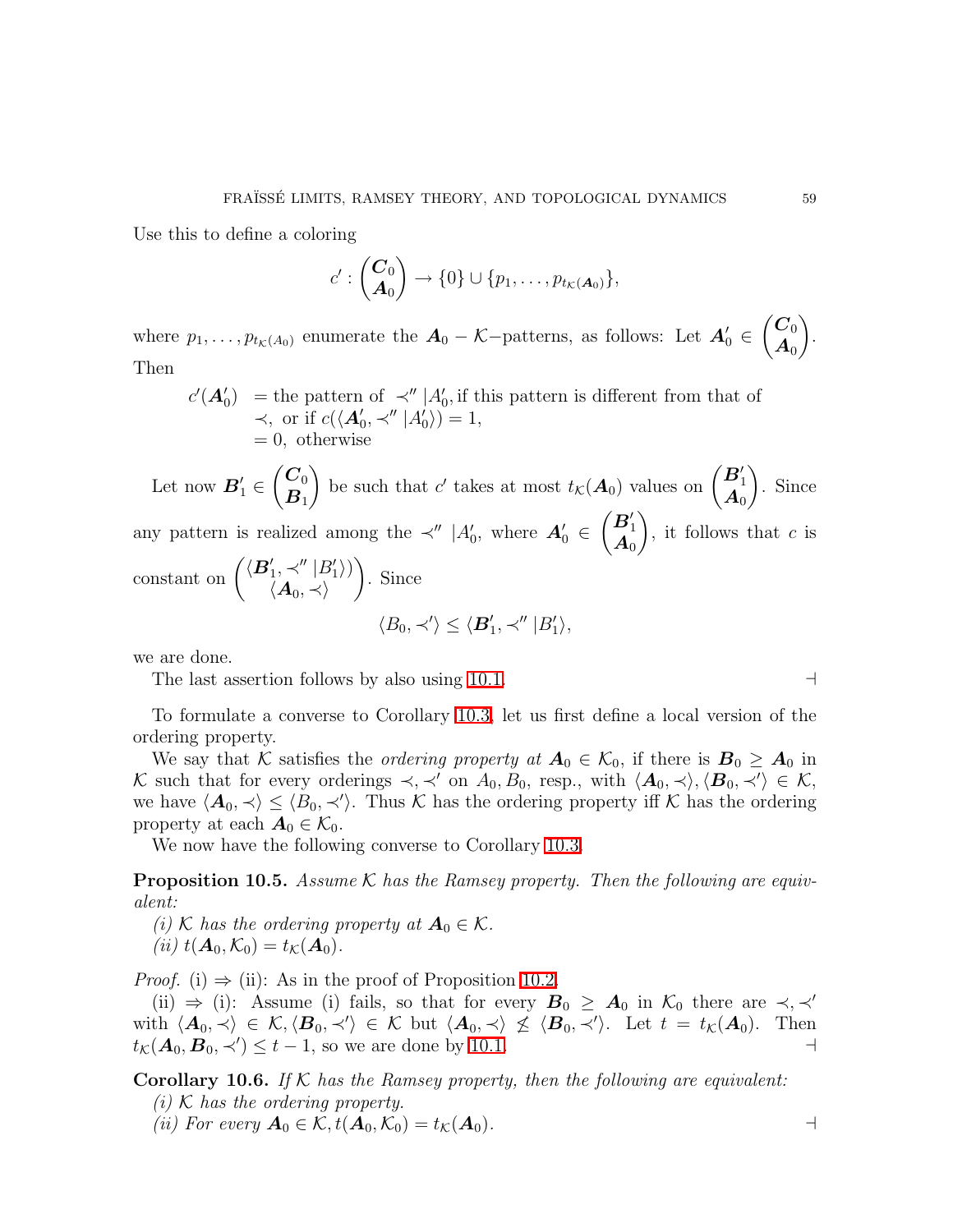We apply these facts to prove the result mentioned in the last paragraph of Section 9.

**Theorem 10.7.** Let  $K_0$  be a Fraïssé class in a signature  $L_0$ , and assume that K is *a reasonable Fraïssé order class in*  $L = L_0 \cup \{<\}$  which is an expansion of  $\mathcal{K}_0$  and *satisfies the Ramsey property. Then there is a reasonable Fraüssé order class*  $K' \subseteq K$ , *which is an expansion of*  $K_0$ *, and satisfies both the Ramsey and ordering properties.* 

*Proof.* We will use the notation of the proof of [9.2.](#page-48-0) Let  $X' \subseteq X_K$  be a minimal  $G_0$ -subflow of the  $G_0$ -flow  $X_{\mathcal{K}}$ , and let  $\prec' \in X'$ , so that  $X' = \overline{G_0 \cdot \prec'}$ . Let  $\mathcal{K}' =$ Age( $\langle \mathbf{F}_0, \prec' \rangle$ )  $\subseteq \mathcal{K}$ . We will show that this works. Clearly  $\mathcal{K}'|L_0 = \mathcal{K}_0$ , i.e.,  $\mathcal{K}'$  is an expansion of  $\mathcal{K}_0$ , and  $\mathcal{K}'$  is hereditary and satisfies JEP. It is also easy to see that  $\mathcal{K}'$  is reasonable. Note that  $X' = X_{\mathcal{K}'} = \{\prec : \prec \text{ is a linear ordering on } F_0 \text{ and for every finite }$  $\mathbf{B}_0 \subseteq \mathbf{F}_0, \langle \mathbf{B}_0, \prec |B_0\rangle \in \mathcal{K}'\}$ . It follows then from the proof of [7.4,](#page-40-0) (i)  $\Rightarrow$  (ii), that K' satisfies the ordering property. Thus to verify that  $K'$  has the Ramsey property it is enough, by [10.4,](#page-57-0) to check that for any  $A_0 \leq B_0$  in  $\mathcal{K}_0, k \geq 2$ , there is  $C_0 \geq B_0$  in  $\mathcal{K}_0$ with  $\overset{\circ}{\bm{C}}_{0} \rightarrow (\bm{B}_{0})_{k,t}^{\bm{A}_{0}}$  $A_0$ <sub>k,t<sub>K'</sub>( $A_0$ ). This follows from [10.1.](#page-54-0) Finally, from Section 3 (second to</sub> last paragraph) it follows that  $K'$  has the amalgamation property, and this completes the proof. the proof.  $\rightarrow$ 

We can also use similar ideas to prove the converse of [7.5](#page-41-0) (ii).

<span id="page-59-0"></span>**Theorem 10.8.** Let  $L \supseteq {\langle \langle} \rangle$  be a signature,  $L_0 = L \setminus {\langle} \langle \rangle$ , K a reasonable Fraüssé *order class in* L, and let  $\mathcal{K}_0 = \mathcal{K}|L_0$  and  $\mathbf{F} = \text{Flim}(\mathcal{K}), \mathbf{F}_0 = \text{Flim}(\mathcal{K}_0) = \mathbf{F}|L_0$ . Let  $G_0 = \text{Aut}(\mathbf{F}_0), G = \text{Aut}(\mathbf{F})$  and let  $X_K$  be the set of linear orderings on  $F(=F_0)$ *which are* K*-admissible. Then the following are equivalent:*

- *(i)* K *has the Ramsey and ordering properties.*
- *(ii)*  $X_K$  *is the universal minimal flow of*  $G_0$ *.*

*Proof.* (i)  $\Rightarrow$  (ii) is [7.5](#page-41-0) (ii).

(ii)  $\Rightarrow$  (i): Since  $X_K$  is a minimal flow, K has the ordering property by [7.4.](#page-40-0) So it is enough to verify the hypothesis of [10.4.](#page-57-0) By the usual ultrafilter argument, as in the proof of [4.5,](#page-23-0) it is enough to show for given  $\mathbf{A}_0 \leq \mathbf{B}_0$  in  $\mathcal{K}, k \geq 2$ , and c:  $\sqrt{F_0}$  $\boldsymbol{A}_0$  $\lambda$  $\rightarrow$  $\{1,\ldots,k\}$ , that there is  $\mathbf{B}'_0 \in$  $\sqrt{F_0}$  $\boldsymbol{B}_0$ ) such that c on  $\begin{pmatrix} B'_0 \\ A_0 \end{pmatrix}$  $\lambda$ obtains at most  $t_{\mathcal{K}}(\mathbf{A}_0)$  $\sqrt{ }$  $\left(\frac{F_0}{\Lambda}\right)$  $\sqrt{2}$ 

many values. To see this, consider the  $G_0$ -flow  $\{1, \ldots, k\}$  $\boldsymbol{A}_0$  $\int$ , where  $G_0$  acts on this space in the usual way:  $g \cdot \gamma(\mathbf{A}'_0) = \gamma(g^{-1}(\mathbf{A}'_0))$ . Let  $X = \overline{G_0 \cdot c}$ . Then there is a homomorphism  $\pi : X_{\mathcal{K}} \to X$ . Put  $\pi(\prec_0) = c_0$ , where  $\mathbf{F} = \langle \mathbf{F}_0, \prec_0 \rangle$ . Since G stabilizes  $\prec_0, G$  also stabilizes  $c_0$ . ¿From this it easily follows that the color  $c_0(\mathbf{A}'_0)$  for any  $\mathbf{A}'_0 \in$  $\overline{F}_0$  $\boldsymbol{A}_0$  $\lambda$ depends only on the pattern of  $\prec_0 |A'_0$ , thus  $c_0$  takes at most  $t_{\mathcal{K}}(\mathbf{A}_0)$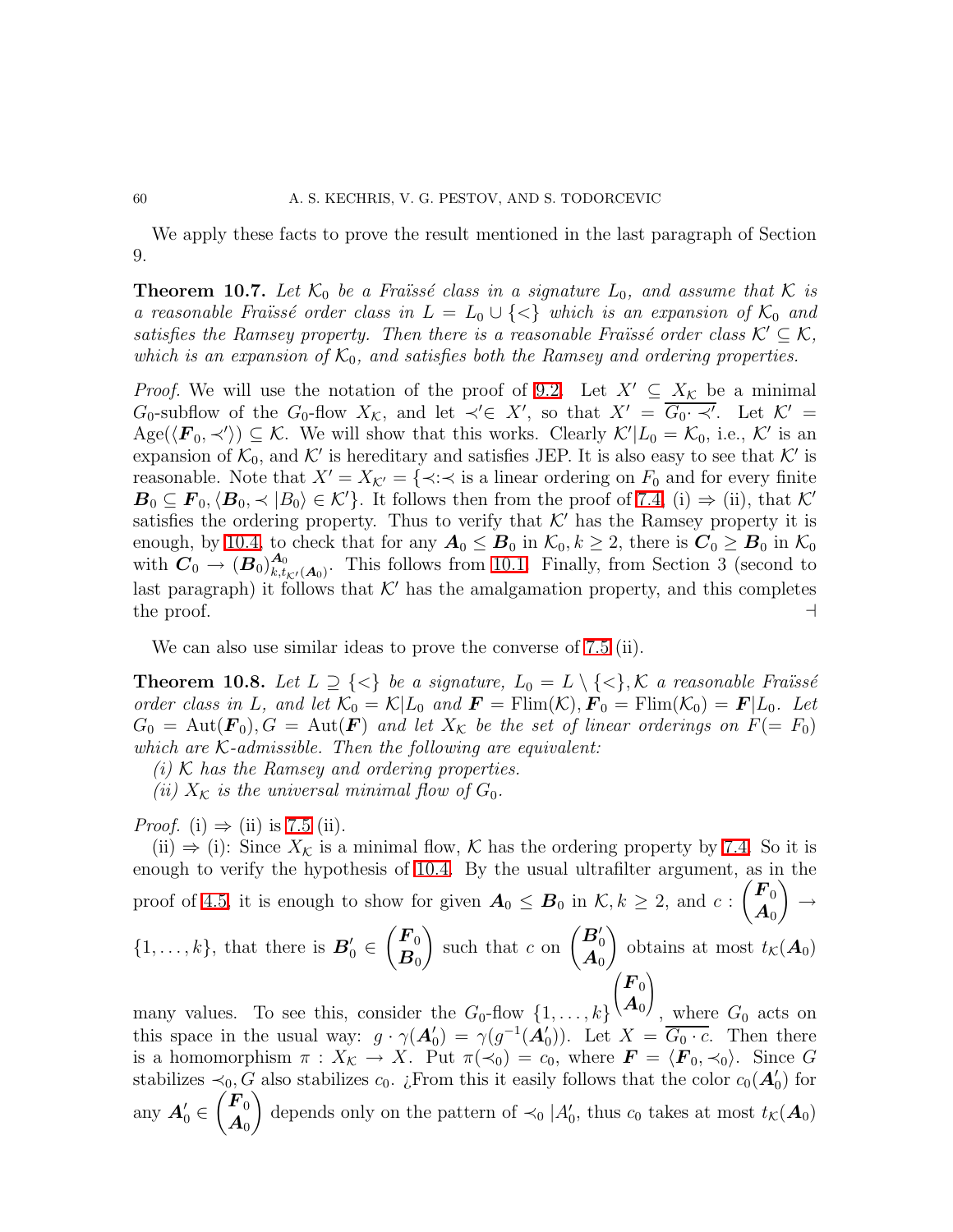values. Fix now 
$$
\mathbf{B}_0'' \in \begin{pmatrix} \mathbf{F}_0 \\ \mathbf{B}_0 \end{pmatrix}
$$
. Then there is  $g \in G_0$  such that  $g \cdot c \left| \begin{pmatrix} \mathbf{B}_0'' \\ \mathbf{A}_0 \end{pmatrix} = c_0 \right| \begin{pmatrix} \mathbf{B}_0'' \\ \mathbf{A}_0 \end{pmatrix}$ . Let  $\mathbf{B}_0' = g^{-1}(\mathbf{B}_0'')$ . Then  $c$  on  $\begin{pmatrix} \mathbf{B}_0' \\ \mathbf{A}_0 \end{pmatrix}$  obtains at most  $t_{\mathcal{K}}(\mathbf{A}_0)$  many values and we are done.

There are some natural questions that are suggested by the preceding facts. First, recall the question that we raised in Section 7 of understanding when  $\mathcal{K}_0$  has an expansion  $K$  with the Ramsey property. A necessary condition for the existence of such a K is that  $t(\mathbf{A}_0, \mathcal{K}_0) < \infty$ , for all  $\mathbf{A}_0 \in \mathcal{K}_0$ . Is that actually a necessary and sufficient condition? We should point out that we do not know an example of a  $\mathcal{K}_0$  for which there is an  $A_0 \in \mathcal{K}_0$  with  $t(A_0, \mathcal{K}_0) = \infty$ , although one should surely exist.

Second, in the context of [10.8,](#page-59-0) le us say that a  $G_0$ -flow is *universal* if it can be mapped homomorphically to any other  $G_0$ -flow. Thus the universal minimal flow of  $G_0$  is a minimal and universal  $G_0$ -flow. We have seen in [7.4](#page-40-0) that  $X_K$  is a minimal  $G_0$ -flow iff K has the ordering property. Can we strengthen [10.8](#page-59-0) by showing that  $X_K$ is a universal  $G_0$ -flow iff K has the Ramsey property?

Finally, recall that if  $\mathcal{K}_0$  has an expansion  $\mathcal K$  with the Ramsey and ordering properties, then the automorphism group  $G_0 = \text{Aut}(\mathbf{F}_0)$ , where  $\mathbf{F}_0 = \text{Flim}(\mathcal{K}_0)$ , has universal minimal flow  $X_{\mathcal{K}}$ , which is the inverse limit of the family  $\{X_{\mathcal{K}}^{\mathbf{A}_0}\}$  $\mathbf{A}_0$ , where  $\mathbf{A}_0$  varies over finite substructures of  $\mathbf{F}_0$  ordered under inclusion. Thus if  $X_{\mathcal{K}}$  is finite, say of cardinality *n*, then clearly card $(X_{\mathcal{K}}^{\mathcal{A}_{0}})$  $\mathcal{A}_0^{(A_0)} \leq n$ , so, in particular, card $(\text{Aut}(A_0)) \leq n$ . It is easy to find examples where  $card(X_{\mathcal{K}}) = 1$ , i.e.,  $G_0$  is extremely amenable. Take, for instance,  $\mathcal{K}_0$  to be a Fraïssé order class with the Ramsey and ordering properties in a language  $L_0 \supseteq \{<\}$  and let K consist of all structures of the form  $\mathbf{A} = \langle \mathbf{A}_0, \prec' \rangle$ , with  $\prec' = \prec^{A_0}$ . However, we do not know examples of  $\mathcal{K}_0, \mathcal{K}$  as above with  $2 \leq \text{card}(X_{\mathcal{K}}) < \infty$ . Also note that if K is closed under products, then  $X_{\mathcal{K}}$  cannot be finite, as  $\sup_{\mathbf{A}_0 \in \mathcal{K}_0} \text{card}(\text{Aut}(\mathbf{A}_0)) = \infty$ .

# 11. Concluding remarks and problems

(A) One of the two main ingredients in our proofs of extreme amenability of automorphism groups are the results of the corresponding structural Ramsey theory. It is therefore natural to pose the following problem a solution of which could enhance the already existing tradition of using the methods of topological dynamics to prove results of Ramsey theory.

<span id="page-60-0"></span>*Problem* 11.1. Find alternate proofs (that use the methods of topological dynamics itself as well as the intrinsic geometry of the acting groups) that the automorphism groups of any of the following structures are extremely amenable:

- (i) The rationals with the usual ordering.
- (ii) The random ordered graph.
- (iii) The random  $K_n$ -tree ordered graph,  $(n = 3, 4, \dots)$ .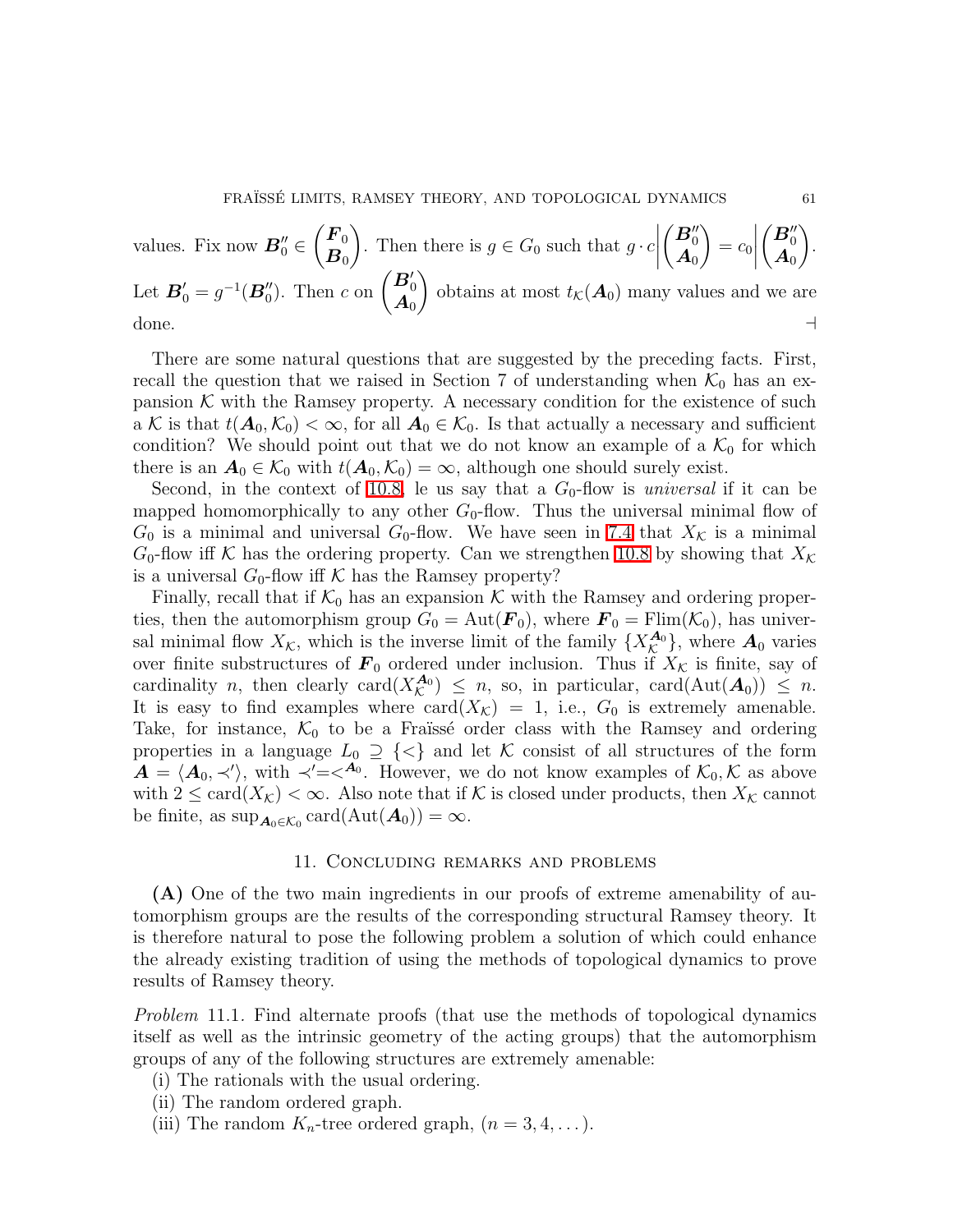(iv) The random A-free ordered hypergraph of type  $L_0$ , for any class A of irreducible finite hypergraphs of type  $L_0$ .

(v) The ordered rational Urysohn space.

(vi) The  $\aleph_0$ -dimensional vector space over a finite field with the canonical ordering.

(vii) The countable atomless Boolean algebra with the canonical ordering.

(B) In connection with the extreme amenability of  $U(\ell_2)$  and the group of isometries of  $\ell_2$  (see the end of Section 6), we would like to ask whether a new proof of these results can be found based on Ramsey theory, as was done in Section 6,  $(E)$  for the isometry group of the Urysohn space.

(C) Topological groups G isomorphic to closed subgroups of the infinite symmetric group  $S_{\infty}$ , or, equivalently, those G whose open subgroups form a nbhd basis at the identity (groups with small open subgroups) have played a leading role in this article. One can meaningfully extend to homogeneous spaces of such groups the concept of Ramsey degree as follows.

For each bounded nonempty set A in a Euclidean space and  $\epsilon > 0$ , let  $N(\epsilon, A)$  be the *covering number,* that is, the smallest number of sets of diameter  $\leq \epsilon$  that can cover A. Similarly, for a bounded function f from some set X into a Euclidean space, we define  $N(\epsilon, f) = N(\epsilon, \text{range}(f)).$ 

Let G be a topological group and let H be a subgroup. We define the *small oscillation degree*  $n(G, H)$  of  $G, H$  to be the smallest number t such that:

(\*) for every finite subset F of G,  $\epsilon > 0$ , and bounded left uniformly continuous f from  $G/H$  to some Euclidean space, we can find some h in G with  $N(\epsilon, f'|hF) \leq t$ , where  $f'$  is the lift of  $f$  to  $G$ .

If no such t exists, we put  $n(G, H) = \infty$ . Put  $n(G) = n(G, \{1\})$ . Note that

$$
n(G, H) \le n(G, H') \le n(G),
$$

if  $H'$  is a subgroup of  $H$ .

If H is open in G, then  $n(G, H) \le t$  if and only if for every coloring c of  $G/H$  with any finite number of colors and every finite  $F$  included in  $G$ , there is an  $h$  in  $G$  such that c on  $hF$  takes at most t colors. One can prove that for a group G with small open subgroups,  $n(G) = \sup\{n(G,H): H$  is an open subgroup of  $G\}$ . Consequently, such a group G is extremely amenable iff  $n(G) = 1$ . (In the case of a discrete semigroup G this was established by Mitchell [\[49\]](#page-71-9), while in a general case of a group acting on a metric space the latter equivalence is due to Gromov and Milman [\[38\]](#page-71-1), [\[47\]](#page-71-10), where a suitable extension of the condition  $n(G) = 1$  was studied under the name of *concentration property.*)

Let now K be a Fraüssé class, F its Fraüssé limit and  $G = Aut(F)$ . For each finite substructure **A** of **F**, let  $H(A)$  be the (setwise) stabilizer of the domain of **A** in the action of G on the finite substructures of  $\bm{F}$ . Then one can see that

 $n(G, H(A)) = t(A, \mathcal{K})$  = the Ramsey degree of **A** (in the class  $\mathcal{K}$ ).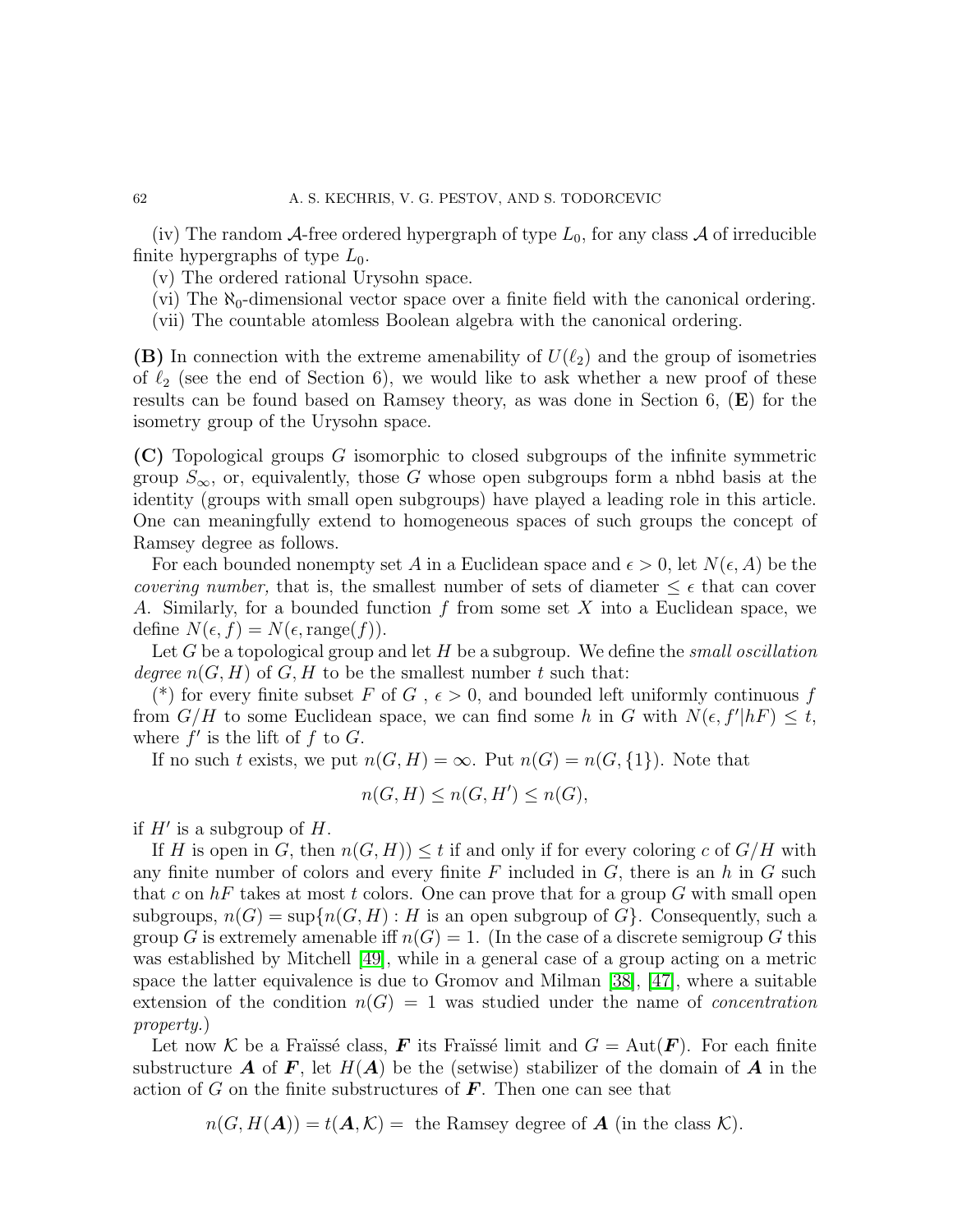(D) We have seen that the extreme amenability of the automorphism group of an ultrahomogeneous ordered countable structure is equivalent to a corresponding finite Ramsey-theoretic result. This leads us to the following natural problem.

<span id="page-62-0"></span>*Problem* 11.2. In each of the cases (i)–(vii) of Problem 11.1, find the topological dynamics analog of a corresponding infinite Ramsey-theoretic result.

We will sketch some possible approaches to Problem [11.2](#page-62-0) in  $(E)$  and  $(F)$  below. But let us first explain what we mean by 'the corresponding *infinite* Ramsey-theoretic result'. First of all recall that in the arrow notation the infinite Ramsey theorem can be stated as,

$$
\mathbb{N} \to (\mathbb{N})_l^k
$$

for finite numbers k and l. This is what one calls *finite-dimensional* Ramsey theorem for N. There is also an *infinite-dimensional* Ramsey theorem for N which states

$$
\mathbb{N} \to_* (\mathbb{N})_l^{\mathbb{N}},
$$

where ∗ signifies some restriction on the colorings such as for example the restriction on Borel colorings in the well known Galvin-Prikry theorem [\[25\]](#page-70-7). Recall that in (i)-(vii) we really deal with groups of the form  $Aut(\mathbf{F})$ , where  $\mathbf{F}$  is a Fraïssé limit of a countable Fraïssé class K. The corresponding *finite-dimensional* Ramsey theoretic results deal with arrow-relations of the form

$$
\boldsymbol{F} \to (\boldsymbol{F})^{\boldsymbol{A}}_{l,t}
$$
 and  $\boldsymbol{F} \to (\boldsymbol{F})^{\boldsymbol{A}}_{l}$ 

for  $A \in \mathcal{K}$ . In other words, for  $A \in \mathcal{K}$ , one is interested in the existence and computation of the *big Ramsey degree*  $T(\mathbf{A}, \mathcal{K})$ , the minimal integer t such that  $\mathbf{F} \to (\mathbf{F})^{\mathbf{A}}_{l,t}$  $_{l,t}$ for every positive integer l. Of course one is interested also in analogs of the infinitedimensional Ramsey theorem such as, for example, the arrow-relations of the form  $\mathbf{F} \to_{*} (\mathbf{F})_{l,t}^{\mathbf{F}}$  but at this stage in our knowledge even the theory of arrow-relations of the form  $\mathbf{F} \to (\mathbf{F})_{l,t}^{\mathbf{A}}$  is far from being fully developed. The theory, however, does have substantial results of this form. We mention one quite old but not so widely known result due to D. Devlin [\[11\]](#page-70-8) (see also Todorcevic [\[77\]](#page-72-6)) that deals with the class  $\mathcal{LO}$  of all finite linear orderings. More precisely, Devlin's theorem says that for every positive integer  $k$  there is a positive integer  $t$  such that

$$
\mathbb{Q} \to (\mathbb{Q})_{l,t}^k
$$

for all positive integers  $l$ , and that the minimal integer  $t$  satisfying this arrow-relation  $\sum_{n=0}^{\infty} T_n z^n/n!$ . Thus if  $A_k$  denotes a linearly ordered set of size k then the sequence for all l is equal to the  $(2k + 1)$ st *tangent number*  $T_{2k+1}$  given by the formula tan  $z =$  $t_k = T(\mathbf{A}_k, \mathcal{LO})$  is a well studied sequence of numbers which starts as  $t_1 = 1, t_2 =$  $2, t_3 = 16, t_4 = 272, \ldots$  (see Knuth-Buckholtz [\[41\]](#page-71-11)). We note that the existence of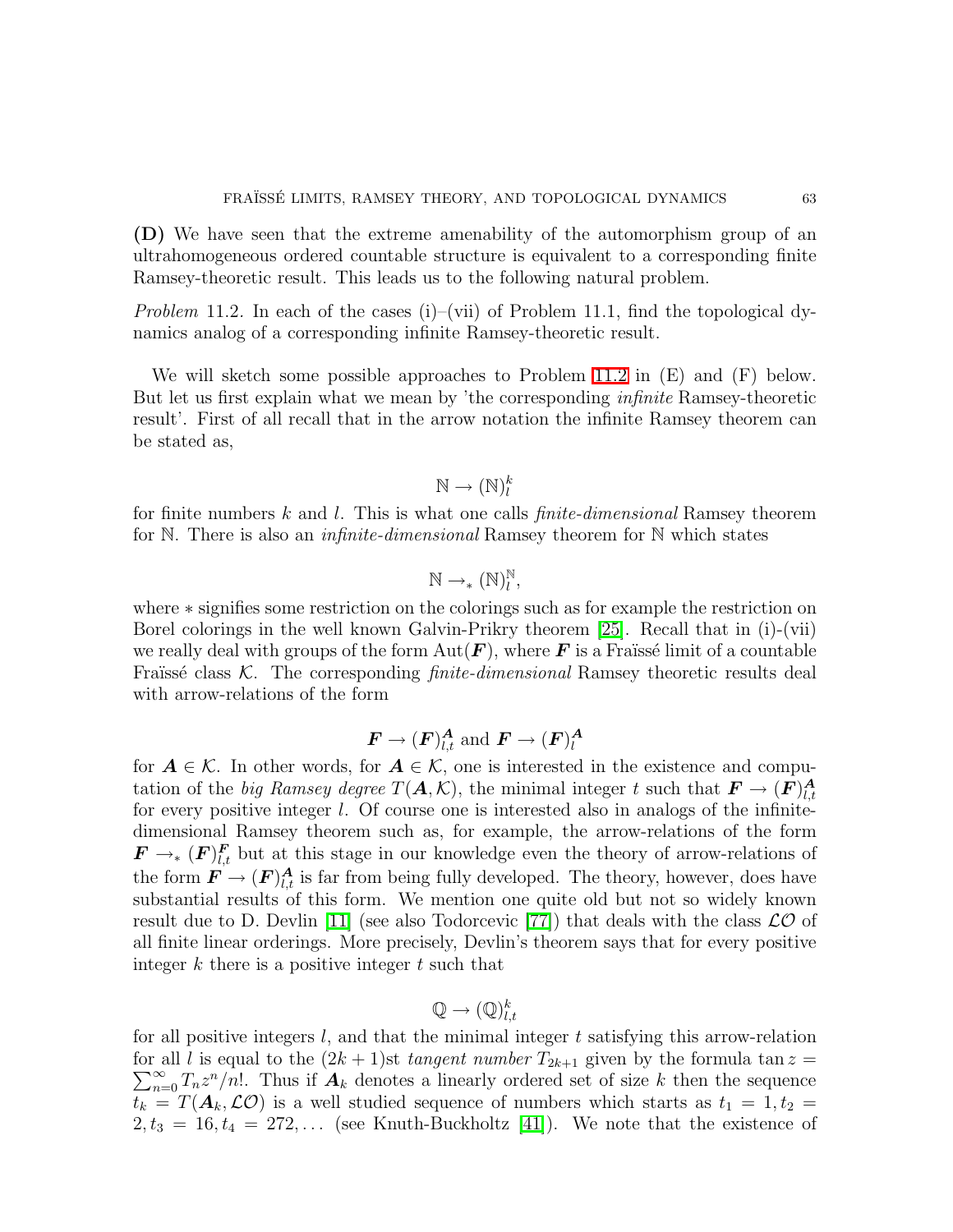$T(\mathbf{A}_k,\mathcal{LO})$  was known to R. Laver (see Erdös-Hajnal [\[17\]](#page-70-9)) before Devlin's work and that the existence follows also rather directly from results of K. Milliken [\[45\]](#page-71-12) on which Devlin's work was based. For results about other Fraïssé structures such as for example the random graph the reader is referred to Pouzet-Sauer [\[69\]](#page-72-7) and Sauer [\[75\]](#page-72-8).

One can ask similar questions for other kinds of extremely amenable topological groups not directly covered by the list [11.1](#page-60-0) (i)–(vii). A particularly important example is the unitary group  $U(\ell_2)$  of the Hilbert space equipped with the strong operator topology. The result by Gromov and Milman [\[38\]](#page-71-1) that the unitary group  $U(\ell_2)$  is extremely amenable implies the following property: If  $f$  is a uniformly continuous function on the unit sphere  $\mathbb{S}^{\infty}$  of  $\ell_2$  with values in some  $\mathbb{R}^n$ , then for every  $\epsilon > 0$ and every compact subset K of  $\mathbb{S}^{\infty}$  there is  $u \in U(\ell_2)$  such that the oscillation of f on  $u(K)$  is  $\lt \epsilon$ . (See Milman and Schechtman [\[48\]](#page-71-13), Milman [\[47\]](#page-71-10) or Gromov [\[37\]](#page-71-14).) The exact infinite-dimensional analog of the above property of spheres is impossible as demonstrated by Odell and Schlumprecht [\[62\]](#page-72-9) in their solution of the famous distortion problem for  $\ell_2$ : there exists a bounded uniformly continuous f on  $\mathbb{S}^{\infty}$  such that f has oscillation 1 in every unit sphere of an infinite-dimensional subspace of  $\ell_2$ .

(E) It seems that the above phenomena can be described within the following framework. Recall that the *left uniformity*,  $\mathcal{U}_L(G)$ , of a topological group G has as basic entourages of the diagonal the sets

$$
V_L = \{ (x, y) \in G \times G \colon x^{-1}y \in V \},\
$$

where  $V$  is a neighborhood of identity in  $G$ . In particular, every topological group admits the *completion with regard to the left uniformity,* also known as the *Weil completion.* (See, e.g., Chapter 10 in [\[73\]](#page-72-10).) For example, in the case where G is a metrizable group, the left completion of G is just the metric completion of  $(G, d)$ , where d is any left-invariant compatible metric. We will denote the left completion by  $\hat{G}^L$ . While in many cases — for instance, when  $G$  is locally compact, or abelian, or has small invariant neighborhoods — the left completion  $\hat{G}^L$  is again a topological group, in general it is not the case (Dieudonné  $[13]$ ), and the left completion of a topological group is only a topological semigroup (with jointly continuous multiplication), see Proposition [10.2\(](#page-56-1)a) in [\[73\]](#page-72-10).

For example, the left completion of the unitary group  $U(\ell_2)$  with the strong operator topology can be identified with the semigroup of all linear isometries from  $\ell_2$  to its subspaces, with the composition of maps as the semigroup operation and the strong operator topology. The semigroup  $Aut(\langle \mathbb{Q}, \langle \rangle)^L$  is formed by all order-preserving injections from Q to itself, equipped with the composition operation and the topology of pointwise convergence on Q viewed as discrete.

If H is a subgroup of G, then the left uniform structure on  $G/H$  is, by definition, the finest uniform structure making the factor-map  $\pi: G \to G/H$  uniformly continuous with regard to  $\mathcal{U}_L(G)$ .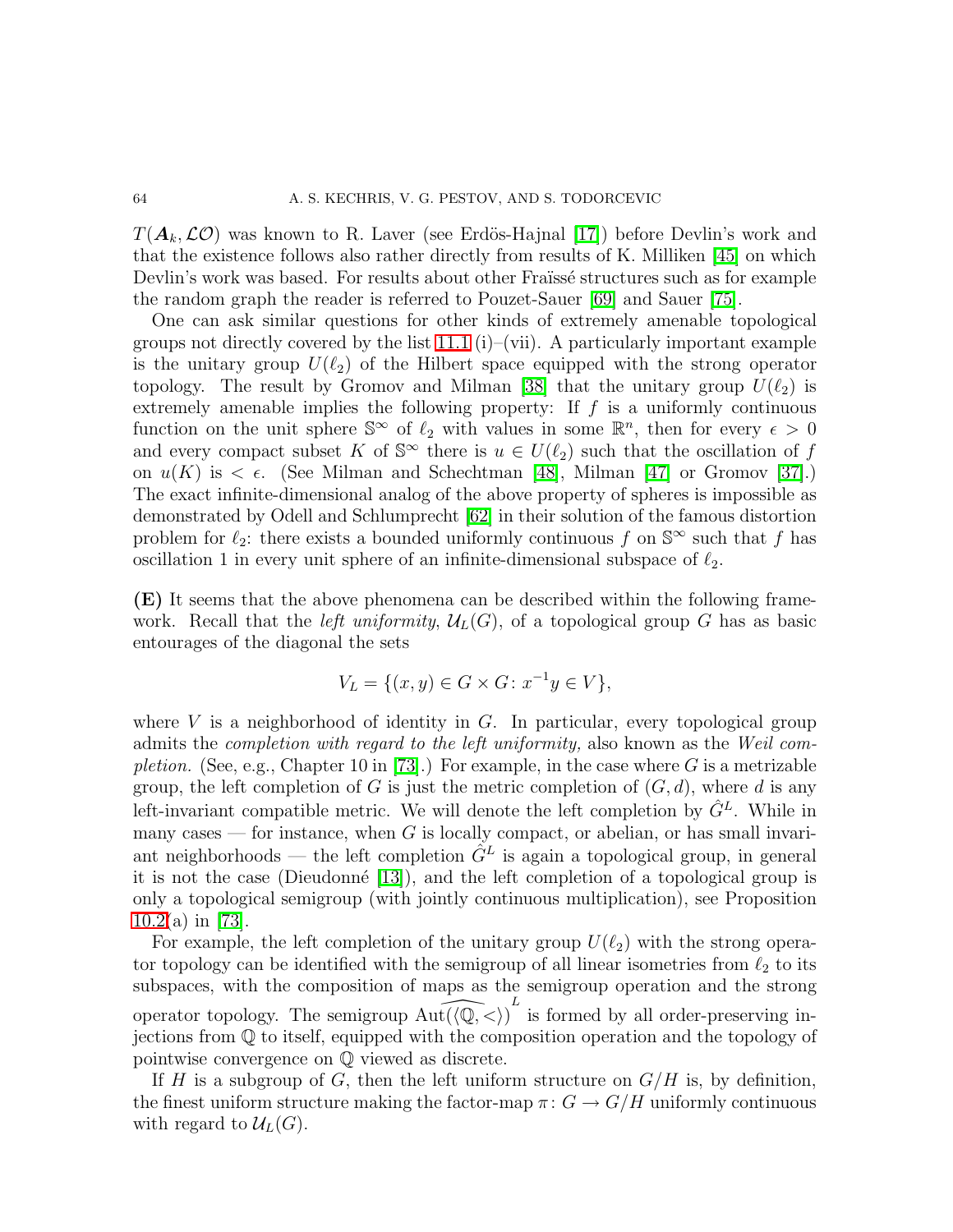Here are two examples. Fix a point  $\xi$  in the unit sphere  $\mathbb{S}^{\infty}$  of the Hilbert space  $\ell_2$ ('north pole'), and denote by  $H = \text{St}_{\xi}$ , the isotropy subgroup of  $\xi$ :

St<sub>\xi</sub> = {
$$
u \in U(\ell_2)
$$
:  $u(\xi) = \xi$  }.

This is a closed subgroup, isomorphic to  $U(\ell_2)$  itself. There is a natural identification

$$
U(\ell_2)/\mathrm{St}_{\xi} \ni u\mathrm{St}_{\xi} \mapsto u(\xi) \in \mathbb{S}^{\infty},
$$

as topological G-spaces. The left uniform structure on  $\mathbb{S}^{\infty}$  viewed as a factor-space of the unitary group is the norm uniformity. In other words, basic entourages of diagonal in  $\mathcal{U}_L(\mathbb{S}^{\infty})$  are of the form

$$
V_{\epsilon} = \{(\xi,\zeta) \colon \|\xi-\zeta\| < \epsilon\}.
$$

Similarly, fix any finite set  $F \subseteq \mathbb{Q}$ , and denote by  $\text{St}_F$  the isotropy subgroup of F, that is, the set of all bijections  $\tau \in \text{Aut}(\langle \mathbb{Q}, \langle \rangle)$  that leave F (and therefore each element of F) fixed. This is an open subgroup of  $Aut(\langle \mathbb{Q}, \langle \rangle)$ . The factor-space Aut $(\mathbb{Q}, \leq)/\text{St}_F$  can be identified with the set  $[\mathbb{Q}]^n$  of all *n*-subsets of  $\mathbb{Q}$ , where  $n = |F|$ , under the correspondence

$$
Aut(\langle \mathbb{Q}, \langle \rangle)/\mathrm{St}_F \ni \tau \mathrm{St}_F \mapsto \tau(F) \in [\mathbb{Q}]^n
$$

.

The left uniformity on the factor-space  $\text{Aut}(\langle \mathbb{Q}, \langle \rangle)/\text{St}_F \cong [\mathbb{Q}]^n$  is discrete.

If f is a real-valued function on a set  $X$ , the *oscillation* of f is

$$
Osc(f) = \sup_{x,y \in X} |f(x) - f(y)|.
$$

The following definition is modeled on a classical concept from geometric functional analysis, first introduced by Milman [\[46\]](#page-71-15) in the language of non-emptiness of the spectrum  $\mathfrak{S}(f)$  of a function f.

Let  $f: G \to \mathbb{R}$  be a left uniformly continuous function on a topological group G. Say that f is *oscillation stable* if for every  $\epsilon > 0$  and every right ideal  $\mathcal{I}$  of  $\hat{G}^L$  there is a right ideal  $\mathcal{J} \subset \mathcal{I}$  with the property

$$
Osc(f \mid \mathcal{J}) < \epsilon.
$$

Here we have denoted by the same letter  $f$  the (unique) extension of  $f$  by continuity over the left completion  $G^L$ .

If  $H$  is a subgroup of a topological group  $G$ , we say that a left uniformly continuous function  $f: G/H \to \mathbb{R}$  is *oscillation stable* if the composition  $\hat{f} = f \circ \pi$  with the factor-map  $\pi: G \to G/H$  is oscillation stable.

Say that the pair  $G, H$ , where H is a topological subgroup of a topological group  $G$ , is *oscillation stable* if every bounded left uniformly continuous function  $f: G/H \to \mathbb{R}$ is oscillation stable. One can show that a pair  $G, H$  is oscillation stable if and only if for every bounded left uniformly continuous function  $f: G/H \to \mathbb{R}$  and every  $\epsilon > 0$ there is a right ideal  $\mathcal I$  of  $\hat G^L$  such that  $\text{Osc}(f | \mathcal I) < \epsilon$ .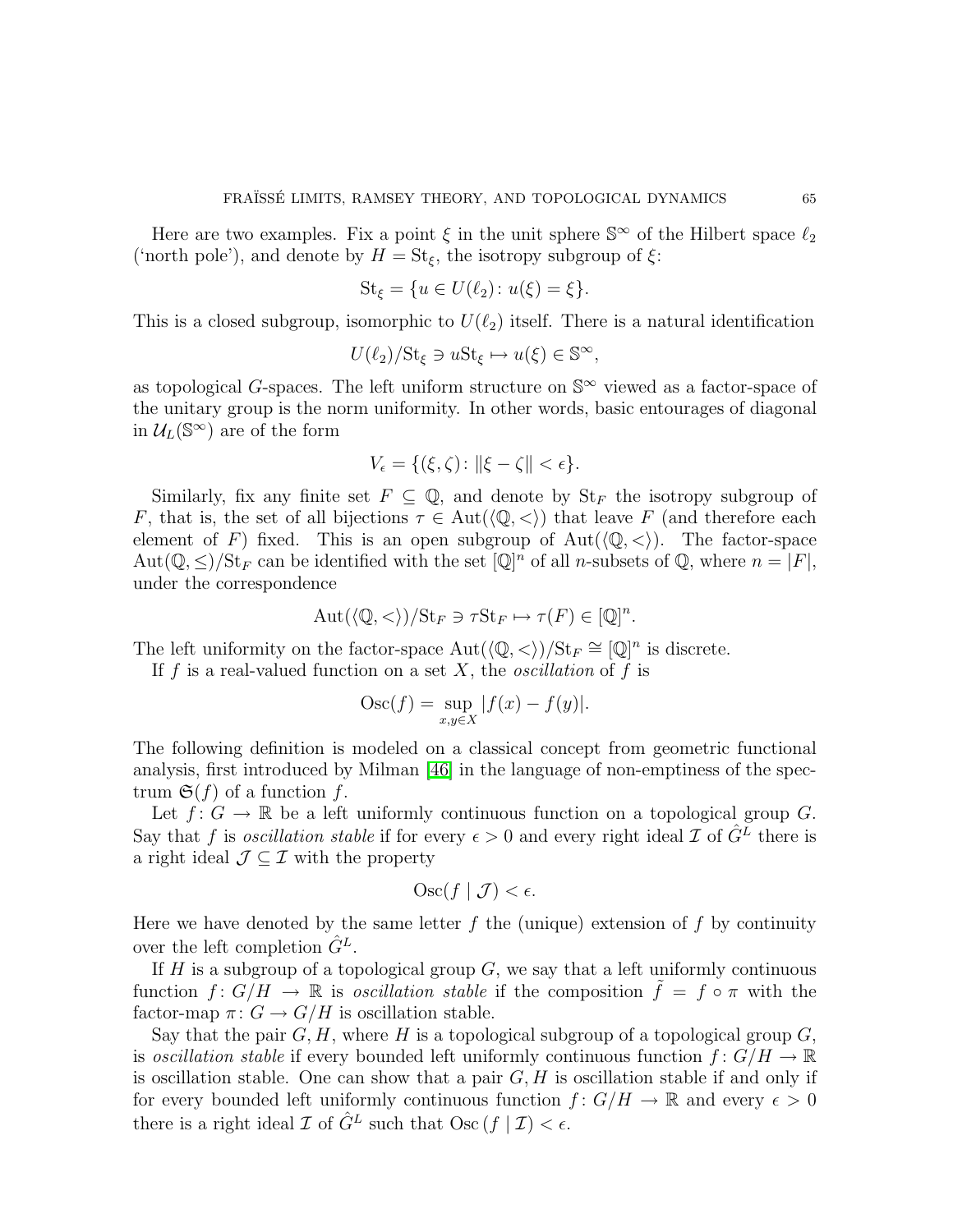If  $G = U(\ell_2)$  and  $H = St_{\xi}$ , then a function f on the unit sphere  $\mathbb{S}^{\infty} \cong U(\ell_2)/St_{\xi}$  is oscillation stable in the sense of our definition if and only if it is oscillation stable in the classical sense, see e.g. Definition 13.1 in [\[5\]](#page-70-11). The result by Odell and Schlumprecht [\[62\]](#page-72-9) that the infinite-dimensional Hilbert space has the distortion property is equivalent, in our language, to saying that the pair  $U(\ell_2)$ ,  $St_{\xi}$  is not oscillation stable for some (any)  $\xi \in \mathbb{S}^{\infty}$ .

Also, it follows from Devlin's theorem that the pair  $Aut(\langle \mathbb{Q}, \langle \rangle), St_F$  is oscillation stable if and only if  $|F| = 1$ .

One question that remains unanswered, is: *does there exist a non-trivial oscillation stable topological group,* that is, a topological group  $G \neq \{e\}$  for which the pair  $G, \{e\}$ is oscillation stable?

Oscillation stability for topological groups is a strictly stronger concept than extreme amenability, as, for instance, both topological groups  $U(\ell_2)$  and  $Aut(\langle \mathbb{Q}, \langle \rangle)$  are extremely amenable but not oscillation stable.

(F) For topological groups with small open neighborhoods one is able to capture the quantitative, as well as qualitative, content of results from Ramsey theory similar to Devlin's theorem considered above in (C).

Let G be a topological group, H be a subgroup. Define the *big oscillation degree*  $N(G, H)$  of G to be the smallest t such that:

(\*\*) for any bounded left uniformly continuous function f from  $G/H$  to some Euclidean space and any  $\epsilon > 0$ , there is a right ideal  $\mathcal I$  in the left completion  $\hat G^L$  of  $G$ such that (denoting also by f the extension of the lift of f to  $\hat{G}^L$ )  $N(\epsilon, f|\mathcal{I}) \leq t$ .

If no such t exists, we say again that  $N(G)$  is infinite. We have  $n(G, H) \leq N(G, H) \leq$  $N(G) (= N(G, \{1\}).$ 

If H is a subgroup of G, then the condition  $N(G, H) = 1$  is equivalent to the oscillation stability of  $G, H$ , and it turns out that a group G with small open subgroups is oscillation stable iff  $N(G, H) = 1$ , for all open subgroups H of G.

Let G be a non-trivial group with small open subgroups. Any such G is the automorphism group of a Fraïssé structure  $\bm{F}$ . It turns out now that if the signature of  $\bm{F}$ is relational and finite (or even more generally if there are only finitely many, up to isomorphism, 2-generated structures in  $K$ ), then G is not oscillation stable. On the other hand, we have that in general for any  $K, F$ , and G as above and A in K,

$$
N(G, H(\mathbf{A})) = T(\mathbf{A}, \mathcal{K}).
$$

Thus, if K is the class of finite linear orderings and if  $A_n$  is a finite linear ordering of size n, then applying Devlin's theorem we get that  $N(G, H(A_n))$  is equal to the nth odd tangent number  $t_n$ .

Addendum. We have recently received the preprint Nešetřil [\[53\]](#page-71-4), which discusses many concepts and results of structural Ramsey theory relevant to our paper. In

<sup>&</sup>lt;sup>1</sup>Recently Hjorth informed the authors that he can prove that no non-trivial Polish group is oscillation stable.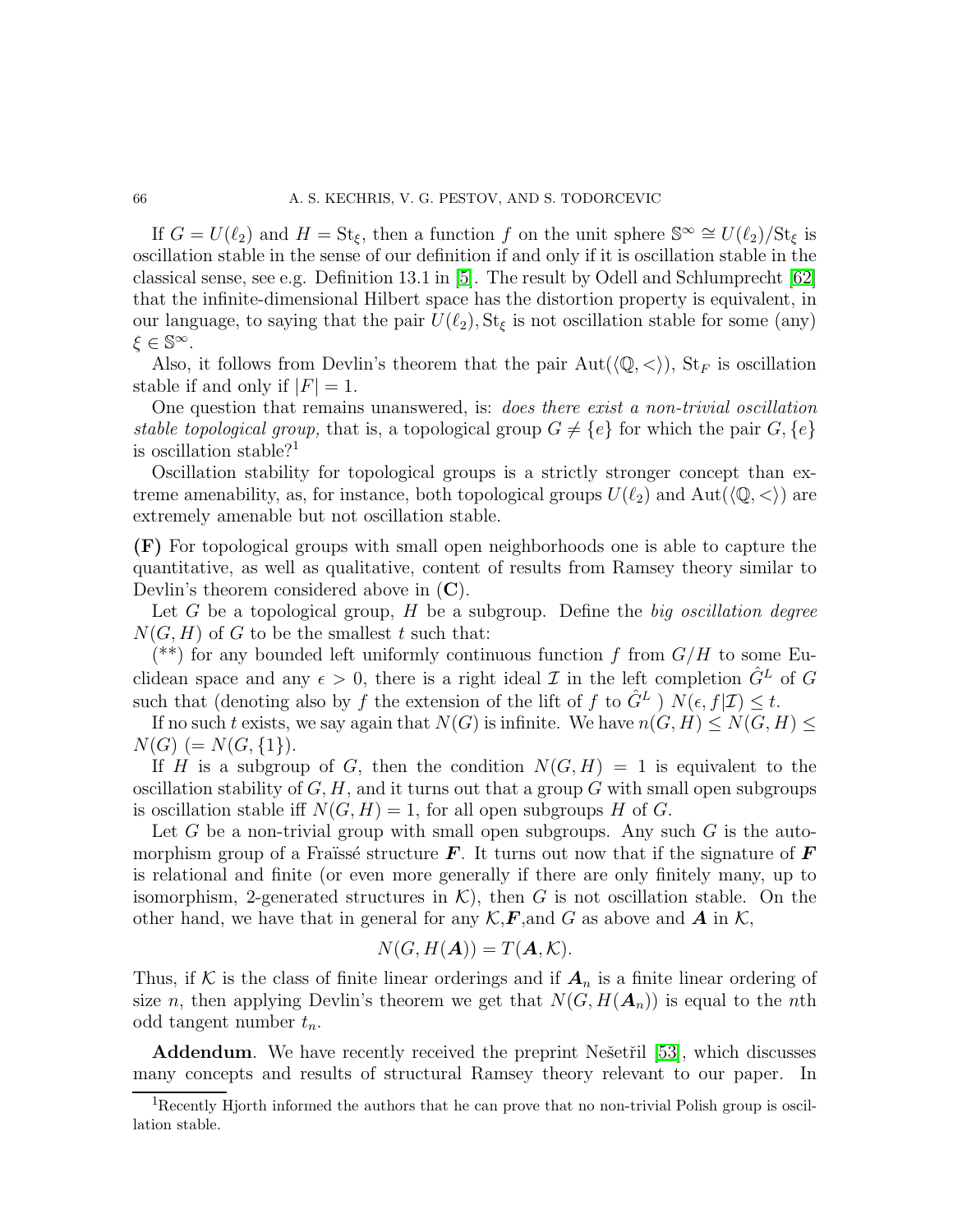particular, some new examples of classes with the Ramsey property are presented concerning posets, directed graphs, etc. One very interesting case is the class of all structures  $\langle A, \sqsubset, \prec \rangle$ , where  $\langle A, \sqsubset \rangle$  is a finite poset and  $\prec$  is a linear extension of  $\square$ (see Nešetřil–Rödl  $[59]$ , Fouché  $[20]$ ). The Fraïssé limit of this class is of the form  $\mathbf{F} = \langle F_0, \overline{\zeta}_0, \prec_0 \rangle$ , where  $\langle F_0, \overline{\zeta}_0 \rangle$  is the random poset (i.e., the Fraüssé limit of the class of finite posets) and  $\prec_0$  is an appropriate linear extension of  $\sqsubset_0$ . In particular, it follows from our results here that  $Aut(F)$  is extremely amenable and that the universal minimal flow of the automorphism group of the random poset  $\mathbf{F}_0 = \langle F_0, \square_0 \rangle$  is the space of all linear extensions of  $\Box_0$ .

The proof of the result announced in Ne $\check{\rm set}$ il [\[52\]](#page-71-0) is contained in the recent preprint Ne $\check{\mathcal{S}}$ esetřil [\[54\]](#page-71-16). Finally, Nguyen Van The [\[61\]](#page-72-12) has shown that the class of finite convexly ordered ultrametric spaces (where an ordered metric space is convexly ordered if each metric ball is an interval) has the Ramsey and ordering properties and uses this to compute the universal minimal flow of the isometry group of the Baire space.

# Appendix 1. A new proof of Veech's theorem

Veech's theorem (Theorem 2.2.1 in [\[83\]](#page-72-13)) is an important result of abstract topological dynamics, asserting that every locally compact group acts freely on a suitable compact space. Alternative proofs of this result can be found in [\[2\]](#page-69-1) (in the second countable case) and in [\[71\]](#page-72-14). The latter author notes that his proof is 'really the same,' but it emphasizes different features of the original idea. The same applies to our proposed proof, which is, we hope, more accessible.

**Lemma A1.1.** Let G be a locally compact group, and let  $g \in G$ ,  $g \neq e$ . There *exists a right invariant continuous pseudometric* d *on* G*, bounded by* 1 *and such that*  $0 < d(e, g) < 1$  and the closure of the open ball of unit radius is compact.

**Proof.** Let  $\nu$  be a left-invariant Haar measure on G. For a  $f \in L^2(G, \nu)$  and  $h \in H$ , define  ${}^h f \in L^2(G, \nu)$  via  ${}^h f(x) := f(h^{-1}x)$ .

*Case 1:*  $g^2 \neq e$ . Choose a symmetric compact neighborhood of the identity, V, in G, with the property  $g, g^2 \notin V^2$ , and a function  $f \in L^2(G, \nu)$  supported on V and such that the L<sup>2</sup>-norm  $||f|| = 1$ . Let  $\phi = f + {}^{g^{-1}}f$ . Clearly,  $||\phi|| = \sqrt{2}$ . For each  $x, y \in G$ , define

$$
\rho(x, y) := \|x^{-1}\phi - x^{-1}\phi\| \equiv \|\phi - x^{-1}\phi\|.
$$

This  $\rho$  is a right-invariant continuous pseudometric on G, bounded by  $2\sqrt{2}$ . If translates of  $\phi$  by  $x^{-1}$  and by  $y^{-1}$  are orthogonal, then  $\rho(x, y) = 2$ . It follows that, if  $h \in G$ and  $\rho(e, h) < 2$ , then  $(V \cup g^{-1}V) \cap (h^{-1}V \cup h^{-1}gV) \neq \emptyset$ . This is equivalent to  $h \in V^2 \cup gV^2 \cup V^2 g \cup gV^2 g$ , and so the open ball  $\mathcal{O}_2(e)$  of radius 2 has compact closure. Also,  $\rho(e, g) = ||f - \frac{g^{-2}}{f}|| = \sqrt{2}$ , because the supports of f and  $\frac{g^{-2}}{f}$  are disjoint. The required pseudometric  $d$  is now defined by

$$
d(x, y) = \frac{1}{2} \min\{\rho(x, y), 2\}.
$$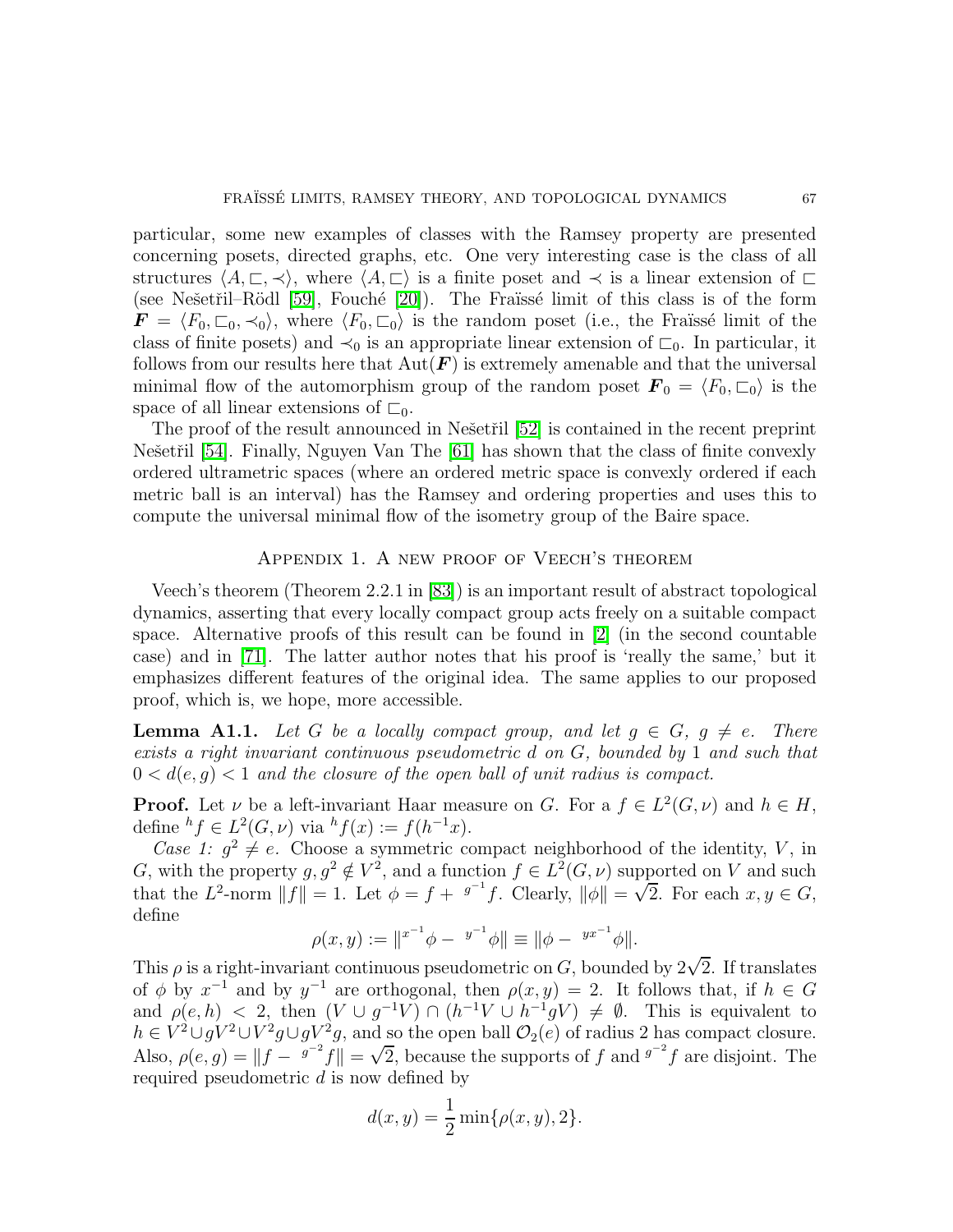*Case 2:*  $g^2 = e$ . Let V be a compact symmetric neighborhood of identity with  $g \notin V^2$ . Let f be of  $L^2$ -norm one and supported on V, and let  $\phi = f + 2 \cdot {}^g f$ . Define the right-invariant continuous pseudometric  $\rho$  via  $\rho(x, y) := \|x^{-1} \phi - y^{-1} \phi\| =$  $\|\phi - y^{x^{-1}}\phi\|$ . Similarly to Case 1, the closure of the open ball of radius  $\sqrt{10}$  is compact. Finally, set

$$
d(x, y) = \frac{1}{\sqrt{10}} \min\{\rho(x, y), \sqrt{10}\}.
$$

Veech's Theorem. *Every locally compact group* G *acts freely on the greatest ambit*  $S(G)$ .

**Proof.** Let G be a locally compact group. Let  $g \in G$  and  $g \neq e$ . We will show that g has no fixed points in the greatest ambit of G.

- $(A)$  Choose a a pseudometric d on G as in Lemma A1.1.
- (B) Choose an  $\varepsilon > 0$  satisfying

(11.1) 
$$
9\varepsilon < d(e, g) < 1 - 4\varepsilon.
$$

By Zorn's lemma, there exists a maximal subset  $A \subseteq G$  with the property that whenever  $a, b \in A$  and  $a \neq b$ , one has  $\mathcal{O}_{\varepsilon}(a) \cap \mathcal{O}_{\varepsilon}(b) \neq \emptyset$ . Such an A is a 2 $\varepsilon$ -net in G.

(C) Define a graph, Γ, whose vertex set is A and such that two vertices,  $a, b \in A$ , are adjacent if and only if  $a \neq b$  and  $ab^{-1} \in K^2$ .

Let  $\varkappa$  denote the cardinality of an arbitrary finite family,  $\gamma$ , of open balls of radius  $\varepsilon$  covering the compact set  $K^2$ . Any family  $\delta$  of pairwise disjoint open balls of radius  $\varepsilon$ with centers in  $K^2$  has cardinality not exceeding  $\varkappa$ , because every mapping assigning to every  $B \in \delta$  a ball B' in the family  $\gamma$  containing the center of B is an injection. If  $a, b_1, \ldots, b_n \in A$  and a is adjacent to each  $b_i$ , then  $b_i a^{-1} \in K^2$  for all i and the  $\varepsilon$ -balls centered at  $b_i a^{-1}$ ,  $i = 1, 2, ..., n$ , are pairwise disjoint (the metric d is right-invariant). It follows that  $n \leq \varkappa$  and  $\Gamma$  has a finite degree  $\leq \varkappa$ .

(D) As a consequence, the vertices of  $\Gamma$  can be colored with at most  $\varkappa + 1$  colors in such a way that no two adjacent vertices have the same color. Let  $A = \bigsqcup_{i=1}^{m} A_i$ ,  $A_i \neq \emptyset$ , be such a coloring, where  $m \leq \varkappa + 1$ .

(E) For each  $i = 1, 2, ..., m$  define a function  $f_i: G \to \mathbb{R}$  via

$$
f_i(x) := d(x, A_i),
$$

the distance from  $x \in G$  to  $A_i$ . This  $f_i$  is a 1-Lipschitz function, bounded by 1.

(F) Let  $a, b \in A$  be such that  $d(a, b) < 1$ . For some  $i = 1, 2, ..., m$ , one has  $a \in A_i$ and, since a and b are adjacent, also  $b \notin A_i$ . Moreover, a is the only element of  $A_i$  at a distance  $\lt 1$  from b and thus the nearest neighbor to b in  $A_i$ . Indeed, assuming that there is a  $c \in A_i$  with  $c \neq a$  and  $d(c, b) < 1$ , one has  $ba^{-1} \in K$ ,  $cb^{-1} \in K$ , and thus  $ca^{-1} = cb^{-1}ba^{-1} \in K^2$ , meaning that c and a are adjacent, in contradiction with the choice of the coloring.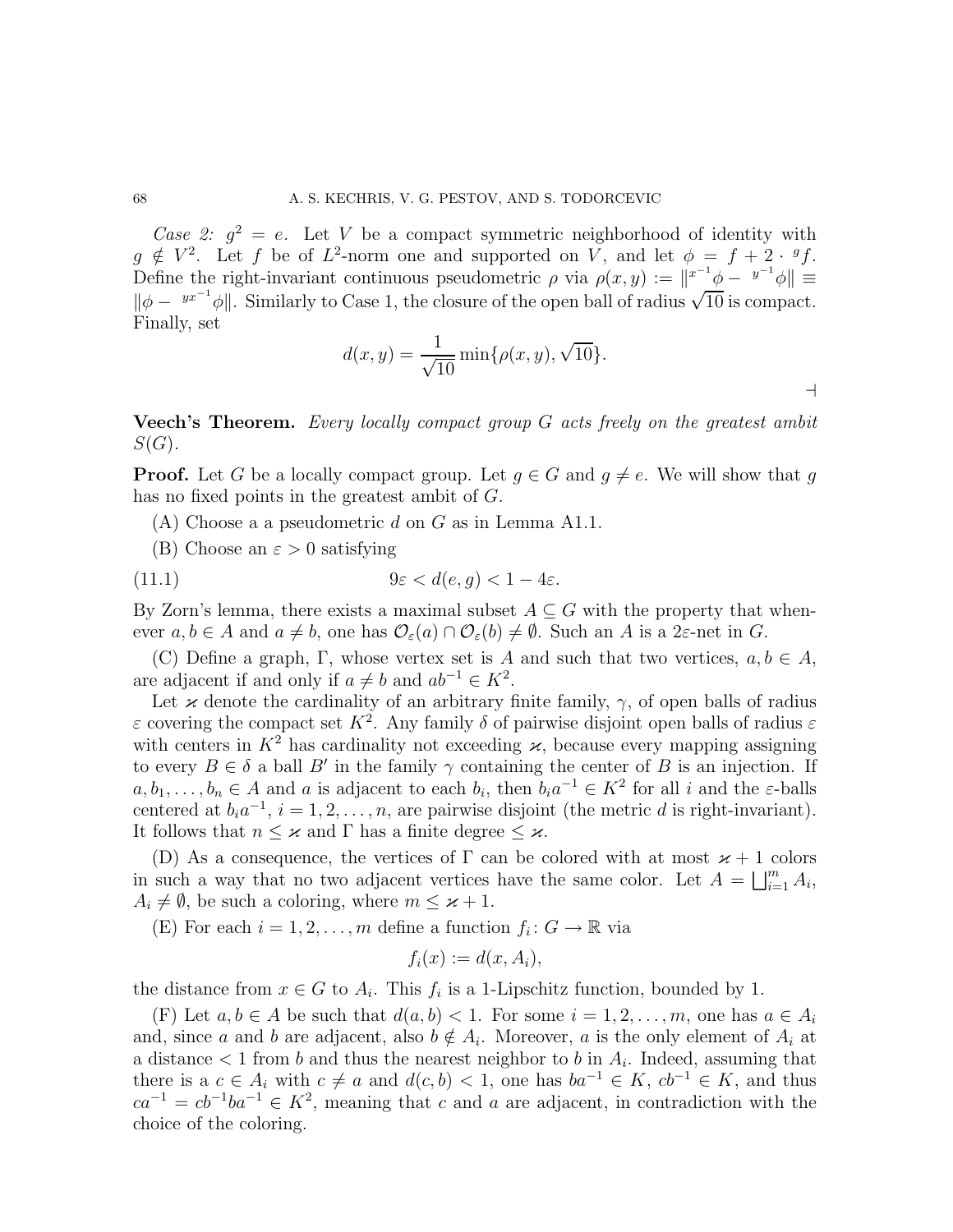Since each function  $f_j$ ,  $j = 1, 2, \ldots, m$  is 1-Lipschitz,

(11.2) 
$$
\max_{j=1}^{m} |f_j(a) - f_j(b)| = d(a, b) \text{ whenever } a, b \in A \text{ and } d(a, b) < 1.
$$

(G) Define the mapping  $f: G \to \ell^{\infty}(m)$ , where  $\ell^{\infty}(m) = \mathbb{R}^m$  with the max norm  $\|\cdot\|_{\infty}$ , as  $f = (f_1, f_2, \ldots, f_m)$ . Then [\(11.2\)](#page-68-0) is equivalent to

(11.3) 
$$
\forall a, b \in A, \ (d(a, b) < 1) \Rightarrow ||f(a) - f(b)||_{\infty} = d(a, b).
$$

(H) Let  $x \in G$  be arbitrary. There are  $a, b \in A$  such that  $d(x, a) < 2\varepsilon$  and  $d(gx, b) <$ 2ε. Since  $d(qx, x) = d(q, e)$ , it follows by the triangle inequality that  $5\varepsilon < d(a, b) < 1$ , and Eq. [\(11.3\)](#page-68-1) implies that

<span id="page-68-1"></span><span id="page-68-0"></span>
$$
||f(a) - f(b)||_{\infty} = d(a, b) > 5\varepsilon.
$$

By the triangle inequality

$$
||f(x) - f(gx)||_{\infty} \ge ||f(a) - f(b)||_{\infty} - 4\varepsilon
$$
  
>  $\varepsilon$ .

(I) The mapping  $f: G \to \mathbb{R}^m$ , being right uniformly continuous and bounded, admits a unique continuous extension,  $\bar{f}$ , over the greatest ambit  $S(G)$  of G. By continuity,

$$
\forall x \in S(G), \ \|f(x) - f(g \cdot x)\|_{\infty} \ge \varepsilon > 0.
$$

In particular, the action by g on the greatest ambit is fixed point-free.  $\Box$ 

# Appendix 2. Non-metrizability of the universal minimal flow for non-compact locally compact groups

A subset A of a group G is called (*discretely*) *left syndetic* if finitely many left translates of A cover G. Here is a simple and well-known fact from abstract topological dynamics.

Lemma A2.1. *Let* G *be a topological group, and let* M *be a minimal compact* G*-flow.* Let  $W \subseteq M$  be a non-empty open subset, and let  $\xi \in M$ . Then the set

$$
W := \{ g \in G \colon g \cdot \xi \in W \}
$$

*is discretely left syndetic in* G*.*

**Proof.** The translates  $h \cdot W$ ,  $h \in G$  form an open cover of M, because otherwise there would be a point  $\zeta \in M$  whose G-orbit misses W, in contradiction with the assumed minimality of M. Choose finitely many elements,  $h_1, h_2, \ldots, h_n \in G$  with the property that  $h_i \cdot W$ ,  $i = 1, 2, ..., n$ , cover M. It remains to notice that for every  $h \in G$ ,  $h \cdot \widetilde{W} = h\widetilde{W}$ , and so the left translates  $h_i\widetilde{W}$ ,  $i = 1, 2, \ldots, n$ , cover G.

Theorem A2.2. *The universal minimal flow* M(G) *of a non-compact locally compact group* G *is non-metrizable.*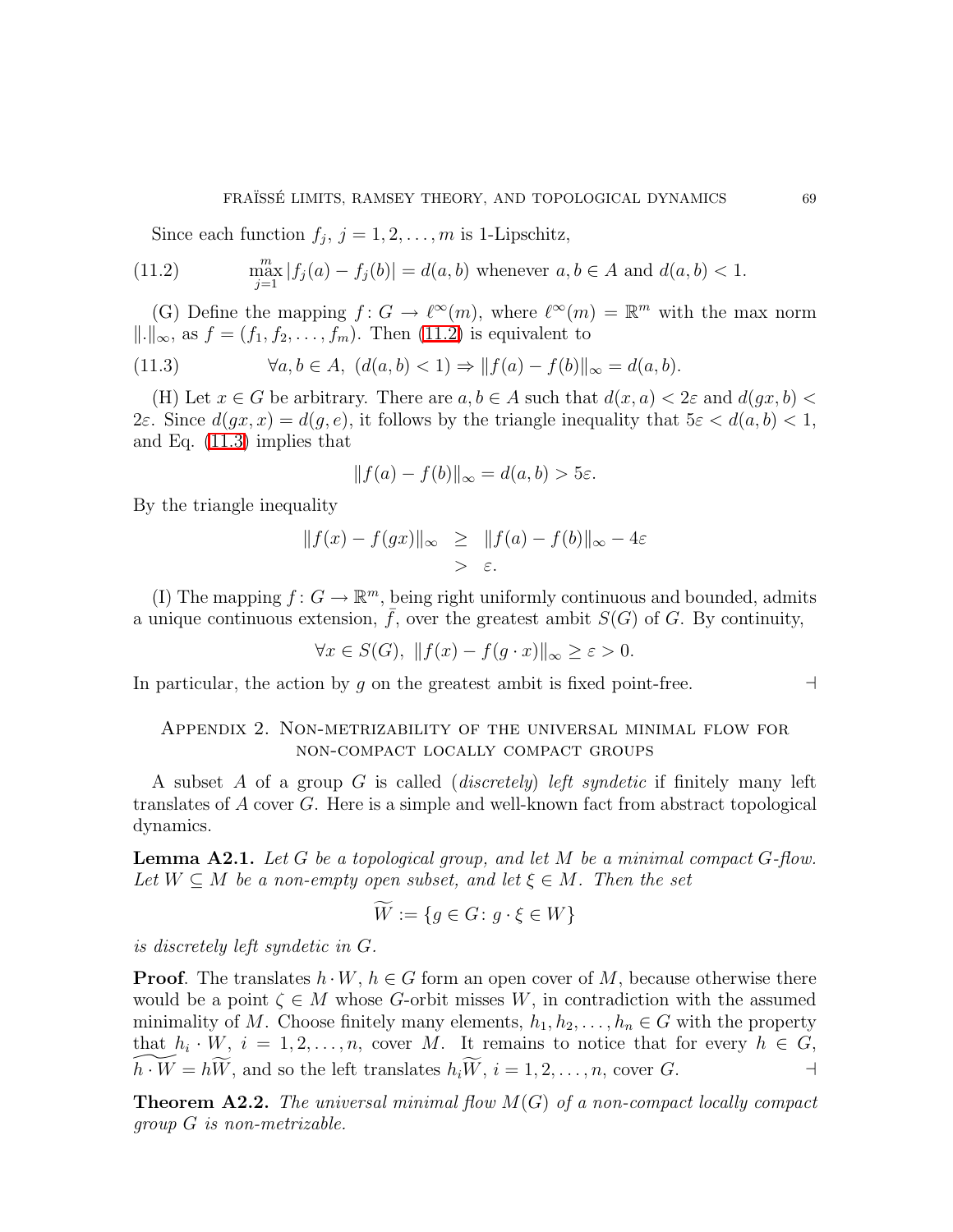**Proof.** Let G be a locally compact group. Let U be a neighborhood of identity whose closure is compact. Use Zorn's lemma to choose a maximal subset  $X \subseteq G$  with the property that  $\{Ux: x \in X\}$  is a disjoint family.

According to Pym [\[71\]](#page-72-14) (the Local Structure Theorem on p. 172), the closure  $\overline{X}$  of X in the greatest ambit  $S(G)$  is homeomorphic to  $\beta X$ , the Stone-Cech compactification of the discrete space X. Also, if V is an open subset of G with  $\overline{V} \subseteq U$ , then the subspace  $V \cdot \overline{X}$  is open in  $S(G)$  and homeomorphic with  $V \times \overline{X}$  (and consequently with  $V \times \beta X$ ) under the map  $(v, \xi) \mapsto v \cdot \xi$ ,  $v \in V$ ,  $\xi \in \overline{X}$ . Finally, given any  $\xi \in S(G)$ , U and X can be chosen so that  $\xi \in X$ .

Denote by M an isomorphic copy of the universal minimal flow  $M(G)$  sitting inside the greatest ambit  $S(G)$ . Assume from now on that U and X as above are chosen in such a way that  $\overline{X} \cap M \neq \emptyset$ . Let also V and  $V_1$  be open neighborhoods of identity in G with the property  $V \subseteq \overline{V} \subseteq V_1 \subseteq V_1 \subseteq U$ . Since  $V \cdot \overline{X}$  is open in  $S(G)$ , it follows that  $(V \cdot \overline{X}) \cap M$  is (non-empty and) open in M.

Assume now that  $M$  is metrizable, in order to deduce that  $G$  is compact.

The closed subspace  $(\overline{V} \cdot \overline{X}) \cap M$  of M is also metrizable and compact. The second coordinate projection, proj<sub>2</sub>, from  $V_1 \t X \cong V_1 \times \beta X$  to  $X \cong \beta X$  is continuous, and therefore the image  $K = \text{proj}_2((V \cdot X) \cap M)$  is a compact metrizable subspace of the extremally disconnected space  $\beta X$ .

Since an extremally disconnected space does not contain any nontrivial convergent sequences (see e.g. [\[16\]](#page-70-12), Exercise  $6.2.G.(a)$  on p. 456), it follows that K is finite. Consequently, for each  $\kappa \in K$  the subset  $(V \cdot \kappa) \cap M$  is open in  $(V \cdot \overline{X}) \cap M$ , and we conclude that for some  $\kappa' \in \overline{X}$  the set  $W = (V \cdot \kappa') \cap M$  is non-empty and open in  $(V \cdot \overline{X}) \cap M$  and therefore in M itself.

Let  $\xi \in W = (V \cdot \kappa') \cap M$  be arbitrary. By Lemma A2.1, the set

$$
W = \{ g \in G \colon g \cdot \xi \in W \}
$$

is discretely left syndetic in G. For some  $v \in V$ , one has  $\xi = v \cdot \kappa'$ . The set

$$
W^{\ddagger} := \{ g \in G \colon gv \cdot \kappa' \in V \cdot \kappa' \}
$$

is bigger than  $\widetilde{W}$  and therefore also discretely left syndetic. Since the action of G on the greatest ambit  $S(G)$  is free by Veech's theorem, the condition  $gv \cdot \kappa' \in V \cdot \kappa'$  is equivalent to  $gv \in V$  and, in its turn, implies  $g \in V^2$ . It follows that  $W^{\ddagger} \subseteq V^2$ .

The compact set  $(\overline{V})^2$  contains  $V^2$  and is therefore discretely left syndetic as well. Consequently, G is compact.  $\Box$ 

#### **REFERENCES**

- <span id="page-69-0"></span>[1] F.G. Abramson and L.A. Harrington, Models without indiscernibles, *J. Symbolic Logic* 43 (1978), 572–600.
- <span id="page-69-1"></span>[2] S. Adams and G. Stuck, Splitting of nonnegatively curved leaves in minimal sets of foliations, *Duke Math. J.* (1993), 71 (1), 71–92.
- [3] J. Auslander, *Minimal Flows and Their Extensions*, North Holland, 1988.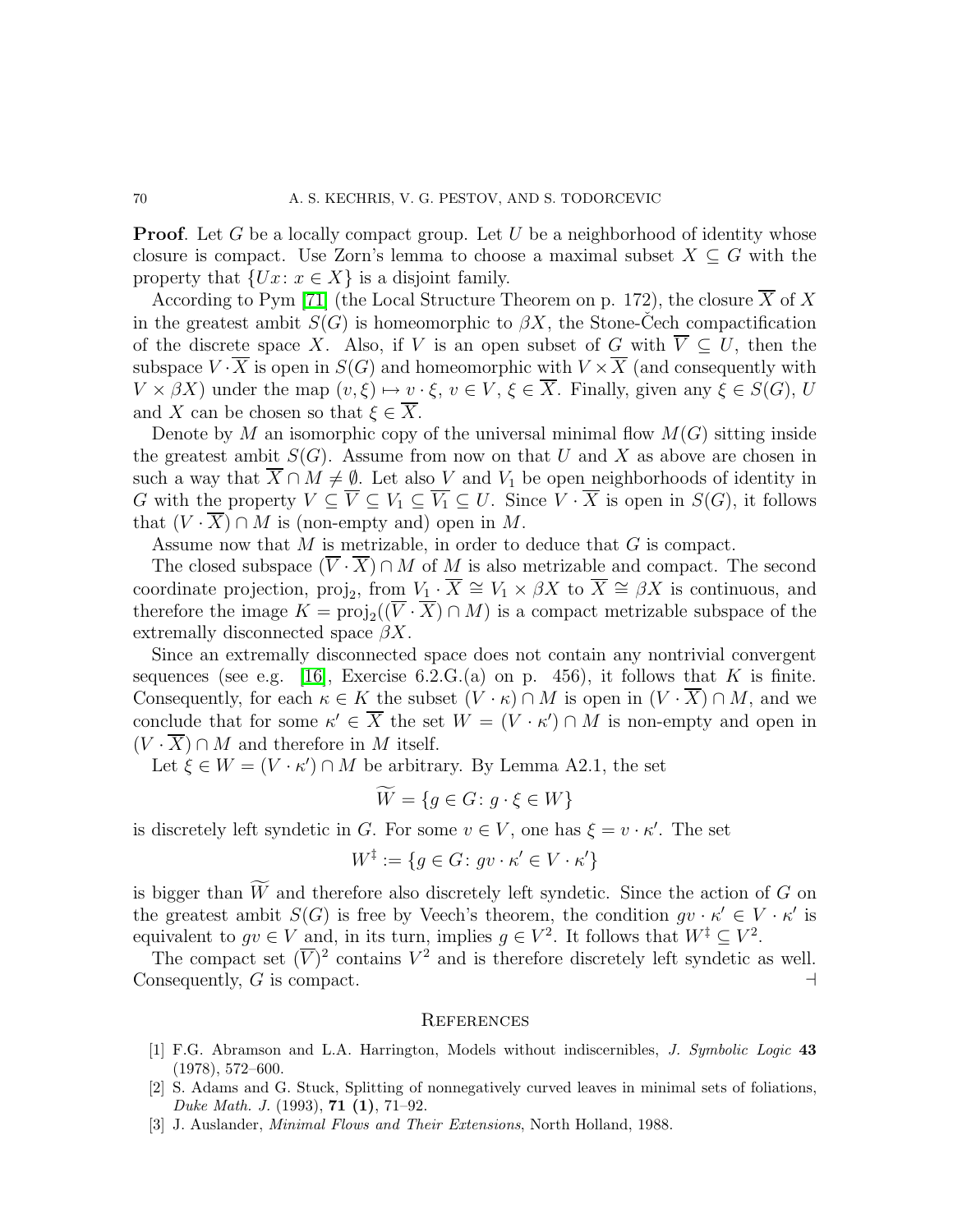- [4] H. Becker and A.S. Kechris, *The Descriptive Set Theory of Polish Group Actions*, London Math. Soc. Lecture Note Series, 232, Cambridge Univ. Press, 1996.
- <span id="page-70-11"></span>[5] Y. Benyamini and J. Lindenstrauss [00], *Geometric Nonlinear Functional Analysis,* Vol. 1, Colloquium Publications 48, AMS, Providence, RI, xi+488 p., 2000.
- <span id="page-70-1"></span>[6] S.K. Berberian, *Lectures in Functional Analysis and Operator Theory*, Springer-Verlag, 1974.
- <span id="page-70-0"></span>[7] S.A. Bogatyi [02], Metrically homogeneous spaces, *Russian Math. Surveys* 57(2) (2002), 221– 240.
- [8] P.J. Cameron, *Oligomorphic Permutation Groups*, London Math. Society Lecture Note Series, 152, 1990.
- [9] G.L. Cherlin [98], *The Classification of Countable Homogeneous Directed Graphs and Countable Homogeneous* n*-tournaments*, Memoirs of the Amer. Math. Soc., 131, No. 621, 1998.
- [10] C. Constantinescu, C<sup>\*</sup>-algebras, Vol. 2: Banach Algebras and Compact Operators, North Holland, 2001.
- <span id="page-70-8"></span>[11] D. Devlin, *Some partition theorems and ultrafilters on* ω, Ph.D. Thesis, Dartmouth College, 1979.
- <span id="page-70-10"></span>[12] J. de Vries, *Elements of Topological Dynamics*, Kluwer, 1993.
- [13] J. Dieudonn´e, Sur la completion des groupes topologiques, *C. R. Acad. Sci. Paris* 218 (1944), 774–776.
- [14] R. Ellis, Universal minimal sets, *Proc. Amer. Math. Soc.* 11 (1960), 540–543.
- <span id="page-70-12"></span>[15] R. Ellis, *Lectures on Topological Dynamics*, W.A. Benjamin, 1969.
- [16] R. Engelking, *General Topology*, Math. Monographs, 60, PWN Polish Scient. Publishers, Warsaw, 1977.
- <span id="page-70-9"></span>[17] P. Erdös and A. Hajnal, Unsolved and solved problems in set theory, *Proc. Symp. Pure Math.* 25 (1974), 269–287.
- [18] P. Erdös, A. Hajnal and R. Rado, Partition relations for cardinal numbers, *Acta Math. Acad. Sci. Hung.*, 16, (1965), 93–196.
- <span id="page-70-3"></span>[19] P. Erdös and R. Rado, A partition calculus in set theory, *Bull. Amer. Math. Soc.*, **62** (1956), 427–489.
- <span id="page-70-4"></span>[20] W.L. Fouch´e, Symmetry and the Ramsey degree of posets, *Discrete Math.* 167/168 (1997), 309-315.
- <span id="page-70-5"></span>[21] W.L. Fouch´e, Symmetries in Ramsey theory, *East-West J. Math.*, 1 (1998), 43–60.
- [22] W.L. Fouch´e, Symmetry and the Ramsey degrees of finite relational structures, *J. Comb. Theory Ser. A* 85(2) (1999), 135–147.
- <span id="page-70-6"></span>[23] W.L. Fouch´e, Symmetries and Ramsey properties of trees, *Discrete Math.* 197/198 (1999), 325–330.
- [24] R. Fra¨ıss´e, Sur l'extension aux relations de quelques propriet´es des ordres, *Ann. Sci. Ecole Norm. ´ Sup.* 71 (1954), 363-388.
- <span id="page-70-7"></span>[25] F. Galvin and K. Prikry, Borel sets and Ramsey's theorem, *J. Symb. Logic* 38 (1973), 193-198.
- [26] T. Giordano and V. Pestov, Some extremely amenable groups, *C.R. Math. Acad. Sci. Paris* 334 (4) (2002), 273–278.
- [27] T. Giordano and V. Pestov, Some extremely amenable groups related to operator algebras and ergodic theory, ArXiv e-print [math.OA/0405288,](http://arXiv.org/abs/math/0405288) May 2004, 37 pp.
- [28] E. Glasner, On minimal actions of Polish groups, *Top. Appl.* 85 (1998), 119–125.
- [29] E. Glasner, Structure theory as a tool in topological dynamics, *Descriptive Set Theory and Dynamical Systems*, M. Foreman et al. (Eds.), London Math. Society Lecture Note Series, 277, 173–209, Cambridge Univ. Press, 2000.
- <span id="page-70-2"></span>[30] E. Glasner and B. Weiss, Minimal actions of the group  $S(\mathbb{Z})$  of permutations of the integers, *Geom. and Funct. Anal.* 12 (2002), 964–988.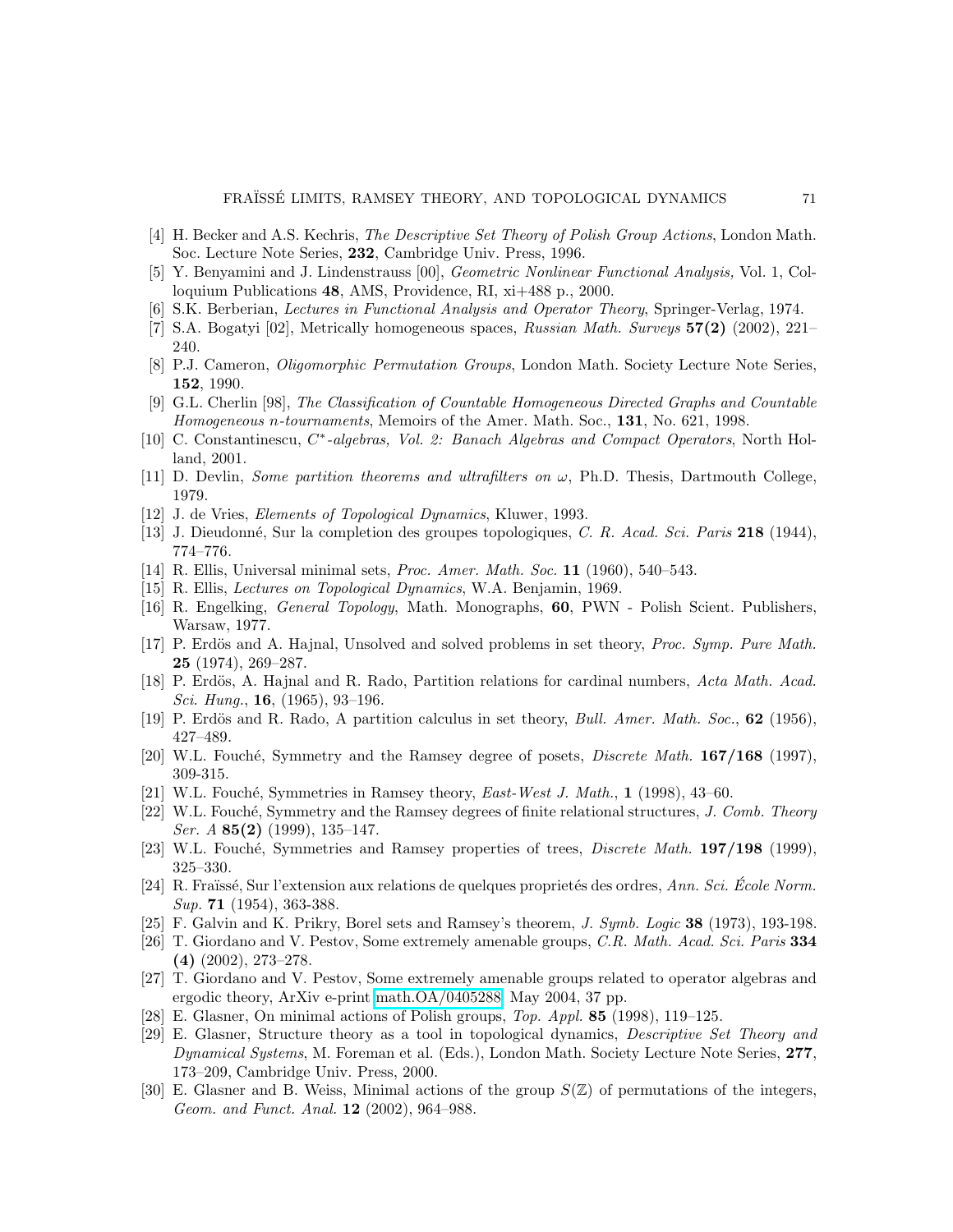- <span id="page-71-7"></span><span id="page-71-5"></span>[31] E. Glasner and B. Weiss, The universal minimal system for the group of homeomorphisms of the Cantor set, *Fundam. Math.* 176 (2003), 277-289.
- [32] R.L. Graham, K. Leeb, and B.L. Rothschild, Ramsey's theorem for a class of categories, *Adv. in Math* 8 (1972), 417–433.
- [33] R.L. Graham and B.L. Rothschild, Ramsey's theorem for n-parameter sets, *Trans. Amer. Math. Soc.* 159 (1971), 257–292.
- [34] R.L. Graham, B.L. Rothschild, and J.H. Spencer, *Ramsey Theory*, 2nd Edition, Wiley, 1990.
- [35] E. Granirer, Extremely amenable semigroups I,II, *Math. Scand.* 17 (1965), 177-179; 20 (1967), 93-113.
- <span id="page-71-14"></span>[36] E. Granirer and A.T. Lau, Invariant means on locally compact groups, *Ill. J. Math*. 15 (1971), 249–257.
- <span id="page-71-1"></span>[37] M. Gromov, Filling Riemannian manifolds, *J. Diff. Geometry* 18 (1983), 1–147.
- [38] M. Gromov and V.D. Milman, A topological application of the isoperimetric inequality, *Amer. J. Math.* 105 (1983), 843–854.
- [39] W. Herer and J.P.R. Christensen, On the existence of pathological submeasures and the construction of exotic topological groups, *Math. Ann.* 213 (1975), 203–210.
- <span id="page-71-11"></span>[40] W. Hodges, *Model Theory*, Cambridge Univ. Press, 1993.
- [41] D.E. Knuth and T.J. Buckholtz, Computation of Tangent, Euler, and Bernoulli numbers, *Math. of Computation* 21 (100) (1967), 663–688.
- [42] A.H. Lachlan and R. Woodrow, Countable ultrahomogeneous undirected graphs, *Trans. Amer. Math. Soc.* 262 (1980), 51–94.
- [43] A.T.-M. Lau, P. Milnes, and J. Pym, On the structure of minimal left ideals in the largest compactification of a locally compact group, *J. London Math. Soc* 59 (2) (1999), 133–152.
- [44] M. Ledoux, *The concentration of measure phenomenon*. Math. Surveys and Monographs, 89, Amer. Math. Soc., 2001.
- <span id="page-71-15"></span><span id="page-71-12"></span>[45] K. Milliken, A Ramsey theorem for trees, *J. Comb. Theory* 26 (1979), 215–237.
- [46] V.D. Milman, Infinite-dimensional geometry of the unit sphere in Banach space, *Sov. Math., Dokl.* 8 (1967), 1440-1444.
- <span id="page-71-10"></span>[47] V.D. Milman, The heritage of P. Lévy in geometrical functional analysis, *Astérisque* 157–158 (1988), 273–301.
- <span id="page-71-13"></span>[48] V.D. Milman and G. Schechtman, *Asymptotic theory of finite-dimensional normed spaces (with an Appendix by M. Gromov)*, Lecture Notes in Math., 1200, Springer, 1986.
- <span id="page-71-9"></span>[49] T. Mitchell, Fixed points and multiplicative left invariant means, *Trans. Am. Math. Soc.* 122 (1966), 195-202.
- [50] J. Nešetřil, For graphs there are only four types of hereditary Ramsey classes, *J. Comb. Theory*, *Series B* 46 (2) (1989), 127–132.
- <span id="page-71-3"></span>[51] J. Nešetřil, Ramsey Theory, *Handbook of Combinatorics*, R. Graham et al. (Eds.), 1331–1403, Elsevier, 1995.
- <span id="page-71-4"></span><span id="page-71-0"></span>[52] J. Nešetřil, Private communication, 2003.
- <span id="page-71-16"></span>[53] J. Nešetřil, Ramsey classes and homogeneous structures, Preprint, 2003.
- <span id="page-71-6"></span>[54] J. Nešetřil, Metric spaces are Ramsey, Preprint, 2004.
- [55] J. Nešetřil, H.J. Prömel, V. Rödl and B. Voigt, Canonical ordering theorems, a first attempt, Proc. of the 10th Winter School on Abstract Analysis (Srn´ı, 1982), *Rend. Circ. Math. Palermo (2)* (1982), 193–197.
- <span id="page-71-8"></span>[56] J. Nešetřil and V. Rödl, Partitions of finite relational and set systems, *J. Comb. Theory* 22 (3) (1977), 289–312.
- <span id="page-71-2"></span>[57] J. Nešetřil and V. Rödl, On a probabilistic graph-theoretical method, *Proc. Amer. Math. Soc.* 72 (2) (1978), 417–421.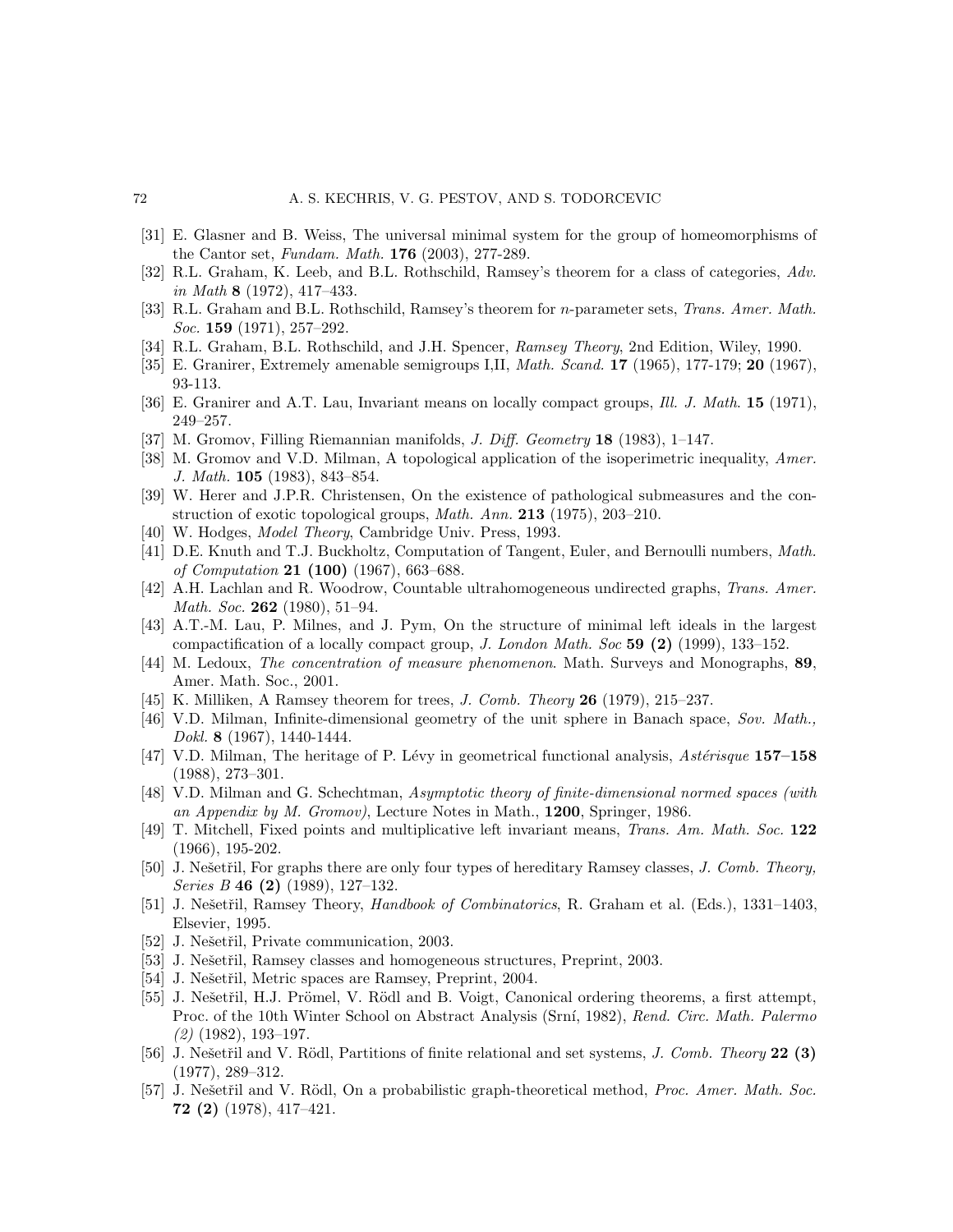- [58] J. Nešetřil and V. Rödl, Ramsey classes of set systems, *J. Comb. Theory, Series A* 34 (2) (1983), 183–201.
- [59] J. Nešetřil and V. Rödl, Combinatorial partitions of finite posets and lattices Ramsey lattices, *Alg. Univers.* 19) (1984), 106–119.
- [60] J. Nešetřil and V. Rödl, *Mathematics of Ramsey Theory*, Springer, 1990.
- [61] L. Nguyen Van The, Ramsey degrees of finite ultrametric spaces, preprint, 2004
- [62] E. Odell and T. Schlumprecht, The distortion problem, *Acta Mathematica* 173 (1994), 259–281.
- [63] V. Pestov, Some universal constructions in abstract topological dynamics, *Contemporary Math.* 215 (1998), 83–99.
- [64] V. Pestov, On free actions, minimal flows and a problem by Ellis, *Trans. Amer. Math. Soc.* 350 (10) (1998), 4149–4165.
- [65] V. Pestov, Topological groups: where to from here?, *Topology Proceed.* 24 (1999), 421–502.
- [66] V. Pestov, Ramsey-Milman phenomenon, Urysohn metric spaces, and extremely amenable groups, *Israel J. Math.* 127 (2002), 317–357.
- [67] V. Pestov, Remarks on actions on compacta by some infinite-dimensional groups, *Infinite dimensional Lie groups in geometry and representation theory, (Washington, DC 2000)*, World Sci., 145–163, 2002.
- [68] V. Pestov, MM-spaces and group actions, *L' Enseign. Math.* 48 (2002), 209–236.
- [69] M. Pouzet and N. Sauer, Edge partitions of the Rado graph, *Combinatorica* 16(4) (1996), 505–520.
- [70] H.J. Prömel, Some remarks on natural orders for combinatorial cubes, *Discrete Math.* **73** (1989), 189–198.
- [71] J. Pym, A note on  $G^{\mathcal{LUC}}$  and Veech's Theorem, *Semigroup Forum* 59 (1999), 171–174.
- [72] R. Rado, Direct decomposition of partitions, *J. London Math. Soc.* 29 (1954), 71–83.
- [73] W. Roelcke and S. Dierolf, *Uniform Structures on Topological Groups and Their Quotients,* McGraw-Hill, 1981.
- [74] W. Rudin, *Functional Analysis*, McGraw-Hill, 1973.
- [75] N. Sauer, Coloring finite substructures of countable structures, Paul Erdös and his Mathematics, II, *Bolyai Math. Studies,* 11 (2002), 525–553.
- [76] S. Thomas, Groups acting on infinite dimensional projective spaces, *J. London Math. Soc.* 34 (2) (1986), 265–273.
- [77] S. Todorcevic, *Ramsey spaces*, to appear, 2004.
- [78] S. Turek, Universal minimal dynamical system for reals, *Comment. Math. Univ. Carolin.* 36 (2) (1995), 371–375.
- [79] P. Urysohn, Sur un espace m´etrique universel, *Bull. Sci. Math.* 51 (1927), 43–64, 74–90.
- [80] V. Uspenskij, On the group of isometries of the Urysohn universal metric space, *Comment. Univ. Carolinae* 31(1) (1990), 181-182.
- [81] V. Uspenskij, On universal minimal compact G-spaces, *Topology Proc.* 25 (2000), 301–308.
- [82] V. Uspenskij, Compactification of topological groups, *Proc. of the 9th Prague Topol. Symp. (Prague 2001)*, 331–346 (electronic), Topol. Atlas, Toronto, 2002.
- [83] W. Veech, Topological dynamics, *Bull. Amer. Math. Soc.* 83 (5) (1977), 775–830.

DEPARTMENT OF MATHEMATICS, CALTECH 253-37, PASADENA, CA 91125 *E-mail address*: kechris@caltech.edu

Department of Mathematics and Statistics, University of Ottawa, 585 King Edward Avenue, Ottawa, Ontario, Canada K1N6N5

*E-mail address*: vpest283@uottawa.ca